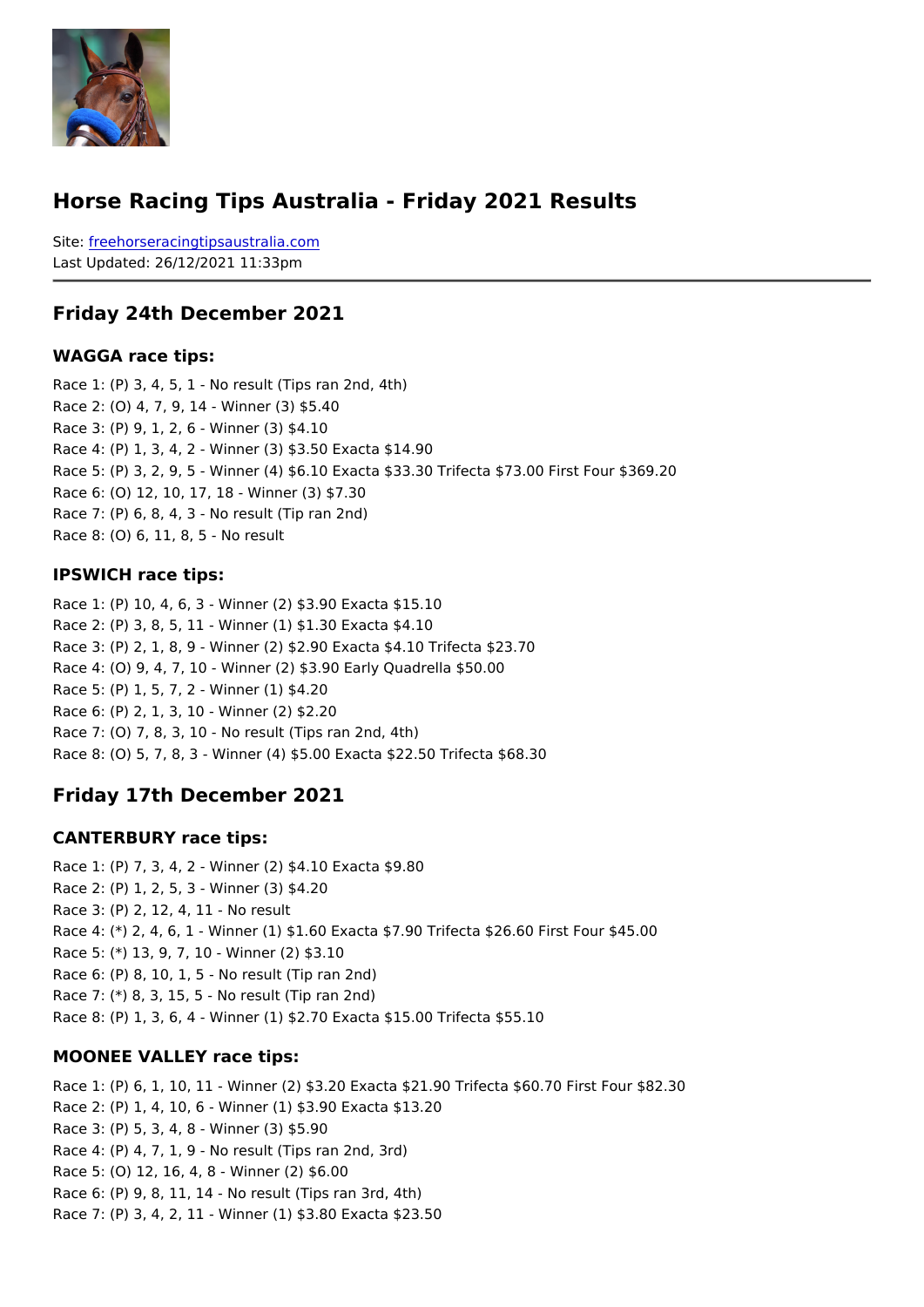### **MORPHETTVILLE race tips:**

Race 1: (P) 1, 2, 4, 3 - Winner (1) \$2.00 Exacta \$8.80 Trifecta \$14.20 First Four \$25.80 Race 2: (P) 4, 6, 11, 10 - Winner (3) \$3.70 Exacta \$10.00 Race 3: (P) 7, 10, 14, 12 - Winner (1) \$2.10 Exacta \$9.70 Race 4: (P) 1, 7, 4, 8 - Winner (1) \$2.10 Exacta \$8.60 Trifecta \$30.40 First Four \$148.70 Early Quadrella \$44.40 Race 5: (O) 7, 4, 3, 6 - Winner (1) \$5.40 Exacta \$21.70 Race 6: (P) 2, 3, 10, 4 - Winner (2) \$2.90 Race 7: (O) 3, 11, 13, 10 - Winner (3) \$7.50 Exacta \$51.20 Race 8: (P) 2, 1, 7, 10 - Winner (1) \$3.10 Quadrella \$346.00

### **GOULBURN race tips:**

Race 1: (P) 5, 2, 1, 7 - Winner (2) \$6.60 Exacta \$41.00 Race 2: (P) 2, 3, 7, 1 - No result (Tip ran 2nd) Race 3: (P) 9, 2, 3, 1 - Winner (2) \$2.40 Race 4: (O) 1, 10, 6, 8 - Winner (1) \$1.60 Exacta \$4.00 Race 5: (P) 9, 12, 6, 8 - Winner (2) \$6.70 Exacta \$75.70 Race 6: (P) 1, 7, 8, 6 - Winner (1) \$5.10 Exacta \$22.80 Trifecta \$81.90 Race 7: (P) 2, 3, 8, 11 - No result (Tips ran 2nd, 4th)

### **LISMORE race tips:**

Race 1: (P) 10, 3, 7, 1 - Winner (1) \$3.60 Exacta \$7.20 Trifecta \$28.50 First Four \$71.70 Race 2: (O) 1, 2, 13, 9 - No result (Tips ran 2nd, 3rd, 4th) Race 3: (P) 12, 9, 1, 3 - Winner (3) \$6.70 Race 4: (O) 8, 3, 7, 6 - Winner (3) \$3.70 Exacta \$14.90 Race 5: (O) 5, 4, 6, 1 - No result (Tips ran 3rd, 4th) Race 6: (O) 1, 9, 10, 3 - No result (Tip ran 3rd) Race 7: (P) 1, 3, 7, 2 - No result (Tips ran 2nd, 3rd, 4th) Race 8: (P) 3, 11, 6, 10 - Winner (1) \$1.90 Exacta \$6.00 Trifecta \$21.30

## **MOE race tips:**

Race 1: (P) 9, 7, 4, 5 - Winner (1) \$3.60 Exacta \$17.50 Race 2: (P) 10, 9, 8, 12 - Winner (4) \$13.80 Race 3: (P) 12, 11, 13, 3 - Winner (4) \$2.30 Exacta \$13.60 Race 4: (P) 12, 7, 1, 10 - No result (Tips ran 2nd, 3rd, 4th) Race 5: (P) 5, 9, 3, 8 - Winner (2) \$1.50 Exacta \$5.80 Trifecta \$20.10 Race 6: (P) 1, 5, 3, 8 - Winner (1) \$2.80 Exacta \$9.50 Trifecta \$38.60 First Four \$178.90 Race 7: (P) 1, 10, 7, 2 - Winner (1) \$2.50 Race 8: (O) 6, 2, 9, 3 - Winner (3) \$9.20 Exacta \$89.40 Trifecta \$246.80 Race 9: (P) 1, 7, 2, 8 - Winner (1) \$3.00 Exacta \$17.40 Trifecta \$45.80 Quadrella \$518.30

## **YARRA VALLEY race tips:**

Race 1: (P) 10, 12, 13, 9 - Winner (1) \$2.50 Exacta \$5.10 Trifecta \$12.40 Race 2: (P) 10, 6, 3, 12 - Winner (1) \$4.50 Exacta \$12.20 Trifecta \$37.60 Race 3: (P) 10, 3, 1, 9 - Winner (2) \$4.40 Exacta \$27.40 Trifecta \$70.30 First Four \$261.80 Race 4: (P) 5, 10, 2, 8 - Winner (1) \$1.90 Early Quadrella \$129.60 Race 5: (P) 8, 2, 3, 1 - Winner (2) \$6.50 Exacta \$32.90 Trifecta \$100.90 Race 6: (O) 7, 8, 9, 5 - No result (Tip ran 4th) Race 7: (P) 8, 4, 7, 9 - Winner (1) \$2.60 Race 8: (O) 3, 6, 8, 9 - Winner (1) \$5.00 Exacta \$35.40 Trifecta \$139.50

## **SUNSHINE COAST race tips:**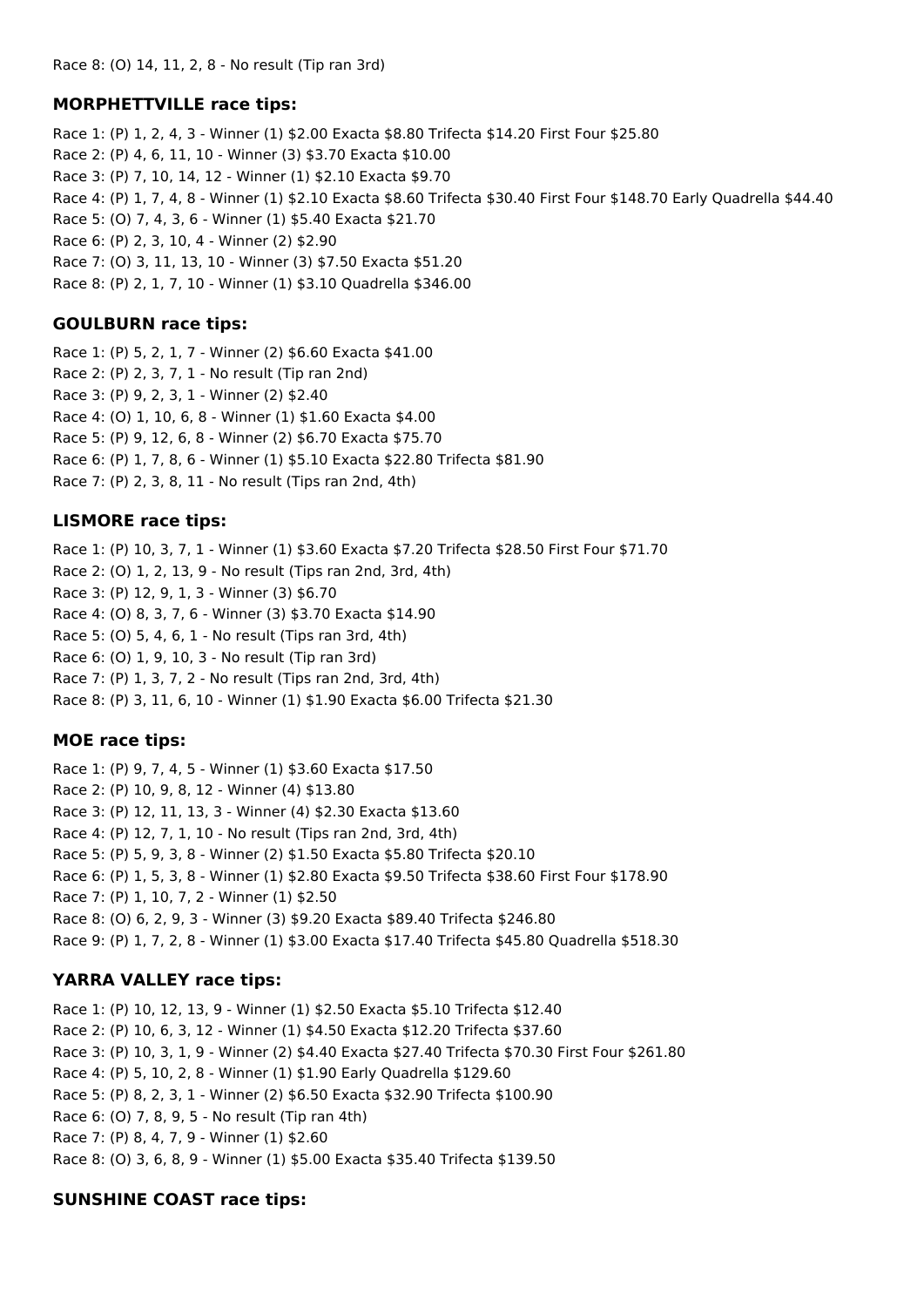Race 1: (P) 3, 10, 9, 8 - No result (Tips ran 2nd, 4th) Race 2: (P) 1, 3, 8, 4 - No result (Tips ran 2nd, 3rd) Race 3: (O) 7, 13, 10, 9 - No result (Tips ran 2nd, 3rd, 4th) Race 4: (\*) 8, 2, 6, 10 - Winner (1) \$1.90 Exacta \$19.80 Trifecta \$92.70 First Four \$202.20 Race 5: (P) 3, 6, 4, 9 - Winner (2) \$6.50 Exacta \$39.00 Trifecta \$132.50 Race 6: (P) 2, 3, 4, 1 - Winner (1) \$1.80 Exacta \$5.90 Trifecta \$29.90 First Four \$28.00 Race 7: (\*) 2, 3, 7, 1 - Winner (1) \$1.20 Exacta \$2.10 Quadrella \$48.10

#### **ESPERANCE race tips:**

Race 1: (P) 9, 1, 6, 2 - Winner (4) \$10.30 Race 2: (P) 4, 2, 8, 1 - Winner (3) \$9.50 Exacta \$67.50 Race 3: (P) 3, 4, 1, 5 - Winner (4) \$4.20 Race 4: (P) 7, 8, 9, 1 - Winner (1) \$2.30 Exacta \$5.40 Trifecta \$26.60 Early Quadrella \$1,203.40 Race 5: (P) 10, 4, 2, 8 - Winner (2) \$6.90 Exacta \$31.60 Trifecta \$115.30 Race 6: (O) 8, 1, 4, 7 - Winner (2) \$2.70 Race 7: (O) 1, 7, 12, 5 - Winner (1) \$4.50 Exacta \$23.30 Quadrella \$249.00

## **Friday 10th December 2021**

#### **CANTERBURY race tips:**

Race 1: (P) 5, 10, 1, 6 - Winner (1) \$2.70 Exacta \$5.80 Trifecta \$18.60 Race 2: (P) 7, 6, 5, 4 - Winner (2) \$4.10 Race 3: (P) 1, 3, 11, 9 - Winner (1) \$2.70 Exacta \$5.30 Trifecta \$26.50 Race 4: (P) 5, 1, 2, 4 - Winner (1) \$3.40 Early Quadrella \$138.00 Race 5: (P) 2, 5, 8, 1 - Winner (1) \$3.20 Exacta \$11.70 Race 6: (P) 4, 2, 6, 5 - Winner (2) \$2.30 Exacta \$18.40 Race 7: (P) 4, 2, 9, 5 - Winner (4) \$4.60 Exacta \$27.20 Trifecta \$76.30 Race 8: (P) 7, 11, 14, 12 - Winner (1) \$2.60 Quadrella \$120.40

### **MOONEE VALLEY race tips:**

Race 1: (P) 5, 3, 7, 1 - Winner (2) \$3.70 Exacta \$9.70 Race 2: (P) 3, 12, 7, 5 - Winner (3) \$4.50 Race 3: (P) 6, 3, 4, 10 - Winner (1) \$3.10 Exacta \$7.20 Trifecta \$26.70 Race 4: (P) 7, 4, 8, 9 - Winner (3) \$7.90 Exacta \$27.50 Early Quadrella \$533.40 Race 5: (P) 7, 12, 5, 13 - Winner (1) \$2.30 Exacta \$9.80 Race 6: (P) 7, 12, 10, 4 - Winner (1) \$6.30 Exacta \$14.70 Trifecta \$179.00 Race 7: (P) 5, 11, 1, 8 - No result (Tips ran 2nd, 3rd, 4th) Race 8: (P) 5, 6, 2, 7 - Winner (1) \$1.60 Exacta \$13.90

### **DOOMBEN race tips:**

Race 1: (P) 4, 13, 1, 18 - Winner (1) \$3.00 Exacta \$12.00 Trifecta \$35.50 Race 2: (P) 2, 3, 5, 6 - Winner (4) \$7.70 Exacta \$21.90 Trifecta \$76.30 Race 3: (P) 2, 1, 6, 9 - Winner (2) \$2.90 Exacta \$3.40 Trifecta \$10.80 Race 4: (O) 16, 4, 3, 7 - Winner (2) \$2.40 Early Quadrella \$336.50 Race 5: (O) 15, 13, 11, 3 - Winner (4) \$11.80 Exacta \$51.30 Race 6: (P) 3, 2, 7, 5 - No result (Tips ran 2nd, 3rd) Race 7: (P) 14, 5, 2, - Winner (2) \$1.50 Exacta \$3.10 Trifecta \$3.90

#### **MURWILLUMBAH race tips:**

Race 1: (P) 1, 8, 4, 7 - Abandoned Race 2: (P) 1, 2, 3, 5 - Abandoned Race 3: (P) 7, 1, 3, 6 - Abandoned Race 4: (P) 9, 3, 7, 2 - Abandoned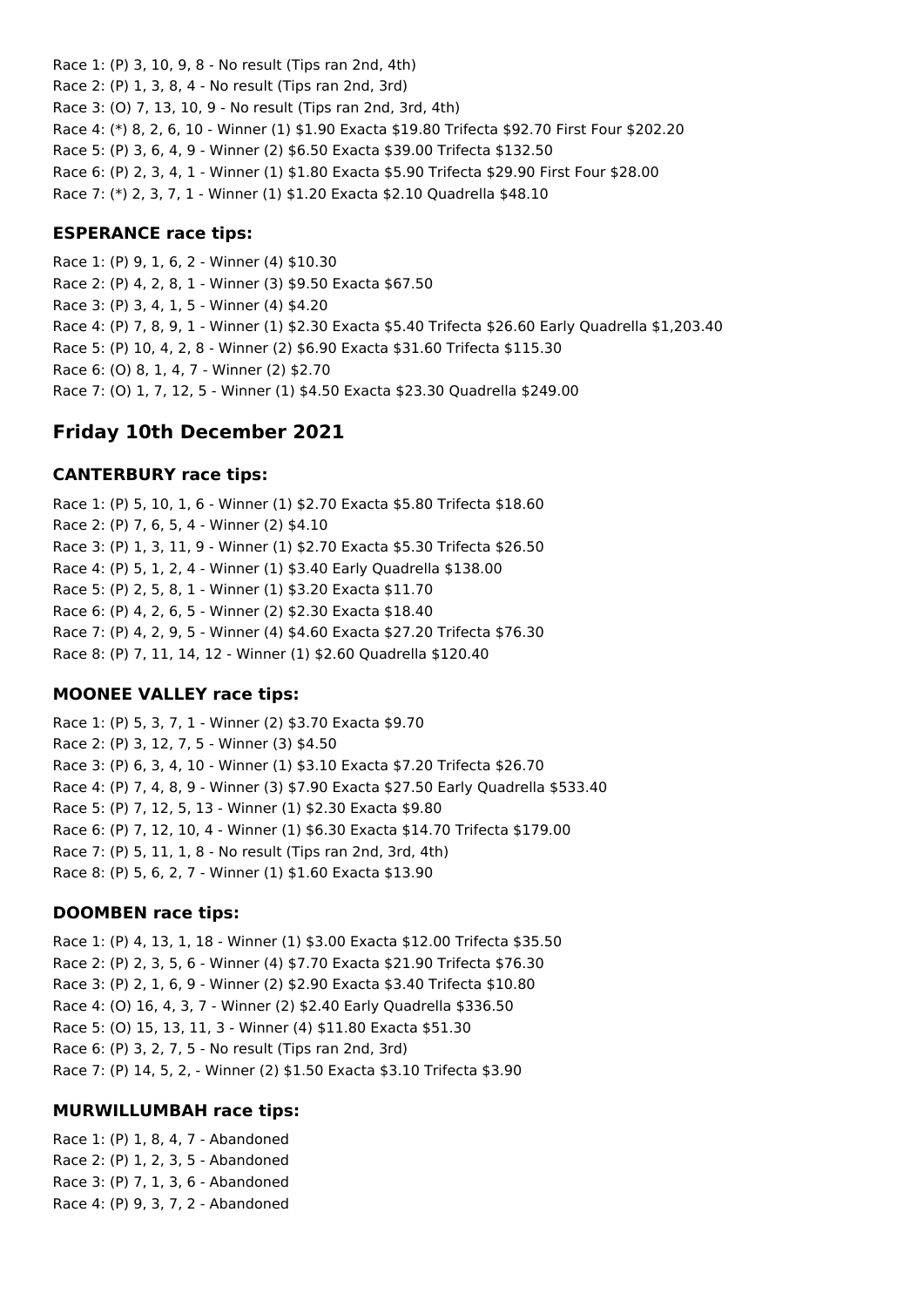Race 5: (P) 2, 5, 6, 9 - Abandoned Race 6: (P) 7, 1, 4, 2 - Abandoned Race 7: (P) 7, 1, 11, 2 - Abandoned Race 8: (P) 7, 1, 2, 9 - Abandoned

### **SCONE race tips:**

Race 1: (P) 3, 7, 8, 2 - Winner (1) \$1.50 Exacta \$4.80 Trifecta \$13.30 Race 2: (P) 5, 12, 8, 15 - Winner (1) \$3.00 Exacta \$16.70 Trifecta \$84.90 Race 3: (P) 3, 4, 1, 12 - Winner (1) \$1.20 Exacta \$9.20 Trifecta \$26.60 Race 4: (P) 12, 17, 5, 3 - No result (Tips ran 2nd, 3rd) Race 5: (P) 5, 6, 9, 10 - No result (Tips ran 2nd, 3rd, 4th) Race 6: (P) 7, 3, 6, 11 - Winner (1) \$3.80 Exacta \$20.80 Trifecta \$57.00 First Four \$87.80 Race 7: (P) 8, 7, 3, 1 - Winner (2) \$4.10 Exacta \$5.30 Trifecta \$33.70

### **WARREN race tips:**

Race 1: (P) 1, 4, 2, 3 - Winner (1) \$2.20 Race 2: (O) 10, 7, 4, 6 - No result (Tips ran 2nd, 3rd, 4th) Race 3: (O) 11, 1, 10, 8 - Winner (3) \$9.10 Exacta \$64.10 Race 4: (O) 6, 10, 4, 3 - Winner (3) \$3.80 Exacta \$19.90 Race 5: (O) 9, 12, 1, 2 - No result (Tips ran 2nd, 4th) Race 6: (O) 13, 4, 9, 6 - Winner (2) \$2.50 Race 7: (O) 6, 1, 8, 3 - No result (Tip ran 3rd)

### **CRANBOURNE race tips:**

Race 1: (P) 5, 4, 3, 9 - Winner (2) \$9.20 Race 2: (P) 8, 7, 3, 6 - Winner (1) \$1.80 Race 3: (O) 10, 2, 7, 8 - No result (Tips ran 2nd, 4th) Race 4: (O) 2, 5, 6, 1 - Winner (2) \$4.00 Exacta \$53.50 Race 5: (P) 7, 4, 2, 3 - Winner (1) \$2.90 Race 6: (O) 11, 6, 7, 3 - Winner (1) \$3.40 Race 7: (P) 7, 3, 11, 10 - Winner (2) \$3.70 Quadrella \$240.40

## **GEELONG race tips:**

Race 1: (P) 11, 10, 4, 9 - No result (Tips ran 2nd, 3rd, 4th) Race 2: (O) 8, 2, 6, 5 - Winner (2) \$6.20 Exacta \$25.30 Race 3: (P) 12, 6, 9, 7 - Winner (2) \$3.40 Exacta \$23.80 Trifecta \$68.70 First Four \$406.20 Race 4: (O) 1, 11, 13, 4 - Winner (2) \$5.50 Race 5: (P) 2, 6, 5, 4 - Winner (1) \$4.50 Race 6: (P) 2, 5, 3, 4 - Winner (3) \$6.90 Exacta \$20.90 Race 7: (O) 4, 8, 11, 5 - Winner (1) \$3.30 Exacta \$13.90 Race 8: (P) 9, 3, 4, 2 - No result (Tip ran 2nd)

## **PORT LINCOLN race tips:**

Race 1: (P) 3, 4, 1, 6 - No result (Tips ran 2nd, 3rd) Race 2: (P) 10, 3, 1, 9 - Winner (1) \$4.60 Exacta \$26.80 Race 3: (O) 2, 1, 3, 4 - Winner (1) \$1.60 Race 4: (O) 1, 3, 5, 8 - No result (Tips ran 2nd, 4th) Race 5: (O) 1, 3, 7, 8 - No result (Tips ran 3rd, 4th) Race 6: (O) 2, 7, 5, 6 - Winner (3) \$1.00 Exacta \$5.00 Trifecta \$30.40 Race 7: (O) 4, 7, 2, 3 - No result (Tip ran 3rd) Race 8: (O) 2, 6, 7, 10 - Winner (3) \$5.80

## **ALBANY race tips:**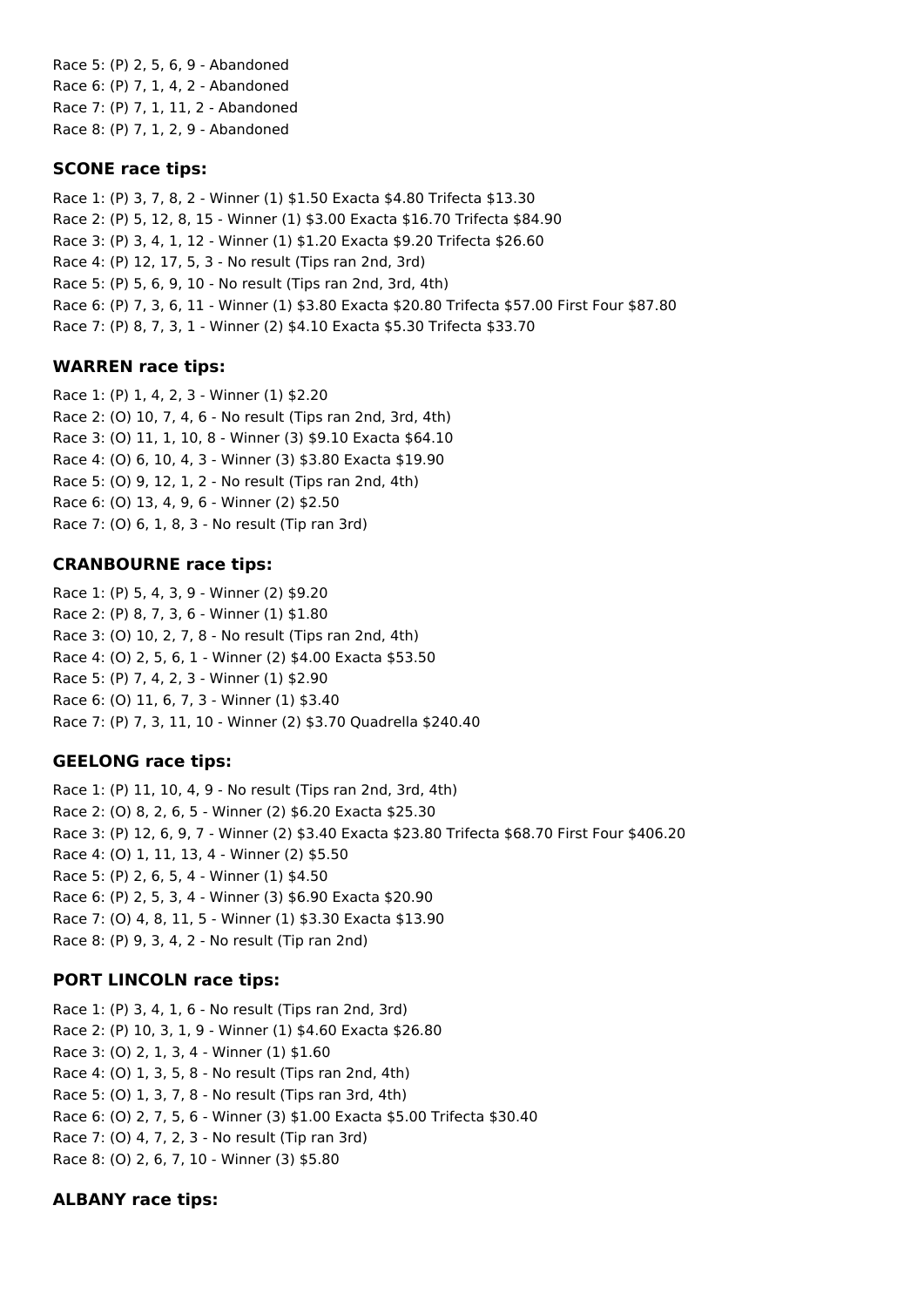Race 1: (O) 15, 6, 5, 1 - Winner (2) \$9.20 Exacta \$32.90 Trifecta \$159.60 First Four \$455.10 Race 2: (P) 1, 9, 10, 4 - Winner (2) \$2.30 Exacta \$4.00 Race 3: (O) 2, 9, 1, 5 - Winner (4) \$3.10 Exacta \$10.00 Race 4: (O) 8, 6, 4, 7 - Winner (1) \$3.10 Early Quadrella \$228.30 Race 5: (P) 10, 8, 2, 7 - Winner (3) \$3.40 Exacta \$27.20 Trifecta \$97.90 Race 6: (O) 8, 3, 1, 12 - No result (Tips ran 3rd, 4th) Race 7: (O) 2, 4, 9, 10 - Winner (1) \$3.20 Exacta \$23.50 Trifecta \$279.00

# **Friday 3rd December 2021**

### **RANDWICK Kensington race tips:**

Race 1: (P) 6, 2, 7, 4 - Winner (1) \$1.70 Exacta \$7.90 Trifecta \$27.90 Race 2: (P) 4, 2, 1, 9 - Winner (1) \$2.80 Exacta \$9.60 Trifecta \$27.50 First Four \$73.30 Race 3: (P) 5, 8, 4, 3 - Winner (1) \$1.90 Exacta \$6.70 Race 4: (P) 6, 3, 8, 12 - Winner (3) \$7.90 Early Quadrella \$92.20 Race 5: (P) 7, 2, 9, 6 - Winner (3) \$3.20 Race 6: (P) 4, 3, 5, 1 - Winner (1) \$3.80 Exacta \$11.00 Trifecta \$27.90 Race 7: (P) 12, 2, 8, 6 - Winner (1) \$3.70 Exacta \$7.50 Trifecta \$36.20 First Four \$168.00 Quadrella \$404.20

## **MOONEE VALLEY race tips:**

Race 1: (P) 3, 7, 1, 6 - Winner (4) \$14.50 Exacta \$140.80 Trifecta \$288.70 Race 2: (P) 4, 10, 6, 9 - Winner (1) \$2.80 Exacta \$18.40 Race 3: (O) 9, 1, 2, 3 - No result (Tip ran 3rd) Race 4: (O) 3, 5, 2, 4 - No result (Tips ran 2nd, 3rd, 4th) Race 5: (\*) 3, 1, 7, 10 - No result Race 6: (O) 6, 11, 1, 15 - Winner (1) \$4.10 Exacta \$14.20 Trifecta \$91.50 Race 7: (\*) 9, 10, 4, 12 - Winner (1) \$2.20 Exacta \$12.40 Race 8: (P) 10, 1, 4, 8 - Winner (4) \$8.40

## **MUDGEE race tips:**

Race 1: (P) 12, 2, 8, 7 - Winner (3) \$3.30 Exacta \$7.30 Trifecta \$9.50 Race 2: (O) 14, 6, 10, 4 - Winner (4) \$3.50 Race 3: (P) 7, 9, 8, 10 - Winner (2) \$7.20 Exacta \$42.80 Race 4: (P) 4, 10, 13, 11 - No result (Tips ran 2nd, 4th) Race 5: (P) 11, 4, 15, 9 - No result (Tips ran 2nd, 3rd) Race 6: (O) 6, 10, 11, 18 - Winner (1) \$5.60 Race 7: (P) 7, 5, 1, 16 - No result (Tip ran 2nd) Race 8: (P) 12, 20, 2, 10 - Winner (1) \$3.30 Exacta \$13.60

## **MORNINGTON race tips:**

Race 1: (P) 1, 2, 4, 3 - Winner (2) \$5.60 Exacta \$35.50 Race 2: (P) 9, 4, 8, 3 - Winner (2) \$2.40 Race 3: (P) 1, 5, 3, 6 - Winner (1) \$2.30 Exacta \$4.40 Race 4: (P) 6, 5, 8, 12 - Winner (4) \$8.20 Exacta \$19.60 Early Quadrella \$577.00 Race 5: (\*) 2, 10, 6, 11 - Winner (2) \$2.90 Exacta \$4.80 Race 6: (P) 3, 10, 5, 2 - Winner (4) \$8.00 Exacta \$33.00 Race 7: (O) 9, 5, 1, 4 - Winner (4) \$5.60 Exacta \$42.30 Race 8: (P) 2, 7, 8, 10 - No result (Tip ran 3rd)

### **IPSWICH race tips:**

Race 1: (P) 7, 11, 2, 15 - No result (Tips ran 2nd, 3rd, 4th) Race 2: (P) 10, 14, 16, 1 - Winner (1) \$3.50 Race 3: (P) 5, 8, 2, 7 - No result (Tips ran 2nd, 3rd)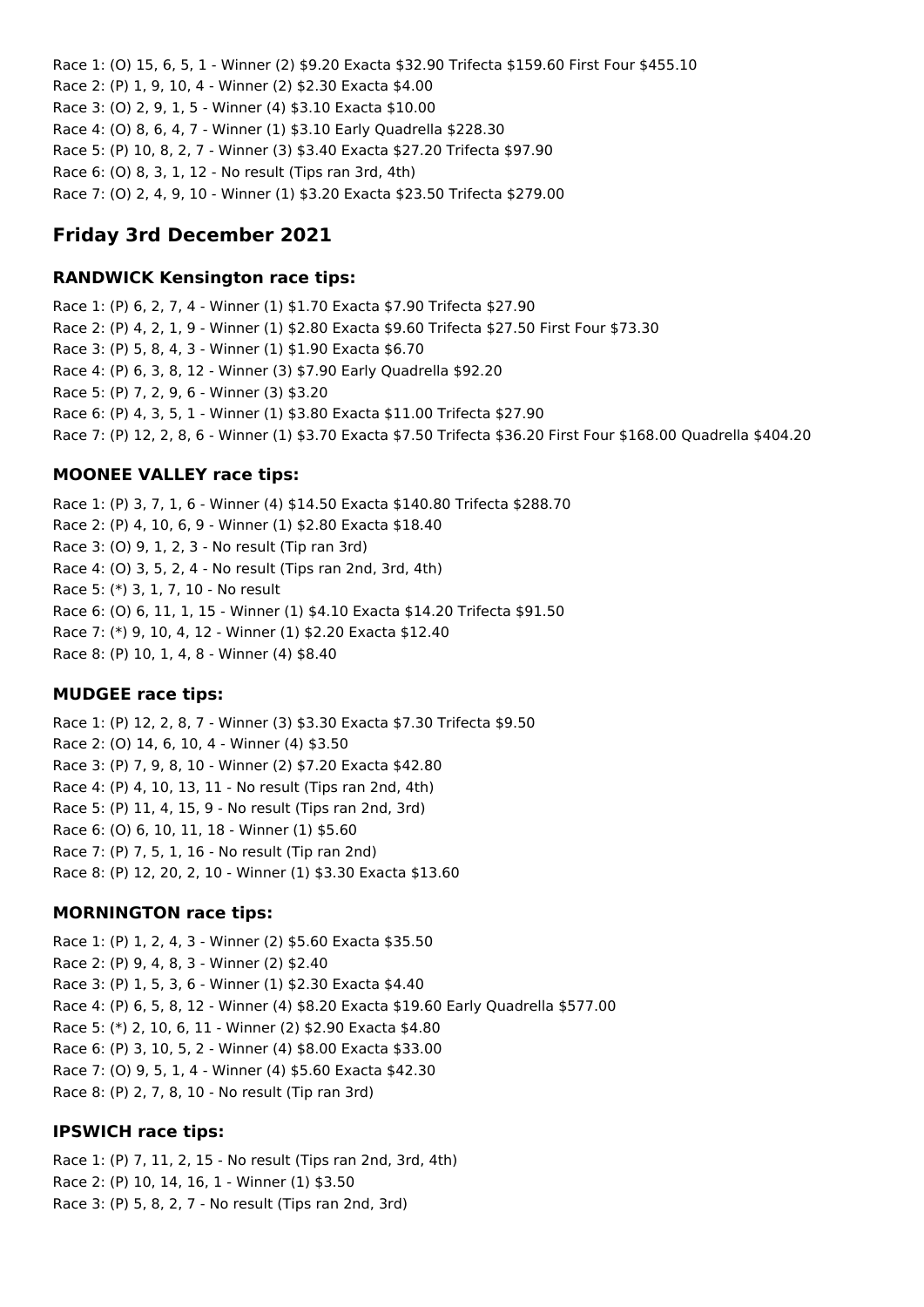Race 4: (P) 4, 7, 5, 11 - Winner (1) \$1.60 Exacta \$4.20 Race 5: (P) 5, 7, 2, 8 - Winner (2) \$6.60 Race 6: (O) 13, 6, 17, 5 - No result (Tip ran 2nd) Race 7: (O) 5, 6, 13, 3 - Winner (2) \$4.30 Exacta \$15.70 Race 8: (P) 10, 3, 17, 5 - No result (Tips ran 2nd, 3rd) Race 9: (P) 12, 9, 4, 5 - Winner (2) \$2.20 Exacta \$23.00

### **SUNSHINE COAST race tips:**

Race 1: (P) 2, 3, 6, 4 - No result (Tips ran 3rd, 4th) Race 2: (O) 3, 7, 12, 4 - Winner (2) \$2.50 Race 3: (P) 12, 10, 1, 2 - No result (Tips ran 2nd, 3rd, 4th) Race 4: (P) 2, 21, 23, 24 - Winner (4) \$4.90 Exacta \$11.70 Trifecta \$54.20 Race 5: (\*) 9, 12, 6, 14 - No result (Tip ran 2nd) Race 6: (P) 3, 2, 5, 11 - Winner (2) \$3.70 Exacta \$7.80 Race 7: (\*) 8, 7, 6, 12 - Winner (3) \$14.90 Exacta \$93.90 Trifecta \$119.80 Race 8: (P) 5, 6, 1, 8 - Winner (4) \$4.30 Exacta \$13.20 Trifecta \$47.30

#### **PENOLA race tips:**

Race 1: (P) 3, 2, 4, 1 - Winner (2) \$3.00 Exacta \$15.80 Trifecta \$36.80 First Four \$52.10 Race 2: (P) 9, 8, 4, 7 - Winner (2) \$5.70 Race 3: (P) 5, 3, 6, 10 - Winner (1) \$3.30 Exacta \$11.70 Race 4: (O) 6, 5, 3, 2 - Winner (4) \$12.40 Exacta \$65.50 Early Quadrella \$886.40 Race 5: (P) 4, 3, 7, 2 - Winner (1) \$2.00 Exacta \$32.00 Trifecta \$142.70 First Four \$855.90 Race 6: (O) 2, 9, 6, 4 - Winner (1) \$3.80 Race 7: (P) 5, 11, 7, 2 - Winner (1) \$1.50 Race 8: (O) 2, 1, 9, 6 - Winner (4) \$5.80 Exacta \$45.10 Trifecta \$305.80 Quadrella \$116.80

#### **DEVONPORT race tips:**

Race 1: (P) 12, 7, 4, 11 - Winner (3) \$5.10 Exacta \$13.00 Race 2: (P) 2, 1, 4, 3 - Winner (2) \$4.10 Race 3: (P) 7, 6, 9, 8 - No result (Tips ran 2nd, 3rd) Race 4: (O) 4, 2, 8, 1 - Winner (4) \$4.10 Exacta \$18.10 Trifecta \$71.70 Race 5: (P) 6, 2, 4, 10 - No result (Tips ran 3rd, 4th) Race 6: (P) 1, 3, 7, 5 - Winner (1) \$4.10 Exacta \$17.20 Race 7: (P) 2, 3, 4, 8 - Winner (1) \$4.80 Race 8: (P) 6, 4, 2, 7 - Winner (1) \$4.40 Exacta \$24.20 Trifecta \$130.80

# **Friday 26th November 2021**

#### **CANTERBURY race tips:**

Race 1: (P) 10, 1, 8, 4 - Winner (4) \$5.30 Race 2: (\*) 1, 4, 6, 8 - No result (Tips ran 2nd, 3rd, 4th) Race 3: (P) 6, 7, 2, 5 - Winner (1) \$2.30 Exacta \$15.50 Trifecta \$67.40 First Four \$182.40 Race 4: (P) 3, 1, 5, 12 - Winner (2) \$3.10 Exacta \$8.40 Trifecta \$47.50 First Four \$127.00 Race 5: (P) 9, 8, 7, 4 - Winner (1) \$1.60 Exacta \$7.80 Race 6: (\*) 5, 8, 2, 3 - Winner (2) \$5.80 Race 7: (P) 6, 5, 9, 7 - No result (Tips ran 2nd, 3rd, 4th) Race 8: (P) 3, 2, 7, 10 - Winner (1) \$1.80 Exacta \$13.10 Trifecta \$37.90

### **MOONEE VALLEY race tips:**

Race 1: (P) 4, 2, 3, 6 - Winner (2) \$2.40 Exacta \$14.60 Trifecta \$45.90 Race 2: (P) 11, 7, 5, 2 - Winner (3) \$5.00 Exacta \$17.20 Trifecta \$67.50 Race 3: (P) 6, 1, 9, 4 - No result (Tips ran 2nd, 4th)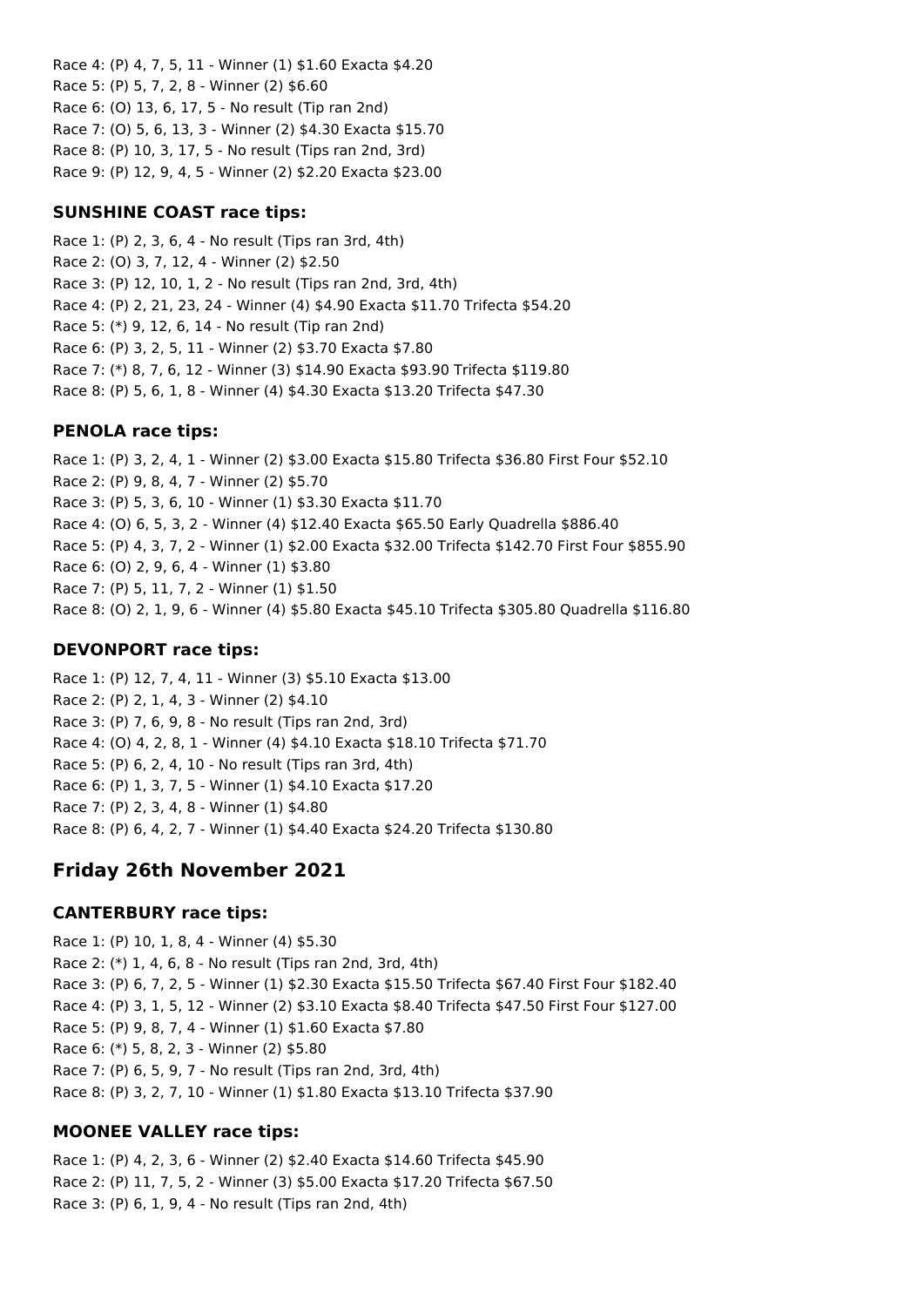Race 4: (P) 3, 2, 6, 1 - Winner (1) \$2.90 Race 5: (P) 12, 9, 6, 4 - No result (Tips ran 2nd, 3rd) Race 6: (P) 10, 4, 5, 6 - Winner (1) \$4.50 Race 7: (P) 11, 7, 9, 1 - Winner (3) \$3.40 Exacta \$9.00 Race 8: (O) 7, 4, 11, 12 - Winner (1) \$4.20

#### **MUSWELLBROOK race tips:**

Race 1: (P) 3, 4, 2, 1 - Abandoned Race 2: (P) 5, 1, 2, 12 - Abandoned Race 3: (P) 8, 1, 6, 3 - Abandoned Race 4: (O) 1, 6, 8, 12 - Abandoned Race 5: (P) 2, 1, 3, 5 - Abandoned Race 6: (P) 4, 3, 11, 9 - Abandoned Race 7: (P) 6, 11, 14, 2 - Abandoned Race 8: (P) 1, 5, 8, 9 - Abandoned

#### **SUNSHINE COAST race tips:**

Race 1: (O) 23, 11, 21, 13 - Winner (2) \$2.60 Exacta \$5.40 Race 2: (P) 11, 6, 3, 1 - Winner (3) \$6.00 Exacta \$35.50 Trifecta \$90.80 First Four \$244.50 Race 3: (P) 5, 7, 6, 8 - Winner (3) \$7.60 Exacta \$18.70 Race 4: (O) 6, 17, 3, 7 - Winner (4) \$3.40 Early Quadrella \$645.70 Race 5: (P) 2, 18, 5, 4 - Winner (2) \$16.30 Exacta \$38.60 Race 6: (P) 4, 2, 6, 8 - Winner (3) \$6.20 Exacta \$13.50 Trifecta \$21.70 Race 7: (P) 12, 17, 15, 9 - Winner (4) \$5.40 Exacta \$25.40 Trifecta \$184.20 Quadrella \$1,802.30

#### **MACKAY race tips:**

Race 1: (P) 2, 5, 7, 4 - Winner (1) \$2.50 Exacta \$3.30 Trifecta \$9.20 Race 2: (P) 5, 1, 2, 3 - Winner (3) \$2.20 Exacta \$5.30 Trifecta \$23.80 Race 3: (O) 3, 4, 7, 1 - No result (Tips ran 2nd, 3rd) Race 4: (P) 1, 4, 5, 7 - Winner (1) \$2.20 Race 5: (P) 4, 7, 9, 8 - Winner (1) \$1.70 Exacta \$10.10 Trifecta \$50.00 Race 6: (P) 2, 1, 5, 7 - Winner (3) \$15.40 Exacta \$49.10 Race 7: (O) 3, 12, 4, 5 - No result (Tips ran 2nd, 3rd) Race 8: (O) 1, 4, 11, 7 - No result (Tip ran 2nd)

#### **PORT LINCOLN race tips:**

Race 1: (P) 5, 2, 1, 9 - Winner (1) \$3.10 Exacta \$21.50 Trifecta \$87.10 Race 2: (O) 6, 3, 9, 7 - Winner (2) \$5.40 Exacta \$39.30 Race 3: (O) 6, 3, 5, 7 - No result (Tip ran 4th) Race 4: (P) 1, 2, 5, 4 - Winner (1) \$2.70 Race 5: (O) 6, 10, 2, 9 - No result (Tips ran 2nd, 3rd) Race 6: (O) 1, 8, 6, 5 - No result (Tips ran 2nd, 4th) Race 7: (O) 10, 6, 4, 8 - No result (Tips ran 2nd, 3rd) Race 8: (O) 6, 11, 1, 10 - Winner (1) \$4.40

#### **ALBANY race tips:**

Race 1: (P) 5, 2, 1, 3 - No result (Tips ran 2nd, 3rd, 4th) Race 2: (P) 10, 3, 4, 5 - Winner (2) \$5.70 Exacta \$23.60 Trifecta \$48.90 Race 3: (P) 4, 2, 8, 6 - Winner (2) \$3.80 Exacta \$8.30 Trifecta \$15.40 Race 4: (P) 3, 5, 9, 2 - Winner (3) \$7.00 Exacta \$24.70 Trifecta \$82.40 Race 5: (P) 5, 3, 2, 6 - Winner (4) \$9.00 Exacta \$36.90 Trifecta \$103.10 Race 6: (P) 5, 6, 4, 7 - Winner (2) \$3.20 Exacta \$4.90 Race 7: (P) 7, 3, 1, 8 - Winner (3) \$2.60 Exacta \$11.20 Trifecta \$31.70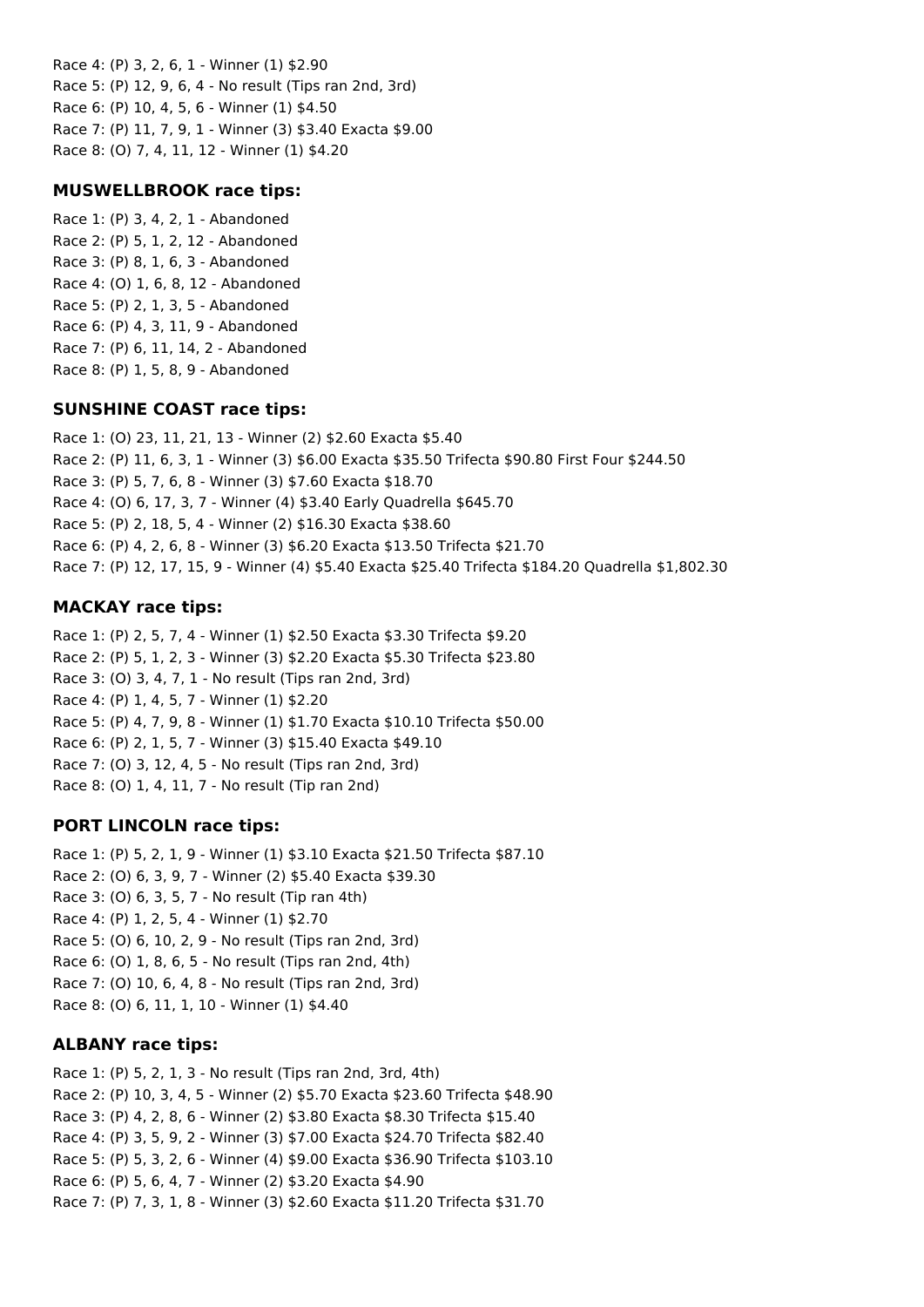### **CANBERRA race tips:**

Race 1: (P) 1, 3, 2, 5 - Winner (1) \$1.30 Exacta \$6.60 Race 2: (P) 3, 1, 7, 5 - Winner (3) \$2.70 Exacta \$8.80 Trifecta \$22.60 First Four \$63.80 Race 3: (P) 7, 1, 13, 2 - No result (Tips ran 3rd, 4th) Race 4: (P) 5, 9, 7, - Winner (3) \$2.00 Exacta \$6.50 Trifecta \$5.10 Race 5: (P) 6, 5, 10, 8 - Winner (2) \$3.00 Exacta \$12.70 Trifecta \$34.40 Race 6: (P) 9, 3, 7, 11 - Winner (1) \$2.30 Exacta \$15.30 Trifecta \$24.70 Race 7: (P) 8, 4, 1, 10 - Winner (1) \$3.40 Exacta \$11.90 Trifecta \$21.10 First Four \$39.10 Race 8: (P) 1, 7, 16, 17 - Winner (2) \$1.90 Quadrella \$80.10

### **WODONGA race tips:**

Race 1: (P) 7, 4, 12, 14 - Winner (1) \$1.80 Race 2: (P) 4, 14, 7, 12 - No result (Tip ran 4th) Race 3: (P) 2, 7, 4, 9 - Winner (1) \$1.60 Exacta \$12.20 Trifecta \$30.70 First Four \$74.60 Race 4: (O) 4, 7, 9, 3 - No result (Tips ran 3rd, 4th) Race 5: (O) 3, 4, 10, 7 - Winner (2) \$6.40 Exacta \$17.70 Race 6: (P) 9, 10, 4, 5 - Winner (1) \$3.10 Exacta \$15.60 Race 7: (P) 8, 4, 3, 7 - Winner (3) \$5.60 Exacta \$15.20 Race 8: (O) 9, 1, 8, 12 - No result (Tips ran 2nd, 3rd, 4th)

# **Friday 19th November 2021**

### **MOONEE VALLEY race tips:**

Race 1: (P) 6, 8, 11, 4 - Winner (3) \$5.00 Exacta \$27.30 Race 2: (P) 2, 8, 4, 3 - No result (Tips ran 2nd, 3rd, 4th) Race 3: (P) 12, 3, 8, 7 - No result (Tip ran 4th) Race 4: (P) 1, 2, 3, 8 - Winner (1) \$2.80 Race 5: (O) 5, 12, 10, 6 - No result (Tips ran 2nd, 3rd) Race 6: (P) 5, 10, 9, 2 - Winner (3) \$3.50 Exacta \$36.90 Race 7: (P) 12, 10, 6, 8 - No result (Tip ran 3rd) Race 8: (O) 10, 13, 3, 12 - Winner (1) \$2.60

## **GRAFTON race tips:**

Race 1: (P) 6, 7, 10, 14 - Winner (2) \$3.20 Race 2: (P) 4, 6, 11, 9 - Winner (1) \$1.80 Exacta \$6.00 Race 3: (P) 4, 14, 9, 7 - Winner (2) \$3.90 Exacta \$13.80 Trifecta \$86.70 First Four \$207.90 Race 4: (P) 9, 13, 8, 4 - Winner (1) \$2.30 Exacta \$5.60 Trifecta \$19.30 Race 5: (P) 6, 2, 7, 5 - Winner (2) \$3.30 Exacta \$39.50 Race 6: (P) 9, 1, 6, 5 - No result Race 7: (P) 1, 3, 2, 10 - Winner (1) \$2.00 Exacta \$7.80 Trifecta \$13.60 Race 8: (P) 3, 1, 2, 4 - Winner (1) \$2.70 Exacta \$6.50 Trifecta \$15.70 Race 9: (P) 3, 8, 4, 1 - Winner (3) \$9.20 Exacta \$53.00 Race 10: (O) 1, 5, 7, 12 - Winner (3) \$16.10 Exacta \$82.50 Quadrella \$587.20

### **ORANGE race tips:**

Race 1: (P) 4, 1, 6, 8 - Winner (4) \$5.50 Exacta \$12.80 Race 2: (O) 2, 10, 9, 3 - No result (Tips ran 3rd, 4th) Race 3: (O) 10, 9, 7, 13 - Winner (2) \$5.40 Exacta \$23.90 Race 4: (P) 2, 6, 4, 1 - No result (Tips ran 2nd, 3rd) Race 5: (P) 6, 7, 11, 1 - Winner (2) \$4.60 Race 6: (P) 4, 2, 6, 10 - No result (Tips ran 2nd, 3rd)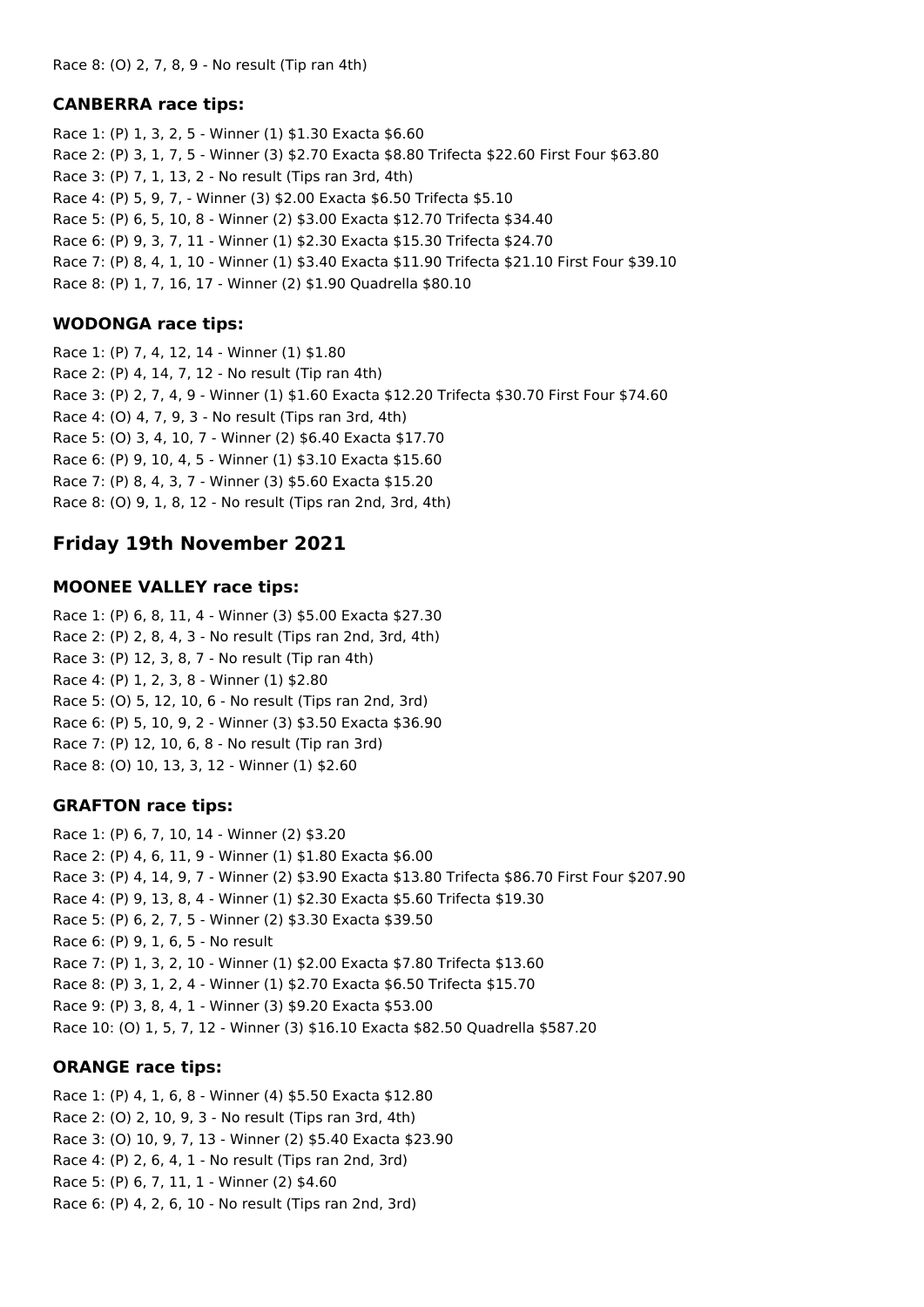Race 7: (O) 3, 5, 9, 4 - Winner (1) \$3.80 Exacta \$19.20 Trifecta \$60.60 Race 8: (O) 9, 3, 13, 14 - Winner (1) \$10.30

### **IPSWICH race tips:**

Race 1: (P) 4, 8, 3, 5 - Winner (4) \$3.60 Exacta \$11.80 Race 2: (P) 3, 5, 6, 1 - Winner (3) \$3.20 Exacta \$6.00 Trifecta \$23.70 First Four \$26.70 Race 3: (P) 8, 9, 4, 11 - Winner (2) \$6.10 Race 4: (P) 4, 10, 14, 15 - Winner (2) \$3.30 Exacta \$8.80 Trifecta \$17.10 Race 5: (O) 7, 3, 5, 9 - Winner (2) \$6.10 Early Quadrella \$463.00 Race 6: (O) 8, 9, 7, 6 - Winner (1) \$3.90 Exacta \$103.70 Trifecta \$461.00 Race 7: (O) 1, 9, 4, 3 - No result (Tips ran 3rd, 4th) Race 8: (O) 11, 6, 9, 13 - Winner (1) \$3.90 Race 9: (P) 4, 7, 11, 3 - Winner (2) \$2.70 Exacta \$9.20

### **NARACOORTE race tips:**

Race 1: (P) 4, 3, 1, 2 - Winner (2) \$3.70 Exacta \$9.20 Race 2: (O) 8, 6, 5, 10 - No result (Tips ran 2nd, 3rd, 4th) Race 3: (P) 2, 6, 8, 5 - No result (Tips ran 3rd, 4th) Race 4: (P) 3, 2, 8, 6 - Winner (3) \$4.50 Race 5: (O) 9, 4, 8, 5 - Winner (4) \$6.90 Exacta \$37.50 Trifecta \$143.10 Race 6: (O) 2, 10, 8, 7 - No result (Tips ran 2nd, 4th) Race 7: (O) 1, 2, 11, 4 - No result

#### **TERANG race tips:**

Race 1: (P) 5, 7, 9, 10 - Winner (1) \$1.30 Race 2: (P) 1, 3, 7, 4 - Winner (2) \$3.40 Exacta \$17.50 Trifecta \$64.70 Race 3: (P) 11, 3, 7, 8 - Winner (4) \$2.50 Exacta \$10.90 Race 4: (P) 3, 10, 11, 7 - Winner (1) \$4.40 Exacta \$21.50 Early Quadrella \$105.50 Race 5: (O) 5, 9, 4, 6 - No result (Tips ran 2nd, 4th) Race 6: (O) 10, 11, 7, 4 - Winner (2) \$14.90 Race 7: (O) 7, 5, 3, 1 - Winner (4) \$3.10 Exacta \$11.90 Race 8: (O) 4, 10, 7, 15 - No result (Tip ran 3rd)

## **Friday 12th November 2021**

### **MOONEE VALLEY race tips:**

Race 1: (O) 3, 1, 8, 4 - Winner (1) \$2.80 Race 2: (P) 7, 2, 4, 3 - Winner (1) \$3.40 Race 3: (P) 11, 12, 8, 13 - No result (Tips ran 2nd, 3rd, 4th) Race 4: (O) 8, 7, 6, 9 - No result (Tips ran 2nd, 3rd) Race 5: (P) 12, 9, 11, 1 - Winner (3) \$6.50 Exacta \$42.00 Trifecta \$153.90 Race 6: (P) 3, 6, 4, 2 - Winner (1) \$5.30 Race 7: (P) 9, 13, 4, 7 - Winner (1) \$5.30 Race 8: (O) 7, 11, 12, 8 - Winner (1) \$3.70 Quadrella \$614.60

### **SUNSHINE COAST race tips:**

Race 1: (O) 1, 9, 8, 5 - Winner (1) \$2.10 Exacta \$15.80 Race 2: (P) 5, 2, 6, 7 - Winner (2) \$1.70 Exacta \$4.00 Trifecta \$9.10 First Four \$18.60 Race 3: (P) 1, 13, 4, 17 - Winner (1) \$2.60 Race 4: (P) 13, 4, 3, 5 - Winner (2) \$3.30 Exacta \$48.60 Trifecta \$126.30 Early Quadrella \$24.40 Race 5: (P) 3, 5, 4, 1 - No result (Tips ran 2nd, 3rd, 4th) Race 6: (P) 2, 7, 3, 4 - No result (Tips ran 2nd, 3rd) Race 7: (P) 4, 3, 6, 7 - Winner (3) \$14.00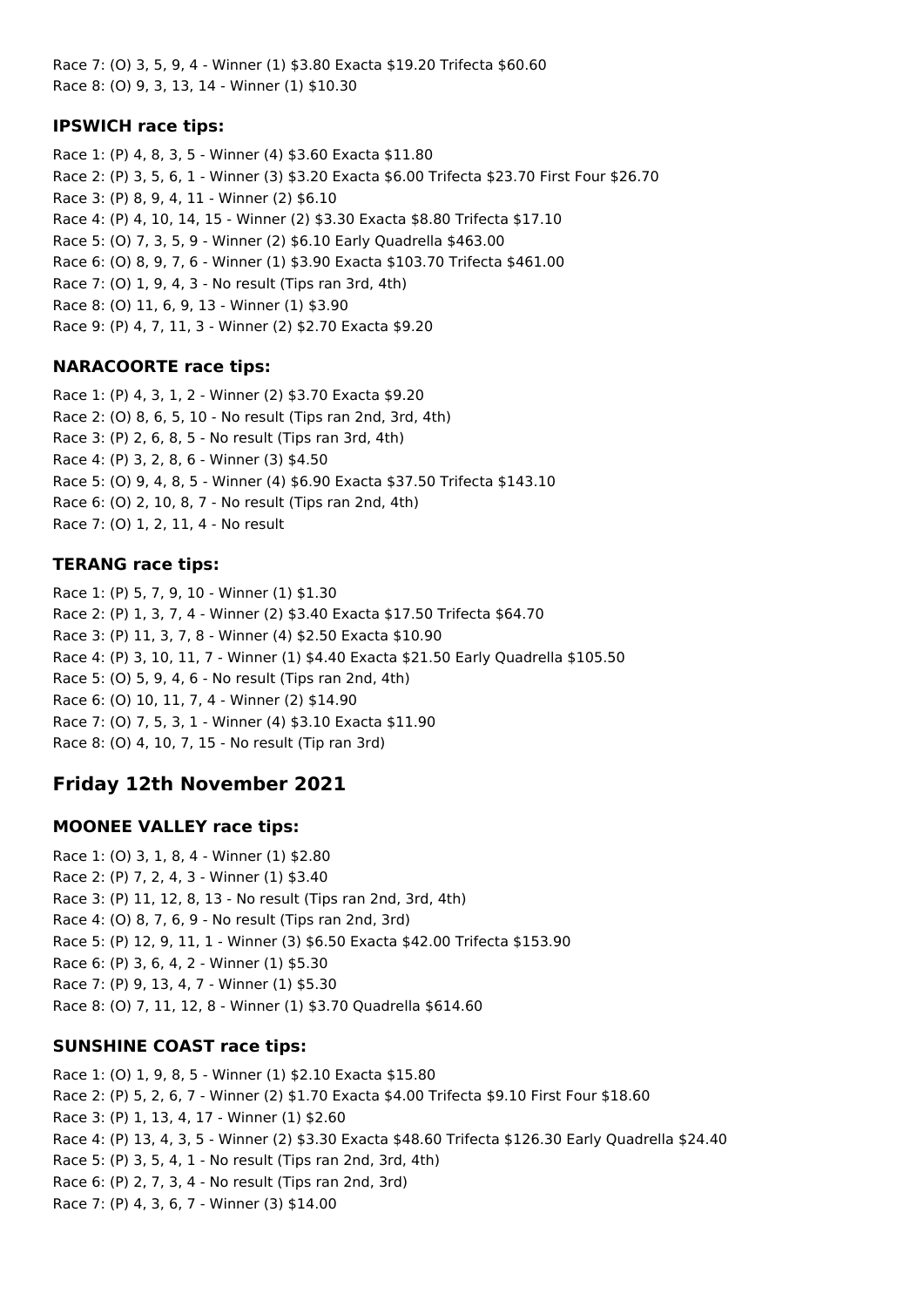#### **CANTERBURY race tips:**

Race 1: (P) 6, 3, 9, 11 - Winner (2) \$5.10 Exacta \$51.80 Race 2: (P) 12, 9, 2, 3 - No result (Tips ran 2nd, 3rd) Race 3: (P) 2, 10, 1, 8 - Winner (4) \$3.30 Exacta \$18.40 Trifecta \$83.50 Race 4: (P) 7, 3, 6, 10 - Winner (4) \$4.50 Exacta \$16.60 Trifecta \$59.40 First Four \$59.30 Race 5: (P) 8, 10, 3, 2 - Winner (1) \$2.40 Exacta \$9.40 Trifecta \$36.10 Race 6: (P) 3, 9, 8, 6 - Winner (4) \$4.50 Exacta \$23.30 Trifecta \$54.80 First Four \$141.80 Race 7: (P) 6, 11, 12, 2 - Winner (3) \$3.30 Exacta \$12.70 Race 8: (P) 8, 9, 2, 4 - Winner (2) \$3.90 Quadrella \$205.20

#### **BALLINA race tips:**

Race 1: (P) 2, 4, 7, 11 - Abandoned Race 2: (P) 1, 10, 6, 8 - Abandoned Race 3: (P) 1, 8, 2, 9 - Abandoned Race 4: (P) 6, 8, 2, 3 - Abandoned Race 5: (P) 4, 1, 3, 5 - Abandoned Race 6: (P) 3, 8, 9, 7 - Abandoned Race 7: (P) 4, 1, 6, 5 - Abandoned Race 8: (P) 5, 2, 10, 6 - Abandoned

#### **GATTON race tips:**

Race 1: (P) 7, 5, 2, 10 - Abandoned Race 2: (P) 7, 8, 3, 2 - Abandoned Race 3: (P) 12, 5, 2, 8 - Abandoned Race 4: (P) 5, 2, 6, 4 - Abandoned Race 5: (P) 8, 1, 14, 10 - Abandoned Race 6: (P) 1, 12, 6, 10 - Abandoned Race 7: (O) 7, 1, 5, 4 - Abandoned

### **KYNETON race tips:**

Race 1: (P) 8, 12, 1, 14 - No result (Tip ran 4th) Race 2: (P) 8, 10, 7, 13 - Winner (2) \$2.60 Race 3: (P) 4, 2, 3, 9 - Winner (2) \$2.30 Race 4: (O) 14, 5, 8, 6 - Winner (1) \$2.30 Race 5: (P) 3, 5, 6, 8 - No result (Tips ran 3rd, 4th) Race 6: (P) 4, 1, 7, 6 - Winner (2) \$2.90 Exacta \$5.80 Race 7: (P) 2, 4, 1, 5 - No result (Tips ran 2nd, 3rd, 4th) Race 8: (O) 4, 2, 8, 3 - No result (Tip ran 2nd)

### **PORT LINCOLN race tips:**

Race 1: (P) 1, 5, 2, 6 - Winner (1) \$2.20 Exacta \$11.60 Trifecta \$52.20 First Four \$93.70 Race 2: (P) 1, 8, 9, 5 - Winner (3) \$4.50 Race 3: (P) 7, 3, 1, 2 - Winner (4) \$4.40 Exacta \$10.50 Trifecta \$38.60 Race 4: (O) 8, 3, 10, 7 - No result (Tip ran 3rd) Race 5: (O) 5, 9, 4, 1 - No result (Tip ran 3rd) Race 6: (O) 2, 11, 10, 7 - No result (Tip ran 3rd) Race 7: (O) 3, 2, 8, 11 - Winner (3) \$10.30 Exacta \$92.60 Race 8: (\*) 1, 4, 8, 7 - Winner (1) \$1.70

### **GUNDAGAI race tips:**

Race 1: (P) 4, 5, 1, 2 - Winner (1) \$2.20 Exacta \$11.50 Trifecta \$31.30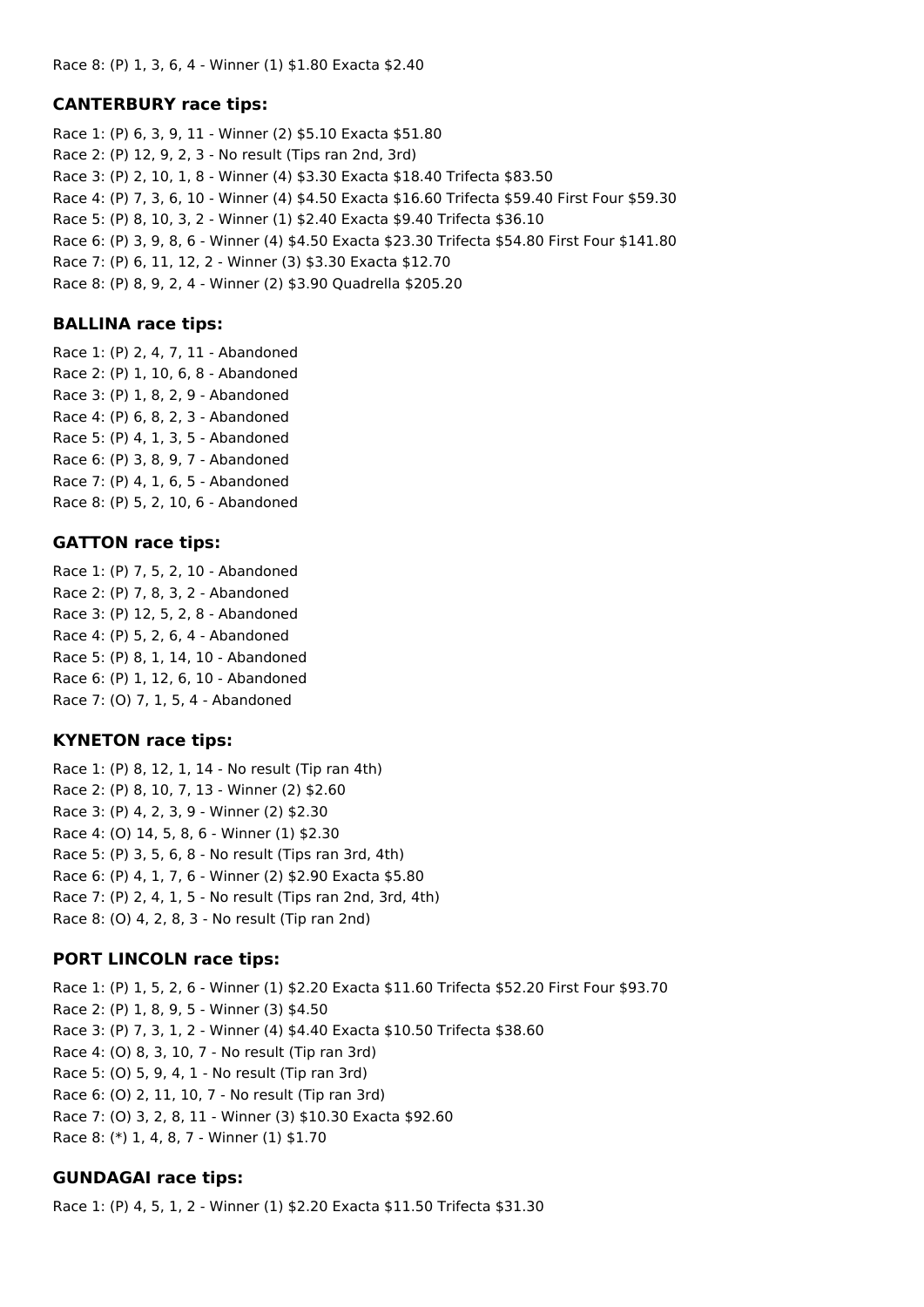Race 2: (P) 7, 1, 2, 9 - Winner (1) \$2.90 Exacta \$13.30 Race 3: (P) 1, 6, 9, 3 - Winner (2) \$2.00 Race 4: (O) 5, 4, 10, 3 - Winner (1) \$3.50 Early Quadrella \$170.90 Race 5: (O) 5, 2, 11, 6 - Winner (3) \$13.90 Race 6: (O) 9, 2, 6, 5 - Winner (3) \$11.40 Race 7: (O) 11, 8, 7, 10 - Winner (3) \$3.80 Race 8: (P) 7, 12, 5, 16 - Winner (3) \$9.50 Exacta \$37.60 Trifecta \$204.90 First Four \$684.20 Quadrella \$8,074.20

# **Friday 5th November 2021**

### **PAKENHAM race tips:**

Race 1: (P) 5, 6, 2, 1 - Winner (1) \$1.60 Exacta \$6.50 Race 2: (P) 11, 1, 12, 4 - Winner (1) \$2.20 Exacta \$15.50 Race 3: (O) 7, 11, 12, 9 - Winner (1) \$4.50 Exacta \$17.10 Trifecta \$48.20 Race 4: (O) 5, 11, 10, 8 - Winner (2) \$5.80 Exacta \$13.60 Trifecta \$184.50 First Four \$1,209.60 Race 5: (P) 12, 10, 4, 16 - Winner (2) \$10.20 Exacta \$22.00 Early Quadrella \$1,251.90 Race 6: (O) 1, 12, 11, 13 - Winner (2) \$4.10 Race 7: (P) 2, 10, 15, 11 - Winner (1) \$2.20 Exacta \$5.00 Race 8: (O) 9, 3, 10, 1 - Winner (3) \$5.90 Race 9: (P) 2, 6, 10, 9 - Winner (2) \$10.90 Exacta \$46.00 Trifecta \$186.30 Quadrella \$838.10

### **SUNSHINE COAST race tips:**

Race 1: (P) 11, 1, 8, 9 - Winner (3) \$4.10 Exacta \$11.90 Race 2: (P) 11, 9, 10, 4 - Winner (1) \$3.00 Exacta \$23.20 Race 3: (P) 6, 7, 2, 4 - Winner (2) \$3.90 Exacta \$7.70 Trifecta \$60.10 First Four \$72.10 Race 4: (O) 4, 7, 8, 13 - Winner (1) \$2.10 Early Quadrella \$147.60 Race 5: (P) 14, 5, 17, 10 - No result (Tips ran 2nd, 3rd) Race 6: (P) 8, 3, 16, 9 - No result (Tips ran 3rd, 4th) Race 7: (P) 5, 2, 8, 1 - Winner (4) \$3.10 Exacta \$22.50

## **ROCKHAMPTON race tips:**

Race 1: (\*) 1, 5, 4, 2 - Winner (3) \$9.50 Exacta \$18.20 Trifecta \$44.10 First Four \$37.30 Race 2: (P) 2, 6, 1, 5 - Winner (4) \$2.70 Exacta \$13.70 Race 3: (P) 1, 3, 2, 4 - Winner (4) \$3.10 Race 4: (P) 4, 1, 2, 3 - Winner (1) \$3.50 Exacta \$6.70 Trifecta \$29.40 First Four \$24.90 Race 5: (P) 1, 5, 4, 3 - No result (Tips ran 2nd, 3rd, 4th) Race 6: (P) 4, 2, 5, 1 - Winner (2) \$2.30 Exacta \$5.30 Trifecta \$7.10 Race 7: (P) 1, 5, 2, 8 - No result (Tips ran 2nd, 4th) Race 8: (O) 3, 1, 2, 10 - Winner (2) \$5.30 Race 9: (P) 4, 1, 6, 5 - Winner (1) \$1.90

## **ALBURY race tips:**

Race 1: (P) 3, 9, 1, 2 - Winner (4) \$5.70 Exacta \$24.10 Trifecta \$180.30 Race 2: (P) 2, 1, 7, 6 - Winner (3) \$5.50 Exacta \$20.60 Trifecta \$106.60 Race 3: (P) 2, 6, 1, 5 - No result (Tips ran 2nd, 3rd, 4th) Race 4: (O) 7, 9, 8, 3 - Winner (2) \$3.80 Race 5: (P) 10, 5, 4, 2 - Winner (2) \$4.50 Race 6: (P) 6, 2, 8, 4 - Winner (1) \$1.50 Exacta \$7.70 Race 7: (O) 10, 6, 4, 11 - No result (Tips ran 2nd, 3rd) Race 8: (O) 3, 8, 7, 1 - Winner (1) \$3.60

### **KEMPSEY race tips:**

Race 1: (P) 2, 6, 4, 7 - No result (Tips ran 2nd, 3rd, 4th)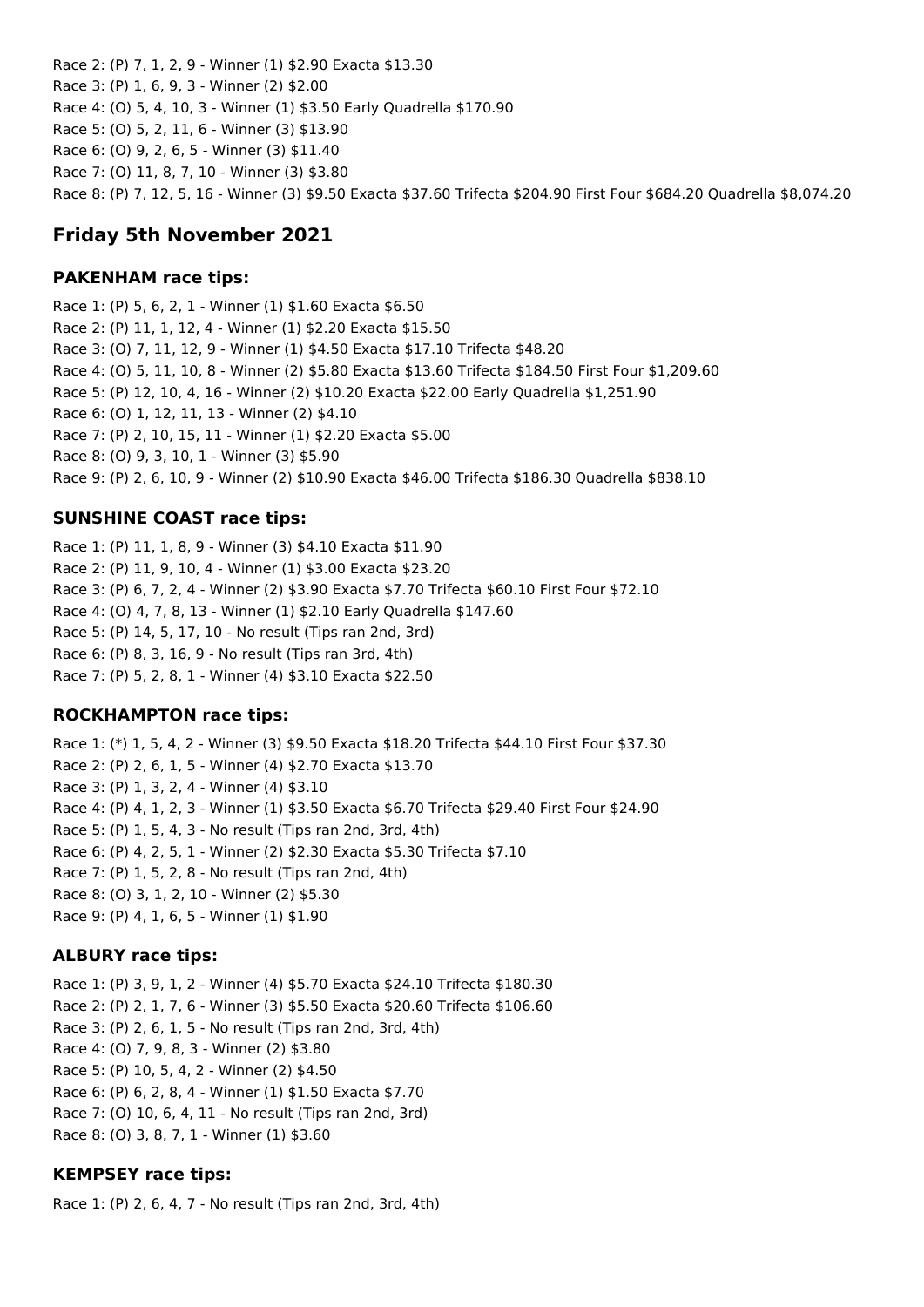Race 2: (P) 12, 2, 1, 10 - Winner (1) \$1.60 Exacta \$5.10 Race 3: (P) 4, 10, 6, 8 - Winner (3) \$4.30 Exacta \$9.60 Race 4: (P) 9, 8, 1, 13 - Winner (2) \$4.80 Exacta \$17.50 Race 5: (O) 2, 9, 6, 10 - Winner (3) \$10.00 Exacta \$105.70 Race 6: (P) 4, 1, 6, 9 - No result (Tip ran 3rd) Race 7: (P) 4, 5, 1, 3 - Winner (2) \$4.30 Exacta \$12.80 Race 8: (P) 6, 4, 11, 8 - Winner (1) \$2.00

### **WARRNAMBOOL race tips:**

Race 1: (P) 10, 5, 3, 7 - Winner (4) \$7.30 Exacta \$33.10 Race 2: (P) 1, 2, 5, 7 - Winner (2) \$2.80 Exacta \$8.40 Trifecta \$39.90 Race 3: (P) 1, 7, 3, 6 - Winner (2) \$2.90 Exacta \$5.80 Race 4: (P) 3, 7, 9, 5 - Winner (1) \$1.50 Exacta \$5.80 Trifecta \$25.50 Early Quadrella \$179.30 Race 5: (P) 3, 2, 4, 1 - Winner (2) \$6.00 Exacta \$34.50 Trifecta \$48.70 Race 6: (P) 9, 3, 4, 11 - Winner (1) \$5.30 Race 7: (P) 8, 11, 7, 4 - Winner (4) \$9.20 Exacta \$55.50 Race 8: (O) 7, 12, 11, 8 - Winner (2) \$5.10 Exacta \$21.90 Trifecta \$89.40 Quadrella \$1,891.60

# **Friday 29th October 2021**

### **WAGGA race tips:**

Race 1: (P) 1, 7, 6, 8 - Winner (4) \$11.20 Exacta \$42.80 Race 2: (P) 5, 1, 3, 2 - Winner (1) \$2.60 Exacta \$5.60 Trifecta \$18.20 Race 3: (\*) 5, 8, 1, 2 - Winner (1) \$2.00 Exacta \$2.40 Trifecta \$7.10 First Four \$14.40 Race 4: (P) 4, 6, 3, 7 - Winner (1) \$3.40 Exacta \$24.10 Trifecta \$93.50 First Four \$232.70 Early Quadrella \$249.00 Race 5: (\*) 3, 5, 1, 4 - Winner (1) \$2.30 Exacta \$8.20 Race 6: (P) 6, 4, 2, 3 - Winner (1) \$4.60 Exacta \$19.60 Race 7: (\*) 3, 1, 5, 6 - Winner (1) \$1.90 Exacta \$12.10 Race 8: (P) 6, 12, 2, 11 - Winner (1) \$4.30 Exacta \$9.80 Quadrella \$119.80

## **CRANBOURNE race tips:**

Race 1: (P) 12, 7, 14, 3 - No result (Tips ran 2nd, 3rd) Race 2: (P) 7, 10, 2, 6 - Winner (1) \$3.40 Exacta \$7.90 Trifecta \$26.20 Race 3: (P) 10, 3, 9, 8 - No result (Tips ran 2nd, 4th) Race 4: (\*) 2, 1, 4, 3 - Winner (1) \$1.30 Race 5: (P) 9, 3, 2, 6 - Winner (4) \$5.20 Race 6: (\*) 8, 4, 5, 2 - No result (Tips ran 2nd, 3rd, 4th) Race 7: (P) 7, 9, 4, 2 - Winner (1) \$3.30 Race 8: (P) 7, 2, 10, 8 - No result (Tips ran 2nd, 3rd, 4th)

## **KILMORE race tips:**

Race 1: (P) 5, 9, 8, 7 - Winner (2) \$3.30 Exacta \$7.80 Trifecta \$13.20 Race 2: (P) 4, 8, 3, 10 - Winner (1) \$3.00 Exacta \$16.10 Trifecta \$43.00 Race 3: (P) 9, 6, 5, 4 - Winner (1) \$1.40 Exacta \$3.70 Trifecta \$7.50 First Four \$10.40 Race 4: (P) 3, 6, 1, 4 - Winner (1) \$3.40 Exacta \$29.50 Trifecta \$86.80 Early Quadrella \$68.70 Race 5: (P) 3, 2, 1, 5 - Winner (1) \$4.60 Exacta \$22.70 Trifecta \$51.00 First Four \$118.20 Race 6: (P) 8, 9, 10, 4 - Winner (2) \$8.70 Exacta \$23.00 Race 7: (O) 5, 9, 4, 8 - Winner (1) \$4.40 Exacta \$12.70 Race 8: (O) 10, 5, 1, 6 - Winner (2) \$4.50 Exacta \$13.20 Quadrella \$1,034.70

## **MOREE race tips:**

Race 1: (P) 3, 9, 1, 8 - Winner (2) \$2.60 Exacta \$12.50 Trifecta \$93.50 First Four \$175.20 Race 2: (P) 2, 3, 6, 5 - No result (Tips ran 2nd, 3rd, 4th)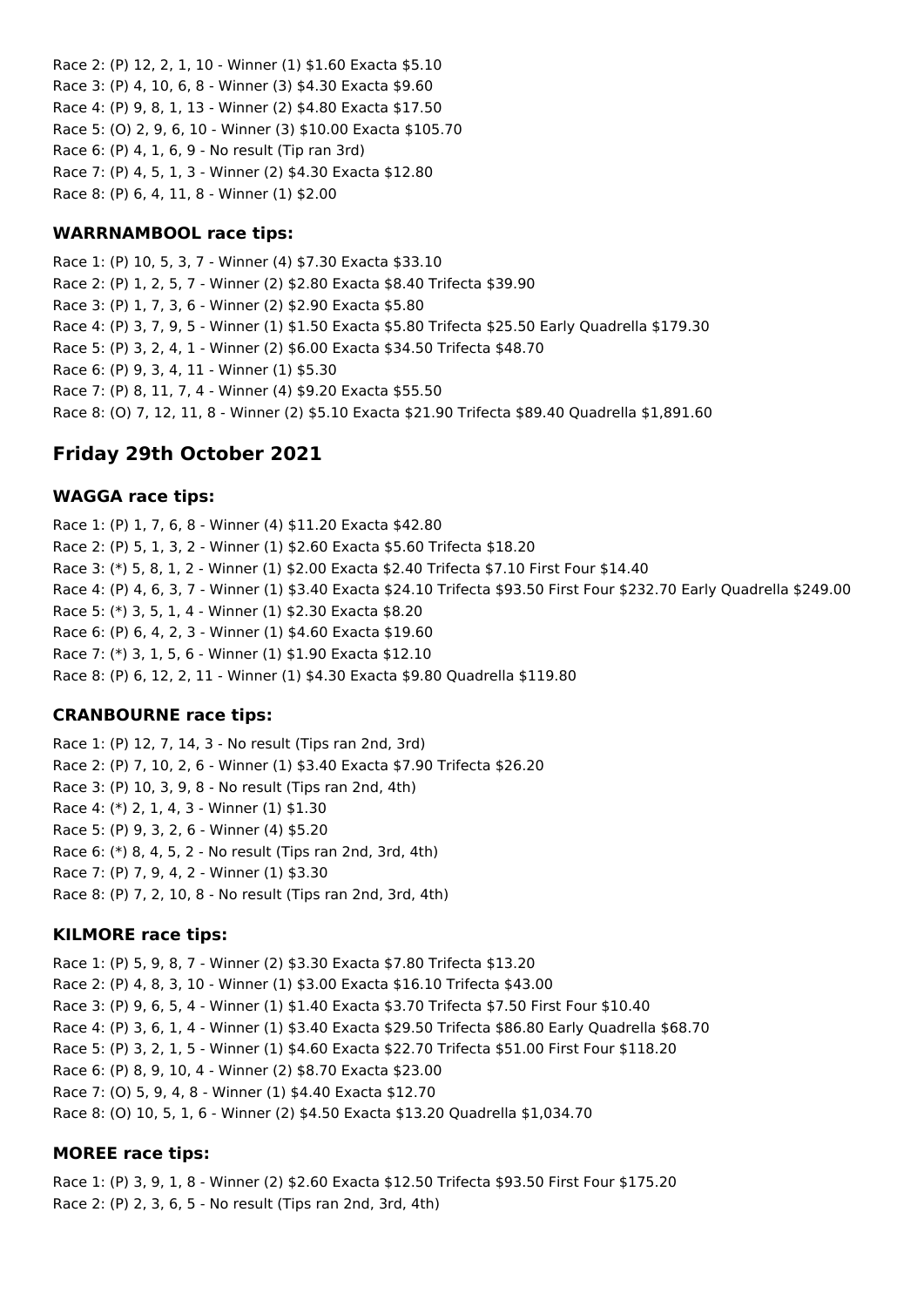Race 3: (P) 11, 7, 3, 12 - Abandoned Race 4: (P) 3, 2, 1, 4 - Abandoned Race 5: (P) 1, 2, 8, 5 - Abandoned Race 6: (P) 2, 9, 8, 11 - Abandoned Race 7: (O) 5, 8, 6, 3 - Abandoned Race 8: (O) 7, 1, 6, 8 - Abandoned

#### **KILCOY race tips:**

Race 1: (P) 1, 2, 4, 10 - Winner (1) \$3.50 Race 2: (P) 6, 7, 8, 11 - Winner (3) \$6.30 Race 3: (P) 6, 4, 9, 2 - Winner (1) \$1.80 Exacta \$7.10 Race 4: (P) 4, 3, 7, 2 - Winner (4) \$5.80 Exacta \$17.80 Early Quadrella \$202.10 Race 5: (P) 5, 4, 6, 2 - Winner (3) \$13.30 Exacta \$23.60 Trifecta \$120.30 Race 6: (O) 9, 2, 3, 7 - Winner (1) \$5.80 Race 7: (O) 5, 10, 3, 11 - No result (Tip ran 2nd)

#### **BORDERTOWN race tips:**

Race 1: (P) 4, 6, 2, 5 - No result (Tips ran 2nd, 3rd, 4th) Race 2: (P) 2, 8, 3, 5 - No result (Tips ran 2nd, 3rd, 4th) Race 3: (O) 5, 10, 3, 6 - Winner (2) \$3.20 Race 4: (O) 7, 11, 10, 3 - No result (Tip ran 2nd) Race 5: (O) 8, 5, 10, 6 - No result (Tips ran 2nd, 4th) Race 6: (O) 10, 14, 13, 5 - No result (Tip ran 3rd) Race 7: (O) 4, 3, 10, 8 - No result (Tip ran 4th)

## **Friday 22nd October 2021**

#### **MOONEE VALLEY race tips:**

Race 1: (P) 6, 5, 2, 4 - Winner (1) \$1.60 Race 2: (\*) 5, 3, 1, 4 - Winner (1) \$1.50 Exacta \$3.40 Race 3: (P) 1, 5, 3, 4 - Winner (1) \$2.50 Exacta \$23.10 Trifecta \$60.90 Race 4: (P) 1, 8, 7, 3 - Winner (2) \$4.20 Early Quadrella \$40.20 Race 5: (P) 5, 6, 2, 10 - Winner (1) \$1.90 Race 6: (\*) 2, 8, 10, 5 - No result (Tip ran 2nd) Race 7: (P) 4, 6, 12, 2 - Winner (4) \$6.20 Race 8: (P) 7, 11, 9, 10 - Winner (1) \$1.90 Exacta \$7.60 Trifecta \$22.90

#### **SUNSHINE COAST race tips:**

Race 1: (P) 3, 4, 2, 7 - Winner (3) \$5.80 Exacta \$20.70 Trifecta \$112.30 Race 2: (P) 4, 2, 6, 1 - Winner (4) \$2.40 Exacta \$9.90 Trifecta \$18.50 First Four \$46.00 Race 3: (O) 4, 1, 7, 8 - No result (Tips ran 3rd, 4th) Race 4: (P) 9, 4, 2, 6 - Winner (1) \$4.40 Exacta \$61.40 Race 5: (P) 2, 1, 12, 6 - Winner (3) \$4.80 Race 6: (O) 4, 6, 5, 2 - No result (Tip ran 2nd) Race 7: (P) 7, 9, 8, 1 - Winner (2) \$2.50 Exacta \$4.60

#### **MACKAY race tips:**

Race 1: (P) 1, 4, 5, 3 - Winner (4) \$4.90 Exacta \$24.50 Trifecta \$49.40 First Four \$76.90 Race 2: (P) 2, 1, 6, 5 - Winner (3) \$3.60 Exacta \$20.90 Trifecta \$31.90 Race 3: (\*) 2, 4, 7, 6 - Winner (1) \$1.40 Exacta \$3.60 Race 4: (P) 5, 6, 13, 7 - Winner (2) \$1.50 Early Quadrella \$32.50 Race 5: (O) 1, 5, 11, 8 - Winner (2) \$40.50 Race 6: (\*) 4, 3, 2, 5 - Winner (1) \$1.60 Exacta \$5.10 Trifecta \$31.90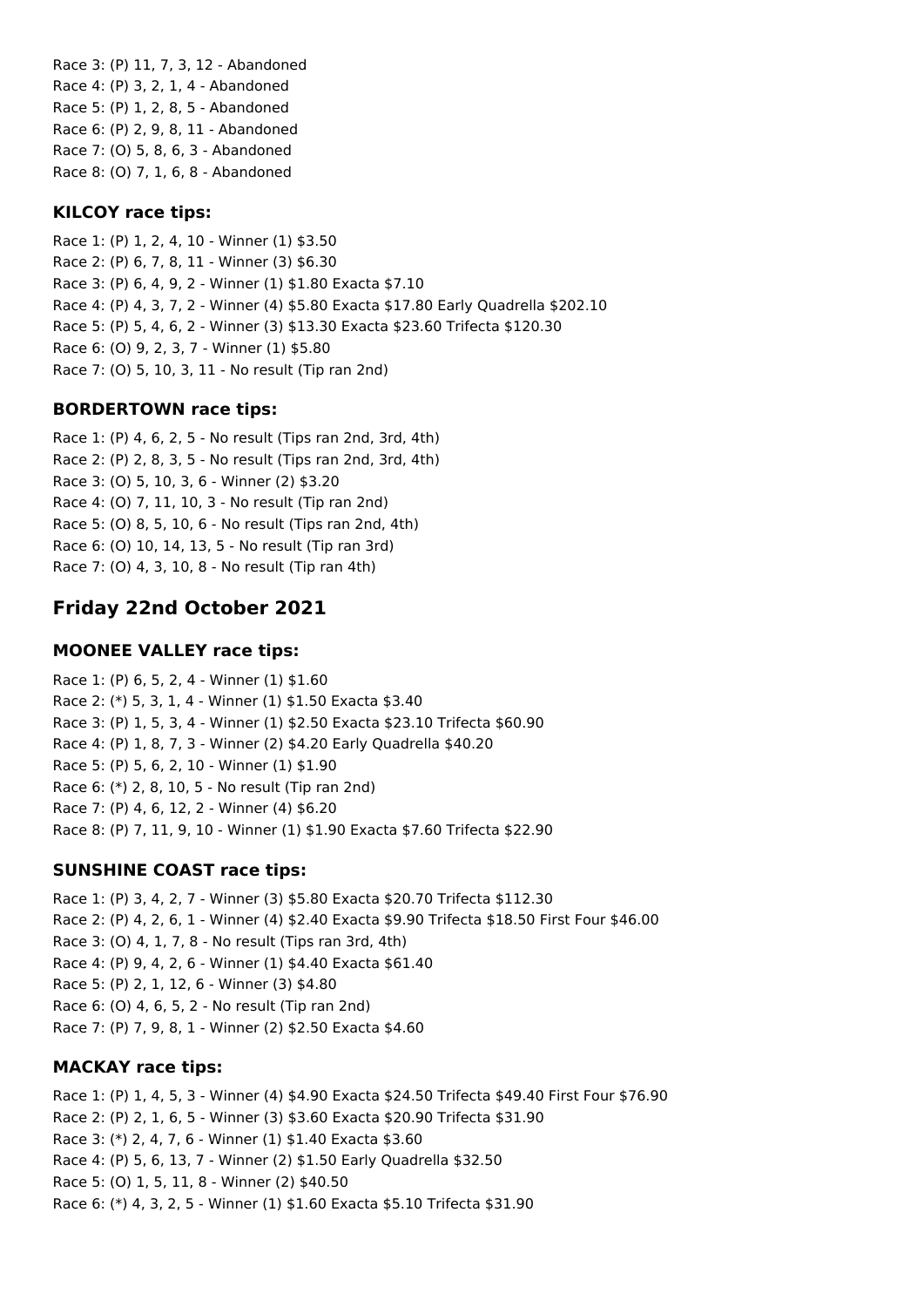Race 7: (O) 4, 12, 1, 13 - No result (Tips ran 3rd, 4th) Race 8: (P) 1, 7, 10, 8 - Winner (4) \$5.70

### **COOTAMUNDRA race tips:**

Race 1: (P) 6, 5, 1, 9 - Winner (1) \$2.30 Exacta \$11.60 Trifecta \$52.10 Race 2: (P) 9, 6, 8, 1 - Winner (1) \$5.20 Exacta \$19.60 Trifecta \$79.10 Race 3: (P) 7, 9, 12, 1 - No result (Tips ran 3rd, 4th) Race 4: (O) 2, 12, 7, 3 - No result (Tips ran 2nd, 3rd) Race 5: (O) 3, 1, 9, 7 - Winner (1) \$2.30 Exacta \$10.20 Race 6: (P) 7, 8, 4, 6 - No result (Tips ran 2nd, 3rd) Race 7: (O) 1, 8, 12, 9 - Winner (3) \$5.20 Exacta \$22.50 Trifecta \$164.00 First Four \$432.00 Race 8: (P) 5, 8, 10, 1 - Winner (2) \$2.40 Exacta \$13.00

### **SCONE race tips:**

Race 1: (P) 9, 3, 1, 6 - Winner (2) \$3.20 Race 2: (O) 16, 11, 14, 8 - Winner (2) \$5.00 Exacta \$46.00 Race 3: (P) 6, 7, 3, 8 - No result (Tips ran 2nd, 3rd, 4th) Race 4: (P) 3, 4, 8, 1 - Winner (3) \$7.40 Exacta \$23.90 Trifecta \$51.70 Race 5: (P) 13, 11, 2, 1 - Winner (1) \$2.30 Race 6: (P) 2, 3, 6, 4 - Winner (1) \$2.60 Race 7: (P) 1, 5, 6, 12 - No result (Tips ran 2nd, 3rd) Race 8: (O) 10, 1, 9, 4 - Winner (2) \$4.60

### **ECHUCA race tips:**

Race 1: (O) 9, 2, 16, 14 - No result (Tips ran 2nd, 3rd) Race 2: (P) 7, 10, 1, 17 - Winner (1) \$1.50 Exacta \$3.90 Race 3: (O) 12, 13, 2, 10 - No result (Tip ran 4th) Race 4: (P) 9, 7, 5, 1 - Winner (3) \$7.90 Exacta \$34.00 Trifecta \$136.60 First Four \$428.30 Race 5: (P) 3, 8, 5, 6 - No result (Tips ran 2nd, 3rd, 4th) Race 6: (O) 2, 12, 7, 3 - Winner (1) \$4.50 Exacta \$29.60 Race 7: (O) 7, 2, 5, 10 - No result (Tip ran 4th) Race 8: (O) 10, 11, 9, 6 - No result (Tip ran 3rd)

## **LAUNCESTON race tips:**

Race 1: (P) 5, 8, 2, 3 - Winner (2) \$6.60 Exacta \$47.90 Race 2: (O) 5, 11, 2, 12 - Winner (1) \$2.30 Race 3: (P) 9, 10, 4, 3 - Winner (1) \$2.30 Race 4: (P) 7, 11, 10, 6 - Winner (2) \$3.80 Exacta \$5.60 Trifecta \$39.60 First Four \$146.00 Race 5: (P) 1, 5, 6, 3 - Winner (1) \$1.90 Exacta \$5.20 Trifecta \$11.60 First Four \$26.90 Early Quadrella \$86.10 Race 6: (P) 1, 4, 8, 3 - Winner (2) \$3.80 Exacta \$20.40 Trifecta \$41.10 Race 7: (P) 5, 2, 4, 3 - Winner (3) \$16.30 Exacta \$107.20 Race 8: (P) 5, 1, 3, 4 - Winner (2) \$1.60 Exacta \$6.00 Trifecta \$20.20 Race 9: (P) 1, 3, 2, 5 - Winner (2) \$1.50 Exacta \$7.30 Trifecta \$8.30 First Four \$15.00 Quadrella \$541.10

### **GAWLER race tips:**

Race 1: (\*) 1, 6, 4, 9 - Winner (1) \$1.40 Race 2: (O) 8, 11, 3, 12 - Winner (1) \$2.30 Race 3: (O) 12, 2, 6, 5 - No result (Tips ran 2nd, 4th) Race 4: (O) 2, 8, 3, 4 - Winner (3) \$6.30 Exacta \$34.00 Race 5: (P) 1, 4, 2, 3 - Winner (1) \$1.90 Exacta \$11.30 Trifecta \$28.60 Race 6: (P) 1, 10, 3, 2 - No result (Tips ran 2nd, 3rd) Race 7: (P) 1, 7, 9, 4 - Winner (2) \$6.20 Race 8: (O) 4, 13, 5, 7 - Winner (1) \$3.40 Exacta \$28.60 Trifecta \$124.00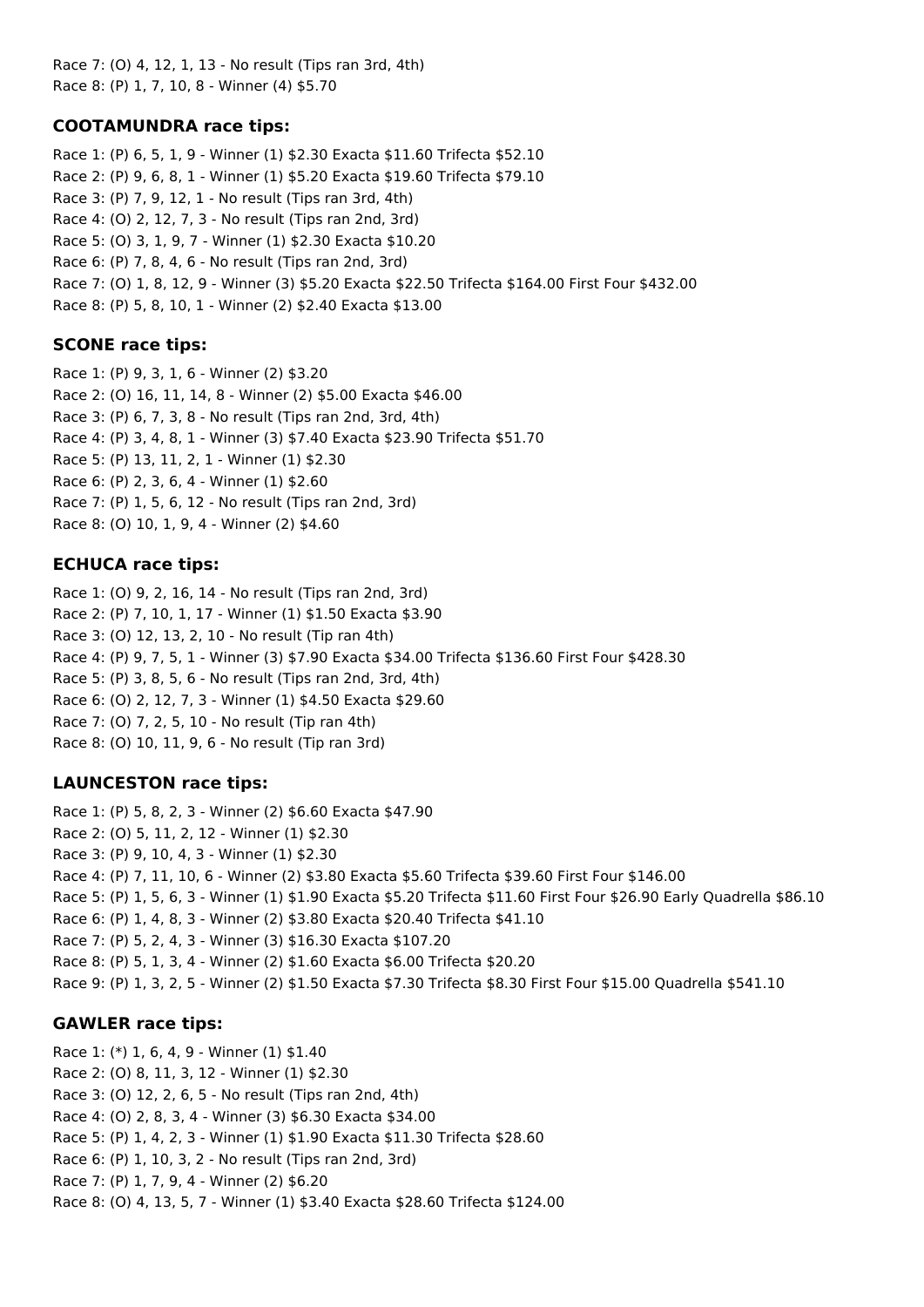# **Friday 15th October 2021**

#### **BATHURST race tips:**

Race 1: (P) 6, 5, 7, 1 - No result (Tips ran 2nd, 3rd) Race 2: (P) 5, 8, 1, 2 - Winner (3) \$3.50 Race 3: (P) 1, 10, 5, 4 - Winner (4) \$3.80 Exacta \$19.50 Trifecta \$44.10 First Four \$155.60 Race 4: (P) 1, 4, 7, 8 - Winner (2) \$1.80 Exacta \$27.00 Race 5: (P) 3, 7, 8, 1 - Winner (2) \$3.00 Exacta \$6.80 Trifecta \$10.30 First Four \$9.50 Race 6: (P) 10, 12, 2, 9 - Winner (4) \$7.20 Exacta \$34.80 Trifecta \$88.30 Race 7: (P) 2, 5, 1, 8 - Winner (1) \$3.50 Race 8: (P) 5, 1, 10, 12 - Winner (2) \$6.00 Quadrella \$1,103.90

### **IPSWICH race tips:**

Race 1: (P) 6, 3, 11, 5 - Winner (1) \$1.90 Exacta \$6.50 Race 2: (P) 1, 3, 4, 7 - Winner (3) \$3.00 Exacta \$6.50 Trifecta \$25.00 Race 3: (P) 10, 8, 9, 7 - Winner (2) \$1.70 Exacta \$1.70 Trifecta \$4.60 First Four \$3.90 Race 4: (O) 8, 4, 15, 13 - Winner (2) \$4.10 Exacta \$8.50 Early Quadrella \$51.50 Race 5: (\*) 1, 6, 2, 4 - Winner (1) \$1.80 Exacta \$5.20 Trifecta \$11.00 First Four \$26.80 Race 6: (P) 8, 5, 3, 1 - Winner (2) \$7.10 Race 7: (O) 4, 14, 7, 12 - No result (Tips ran 3rd, 4th) Race 8: (O) 8, 12, 2, 3 - No result (Tip ran 2nd)

### **MOE race tips:**

Race 1: (P) 10, 1, 4, 7 - Winner (1) \$3.70 Race 2: (P) 4, 15, 5, 12 - Winner (1) \$1.80 Race 3: (P) 5, 9, 10, 4 - Winner (1) \$3.70 Exacta \$30.70 Race 4: (P) 1, 9, 7, 3 - No result (Tips ran 2nd, 3rd, 4th) Race 5: (O) 2, 4, 5, 10 - No result (Tip ran 2nd) Race 6: (P) 3, 7, 9, 4 - No result (Tips ran 2nd, 3rd) Race 7: (O) 10, 2, 11, 5 - Winner (3) \$11.50 Race 8: (P) 7, 5, 4, 8 - Winner (1) \$2.20 Race 9: (P) 14, 8, 6, 13 - Winner (3) \$3.60

### **MURRAY BRIDGE race tips:**

Race 1: (P) 3, 5, 4, 1 - Winner (2) \$3.00 Exacta \$13.00 Trifecta \$20.10 Race 2: (P) 16, 7, 13, 14 - No result (Tips ran 2nd, 3rd, 4th) Race 3: (P) 9, 14, 4, 10 - Winner (2) \$3.10 Exacta \$12.60 Trifecta \$38.00 Race 4: (O) 6, 11, 1, 10 - No result (Tips ran 2nd, 3rd) Race 5: (O) 5, 6, 7, 2 - Winner (4) \$8.40 Exacta \$16.70 Trifecta \$98.90 Race 6: (O) 13, 3, 10, 17 - Winner (1) \$3.20 Race 7: (O) 14, 1, 4, 7 - No result (Tip ran 3rd) Race 8: (O) 3, 6, 4, 11 - Winner (3) \$10.90 Race 9: (O) 12, 2, 14, 9 - Winner (1) \$3.40 Exacta \$10.70

### **PAKENHAM race tips:**

Race 1: (P) 8, 10, 11, 1 - Winner (4) \$15.30 Exacta \$35.30 Race 2: (P) 10, 9, 5, 1 - No result (Tips ran 2nd, 4th) Race 3: (P) 6, 9, 12, 8 - Abandoned Race 4: (P) 8, 11, 12, 7 - Abandoned Race 5: (P) 1, 10, 9, 8 - Abandoned Race 6: (P) 8, 1, 6, 10 - Abandoned Race 7: (O) 2, 12, 9, 7 - Abandoned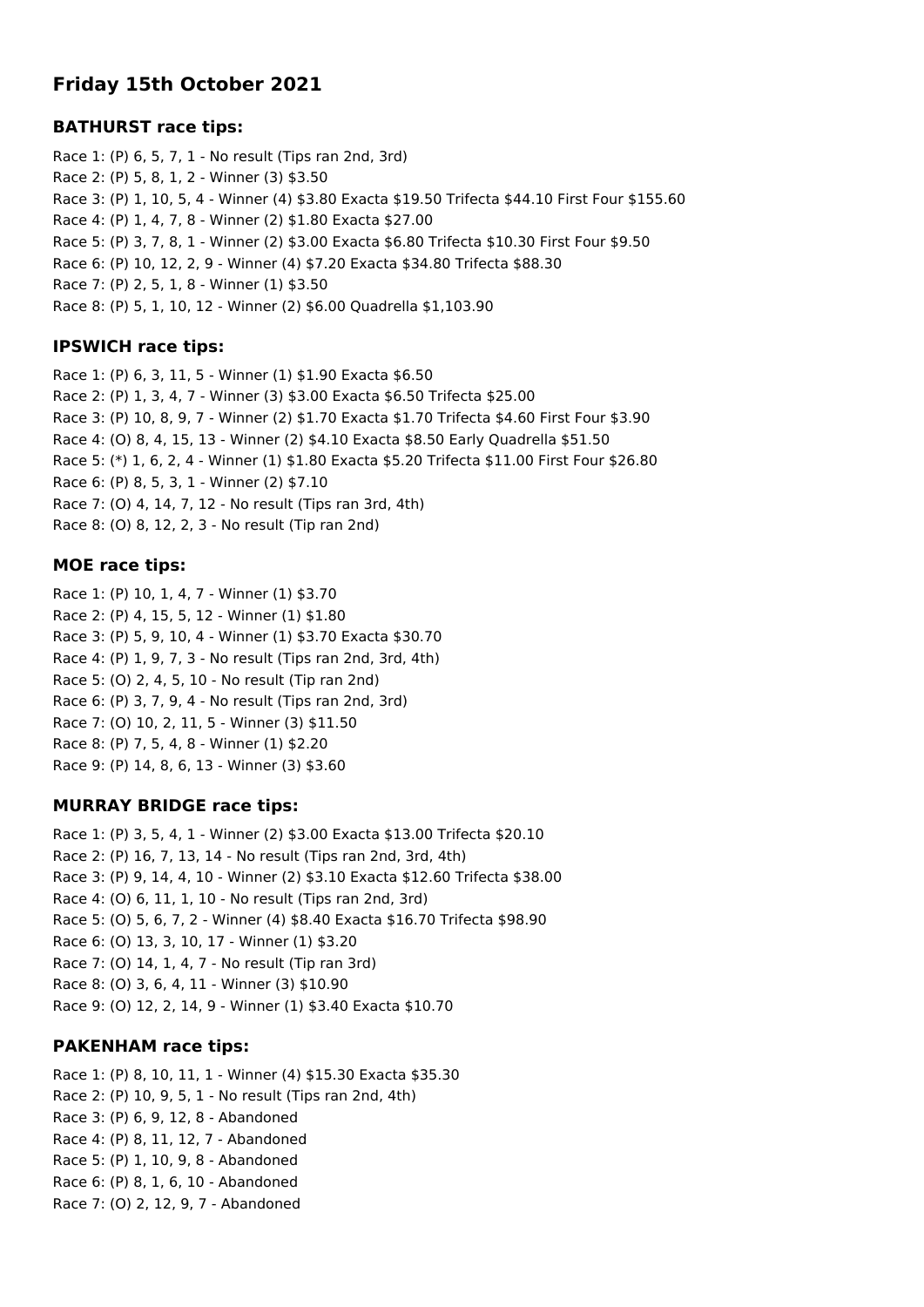### **TAREE race tips:**

Race 1: (P) 2, 3, 1, 7 - No result (Tips ran 2nd, 4th) Race 2: (P) 12, 13, 11, 14 - Winner (4) \$6.20 Exacta \$28.60 Trifecta \$89.80 Race 3: (P) 13, 12, 6, 8 - Winner (1) \$2.10 Race 4: (P) 2, 4, 6, 7 - Winner (1) \$1.50 Exacta \$8.60 Trifecta \$28.60 Race 5: (P) 2, 1, 3, 6 - No result (Tip ran 2nd) Race 6: (P) 4, 1, 3, 5 - Winner (1) \$2.20 Exacta \$15.50 Race 7: (P) 1, 2, 5, 8 - No result (Tips ran 2nd, 3rd, 4th) Race 8: (O) 4, 6, 12, 8 - Winner (1) \$2.60

# **Friday 8th October 2021**

#### **ALBURY race tips:**

Race 1: (P) 6, 4, 1, 7 - Winner (3) \$8.60 Exacta \$34.50 Race 2: (P) 6, 11, 7, 1 - Winner (3) \$5.20 Exacta \$27.10 Race 3: (O) 4, 9, 2, 13 - No result (Tips ran 2nd, 4th) Race 4: (O) 14, 8, 3, 6 - Winner (3) \$2.60 Exacta \$9.00 Race 5: (O) 6, 3, 8, 7 - No result (Tips ran 2nd, 4th) Race 6: (P) 6, 1, 2, 13 - Winner (1) \$1.80 Race 7: (P) 4, 6, 1, 11 - Winner (1) \$1.90 Exacta \$8.40 Race 8: (P) 9, 8, 1, 7 - Winner (3) \$5.00 Exacta \$12.30 Trifecta \$39.10

### **BENALLA race tips:**

Race 1: (P) 3, 11, 2, 8 - Winner (4) \$6.20 Race 2: (P) 9, 5, 10, 2 - Winner (3) \$5.70 Exacta \$27.90 Trifecta \$65.10 First Four \$174.10 Race 3: (P) 9, 3, 1, 11 - Winner (4) \$2.50 Race 4: (P) 5, 12, 11, 13 - Winner (4) \$12.00 Exacta \$39.20 Race 5: (P) 3, 10, 15, 4 - Winner (1) \$4.60 Early Quadrella \$1,172.70 Race 6: (O) 8, 2, 1, 4 - No result (Tip ran 4th) Race 7: (P) 4, 7, 11, 3 - Winner (2) \$2.70 Exacta \$16.60 Trifecta \$65.80 Race 8: (O) 7, 11, 3, 5 - Winner (3) \$6.20 Exacta \$33.90 Race 9: (O) 8, 7, 1, 12 - Winner (1) \$3.00

### **CLONCURRY race tips:**

Race 1: (P) 6, 5, 11, 7 - Winner (1) \$1.80 Race 2: (P) 7, 6, 5, 4 - Winner (1) \$2.10 Exacta \$7.10 Trifecta \$41.10 Race 3: (O) 1, 2, 9, 7 - Winner (3) \$5.60 Exacta \$31.00 Trifecta \$74.00 First Four \$178.30 Race 4: (P) 4, 5, 1, 2 - Winner (2) \$1.40 Exacta \$13.00 Trifecta \$33.80 Early Quadrella \$108.00 Race 5: (P) 1, 2, 5, 3 - Winner (1) \$2.00 Race 6: (O) 6, 5, 2, 10 - Winner (3) \$4.20 Race 7: (O) 1, 9, 6, 7 - No result

### **CRANBOURNE race tips:**

Race 1: (P) 6, 4, 9, 2 - No result (Tips ran 2nd, 3rd, 4th) Race 2: (P) 10, 12, 5, 14 - No result Race 3: (P) 12, 1, 6, 13 - No result (Tips ran 2nd, 3rd, 4th) Race 4: (P) 8, 1, 11, 2 - Winner (1) \$4.50 Exacta \$20.40 Race 5: (P) 3, 2, 5, 1 - Winner (1) \$2.70 Exacta \$16.10 Trifecta \$48.00 Race 6: (O) 9, 4, 2, 8 - No result Race 7: (P) 3, 2, 1, 4 - Winner (1) \$3.40 Exacta \$25.10 Race 8: (P) 5, 8, 10, 9 - No result (Tip ran 2nd)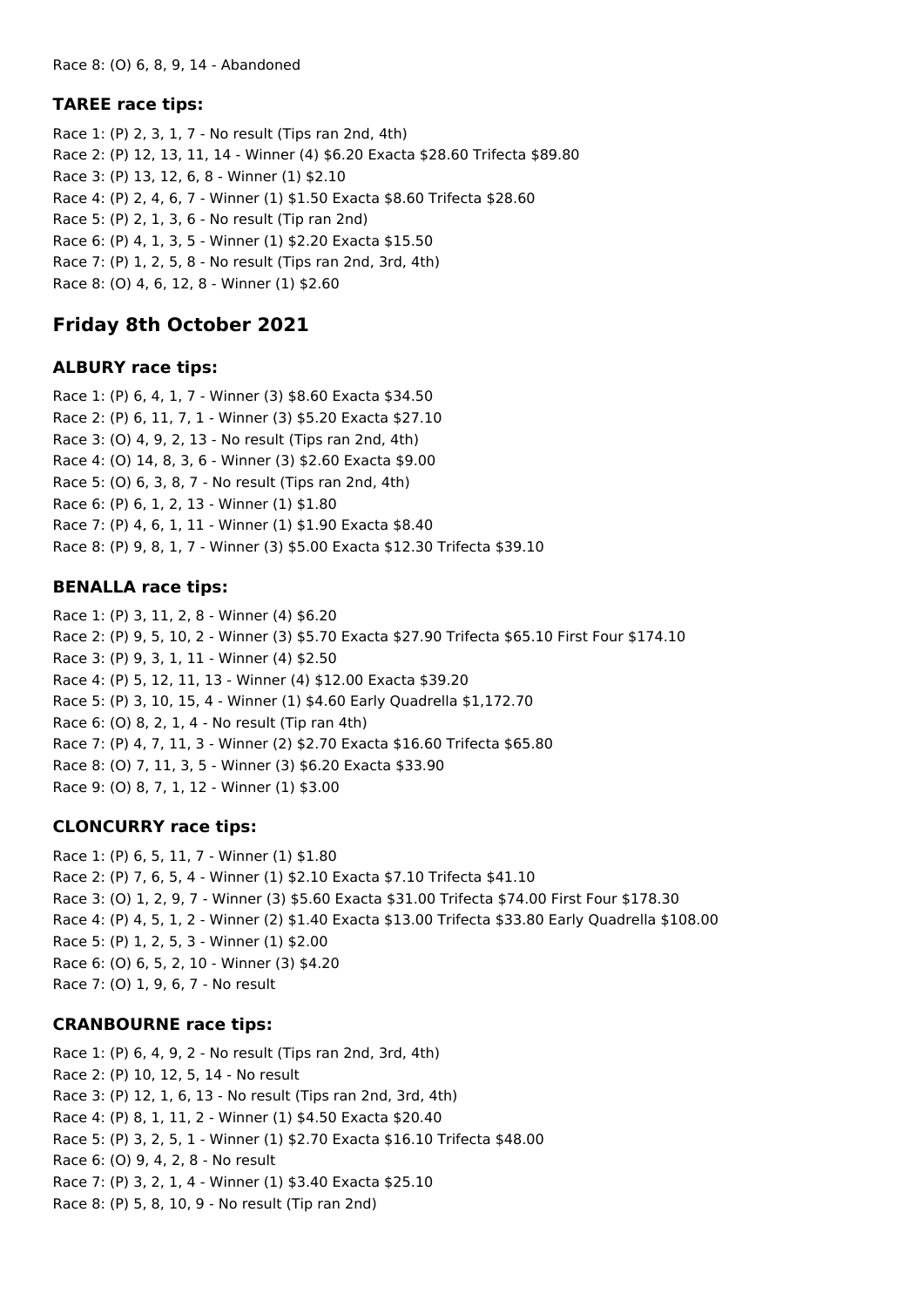#### **PORT MACQUARIE race tips:**

Race 1: (P) 12, 8, 4, 7 - Winner (2) \$3.80 Exacta \$6.50 Race 2: (P) 3, 5, 10, 17 - Winner (2) \$4.60 Exacta \$23.40 Race 3: (P) 1, 2, 4, 5 - No result (Tip ran 2nd) Race 4: (P) 8, 1, 2, 4 - Winner (1) \$1.80 Exacta \$5.90 Race 5: (P) 4, 2, 1, 10 - Winner (1) \$4.00 Race 6: (P) 7, 2, 3, 11 - No result (Tips ran 2nd, 3rd, 4th) Race 7: (P) 3, 2, 6, 8 - Winner (1) \$3.90 Race 8: (P) 7, 10, 11, 12 - No result (Tips ran 2nd, 3rd)

### **SUNSHINE COAST race tips:**

Race 1: (P) 3, 5, 1, 6 - No result (Tips ran 2nd, 3rd) Race 2: (P) 4, 1, 6, 3 - Winner (2) \$3.00 Exacta \$4.80 Trifecta \$11.20 Race 3: (P) 10, 3, 1, 11 - Winner (1) \$3.30 Exacta \$26.70 Race 4: (O) 2, 7, 6, 11 - Winner (2) \$3.10 Race 5: (P) 4, 8, 5, 11 - Winner (1) \$1.90 Exacta \$8.80 Race 6: (P) 7, 11, 9, 8 - No result (Tips ran 2nd, 3rd) Race 7: (P) 7, 1, 8, 10 - No result (Tips ran 2nd, 3rd, 4th)

## **Friday 1st October 2021**

#### **DUBBO race tips:**

Race 1: (P) 2, 8, 7, 4 - Winner (4) \$18.30 Exacta \$96.00 Trifecta \$138.40 Race 2: (O) 5, 1, 13, 9 - Winner (4) \$4.00 Exacta \$15.20 Race 3: (O) 1, 3, 2, 6 - Winner (2) \$6.00 Race 4: (P) 7, 10, 5, 2 - Winner (3) \$8.30 Exacta \$46.90 Race 5: (O) 8, 10, 14, 13 - No result (Tips ran 2nd, 4th) Race 6: (P) 2, 4, 1, 9 - No result (Tips ran 2nd, 4th) Race 7: (P) 5, 2, 3, 1 - No result (Tip ran 2nd) Race 8: (O) 17, 5, 2, 4 - Winner (1) \$5.80 Race 9: (P) 8, 7, 6, 1 - Winner (1) \$2.30 Exacta \$9.30

#### **MOONEE VALLEY race tips:**

Race 1: (O) 1, 5, 10, 9 - No result (Tips ran 3rd, 4th) Race 2: (P) 3, 10, 4, 5 - No result (Tips ran 3rd, 4th) Race 3: (P) 3, 2, 7, 5 - No result (Tip ran 3rd) Race 4: (P) 7, 6, 5, 2 - Winner (1) \$2.80 Race 5: (P) 7, 1, 9, 5 - Winner (1) \$2.70 Race 6: (P) 6, 5, 9, 12 - Winner (1) \$3.50 Race 7: (P) 9, 7, 3, 8 - Winner (4) \$13.10 Exacta \$42.20 Race 8: (P) 2, 9, 11, 8 - No result (Tips ran 2nd, 3rd, 4th)

#### **MORUYA race tips:**

Race 1: (P) 7, 12, 8, 3 - Winner (4) \$11.90 Race 2: (P) 2, 11, 7, 3 - Winner (4) \$4.10 Race 3: (P) 7, 5, 3, 6 - Winner (3) \$5.70 Exacta \$24.80 Trifecta \$24.40 First Four \$69.00 Race 4: (P) 1, 2, 4, 8 - No result (Tips ran 2nd, 4th) Race 5: (O) 11, 4, 2, 8 - No result (Tips ran 2nd, 3rd, 4th) Race 6: (O) 4, 9, 3, 8 - No result (Tip ran 4th) Race 7: (O) 6, 5, 9, 11 - Winner (3) \$9.90 Exacta \$33.90 Trifecta \$184.20 Race 8: (P) 4, 5, 8, 3 - Winner (3) \$4.80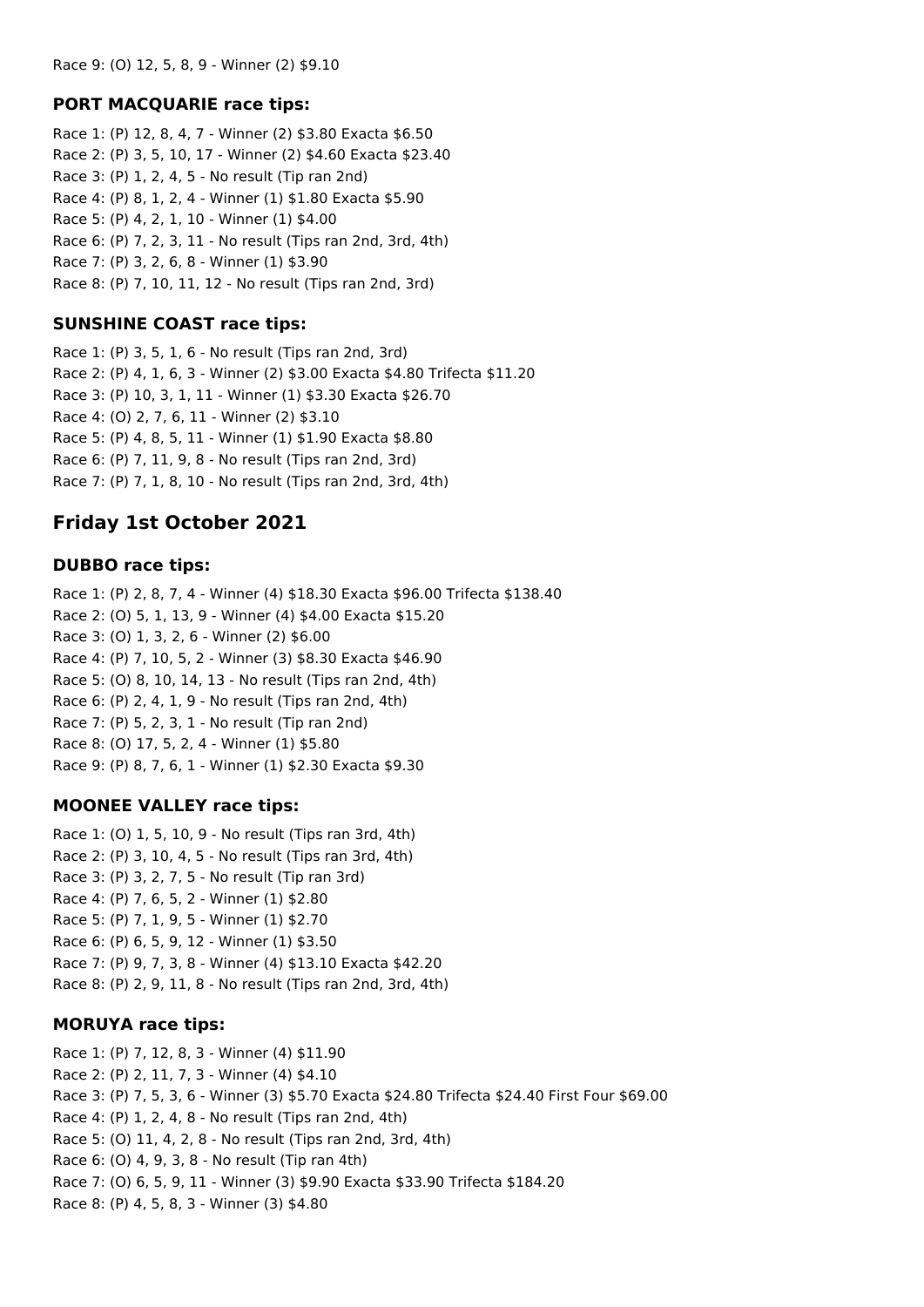### **TATURA race tips:**

Race 1: (P) 1, 2, 3, 4 - Abandoned Race 2: (P) 1, 2, 3, 4 - Abandoned Race 3: (P) 1, 2, 3, 4 - Abandoned Race 4: (P) 1, 2, 9, 6 - Abandoned Race 5: (P) 1, 2, 3, 4 - Abandoned Race 6: (P) 1, 2, 8, 10 - Abandoned Race 7: (P) 1, 2, 3, 4 - Abandoned Race 8: (P) 7, 1, 2, 3 - Abandoned Race 9: (P) 1, 2, 3, 4 - Abandoned

#### **TOWNSVILLE race tips:**

Race 1: (P) 1, 6, 2, 5 - Winner (2) \$7.90 Exacta \$28.80 Trifecta \$55.50 Race 2: (P) 2, 8, 6, 9 - Winner (2) \$3.70 Race 3: (O) 4, 1, 3, 9 - No result (Tip ran 3rd) Race 4: (P) 9, 5, 6, 2 - Winner (1) \$1.70 Exacta \$4.90 Race 5: (P) 1, 6, 8, 5 - No result (Tips ran 2nd, 3rd) Race 6: (P) 2, 1, 5, 4 - No result (Tips ran 3rd, 4th) Race 7: (O) 1, 2, 6, 8 - Winner (4) \$7.30 Race 8: (O) 8, 2, 5, 3 - Winner (1) \$3.70 Exacta \$18.30 Trifecta \$81.10 Race 9: (P) 6, 9, 14, 3 - Winner (1) \$1.60

### **ECHUCA race tips:**

Race 1: (P) 3, 10, 7, 11 - Winner (1) \$1.10 Exacta \$5.00 Race 2: (P) 10, 1, 8, 4 - Winner (2) \$7.80 Exacta \$67.80 Race 3: (P) 9, 7, 8, 11 - Winner (1) \$2.60 Race 4: (O) 6, 11, 9, 10 - Winner (4) \$6.70 Exacta \$48.00 Race 5: (P) 9, 5, 3, 4 - Winner (2) \$1.30 Early Quadrella \$241.50 Race 6: (P) 8, 4, 11, 5 - No result (Tips ran 2nd, 4th) Race 7: (P) 1, 3, 2, 6 - No result (Tips ran 2nd, 4th) Race 8: (P) 1, 7, 11, 3 - Winner (3) \$3.30 Race 9: (P) 1, 12, 6, 11 - Winner (1) \$2.80

# **Friday 24th September 2021**

### **BENALLA race tips:**

Race 1: (P) 4, 3, 11, 6 - Abandoned Race 2: (O) 13, 1, 12, 10 - Abandoned Race 3: (O) 12, 1, 6, 14 - Abandoned Race 4: (\*) 3, 1, 14, 9 - Abandoned Race 5: (O) 2, 7, 4, 12 - Abandoned Race 6: (O) 8, 16, 4, 17 - Abandoned Race 7: (P) 8, 11, 10, 5 - Abandoned Race 8: (P) 9, 5, 4, 8 - Abandoned Race 9: (O) 17, 6, 16, 8 - Abandoned

### **COLERAINE race tips:**

Race 1: (P) 4, 8, 2, 7 - Winner (1) \$1.60 Exacta \$3.40 Race 2: (P) 12, 7, 10, 11 - Winner (1) \$1.90 Race 3: (O) 1, 9, 8, 11 - Winner (1) \$3.30 Exacta \$20.00 Trifecta \$71.10 Race 4: (O) 4, 9, 11, 6 - Winner (2) \$5.60 Exacta \$21.90 Early Quadrella \$73.90 Race 5: (P) 1, 5, 9, 10 - Winner (3) \$21.40 Exacta \$52.00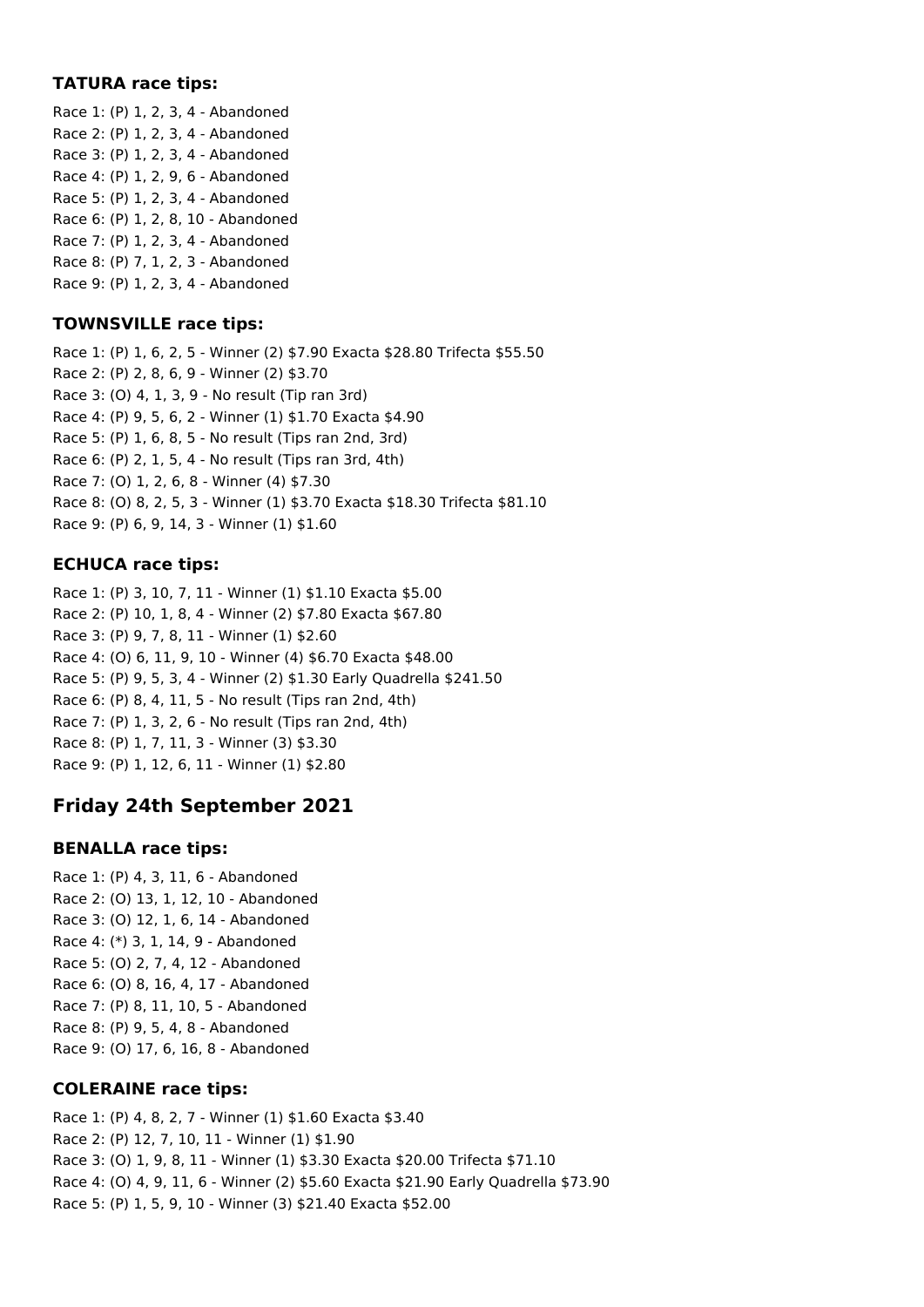Race 6: (O) 12, 6, 2, 7 - No result (Tips ran 2nd, 3rd, 4th) Race 7: (P) 3, 8, 2, 6 - No result (Tips ran 2nd, 4th) Race 8: (P) 2, 8, 9, 12 - No result (Tips ran 3rd, 4th)

### **EWAN race tips:**

Race 1: (P) 3, 7, 6, 5 - Winner (3) \$3.80 Exacta \$24.10 Race 2: (P) 1, 7, 4, 2 - Winner (2) \$2.20 Exacta \$11.20 Trifecta \$29.00 Race 3: (P) 5, 1, 7, 2 - Winner (3) \$7.40 Race 4: (P) 1, 2, 4, 5 - Winner (2) \$3.20 Exacta \$17.00 Trifecta \$32.70 Early Quadrella \$308.10 Race 5: (O) 2, 3, 9, 8 - Winner (2) \$4.90 Race 6: (O) 4, 9, 8, 2 - No result (Tips ran 3rd, 4th)

### **MOONEE VALLEY race tips:**

Race 1: (P) 7, 2, 1, 9 - Winner (4) \$7.80 Exacta \$35.10 Trifecta \$147.20 First Four \$361.40 Race 2: (P) 9, 10, 4, 1 - Winner (1) \$2.20 Exacta \$18.90 Trifecta \$108.60 Race 3: (P) 4, 1, 3, 5 - Winner (3) \$4.30 Exacta \$20.60 Race 4: (P) 5, 1, 4, 6 - Winner (4) \$6.20 Exacta \$35.20 Early Quadrella \$683.90 Race 5: (P) 6, 7, 12, 4 - Winner (1) \$2.50 Exacta \$7.90 Race 6: (P) 3, 1, 8, 6 - Winner (3) \$6.50 Exacta \$23.10 Race 7: (P) 11, 3, 2, 5 - Winner (3) \$9.80 Exacta \$32.00 Race 8: (O) 8, 9, 1, 12 - Winner (2) \$7.40 Quadrella \$1,095.80

### **NOWRA race tips:**

Race 1: (O) 6, 3, 5, 2 - No result (Tips ran 2nd, 3rd, 4th) Race 2: (P) 4, 1, 9, 8 - Winner (2) \$2.60 Exacta \$9.00 Trifecta \$53.40 Race 3: (P) 1, 7, 2, 5 - No result (Tips ran 2nd, 4th) Race 4: (P) 4, 13, 10, 8 - Winner (1) \$2.10 Exacta \$23.40 Trifecta \$54.40 Race 5: (P) 7, 1, 11, 5 - Winner (1) \$3.20 Exacta \$7.80 Trifecta \$16.60 Race 6: (P) 4, 7, 3, 2 - No result (Tips ran 2nd, 4th) Race 7: (P) 8, 9, 7, 5 - Winner (1) \$1.70 Exacta \$4.30 Trifecta \$8.90 First Four \$22.30 Race 8: (O) 5, 1, 7, 14 - Winner (1) \$2.60 Exacta \$47.00 Trifecta \$158.70

### **SCONE race tips:**

Race 1: (P) 2, 1, 5, 3 - Winner (4) \$4.80 Exacta \$22.70 Trifecta \$108.30 Race 2: (P) 9, 1, 4, 8 - Winner (1) \$3.30 Exacta \$15.60 Trifecta \$66.70 Race 3: (P) 1, 14, 7, 3 - No result (Tips ran 3rd, 4th) Race 4: (\*) 6, 2, 1, 9 - Winner (1) \$1.70 Race 5: (O) 3, 17, 6, 12 - Winner (1) \$2.00 Exacta \$8.70 Race 6: (P) 10, 1, 7, 3 - No result (Tip ran 3rd) Race 7: (O) 13, 3, 8, 7 - Winner (2) \$4.10 Exacta \$36.60 Race 8: (P) 15, 12, 3, 6 - Winner (1) \$1.80 Exacta \$4.20 Trifecta \$16.10

## **SUNSHINE COAST race tips:**

Race 1: (P) 1, 3, 2, 10 - Winner (2) \$4.00 Exacta \$16.00 Race 2: (P) 6, 2, 4, 3 - Winner (2) \$3.20 Exacta \$2.70 Trifecta \$6.60 First Four \$7.20 Race 3: (P) 4, 3, 7, 5 - No result (Tips ran 3rd, 4th) Race 4: (P) 11, 13, 9, 17 - Winner (2) \$2.70 Exacta \$12.90 Race 5: (P) 7, 3, 2, 4 - Winner (3) \$3.60 Exacta \$30.60 Trifecta \$133.50 First Four \$301.10 Race 6: (P) 11, 5, 7, 16 - Winner (1) \$1.80 Exacta \$21.10 Trifecta \$35.80 First Four \$162.50 Race 7: (P) 12, 11, 2, 7 - Winner (2) \$10.90 Exacta \$71.50 Race 8: (P) 5, 6, 1, 8 - No result (Tips ran 2nd, 3rd)

# **Friday 17th September 2021**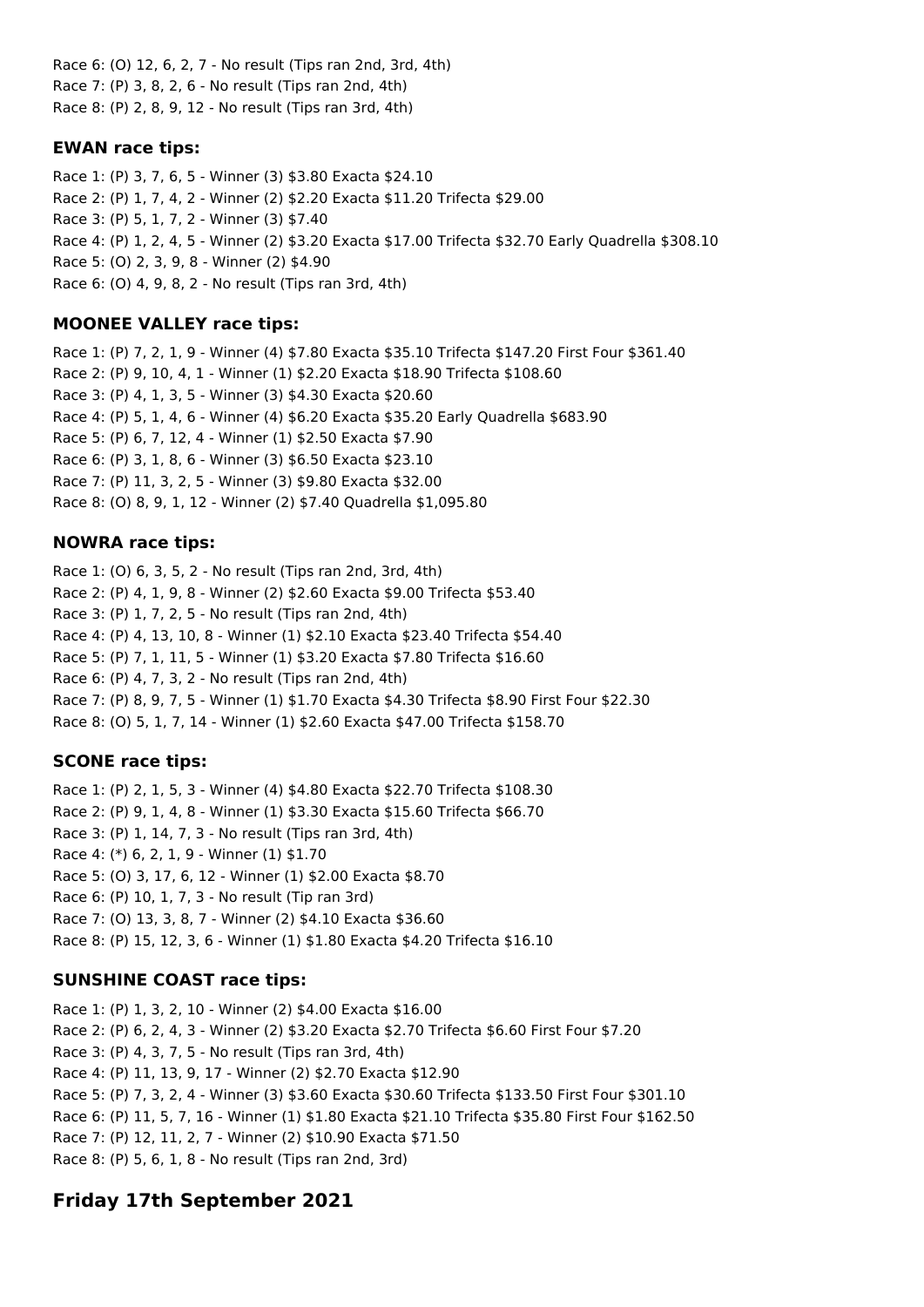#### **EAGLE FARM race tips:**

Race 1: (O) 8, 7, 4, 1 - Winner (3) \$4.40 Exacta \$35.90 Trifecta \$137.50 Race 2: (P) 5, 7, 3, 4 - No result (Tips ran 2nd, 3rd, 4th) Race 3: (P) 5, 2, 4, 1 - Winner (2) \$5.70 Exacta \$106.50 Trifecta \$90.90 First Four \$303.80 Race 4: (P) 8, 2, 3, 11 - Winner (1) \$2.50 Race 5: (P) 5, 9, 12, 1 - No result (Tips ran 2nd, 3rd, 4th) Race 6: (P) 7, 1, 5, 3 - No result (Tips ran 2nd, 4th) Race 7: (P) 4, 5, 6, 11 - Winner (3) \$12.10 Exacta \$130.50 Trifecta \$1,185.90 First Four \$2,903.70 Race 8: (P) 13, 4, 2, 9 - Winner (3) \$7.60

### **GEELONG race tips:**

Race 1: (P) 8, 6, 9, 10 - Winner (4) \$7.50 Exacta \$30.90 Trifecta \$78.00 Race 2: (P) 12, 1, 4, 5 - Winner (1) \$7.10 Race 3: (P) 2, 8, 1, 13 - No result (Tip ran 2nd) Race 4: (O) 7, 11, 10, 5 - No result (Tips ran 3rd, 4th) Race 5: (P) 9, 1, 10, 7 - Winner (2) \$5.40 Exacta \$21.00 Trifecta \$61.70 First Four \$250.20 Race 6: (P) 8, 2, 6, 1 - Winner (2) \$2.70 Exacta \$17.50 Trifecta \$48.60 Race 7: (P) 2, 3, 9, 11 - Winner (1) \$2.50 Exacta \$16.20 Race 8: (P) 12, 5, 8, 2 - No result (Tips ran 2nd, 4th)

## **NEWCASTLE race tips:**

Race 1: (P) 4, 6, 1, 5 - Winner (3) \$7.60 Exacta \$23.00 Trifecta \$58.00 Race 2: (P) 1, 5, 9, 4 - Winner (1) \$2.20 Exacta \$5.80 Race 3: (P) 3, 1, 8, 9 - Winner (4) \$6.30 Race 4: (P) 4, 6, 2, 5 - Winner (1) \$2.40 Exacta \$13.70 Trifecta \$49.10 Early Quadrella \$339.70 Race 5: (P) 3, 8, 9, 11 - Winner (1) \$2.10 Race 6: (P) 4, 7, 5, 6 - Winner (4) \$9.30 Exacta \$75.90 Trifecta \$195.20 Race 7: (O) 6, 3, 9, 11 - No result (Tip ran 4th) Race 8: (P) 3, 5, 4, 9 - No result (Tip ran 3rd)

## **QUEANBEYAN race tips:**

Race 1: (O) 5, 1, 10, 9 - Winner (2) \$3.10 Race 2: (P) 6, 4, 8, 5 - Winner (2) \$5.90 Exacta \$21.40 Trifecta \$56.40 Race 3: (P) 2, 4, 1, 8 - Winner (1) \$2.60 Race 4: (O) 11, 2, 6, 1 - Winner (1) \$4.20 Early Quadrella \$261.10 Race 5: (P) 1, 3, 7, 6 - No result (Tip ran 3rd) Race 6: (P) 1, 2, 8, 5 - Winner (2) \$3.80 Exacta \$7.00 Trifecta \$54.10 Race 7: (O) 3, 7, 5, 2 - No result (Tips ran 2nd, 3rd) Race 8: (P) 10, 1, 11, 8 - Winner (4) \$8.50

# **Friday 10th September 2021**

### **CAIRNS race tips:**

Race 1: (P) 4, 6, 5, 3 - No result (Tips ran 2nd, 3rd, 4th) Race 2: (P) 3, 4, 2, 5 - Winner (1) \$1.50 Exacta \$2.90 Race 3: (P) 5, 3, 2, 4 - Winner (1) \$3.00 Exacta \$7.30 Race 4: (P) 6, 5, 2, 3 - No result (Tips ran 2nd, 3rd, 4th) Race 5: (P) 4, 1, 5, 3 - No result (Tips ran 3rd, 4th) Race 6: (\*) 1, 3, 4, 2 - Winner (1) \$2.40 Exacta \$8.20 Trifecta \$16.70 First Four \$30.50 Race 7: (P) 2, 7, 4, 6 - No result (Tips ran 2nd, 3rd, 4th) Race 8: (P) 3, 6, 7, 2 - No result (Tips ran 2nd, 4th)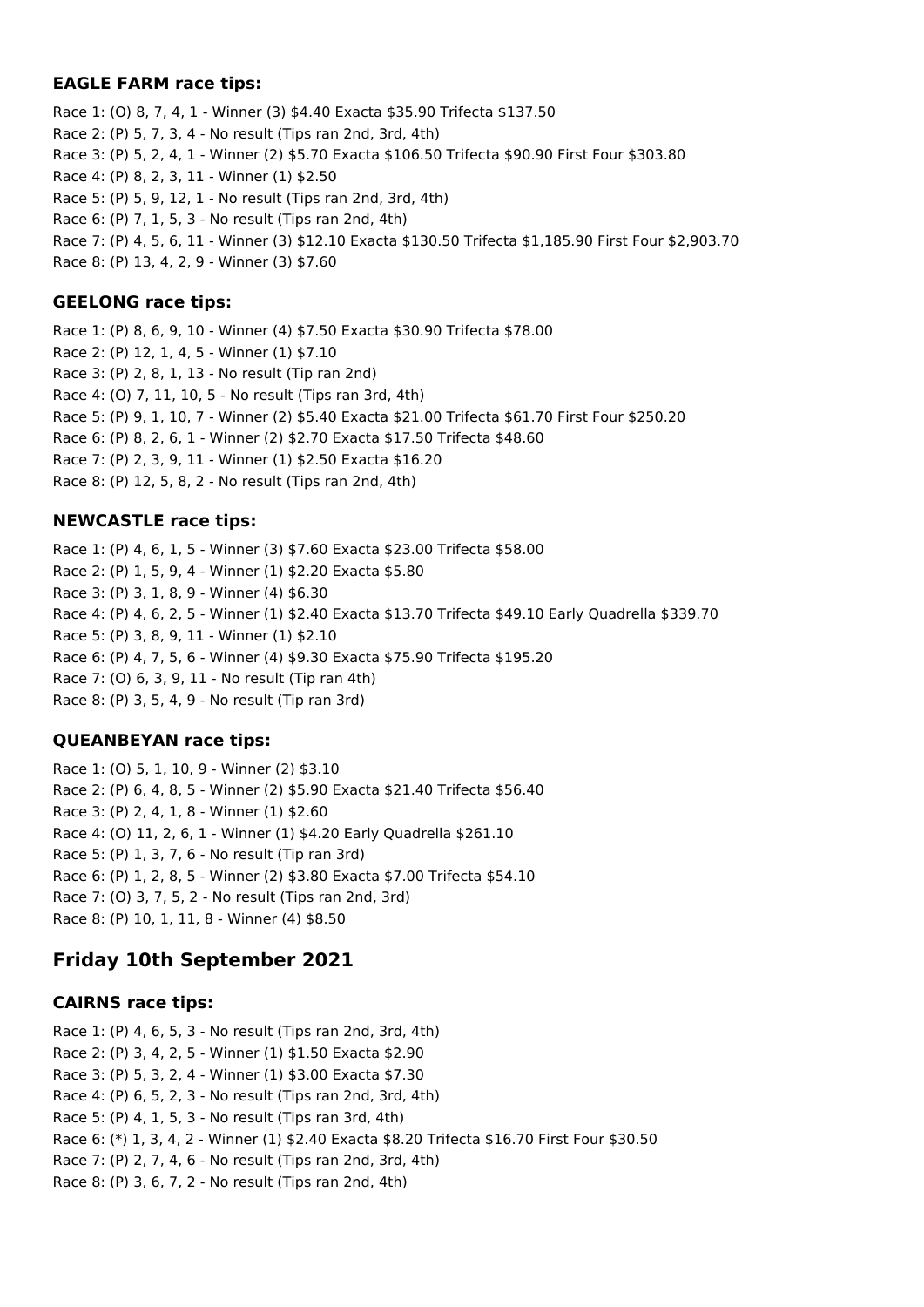#### **NOWRA race tips:**

Race 1: (P) 7, 6, 3, 5 - Winner (3) \$2.20 Race 2: (P) 8, 6, 3, 1 - Winner (1) \$3.30 Exacta \$18.80 Race 3: (\*) 3, 9, 7, 8 - Winner (2) \$4.00 Exacta \$8.00 Race 4: (P) 9, 3, 1, 6 - Winner (4) \$5.00 Exacta \$55.20 Early Quadrella \$248.10 Race 5: (P) 3, 9, 2, 8 - Winner (1) \$2.70 Race 6: (P) 1, 4, 6, 10 - Winner (1) \$3.30 Race 7: (O) 8, 11, 3, 12 - Winner (1) \$3.30 Race 8: (P) 3, 11, 16, 4 - No result (Tips ran 2nd, 3rd, 4th)

### **SWAN HILL race tips:**

Race 1: (P) 11, 5, 2, 10 - Winner (1) \$1.40 Race 2: (P) 12, 3, 6, 13 - Winner (1) \$3.80 Exacta \$10.30 Race 3: (P) 2, 10, 12, 4 - Winner (3) \$3.70 Race 4: (P) 3, 9, 11, 7 - Winner (4) \$8.60 Exacta \$40.50 Trifecta \$167.90 Race 5: (O) 9, 5, 10, 7 - No result (Tip ran 2nd) Race 6: (P) 4, 3, 9, 7 - Winner (3) \$11.80 Race 7: (P) 10, 9, 5, 2 - Winner (1) \$2.10 Race 8: (P) 2, 8, 7, 3 - Winner (2) \$1.70 Exacta \$8.60 Race 9: (P) 6, 8, 3, 1 - Winner (1) \$2.00 Exacta \$6.90 Trifecta \$12.10 Quadrella \$170.00

### **TUNCURRY race tips:**

Race 1: (P) 2, 5, 8, 4 - Winner (3) \$7.50 Exacta \$22.60 Trifecta \$78.90 Race 2: (P) 1, 2, 5, 11 - No result Race 3: (P) 2, 7, 3, 9 - No result (Tips ran 2nd, 3rd) Race 4: (P) 7, 1, 12, 5 - Winner (2) \$3.90 Exacta \$15.70 Race 5: (O) 7, 1, 10, 2 - Abandoned Race 6: (O) 8, 1, 5, 4 - Abandoned Race 7: (P) 1, 7, 6, 4 - Abandoned Race 8: (P) 4, 6, 2, 12 - Abandoned

# **Friday 3rd September 2021**

### **BENDIGO race tips:**

Race 1: (P) 3, 11, 4, 5 - Winner (1) \$1.90 Race 2: (O) 7, 8, 6, 12 - Winner (1) \$2.10 Exacta \$5.10 Trifecta \$24.90 Race 3: (\*) 7, 5, 9, 1 - Winner (1) \$1.60 Race 4: (P) 3, 8, 12, 6 - Winner (4) \$4.70 Race 5: (P) 3, 6, 7, 5 - Winner (4) \$6.90 Early Quadrella \$313.60 Race 6: (O) 11, 12, 3, 9 - No result (Tips ran 2nd, 4th) Race 7: (P) 5, 12, 11, 8 - No result (Tips ran 2nd, 4th) Race 8: (P) 8, 10, 9, 3 - Winner (2) \$1.80 Race 9: (\*) 14, 8, 12, 13 - No result (Tip ran 2nd)

### **WYONG race tips:**

Race 1: (P) 4, 10, 5, 8 - Winner (1) \$1.30 Exacta \$6.70 Trifecta \$26.00 Race 2: (P) 11, 1, 7, 5 - Winner (2) \$2.70 Exacta \$21.90 Trifecta \$60.60 Race 3: (P) 7, 3, 4, 5 - Winner (2) \$5.80 Race 4: (P) 1, 2, 8, 4 - Winner (3) \$4.90 Exacta \$28.60 Trifecta \$91.70 Early Quadrella \$122.50 Race 5: (O) 9, 1, 10, 3 - Winner (1) \$3.30 Race 6: (P) 3, 12, 2, 10 - Winner (2) \$5.80 Race 7: (O) 4, 2, 5, 9 - Winner (3) \$5.00 Exacta \$33.70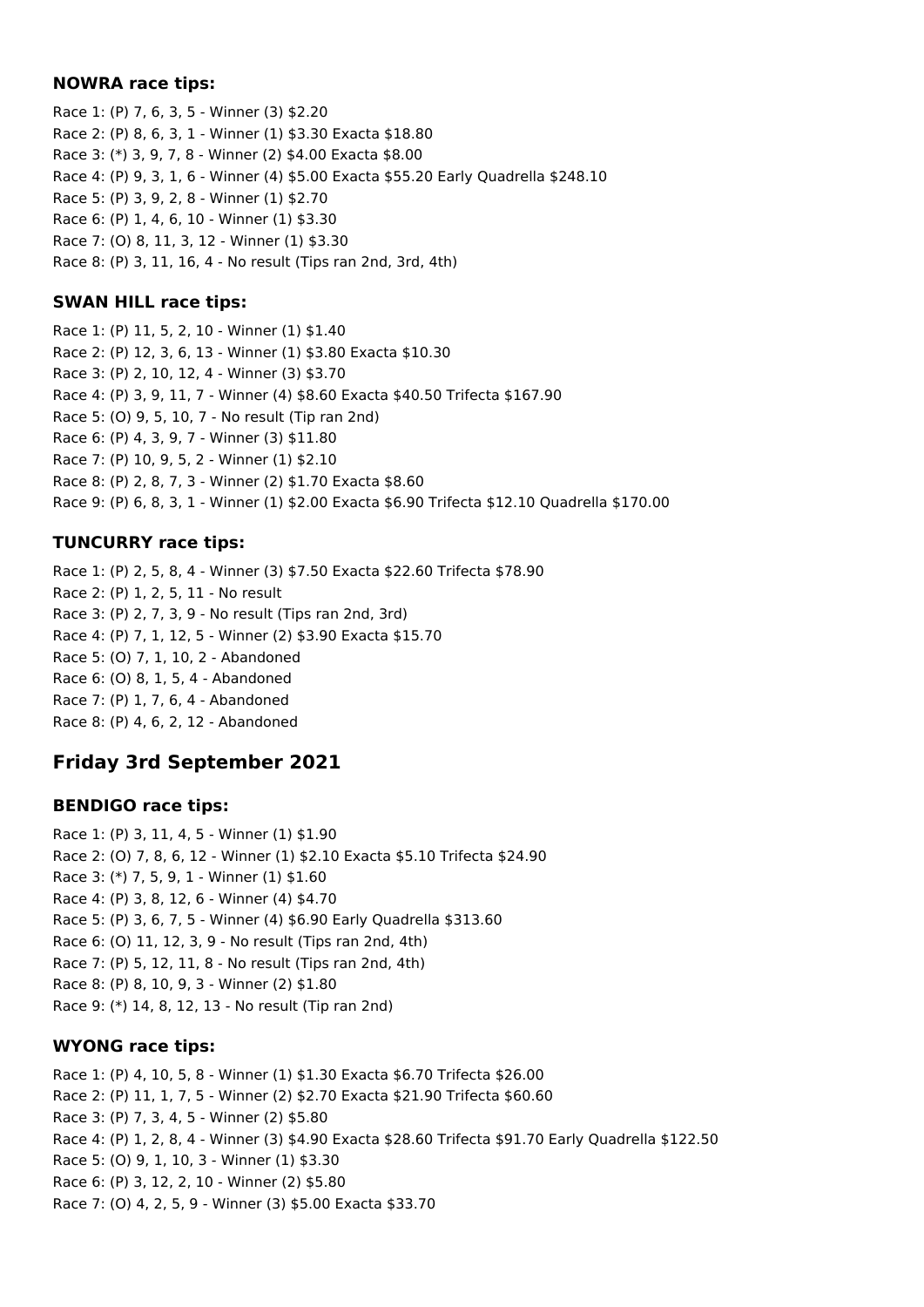Race 8: (P) 4, 2, 10, 1 - Winner (3) \$5.50 Quadrella \$731.20

#### **ALBURY race tips:**

Race 1: (P) 4, 2, 3, 6 - Winner (2) \$4.70 Exacta \$9.70 Race 2: (P) 1, 11, 10, 3 - No result (Tips ran 2nd, 3rd, 4th) Race 3: (P) 4, 1, 7, 2 - Winner (3) \$5.00 Exacta \$26.60 Race 4: (O) 2, 8, 11, 4 - Winner (1) \$1.70 Race 5: (O) 5, 13, 9, 14 - Winner (1) \$2.20 Race 6: (P) 1, 8, 9, 3 - Winner (1) \$3.00 Exacta \$16.70 Trifecta \$52.10 Race 7: (P) 3, 13, 1, 5 - Winner (1) \$5.80 Exacta \$19.00 Quadrella \$93.80

# **Friday 27th August 2021**

#### **ALICE SPRINGS race tips:**

Race 1: (P) 4, 1, 2, 3 - Winner (3) \$2.80 Exacta \$7.80 Race 2: (P) 1, 3, 7, 2 - Winner (1) \$3.00 Exacta \$42.20 Race 3: (P) 2, 5, 4, 1 - Winner (2) \$8.40 Exacta \$23.40 Trifecta \$94.60 Race 4: (P) 6, 4, 3, 5 - Winner (1) \$2.30 Exacta \$5.10 Race 5: (P) 6, 3, 1, 4 - Winner (2) \$2.00 Quadrella \$102.30

### **GOLD COAST race tips:**

Race 1: (P) 7, 8, 5, 6 - Winner (1) \$3.10 Race 2: (\*) 5, 9, 11, 4 - No result (Tips ran 3rd, 4th) Race 3: (P) 1, 6, 3, 2 - Winner (2) \$4.50 Exacta \$12.70 Trifecta \$117.20 Race 4: (P) 1, 5, 3, 9 - Winner (1) \$2.00 Race 5: (O) 9, 11, 12, 7 - Winner (2) \$3.20 Race 6: (P) 2, 10, 12, 11 - No result (Tip ran 2nd) Race 7: (P) 1, 2, 4, 6 - Winner (3) \$3.90 Race 8: (\*) 3, 1, 5, 9 - Winner (1) \$2.00 Exacta \$10.60 Trifecta \$60.00

### **GOSFORD race tips:**

Race 1: (\*) 1, 2, 3, 4 - Winner (1) \$1.50 Race 2: (P) 1, 3, 4, 7 - No result (Tips ran 2nd, 3rd, 4th) Race 3: (P) 1, 10, 4, 2 - Winner (1) \$4.10 Race 4: (P) 3, 4, 11, 8 - No result (Tips ran 2nd, 3rd, 4th) Race 5: (P) 12, 4, 6, 11 - Winner (1) \$2.60 Exacta \$8.50 Trifecta \$26.20 Race 6: (P) 1, 5, 2, 6 - Winner (1) \$3.00 Exacta \$15.00 Race 7: (P) 12, 4, 3, 13 - Winner (3) \$4.10 Race 8: (P) 2, 9, 7, 1 - Winner (1) \$3.60 Exacta \$6.50 Trifecta \$37.90 First Four \$118.30 Quadrella \$170.60

### **PAKENHAM race tips:**

Race 1: (P) 5, 3, 6, 1 - Winner (2) \$5.90 Exacta \$18.40 Race 2: (P) 6, 10, 9, 4 - Winner (1) \$1.70 Exacta \$3.70 Race 3: (P) 8, 12, 5, 1 - Winner (3) \$4.40 Exacta \$16.50 Race 4: (P) 10, 9, 12, 11 - No result (Tips ran 3rd, 4th) Race 5: (P) 3, 4, 5, 1 - Winner (2) \$2.10 Exacta \$3.10 Trifecta \$10.00 First Four \$25.40 Race 6: (P) 1, 4, 3, 5 - No result (Tips ran 2nd, 3rd, 4th) Race 7: (O) 4, 3, 1, 2 - No result (Tip ran 3rd) Race 8: (P) 2, 1, 8, 5 - Winner (1) \$2.80

### **TAREE race tips:**

Race 1: (P) 12, 6, 9, 7 - Winner (2) \$6.00 Race 2: (P) 4, 12, 2, 10 - No result (Tips ran 2nd, 3rd)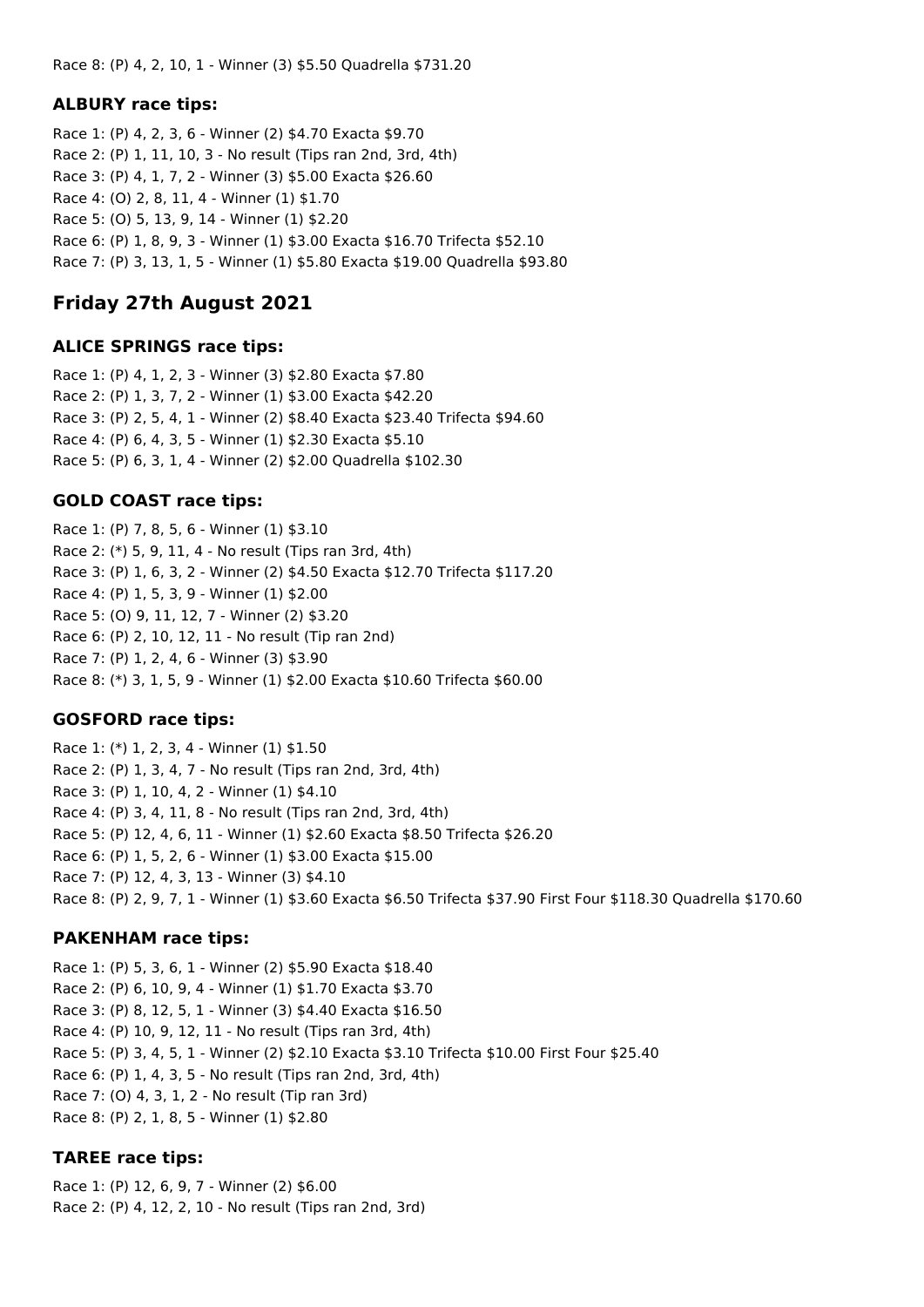Race 3: (P) 3, 6, 10, 5 - No result (Tip ran 2nd) Race 4: (P) 1, 4, 3, 9 - Winner (3) \$4.20 Race 5: (P) 3, 2, 6, 5 - No result (Tip ran 2nd) Race 6: (P) 1, 6, 2, 4 - Winner (2) \$5.20 Exacta \$17.50 Trifecta \$63.10 Race 7: (P) 12, 8, 3, 5 - Winner (1) \$4.10 Race 8: (P) 2, 8, 9, 5 - Winner (1) \$4.80

## **Friday 20th August 2021**

### **BENDIGO race tips:**

Race 1: (P) 10, 2, 1, 9 - Winner (1) \$1.80 Exacta \$3.70 Race 2: (P) 4, 7, 1, 9 - Winner (4) \$9.90 Exacta \$30.40 Race 3: (P) 6, 14, 11, 1 - No result (Tip ran 2nd) Race 4: (O) 5, 11, 10, 2 - No result (Tips ran 3rd, 4th) Race 5: (P) 1, 4, 14, 6 - Winner (1) \$3.50 Race 6: (O) 3, 7, 6, 8 - Winner (1) \$7.20 Exacta \$58.50 Race 7: (O) 1, 5, 10, 15 - Winner (2) \$6.00 Race 8: (O) 3, 7, 4, 15 - No result (Tips ran 2nd, 3rd, 4th)

## **CANBERRA race tips:**

Race 1: (P) 1, 2, 3, 4 - Abandoned Race 2: (P) 1, 2, 3, 4 - Abandoned Race 3: (P) 1, 2, 3, 4 - Abandoned Race 4: (P) 1, 2, 3, 4 - Abandoned Race 5: (P) 1, 2, 3, 4 - Abandoned Race 6: (P) 1, 2, 3, 4 - Abandoned Race 7: (P) 8, 1, 2, 3 - Abandoned Race 8: (P) 1, 2, 3, 4 - Abandoned

## **IPSWICH race tips:**

Race 1: (P) 3, 6, 5, - Winner (1) \$1.90 Exacta \$4.00 Trifecta \$2.80 Race 2: (P) 4, 2, 5, 1 - Winner (2) \$2.60 Exacta \$8.70 Race 3: (P) 4, 8, 2, 7 - No result (Tips ran 2nd, 4th) Race 4: (P) 4, 6, 9, 8 - Winner (2) \$7.30 Exacta \$21.20 Race 5: (P) 5, 4, 6, 8 - Winner (1) \$1.50 Exacta \$9.80 Race 6: (P) 5, 1, 9, 12 - No result (Tips ran 2nd, 3rd) Race 7: (P) 7, 9, 12, 14 - Winner (3) \$6.30

### **MURWILLUMBAH race tips:**

Race 1: (P) 1, 6, 8, 4 - Winner (1) \$1.30 Exacta \$3.40 Trifecta \$8.80 Race 2: (\*) 1, 4, 3, 6 - Winner (1) \$2.70 Race 3: (P) 1, 4, 3, 5 - Winner (1) \$2.00 Exacta \$6.90 Race 4: (\*) 3, 2, 6, 10 - Winner (2) \$3.00 Exacta \$25.90 Early Quadrella \$41.30 Race 5: (P) 7, 3, 4, 8 - Winner (2) \$2.00 Exacta \$3.00 Trifecta \$13.90 Race 6: (O) 1, 3, 4, 9 - No result (Tips ran 2nd, 4th) Race 7: (O) 1, 5, 9, 7 - Winner (3) \$8.60 Exacta \$35.80 Trifecta \$81.80 Race 8: (O) 1, 6, 3, 9 - No result (Tips ran 2nd, 3rd, 4th)

# **Friday 13th August 2021**

## **GEELONG race tips:**

Race 1: (P) 10, 13, 14, 2 - Winner (1) \$2.40 Exacta \$40.60 Race 2: (P) 14, 8, 3, 5 - No result (Tip ran 4th)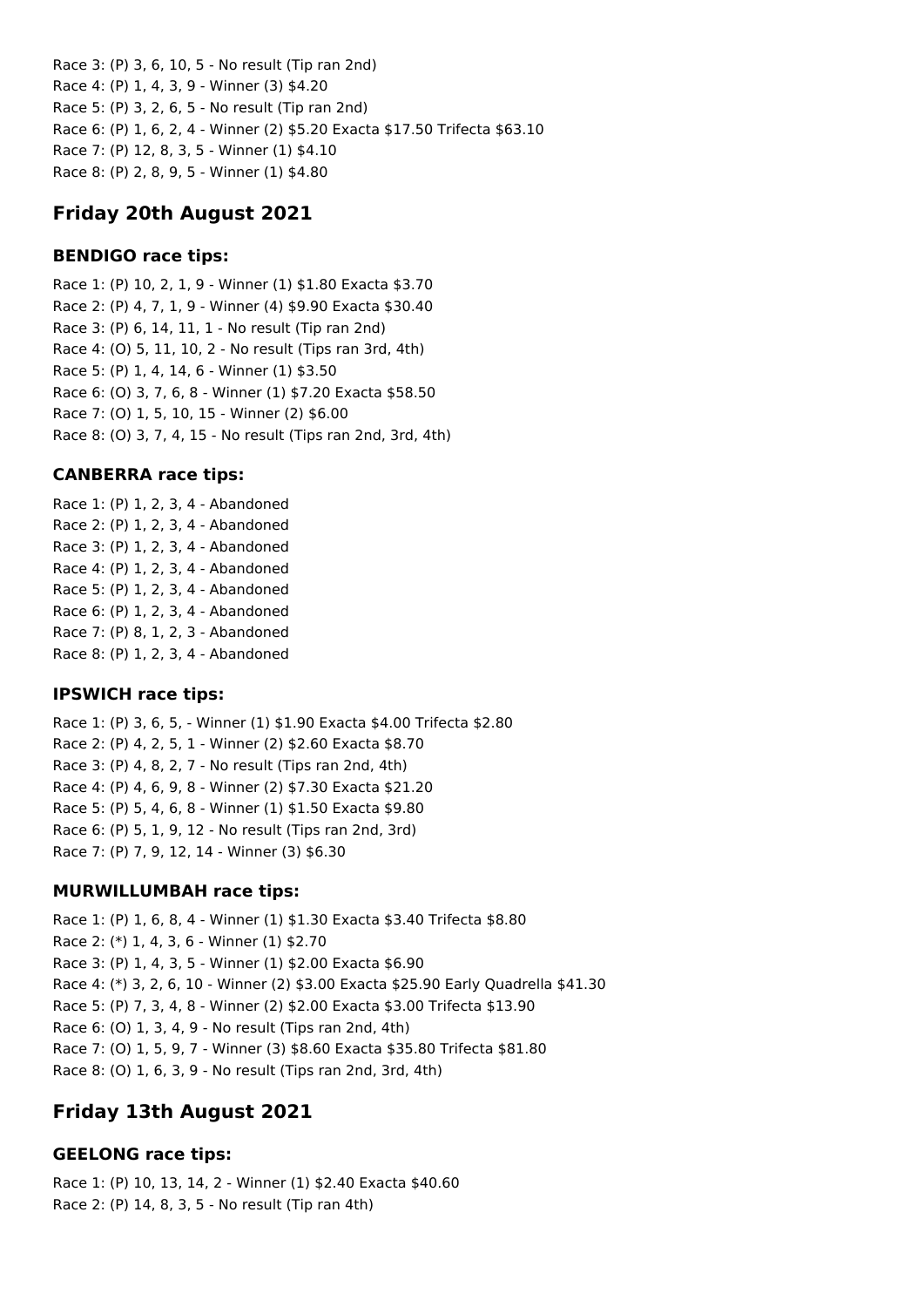Race 3: (P) 5, 8, 13, 14 - Winner (3) \$15.40 Exacta \$77.40 Trifecta \$199.80 First Four \$1,980.80 Race 4: (P) 10, 2, 11, 8 - Winner (1) \$2.90 Race 5: (P) 11, 2, 12, 9 - Winner (1) \$2.40 Race 6: (P) 2, 4, 7, 9 - No result Race 7: (O) 1, 2, 4, 11 - Winner (1) \$1.40 Race 8: (P) 5, 10, 9, 14 - Winner (1) \$5.40 Exacta \$22.50 Race 9: (P) 7, 14, 5, 11 - No result (Tip ran 2nd)

#### **IPSWICH race tips:**

Race 1: (P) 5, 6, 3, 2 - Winner (3) \$7.80 Race 2: (P) 4, 3, 5, 6 - Winner (1) \$2.90 Exacta \$27.20 Trifecta \$71.00 First Four \$86.80 Race 3: (P) 12, 4, 10, 2 - Winner (2) \$3.40 Exacta \$10.40 Trifecta \$38.80 Race 4: (P) 7, 2, 1, 4 - Winner (2) \$4.60 Exacta \$11.10 Trifecta \$32.00 Race 5: (P) 8, 4, 2, 10 - Winner (2) \$3.90 Exacta \$31.50 Trifecta \$91.30 Early Quadrella \$230.50 Race 6: (O) 19, 11, 1, 6 - Winner (1) \$8.10 Race 7: (O) 3, 7, 2, 6 - Winner (4) \$6.00 Race 8: (P) 7, 8, 4, 9 - Winner (1) \$2.00 Exacta \$8.70 Trifecta \$23.70 Race 9: (O) 2, 13, 9, 4 - Winner (4) \$9.60 Quadrella \$2,080.20

### **MUSWELLBROOK race tips:**

Race 1: (P) 1, 5, 12, 2 - Winner (3) \$4.10 Exacta \$12.80 Trifecta \$50.50 First Four \$81.70 Race 2: (P) 4, 10, 1, 9 - Winner (1) \$3.80 Exacta \$9.40 Trifecta \$29.10 Race 3: (P) 1, 2, 3, 6 - Winner (1) \$6.00 Exacta \$14.10 Race 4: (P) 11, 4, 13, 1 - Winner (1) \$2.50 Early Quadrella \$302.50 Race 5: (P) 5, 10, 6, 2 - No result (Tips ran 2nd, 4th) Race 6: (O) 5, 10, 14, 1 - No result (Tips ran 3rd, 4th) Race 7: (O) 2, 7, 8, 11 - Winner (2) \$2.10 Race 8: (P) 11, 7, 2, 1 - Winner (4) \$4.70

## **PORT MACQUARIE race tips:**

Race 1: (P) 1, 6, 2, 5 - No result (Tips ran 2nd, 3rd, 4th) Race 2: (O) 5, 12, 6, 7 - Winner (2) \$5.00 Race 3: (O) 14, 2, 12, 11 - Winner (1) \$2.50 Race 4: (P) 5, 6, 1, 4 - No result (Tips ran 2nd, 4th) Race 5: (O) 6, 10, 2, 1 - No result (Tip ran 3rd) Race 6: (P) 2, 9, 6, 4 - No result (Tips ran 3rd, 4th) Race 7: (O) 8, 11, 3, 5 - No result (Tip ran 2nd) Race 8: (P) 10, 9, 1, 2 - Winner (2) \$5.60 Exacta \$23.40

# **Friday 6th August 2021**

### **BALLARAT race tips:**

Race 1: (P) 3, 12, 6, 11 - Winner (1) \$3.00 Exacta \$22.20 Race 2: (P) 10, 11, 9, 7 - No result (Tips ran 2nd, 3rd) Race 3: (O) 5, 12, 14, 6 - No result (Tips ran 2nd, 3rd, 4th) Race 4: (O) 1, 7, 6, 13 - Winner (3) \$3.50 Race 5: (O) 2, 12, 3, 6 - Winner (1) \$4.90 Race 6: (P) 8, 7, 1, 2 - Winner (2) \$5.00 Exacta \$26.00 Race 7: (O) 1, 10, 5, 6 - Winner (1) \$2.90 Race 8: (O) 2, 7, 6, 1 - Winner (3) \$10.00 Exacta \$32.90 Race 9: (O) 11, 7, 6, 9 - No result (Tip ran 4th)

### **CANBERRA race tips:**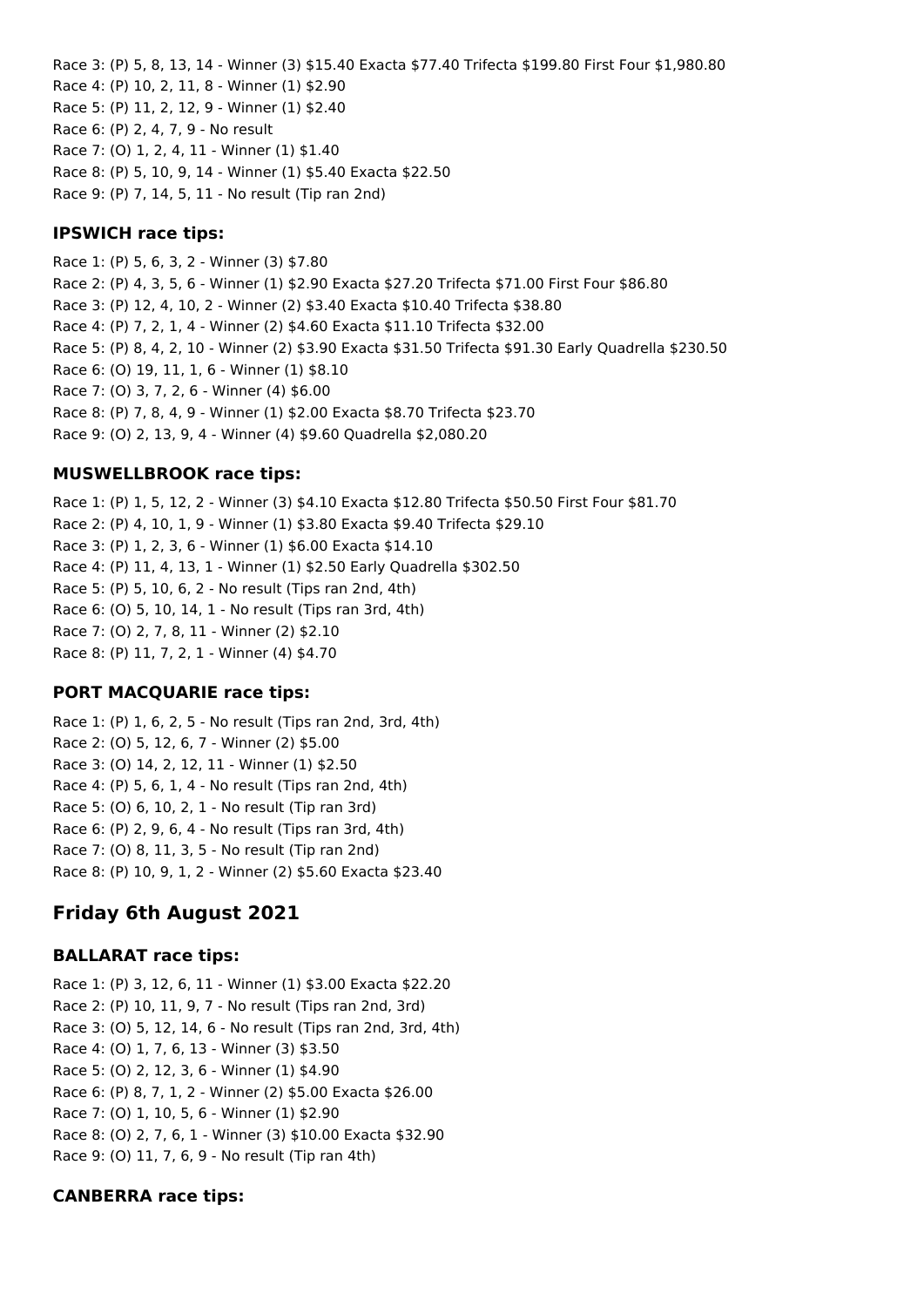Race 1: (P) 8, 1, 4, 2 - Winner (3) \$6.60 Exacta \$39.80 Trifecta \$117.50 First Four \$335.40 Race 2: (P) 3, 2, 5, 4 - Winner (3) \$4.00 Race 3: (P) 4, 3, 5, 1 - Winner (2) \$5.60 Race 4: (P) 2, 5, 7, 4 - No result (Tip ran 2nd) Race 5: (P) 8, 4, 3, 9 - Winner (2) \$3.40 Exacta \$6.00 Race 6: (P) 5, 6, 7, 4 - Winner (1) \$2.00 Race 7: (P) 5, 7, 3, 1 - Winner (3) \$3.00 Exacta \$10.00 Trifecta \$83.50 First Four \$314.50 Race 8: (P) 11, 1, 10, 6 - Winner (3) \$3.20 Exacta \$21.60 Quadrella \$52.90

#### **TAMWORTH race tips:**

Race 1: (P) 9, 5, 4, 7 - Winner (2) \$3.10 Exacta \$15.90 Race 2: (P) 4, 2, 5, 7 - Winner (2) \$3.60 Race 3: (P) 2, 7, 1, 8 - Winner (3) \$4.10 Exacta \$28.50 Trifecta \$181.90 Race 4: (P) 5, 6, 7, 8 - No result (Tips ran 2nd, 3rd, 4th) Race 5: (P) 11, 3, 8, 6 - Winner (1) \$1.50 Race 6: (O) 5, 2, 9, 11 - Winner (2) \$3.90 Race 7: (P) 6, 9, 8, 2 - Winner (2) \$2.30 Exacta \$11.80 Race 8: (O) 3, 1, 2, 11 - No result (Tips ran 2nd, 3rd)

#### **TOWNSVILLE race tips:**

Race 1: (P) 4, 5, 2, 8 - No result (Tips ran 3rd, 4th) Race 2: (P) 6, 3, 5, 8 - No result (Tip ran 4th) Race 3: (P) 9, 3, 5, 2 - No result (Tip ran 2nd) Race 4: (P) 5, 2, 3, 7 - Winner (4) \$9.00 Race 5: (O) 7, 19, 15, 9 - No result (Tip ran 2nd) Race 6: (O) 12, 8, 11, 5 - Winner (2) \$7.10 Race 7: (P) 4, 1, 2, 7 - Winner (2) \$7.30 Race 8: (P) 9, 10, 12, 2 - Winner (3) \$6.00

#### **PORT AUGUSTA race tips:**

Race 1: (P) 5, 10, 9, 1 - Winner (1) \$3.50 Exacta \$8.60 Race 2: (P) 8, 5, 9, 6 - Winner (4) \$6.10 Race 3: (P) 1, 3, 9, 6 - Winner (2) \$4.50 Exacta \$25.10 Race 4: (P) 1, 2, 6, 4 - No result (Tips ran 2nd, 3rd, 4th) Race 5: (P) 2, 5, 9, 3 - No result (Tip ran 2nd) Race 6: (P) 2, 3, 5, 7 - Winner (3) \$4.40 Race 7: (P) 7, 9, 8, 3 - No result (Tips ran 2nd, 3rd)

### **Friday 30th July 2021**

#### **CARNARVON race tips:**

Race 1: (P) 1, 2, 9, 3 - Winner (1) \$3.30 Exacta \$23.30 Race 2: (P) 1, 3, 4, 2 - Winner (1) \$1.80 Exacta \$15.50 Trifecta \$15.40 First Four \$38.30 Race 3: (O) 2, 4, 3, 9 - Winner (3) \$4.00 Exacta \$22.20 Race 4: (P) 7, 3, 9, 4 - Winner (4) \$8.70 Exacta \$34.80 Trifecta \$180.90 Early Quadrella \$441.40 Race 5: (P) 3, 7, 9, 4 - Winner (1) \$1.20 Exacta \$2.70 Race 6: (O) 3, 2, 7, 1 - Winner (2) \$4.70 Exacta \$23.30 Quadrella \$353.20

#### **GOULBURN race tips:**

Race 1: (P) 5, 8, 2, 9 - Winner (3) \$2.70 Exacta \$9.10 Trifecta \$19.30 First Four \$37.00 Race 2: (P) 1, 5, 4, 3 - Winner (3) \$2.70 Exacta \$15.40 Race 3: (P) 3, 2, 7, 5 - Winner (2) \$3.60 Race 4: (P) 2, 5, 4, 7 - Winner (1) \$4.60 Exacta \$14.60 Trifecta \$65.90 First Four \$296.80 Early Quadrella \$193.60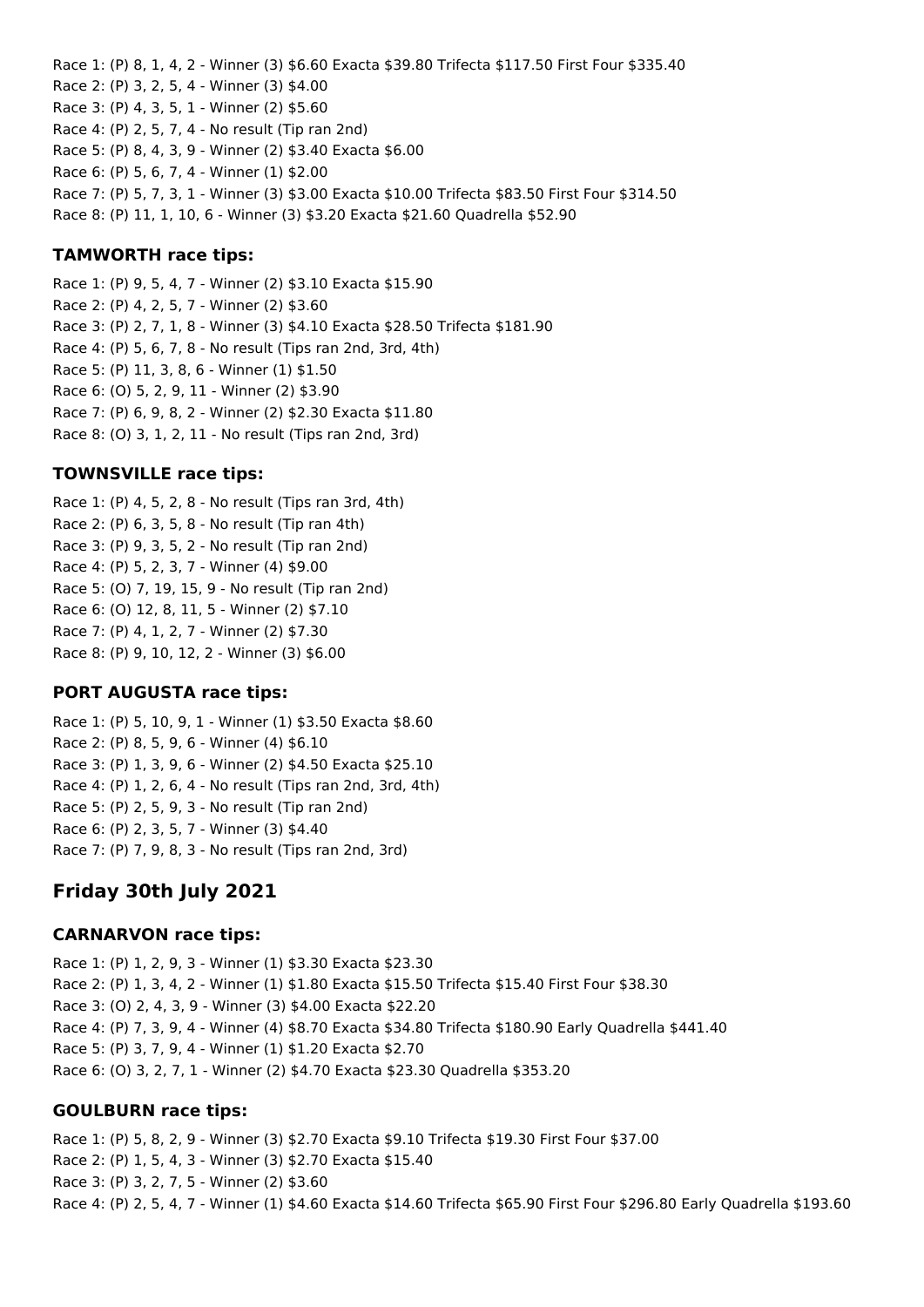Race 5: (P) 4, 1, 11, 6 - No result (Tip ran 4th) Race 6: (O) 1, 7, 8, 4 - No result (Tips ran 2nd, 4th) Race 7: (O) 6, 12, 7, 15 - Winner (3) \$3.80 Exacta \$19.60 Race 8: (P) 8, 7, 11, 5 - Winner (1) \$2.50

### **IPSWICH race tips:**

Race 1: (P) 2, 4, 8, 5 - Winner (4) \$9.00 Race 2: (P) 2, 3, 1, 10 - Winner (2) \$2.50 Exacta \$8.80 Trifecta \$11.70 Race 3: (P) 4, 5, 3, 2 - Winner (2) \$2.60 Exacta \$9.50 Race 4: (O) 11, 2, 12, 13 - Winner (3) \$6.00 Race 5: (P) 2, 5, 1, 3 - Winner (2) \$5.10 Early Quadrella \$222.00 Race 6: (O) 11, 14, 7, 6 - Winner (1) \$3.30 Exacta \$14.00 Race 7: (P) 1, 3, 4, 5 - Winner (1) \$2.10 Race 8: (P) 3, 8, 7, 5 - Winner (4) \$6.40 Exacta \$43.60 Race 9: (P) 5, 4, 13, 18 - Winner (2) \$3.10 Exacta \$8.80 Trifecta \$46.60 Quadrella \$185.90

## **LISMORE race tips:**

Race 1: (P) 11, 5, 9, 6 - Winner (3) \$9.90 Exacta \$17.50 Race 2: (P) 2, 7, 1, 3 - No result (Tip ran 3rd) Race 3: (P) 6, 5, 2, 12 - Winner (2) \$4.70 Race 4: (O) 6, 3, 2, 5 - No result (Tip ran 4th) Race 5: (O) 13, 3, 18, 11 - Winner (4) \$4.50 Exacta \$92.70 Trifecta \$883.00 Race 6: (O) 9, 5, 3, 15 - No result (Tips ran 2nd, 4th) Race 7: (P) 9, 8, 6, 11 - Winner (4) \$3.60 Race 8: (O) 10, 14, 9, 1 - No result (Tip ran 2nd)

## **MORPHETTVILLE race tips:**

Race 1: (P) 12, 9, 4, 15 - Winner (1) \$2.20 Exacta \$9.50 Trifecta \$35.10 First Four \$74.80 Race 2: (P) 11, 9, 13, 4 - Winner (4) \$3.60 Race 3: (P) 6, 2, 4, 7 - Winner (1) \$1.70 Exacta \$8.20 Trifecta \$27.60 Race 4: (P) 9, 1, 12, 5 - Winner (3) \$5.40 Early Quadrella \$129.40 Race 5: (P) 7, 14, 4, 10 - No result (Tips ran 2nd, 3rd) Race 6: (O) 3, 13, 2, 7 - Winner (1) \$7.80 Exacta \$103.70 Race 7: (P) 6, 4, 14, 11 - Winner (4) \$5.40 Race 8: (P) 18, 1, 11, 12 - Winner (1) \$3.00

# **Friday 23rd July 2021**

## **BROOME race tips:**

Race 1: (P) 2, 4, 6, 1 - No result (Tips ran 2nd, 3rd, 4th) Race 2: (P) 1, 4, 6, 7 - Winner (3) \$8.10 Exacta \$29.40 Race 3: (P) 3, 5, 6, 2 - No result (Tips ran 2nd, 3rd) Race 4: (P) 2, 1, 4, 8 - Winner (2) \$4.70 Exacta \$21.00 Race 5: (O) 2, 4, 7, 6 - No result (Tip ran 4th) Race 6: (O) 4, 3, 6, 7 - Winner (2) \$5.50 Race 7: (O) 5, 3, 11, 10 - Winner (4) \$28.00

## **CANBERRA race tips:**

Race 1: (P) 1, 2, 3, 4 - Abandoned Race 2: (P) 1, 2, 3, 4 - Abandoned Race 3: (P) 1, 2, 3, 4 - Abandoned Race 4: (P) 1, 2, 3, 4 - Abandoned Race 5: (P) 1, 2, 3, 4 - Abandoned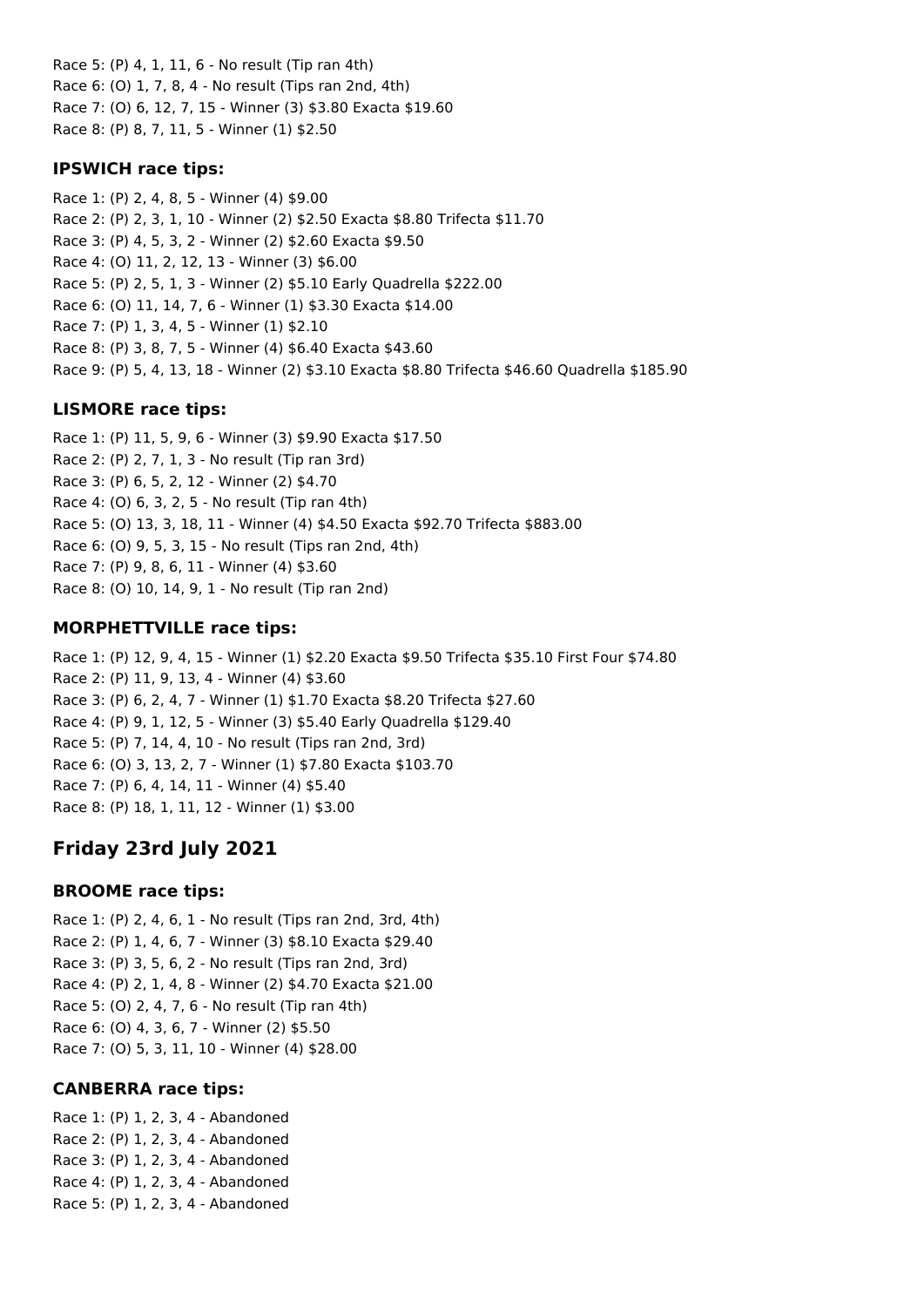Race 6: (P) 1, 2, 3, 4 - Abandoned Race 7: (P) 1, 2, 3, 4 - Abandoned Race 8: (P) 9, 1, 2, 3 - Abandoned

### **IPSWICH race tips:**

Race 1: (P) 2, 5, 1, 4 - Winner (1) \$3.90 Exacta \$13.00 Race 2: (\*) 2, 5, 9, 10 - Winner (3) \$3.20 Exacta \$15.90 Trifecta \$53.60 Race 3: (P) 2, 1, 7, 4 - Winner (4) \$6.00 Exacta \$17.30 Race 4: (O) 4, 17, 8, 10 - Winner (1) \$2.50 Early Quadrella \$702.10 Race 5: (P) 8, 3, 6, 7 - Winner (4) \$9.50 Exacta \$44.80 Trifecta \$155.10 First Four \$392.40 Race 6: (O) 3, 1, 10, 4 - No result (Tips ran 2nd, 3rd) Race 7: (O) 1, 4, 9, 11 - Winner (2) \$4.00 Exacta \$23.70 Race 8: (O) 10, 4, 12, 7 - Winner (2) \$5.70 Exacta \$11.70

## **MILDURA race tips:**

Race 1: (P) 6, 9, 1, 3 - Winner (1) \$3.60 Exacta \$21.30 Trifecta \$46.50 First Four \$88.70 Race 2: (O) 8, 2, 1, 10 - Winner (2) \$2.70 Race 3: (P) 9, 12, 6, 8 - No result (Tip ran 2nd) Race 4: (P) 5, 1, 9, 2 - No result (Tips ran 2nd, 3rd) Race 5: (O) 3, 10, 11, 7 - Winner (2) \$5.70 Exacta \$33.00 Race 6: (P) 12, 6, 1, 10 - Winner (4) \$6.30 Exacta \$16.40 Trifecta \$43.50 Race 7: (P) 4, 2, 3, 6 - Winner (2) \$3.40 Exacta \$8.50 Race 8: (O) 3, 4, 11, 9 - Winner (2) \$7.70 Quadrella \$688.90

### **TAMWORTH race tips:**

Race 1: (P) 3, 2, 8, 13 - No result (Tips ran 3rd, 4th) Race 2: (O) 7, 2, 11, 9 - Winner (2) \$2.70 Exacta \$23.50 Trifecta \$129.80 Race 3: (O) 13, 7, 17, 14 - Winner (1) \$8.40 Exacta \$81.90 Race 4: (O) 4, 9, 3, 8 - No result (Tips ran 2nd, 4th) Race 5: (O) 3, 10, 5, 13 - Winner (4) \$5.20 Race 6: (O) 16, 8, 2, 7 - No result (Tips ran 2nd, 3rd) Race 7: (O) 6, 8, 7, 5 - Winner (3) \$4.20 Race 8: (O) 8, 11, 7, 6 - Winner (2) \$7.80

# **Friday 16th July 2021**

## **GEELONG race tips:**

Race 1: (O) 5, 12, 2, 6 - No result (Tips ran 3rd, 4th) Race 2: (P) 5, 7, 10, 9 - Winner (2) \$5.70 Race 3: (P) 11, 8, 1, 7 - Winner (2) \$5.50 Exacta \$11.50 Trifecta \$44.40 Race 4: (\*) 5, 10, 3, 6 - Winner (1) \$1.40 Exacta \$3.30 Trifecta \$8.60 Race 5: (O) 7, 8, 10, 9 - No result (Tips ran 2nd, 3rd) Race 6: (P) 7, 5, 10, 3 - No result Race 7: (O) 8, 4, 5, 1 - No result (Tip ran 3rd) Race 8: (O) 8, 2, 6, 3 - Winner (2) \$3.20 Race 9: (O) 2, 4, 3, 13 - No result (Tips ran 3rd, 4th)

### **MACKAY race tips:**

Race 1: (O) 4, 5, 10, 12 - Winner (2) \$4.90 Exacta \$15.20 Trifecta \$79.70 Race 2: (P) 1, 4, 5, 2 - Winner (2) \$7.50 Race 3: (O) 2, 1, 7, 8 - Winner (2) \$3.80 Race 4: (P) 4, 3, 8, 12 - Winner (2) \$4.70 Early Quadrella \$1,972.80 Race 5: (O) 10, 8, 11, 4 - Winner (2) \$2.00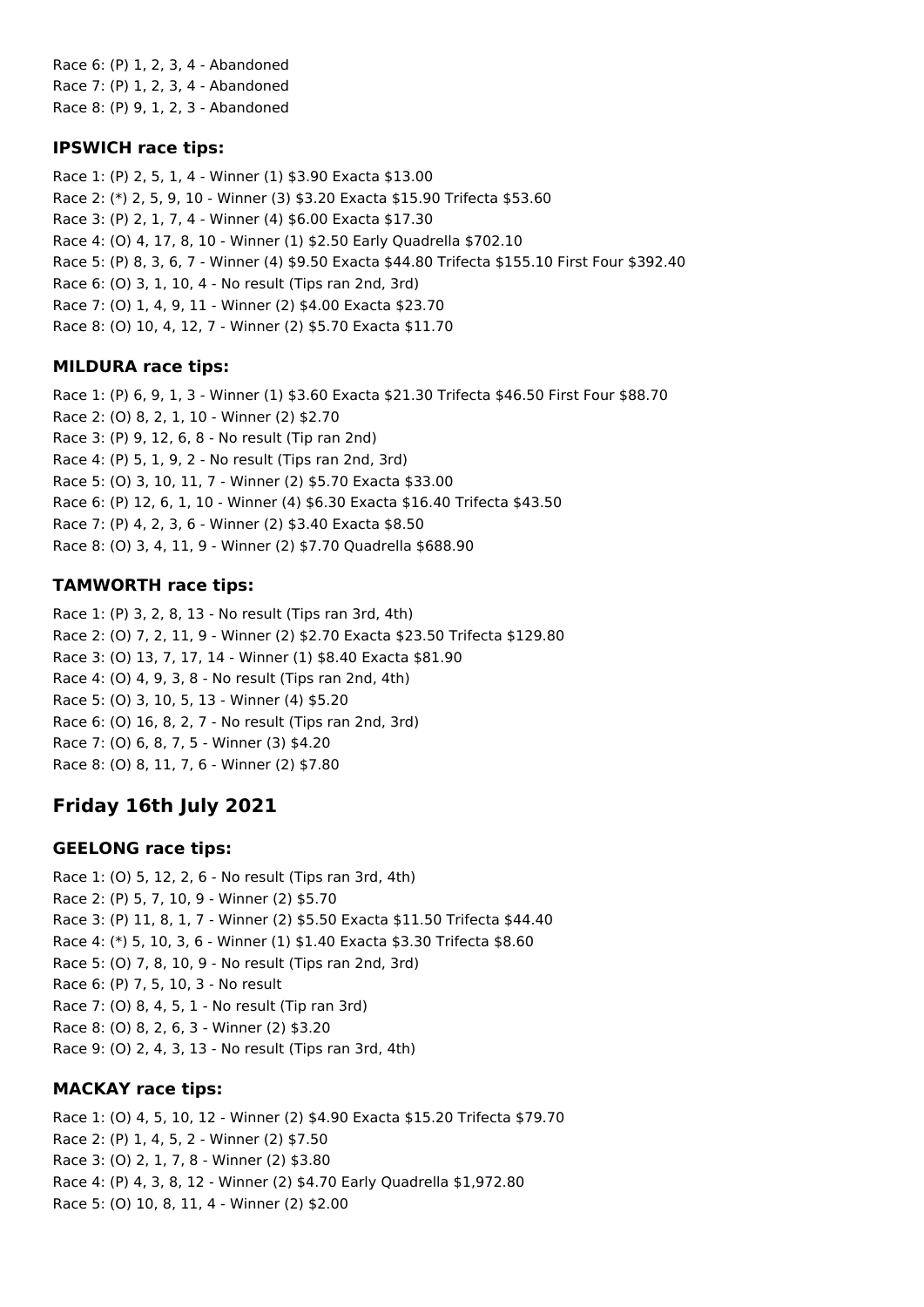Race 6: (O) 4, 7, 6, 2 - Winner (3) \$4.60 Race 7: (O) 5, 4, 8, 6 - No result (Tips ran 2nd, 3rd) Race 8: (P) 4, 8, 6, 5 - Winner (4) \$4.60 Exacta \$24.80

### **DUBBO race tips:**

Race 1: (P) 8, 12, 1, 3 - Winner (4) \$4.70 Exacta \$20.70 Race 2: (P) 11, 6, 2, 10 - Winner (4) \$1.80 Race 3: (O) 5, 2, 11, 7 - Winner (2) \$2.50 Race 4: (O) 7, 3, 10, 1 - No result (Tips ran 2nd, 3rd, 4th) Race 5: (O) 4, 2, 1, 7 - Winner (1) \$4.70 Exacta \$19.40 Race 6: (P) 1, 2, 6, 5 - No result (Tips ran 2nd, 3rd) Race 7: (P) 3, 1, 2, 6 - Winner (4) \$1.90 Exacta \$5.20 Trifecta \$13.10 Race 8: (P) 10, 7, 6, 2 - Winner (4) \$4.90 Exacta \$9.60 Trifecta \$29.00 Race 9: (O) 7, 5, 6, 13 - Winner (2) \$5.70 Race 10: (O) 4, 1, 11, 7 - No result (Tip ran 2nd)

### **TAREE race tips:**

Race 1: (P) 7, 4, 8, 11 - Winner (1) \$1.60 Exacta \$5.60 Trifecta \$23.10 Race 2: (P) 2, 4, 5, 10 - No result (Tips ran 3rd, 4th) Race 3: (O) 3, 2, 13, 6 - No result (Tip ran 2nd) Race 4: (P) 2, 3, 7, 1 - Winner (3) \$4.70 Exacta \$27.70 Trifecta \$176.50 Race 5: (O) 11, 6, 7, 3 - Winner (2) \$3.90 Exacta \$37.80 Race 6: (P) 4, 5, 3, 8 - Winner (4) \$4.80 Exacta \$10.10 Race 7: (P) 7, 3, 6, 11 - No result (Tips ran 3rd, 4th) Race 8: (O) 9, 4, 15, 18 - No result

# **Friday 9th July 2021**

### **SALE race tips:**

Race 1: (P) 10, 4, 14, 9 - Winner (1) \$2.00 Race 2: (P) 12, 14, 4, 13 - Winner (1) \$1.50 Exacta \$6.60 Trifecta \$31.20 First Four \$66.00 Race 3: (P) 9, 11, 13, 7 - Winner (2) \$6.50 Exacta \$37.50 Race 4: (P) 17, 13, 4, 6 - Winner (1) \$3.10 Early Quadrella \$170.00 Race 5: (P) 2, 5, 3, 1 - No result (Tips ran 2nd, 4th) Race 6: (P) 6, 1, 3, 10 - Winner (2) \$3.50 Exacta \$27.80 Trifecta \$91.30 Race 7: (P) 13, 5, 1, 16 - Winner (3) \$11.10 Exacta \$116.40 Trifecta \$270.90 Race 8: (O) 13, 5, 7, 1 - Winner (1) \$4.90 Exacta \$54.80 Trifecta \$277.80

## **ROCKHAMPTON race tips:**

Race 1: (P) 3, 1, 11, 6 - Winner (4) \$8.40 Race 2: (P) 4, 1, 3, 8 - Winner (1) \$2.20 Exacta \$6.80 Race 3: (P) 11, 7, 10, 9 - Winner (2) \$1.30 Race 4: (O) 12, 2, 9, 6 - Winner (4) \$13.80 Early Quadrella \$593.20 Race 5: (P) 7, 8, 3, 9 - Winner (4) \$9.70 Exacta \$26.10 Trifecta \$86.60 First Four \$617.50 Race 6: (O) 5, 8, 2, 6 - Winner (2) \$2.40 Race 7: (O) 4, 2, 10, 14 - No result (Tips ran 2nd, 4th) Race 8: (O) 2, 1, 6, 7 - Winner (3) \$3.10 Exacta \$9.80

### **GOULBURN race tips:**

Race 1: (P) 4, 1, 9, 5 - Winner (1) \$1.30 Race 2: (P) 8, 1, 2, 4 - Winner (2) \$3.70 Exacta \$9.70 Trifecta \$31.30 First Four \$92.20 Race 3: (P) 3, 6, 4, 2 - Winner (2) \$2.50 Race 4: (O) 2, 4, 5, 8 - Winner (3) \$3.00 Exacta \$14.70 Trifecta \$244.40 Early Quadrella \$48.60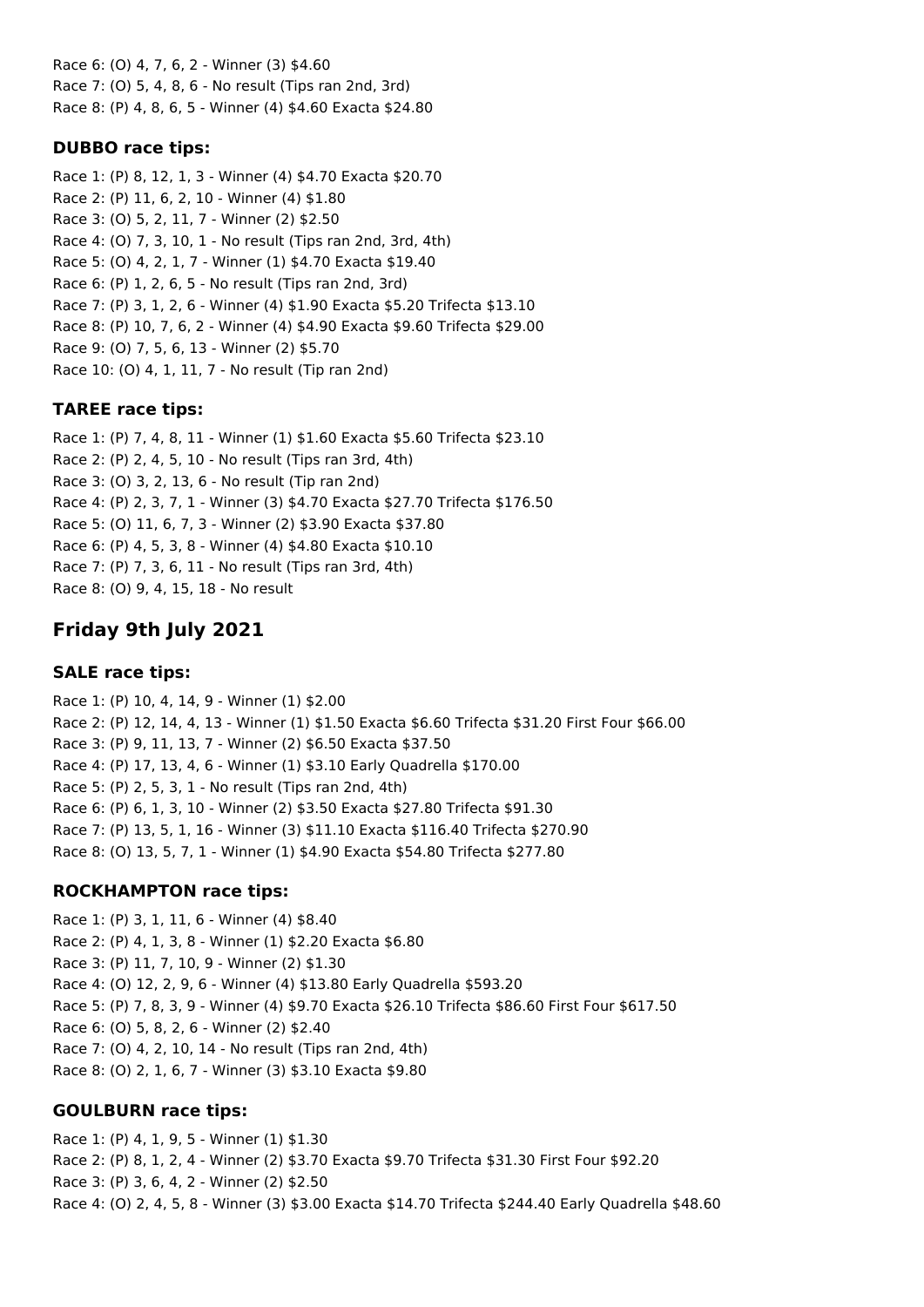Race 5: (P) 3, 6, 8, 1 - No result (Tips ran 2nd, 3rd) Race 6: (O) 6, 2, 9, 3 - No result (Tips ran 2nd, 3rd) Race 7: (O) 2, 4, 8, 12 - Winner (3) \$5.20 Exacta \$41.20 Race 8: (O) 3, 7, 14, 16 - Winner (2) \$13.90

#### **SCONE race tips:**

Race 1: (P) 9, 7, 11, 8 - No result (Tips ran 2nd, 3rd) Race 2: (O) 13, 6, 17, 2 - Abandoned Race 3: (P) 2, 4, 9, 8 - Abandoned Race 4: (O) 1, 13, 2, 5 - Abandoned Race 5: (O) 8, 4, 12, 3 - Abandoned Race 6: (O) 4, 8, 2, 3 - Abandoned Race 7: (P) 4, 7, 3, 5 - Abandoned Race 8: (P) 3, 12, 4, 11 - Abandoned

# **Friday 2nd July 2021**

#### **MUSWELLBROOK race tips:**

Race 1: (P) 1, 2, 7, 8 - Winner (4) \$4.80 Exacta \$39.60 Trifecta \$171.30 Race 2: (P) 1, 4, 6, 5 - Winner (2) \$4.70 Exacta \$16.70 Trifecta \$138.20 Race 3: (O) 5, 1, 9, 11 - No result (Tip ran 3rd) Race 4: (O) 7, 1, 9, 5 - Winner (1) \$3.90 Race 5: (P) 11, 9, 8, 10 - Winner (1) \$20.50 Exacta \$95.60 Trifecta \$416.90 First Four \$1,075.80 Race 6: (O) 2, 7, 3, 5 - No result (Tips ran 2nd, 3rd) Race 7: (P) 3, 8, 5, 6 - No result (Tips ran 2nd, 3rd, 4th) Race 8: (P) 4, 6, 3, 10 - Winner (3) \$5.30 Exacta \$16.30

#### **GEELONG race tips:**

Race 1: (P) 11, 6, 14, 9 - Winner (3) \$6.60 Exacta \$34.80 Race 2: (P) 9, 4, 15, 6 - Winner (1) \$3.90 Race 3: (P) 11, 12, 4, 9 - Winner (4) \$4.10 Race 4: (O) 12, 2, 9, 1 - Winner (4) \$3.00 Race 5: (P) 7, 4, 11, 6 - No result (Tips ran 2nd, 3rd) Race 6: (O) 2, 9, 12, 5 - Winner (2) \$5.80 Exacta \$25.50 Race 7: (O) 11, 6, 3, 1 - Winner (4) \$9.50 Race 8: (O) 9, 12, 13, 5 - Winner (2) \$5.40 Race 9: (O) 13, 15, 7, 1 - Winner (4) \$4.40 Quadrella \$894.40

#### **IPSWICH race tips:**

Race 1: (P) 2, 7, 6, 5 - Winner (2) \$12.30 Exacta \$32.30 Race 2: (P) 1, 8, 2, 5 - Winner (1) \$1.40 Exacta \$7.40 Trifecta \$10.40 Race 3: (O) 6, 2, 13, 4 - No result (Tip ran 3rd) Race 4: (O) 5, 4, 3, 2 - Winner (1) \$3.40 Race 5: (P) 5, 2, 1, 12 - Abandoned Race 6: (P) 7, 10, 11, 1 - Abandoned Race 7: (P) 1, 8, 10, 16 - Abandoned Race 8: (P) 3, 10, 9, 8 - Abandoned Race 9: (O) 2, 6, 5, 9 - Abandoned Race 10: (O) 14, 4, 11, 15 - Abandoned

### **CARNARVON race tips:**

Race 1: (P) 4, 1, 5, 10 - Winner (1) \$1.80 Exacta \$4.20 Race 2: (P) 3, 8, 6, 5 - Winner (1) \$1.30 Exacta \$9.50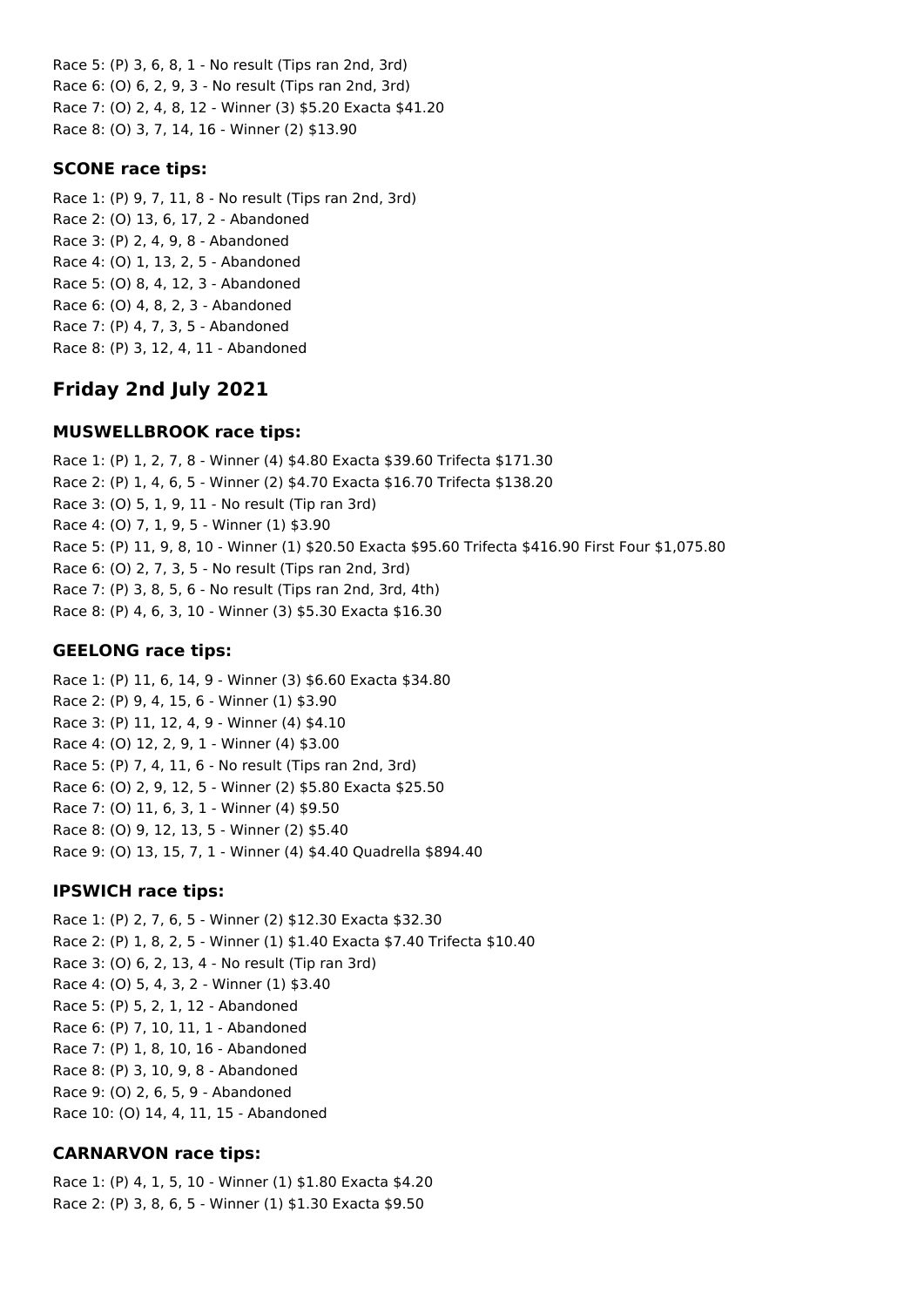Race 3: (P) 6, 3, 5, 2 - Winner (1) \$5.20 Exacta \$10.90 Race 4: (O) 5, 7, 4, 2 - Winner (3) \$11.50 Exacta \$45.80 Early Quadrella \$175.50 Race 5: (O) 13, 4, 2, 3 - Winner (4) \$11.20 Race 6: (O) 7, 1, 9, 6 - Winner (3) \$16.70 Exacta \$87.90 Quadrella \$12,334.00

## **NOWRA race tips:**

Race 1: (P) 9, 4, 5, 6 - Winner (1) \$2.60 Exacta \$4.20 Trifecta \$11.50 Race 2: (P) 5, 3, 7, 2 - Winner (2) \$2.80 Exacta \$8.40 Race 3: (P) 12, 11, 9, 3 - Winner (4) \$20.00 Exacta \$127.10 Trifecta \$390.30 First Four \$2,282.80 Race 4: (O) 5, 12, 14, 13 - Winner (1) \$1.80 Early Quadrella \$804.00 Race 5: (P) 7, 10, 1, 6 - No result (Tips ran 3rd, 4th) Race 6: (O) 9, 2, 6, 4 - Winner (2) \$6.70 Race 7: (O) 8, 3, 13, 14 - No result Race 8: (P) 12, 11, 2, 10 - No result (Tips ran 2nd, 3rd)

# **Friday 25th June 2021**

### **TAMWORTH race tips:**

Race 1: (P) 5, 3, 8, 2 - Winner (1) \$2.50 Exacta \$8.80 Trifecta \$36.10 Race 2: (O) 6, 8, 7, 12 - No result (Tip ran 4th) Race 3: (P) 10, 5, 7, 4 - Winner (4) \$5.00 Exacta \$10.90 Trifecta \$28.40 First Four \$90.40 Race 4: (O) 10, 15, 14, 1 - Abandoned Race 5: (P) 7, 8, 4, 18 - Abandoned Race 6: (P) 9, 7, 1, 8 - Abandoned Race 7: (O) 4, 2, 6, 10 - Abandoned Race 8: (O) 2, 9, 11, 7 - Abandoned

### **BALLARAT race tips:**

Race 1: (P) 2, 10, 5, 8 - No result (Tip ran 4th) Race 2: (P) 3, 11, 7, 6 - Winner (1) \$1.70 Exacta \$12.90 Race 3: (P) 3, 4, 5, 10 - Winner (1) \$1.40 Race 4: (O) 5, 11, 3, 8 - Winner (4) \$4.50 Race 5: (O) 1, 9, 8, 5 - Winner (1) \$5.90 Exacta \$20.80 Trifecta \$248.80 Race 6: (O) 4, 6, 13, 3 - Winner (2) \$5.30 Exacta \$13.30 Race 7: (P) 7, 2, 1, 3 - Winner (1) \$5.70 Exacta \$29.90 Trifecta \$89.30 First Four \$276.80 Race 8: (P) 4, 11, 10, 7 - Winner (3) \$2.50 Exacta \$9.60 Trifecta \$42.10 First Four \$166.30 Quadrella \$513.30

## **ROCKHAMPTON race tips:**

Race 1: (P) 3, 1, 6, 2 - No result (Tips ran 2nd, 3rd, 4th) Race 2: (P) 3, 4, 5, 1 - No result (Tips ran 2nd, 3rd) Race 3: (P) 1, 5, 2, 6 - Winner (4) \$3.70 Exacta \$15.30 Trifecta \$43.70 Race 4: (P) 5, 1, 4, 2 - No result (Tips ran 2nd, 3rd) Race 5: (P) 3, 4, 5, 1 - Winner (1) \$4.70 Exacta \$16.60 Trifecta \$53.30 Race 6: (O) 13, 9, 4, 8 - No result (Tips ran 2nd, 3rd, 4th) Race 7: (P) 1, 6, 2, 8 - Winner (3) \$8.80

### **MORUYA race tips:**

Race 1: (P) 3, 1, 8, 9 - Winner (2) \$7.40 Race 2: (P) 10, 5, 12, 6 - Winner (4) \$5.10 Race 3: (O) 3, 5, 11, 2 - No result (Tip ran 3rd) Race 4: (O) 5, 2, 7, 3 - Winner (2) \$4.20 Exacta \$48.60 Trifecta \$217.30 Race 5: (O) 1, 8, 19, 7 - No result (Tips ran 3rd, 4th) Race 6: (O) 3, 1, 2, 6 - Winner (1) \$3.60 Exacta \$9.80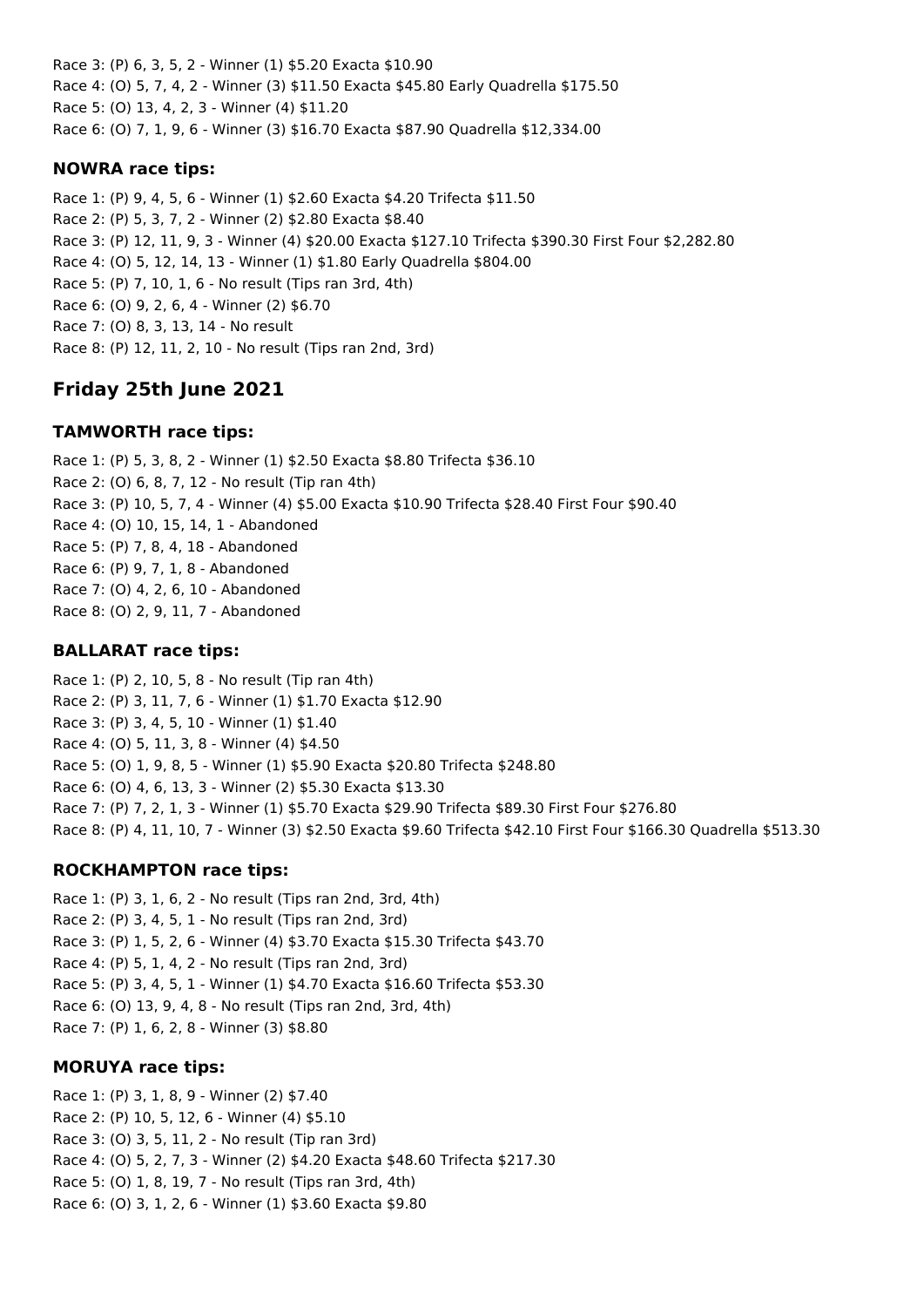Race 7: (O) 11, 2, 9, 7 - Winner (4) \$7.70 Exacta \$27.30 Race 8: (O) 12, 18, 8, 10 - Winner (1) \$10.50 Exacta \$98.70 Trifecta \$170.00

# **Friday 18th June 2021**

## **COFFS HARBOUR race tips:**

Race 1: (O) 11, 2, 5, 4 - Winner (2) \$6.00 Exacta \$38.50 Race 2: (P) 6, 2, 8, 9 - Winner (1) \$2.40 Exacta \$12.00 Race 3: (O) 5, 9, 4, 2 - No result (Tip ran 3rd) Race 4: (P) 8, 14, 2, 15 - Winner (4) \$4.00 Race 5: (O) 1, 7, 13, 6 - Winner (2) \$3.00 Race 6: (O) 6, 7, 10, 14 - No result (Tip ran 2nd) Race 7: (O) 6, 4, 8, 2 - No result Race 8: (O) 4, 3, 14, 9 - No result (Tips ran 3rd, 4th)

## **GEELONG race tips:**

Race 1: (P) 13, 14, 12, 6 - Winner (2) \$3.20 Race 2: (P) 14, 5, 16, 15 - Winner (1) \$2.90 Race 3: (P) 13, 3, 2, 9 - Winner (3) \$4.10 Exacta \$34.60 Race 4: (P) 11, 8, 5, 6 - Winner (1) \$3.30 Exacta \$6.00 Trifecta \$24.70 Race 5: (O) 3, 9, 12, 10 - No result (Tips ran 2nd, 4th) Race 6: (O) 2, 6, 11, 12 - Winner (4) \$9.10 Exacta \$35.90 Race 7: (P) 4, 3, 8, 5 - Winner (1) \$4.50 Exacta \$13.60 Trifecta \$52.10 Race 8: (P) 3, 4, 5, 6 - Winner (1) \$2.30 Exacta \$8.00 Race 9: (O) 6, 1, 16, 5 - No result (Tips ran 2nd, 4th)

## **SUNSHINE COAST race tips:**

Race 1: (P) 7, 2, 1, 4 - Winner (3) \$3.70 Exacta \$9.70 Trifecta \$23.80 Race 2: (O) 4, 7, 12, 8 - Winner (4) \$3.00 Race 3: (O) 8, 6, 7, 2 - Winner (2) \$3.00 Exacta \$11.40 Trifecta \$34.00 Race 4: (P) 8, 2, 1, 6 - Winner (3) \$5.10 Early Quadrella \$290.40 Race 5: (O) 9, 8, 10, 4 - Winner (4) \$3.40 Exacta \$14.10 Trifecta \$67.20 First Four \$288.60 Race 6: (P) 1, 4, 10, 6 - Winner (3) \$7.40 Exacta \$45.40 Trifecta \$137.30 Race 7: (P) 15, 11, 8, 13 - Winner (4) \$2.60 Exacta \$19.60 Trifecta \$113.10 First Four \$234.20 Race 8: (P) 1, 6, 11, 2 - Winner (1) \$1.90 Quadrella \$428.30

## **CARNARVON race tips:**

Race 1: (P) 1, 5, 6, 3 - Winner (3) \$5.90 Race 2: (P) 5, 7, 4, 1 - Winner (2) \$4.00 Exacta \$28.20 Race 3: (P) 1, 2, 6, 11 - Winner (2) \$9.90 Race 4: (O) 12, 13, 1, 4 - No result (Tip ran 2nd) Race 5: (P) 3, 6, 5, 1 - No result (Tips ran 2nd, 3rd) Race 6: (P) 6, 4, 3, 7 - Winner (4) \$11.80

## **CANBERRA race tips:**

Race 1: (P) 3, 7, 2, 1 - Winner (1) \$2.90 Exacta \$11.30 Trifecta \$26.60 First Four \$43.30 Race 2: (P) 11, 13, 10, 6 - No result (Tips ran 2nd, 3rd, 4th) Race 3: (P) 6, 11, 3, 10 - Winner (4) \$3.80 Exacta \$20.10 Race 4: (P) 3, 1, 5, 4 - No result (Tips ran 2nd, 3rd, 4th) Race 5: (O) 6, 4, 9, 7 - No result (Tips ran 3rd, 4th) Race 6: (O) 3, 13, 9, 11 - No result Race 7: (P) 10, 7, 8, 5 - No result (Tips ran 2nd, 3rd) Race 8: (P) 8, 7, 2, 1 - Winner (3) \$3.70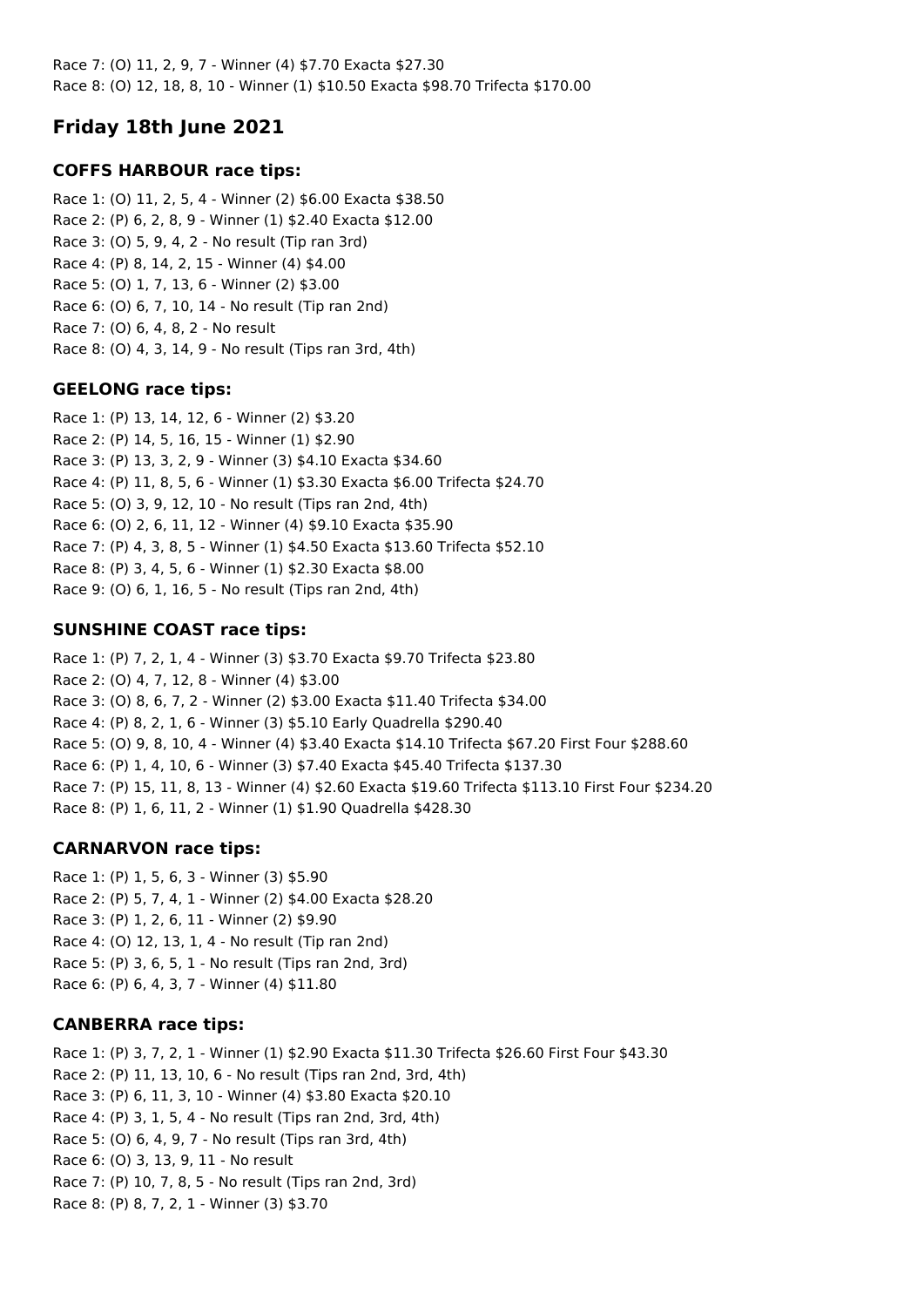# **Friday 11th June 2021**

### **DUBBO race tips:**

Race 1: (P) 1, 8, 11, 7 - Winner (1) \$2.00 Exacta \$10.10 Trifecta \$24.20 First Four \$65.40 Race 2: (P) 4, 1, 7, 6 - Winner (2) \$1.30 Exacta \$3.90 Trifecta \$12.50 First Four \$19.70 Race 3: (P) 2, 5, 3, 7 - Winner (2) \$1.50 Race 4: (P) 6, 13, 11, 12 - Winner (2) \$4.00 Exacta \$22.50 Trifecta \$88.60 Early Quadrella \$21.10 Race 5: (P) 8, 11, 2, 5 - Winner (1) \$4.70 Race 6: (P) 6, 3, 5, 2 - Winner (1) \$7.90 Race 7: (P) 2, 13, 15, 1 - Winner (1) \$2.50 Exacta \$5.80 Race 8: (P) 7, 5, 2, 9 - Winner (2) \$5.20 Quadrella \$551.90

### **SWAN HILL race tips:**

Race 1: (P) 3, 5, 10, 6 - Winner (3) \$4.70 Exacta \$18.40 Trifecta \$98.10 Race 2: (O) 9, 2, 7, 14 - Winner (4) \$3.10 Exacta \$23.20 Race 3: (\*) 1, 2, 9, 3 - No result (Tips ran 2nd, 3rd) Race 4: (P) 5, 6, 7, 1 - Winner (2) \$4.20 Exacta \$8.50 Trifecta \$31.80 First Four \$86.10 Race 5: (P) 5, 6, 4, 8 - Winner (1) \$2.10 Race 6: (P) 5, 4, 7, 10 - Winner (2) \$3.70 Exacta \$14.80 Trifecta \$138.70 Race 7: (O) 1, 6, 7, 10 - No result (Tip ran 2nd) Race 8: (O) 13, 5, 6, 9 - No result

## **STRATHALBYN race tips:**

Race 1: (P) 1, 2, 7, 8 - Abandoned Race 2: (P) 1, 4, 2, 3 - Abandoned Race 3: (P) 1, 2, 7, 4 - Abandoned Race 4: (P) 1, 3, 2, 7 - Abandoned Race 5: (O) 2, 3, 7, 10 - Abandoned Race 6: (P) 1, 3, 4, 2 - Abandoned Race 7: (P) 2, 3, 8, 1 - Abandoned Race 8: (O) 1, 3, 2, 6 - Abandoned

### **DALBY race tips:**

Race 1: (O) 1, 10, 2, 12 - No result (Tip ran 3rd) Race 2: (O) 1, 10, 2, 4 - Winner (4) \$7.30 Race 3: (O) 6, 7, 3, 4 - Winner (3) \$11.50 Exacta \$54.40 Race 4: (P) 7, 5, 9, 4 - Winner (4) \$8.30 Race 5: (O) 5, 10, 7, 1 - Winner (3) \$6.20 Early Quadrella \$3,403.60 Race 6: (P) 1, 4, 2, 11 - No result (Tips ran 2nd, 3rd) Race 7: (O) 2, 7, 13, 4 - No result (Tip ran 2nd) Race 8: (P) 3, 6, 10, 7 - No result (Tips ran 2nd, 3rd) Race 9: (P) 8, 1, 6, 2 - No result (Tips ran 2nd, 3rd, 4th)

## **WAGGA race tips:**

Race 1: (P) 1, 3, 5, 6 - Winner (3) \$7.60 Race 2: (O) 8, 2, 1, 7 - Winner (2) \$2.30 Race 3: (O) 12, 4, 10, 7 - Winner (1) \$3.80 Race 4: (O) 2, 10, 8, 16 - No result (Tips ran 2nd, 3rd) Race 5: (O) 10, 2, 4, 7 - Winner (4) \$3.30 Exacta \$19.30 Race 6: (O) 7, 2, 14, 1 - No result (Tip ran 4th) Race 7: (P) 10, 5, 15, 8 - Winner (1) \$2.00 Race 8: (O) 12, 13, 6, 7 - Winner (2) \$1.50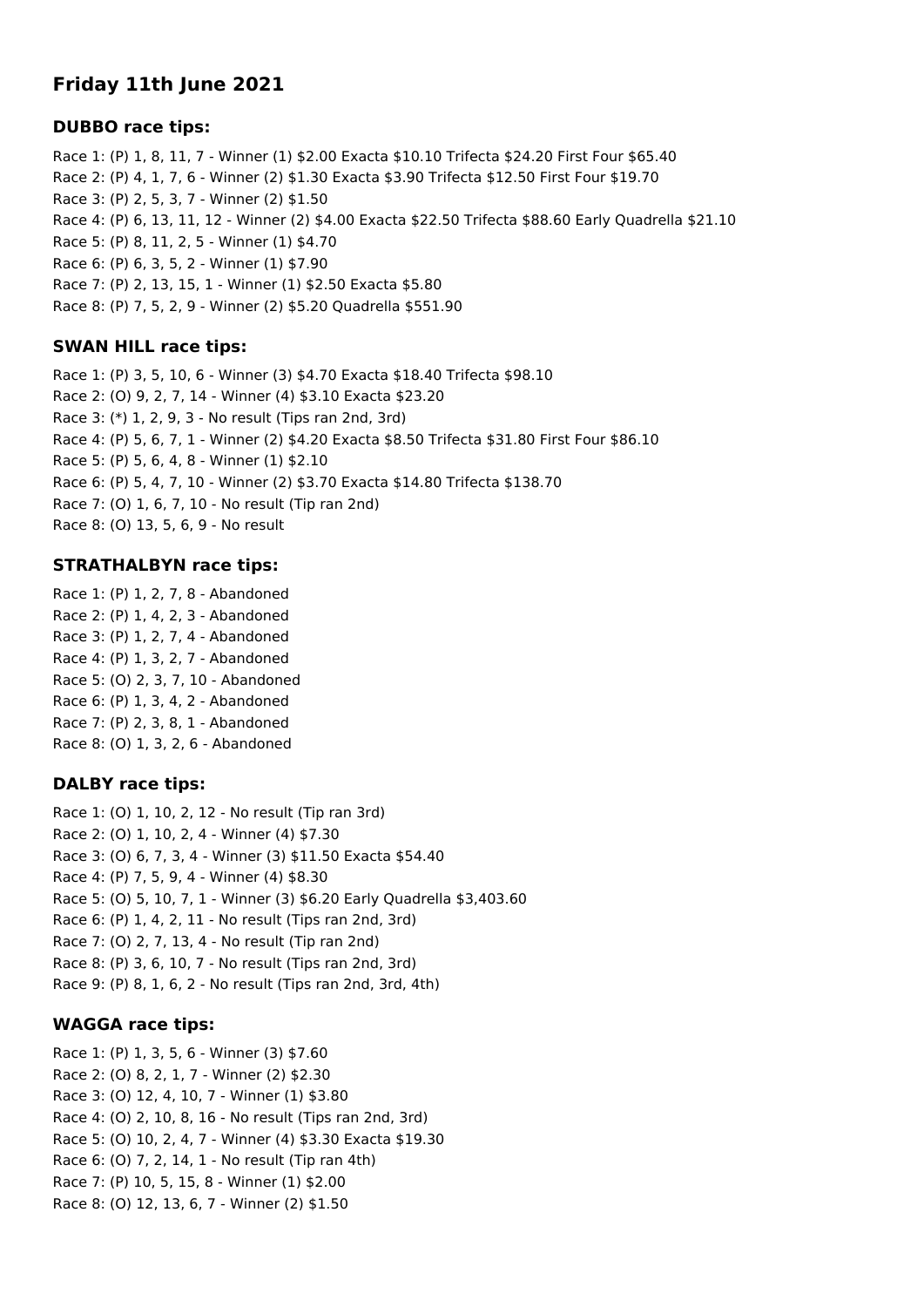# **Friday 4th June 2021**

#### **WAGGA race tips:**

Race 1: (P) 6, 2, 1, 5 - Winner (3) \$5.00 Exacta \$14.90 Race 2: (O) 12, 10, 7, 2 - Winner (3) \$1.30 Race 3: (O) 10, 6, 1, 11 - Winner (3) \$3.60 Exacta \$12.00 Race 4: (O) 11, 7, 12, 4 - Winner (4) \$4.70 Race 5: (O) 5, 6, 11, 2 - Winner (1) \$3.00 Early Quadrella \$81.00 Race 6: (O) 5, 1, 6, 7 - Winner (2) \$4.80 Exacta \$19.00 Race 7: (O) 6, 3, 1, 10 - No result (Tips ran 2nd, 3rd) Race 8: (O) 12, 3, 10, 18 - No result Race 9: (O) 6, 7, 1, 11 - No result (Tip ran 2nd)

### **PAKENHAM race tips:**

Race 1: (O) 6, 5, 1, 8 - Winner (1) \$6.10 Exacta \$12.00 Race 2: (P) 11, 3, 2, 1 - Winner (1) \$1.60 Race 3: (P) 3, 7, 11, 9 - Winner (1) \$1.60 Exacta \$7.40 Trifecta \$24.60 First Four \$82.90 Race 4: (P) 3, 1, 8, 9 - Winner (3) \$2.50 Exacta \$16.20 Early Quadrella \$63.20 Race 5: (P) 1, 5, 4, 2 - Winner (2) \$3.50 Exacta \$27.80 Race 6: (P) 4, 9, 3, 6 - No result (Tips ran 3rd, 4th) Race 7: (P) 4, 1, 6, 9 - Winner (1) \$2.70 Race 8: (O) 10, 2, 1, 9 - Winner (4) \$21.50 Exacta \$123.50 Trifecta \$589.70

### **SUNSHINE COAST race tips:**

Race 1: (P) 1, 2, 3, 8 - Winner (1) \$1.40 Exacta \$6.40 Race 2: (P) 10, 3, 9, 6 - Winner (1) \$1.40 Race 3: (O) 1, 14, 10, 8 - No result (Tips ran 3rd, 4th) Race 4: (P) 1, 7, 14, 2 - Winner (1) \$1.60 Exacta \$10.70 Trifecta \$60.20 Race 5: (O) 14, 8, 4, 10 - No result (Tips ran 2nd, 4th) Race 6: (O) 9, 8, 7, 6 - No result (Tips ran 2nd, 3rd, 4th) Race 7: (O) 1, 5, 3, 7 - Winner (4) \$6.60 Exacta \$36.80 Race 8: (O) 13, 4, 7, 15 - Winner (1) \$4.70 Race 9: (P) 2, 5, 8, 1 - Winner (2) \$16.40

### **DUBBO race tips:**

Race 1: (O) 1, 8, 13, 12 - Winner (1) \$2.80 Exacta \$6.10 Race 2: (O) 2, 4, 5, 10 - Winner (1) \$3.00 Exacta \$28.10 Race 3: (O) 9, 6, 15, 12 - No result (Tips ran 3rd, 4th) Race 4: (P) 3, 1, 6, 5 - No result (Tips ran 2nd, 4th) Race 5: (P) 6, 8, 5, 3 - Winner (1) \$3.20 Race 6: (O) 2, 1, 3, 5 - No result (Tips ran 2nd, 4th) Race 7: (O) 4, 10, 14, 12 - Winner (2) \$2.70 Exacta \$9.90 Race 8: (O) 2, 16, 10, 6 - No result (Tips ran 3rd, 4th)

# **Friday 28th May 2021**

### **CASINO race tips:**

Race 1: (P) 8, 4, 3, 5 - Winner (1) \$1.50 Race 2: (P) 2, 3, 7, 1 - Winner (2) \$9.80 Exacta \$48.50 Trifecta \$287.40 First Four \$1,239.50 Race 3: (P) 4, 10, 12, 5 - No result (Tip ran 2nd) Race 4: (P) 15, 6, 10, 13 - Winner (3) \$9.20 Exacta \$245.10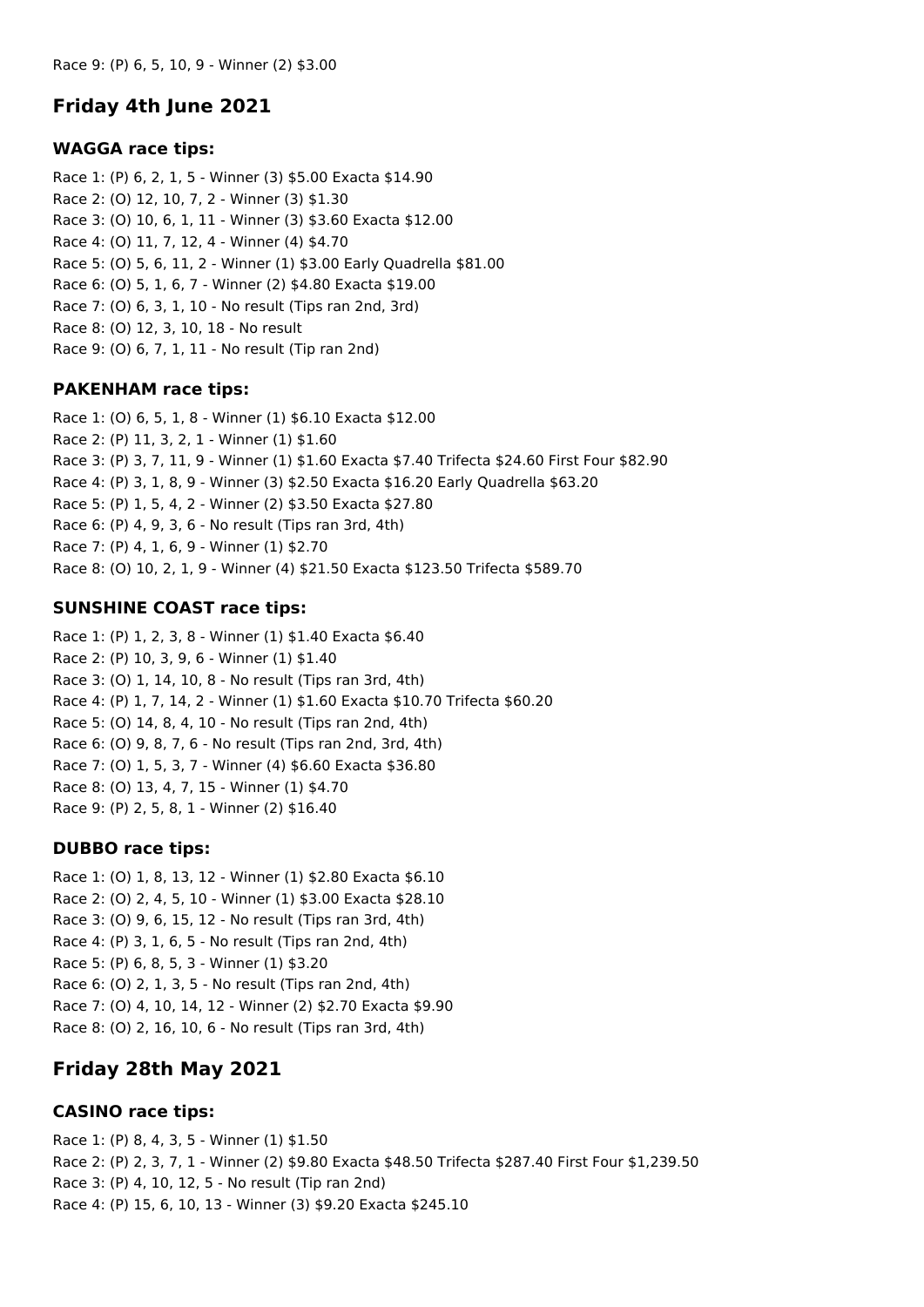Race 5: (O) 5, 7, 1, 6 - Winner (3) \$2.80 Exacta \$13.70 Race 6: (P) 2, 3, 1, 8 - Winner (1) \$5.30 Race 7: (O) 10, 2, 8, 11 - Winner (2) \$8.60 Race 8: (O) 5, 7, 6, 3 - Winner (1) \$2.50 Exacta \$36.10 Trifecta \$258.70 Race 9: (O) 4, 5, 10, 13 - No result (Tips ran 3rd, 4th)

#### **CRANBOURNE race tips:**

Race 1: (P) 2, 9, 7, 5 - No result (Tips ran 2nd, 3rd, 4th) Race 2: (P) 8, 5, 11, 9 - Winner (1) \$1.60 Race 3: (P) 5, 11, 4, 9 - No result (Tips ran 2nd, 3rd, 4th) Race 4: (P) 9, 11, 2, 3 - Winner (3) \$7.00 Exacta \$45.60 Race 5: (O) 11, 4, 5, 12 - Winner (3) \$10.20 Exacta \$58.40 Race 6: (P) 2, 7, 6, 3 - Winner (4) \$5.50 Exacta \$18.90 Race 7: (P) 4, 3, 10, 13 - Winner (1) \$3.00 Race 8: (P) 1, 4, 13, 7 - No result (Tips ran 3rd, 4th) Race 9: (P) 6, 9, 12, 3 - Winner (4) \$8.20 Exacta \$29.40

### **SUNSHINE COAST race tips:**

Race 1: (P) 6, 7, 9, 14 - No result (Tips ran 2nd, 4th) Race 2: (P) 12, 8, 4, 9 - Winner (1) \$2.50 Race 3: (P) 1, 9, 4, 10 - Winner (3) \$6.70 Exacta \$16.20 Race 4: (P) 5, 1, 7, 2 - Winner (4) \$11.90 Race 5: (P) 4, 20, 9, 15 - Winner (2) \$7.50 Race 6: (P) 2, 5, 3, 8 - Winner (2) \$1.90 Exacta \$11.30 Race 7: (P) 5, 2, 1, 10 - Winner (2) \$2.10 Race 8: (O) 4, 2, 7, 10 - Winner (2) \$2.50 Exacta \$11.30 Quadrella \$174.30

#### **BALLARAT race tips:**

Race 1: (P) 4, 2, 7, 6 - Winner (2) \$1.80 Exacta \$3.40 Trifecta \$9.20 First Four \$35.00 Race 2: (O) 12, 7, 4, 3 - Winner (2) \$3.50 Race 3: (P) 9, 2, 1, 3 - No result (Tip ran 2nd) Race 4: (P) 9, 6, 5, 14 - Winner (1) \$4.00 Exacta \$61.00 Trifecta \$383.90 Race 5: (P) 1, 4, 3, 7 - Winner (1) \$1.90 Race 6: (P) 4, 7, 1, 3 - Winner (3) \$4.60 Exacta \$24.40 Race 7: (O) 4, 1, 7, 11 - Winner (3) \$5.00 Exacta \$13.30 Race 8: (O) 9, 8, 12, 6 - No result (Tip ran 4th)

#### **GOULBURN race tips:**

Race 1: (\*) 8, 3, 6, 1 - Winner (1) \$1.40 Exacta \$12.60 Race 2: (P) 3, 9, 8, 12 - Winner (1) \$2.00 Exacta \$4.00 Race 3: (P) 10, 7, 1, 9 - Winner (3) \$2.40 Exacta \$4.30 Trifecta \$7.30 Race 4: (O) 3, 9, 10, 6 - No result (Tips ran 2nd, 3rd, 4th) Race 5: (O) 2, 4, 10, 7 - No result (Tip ran 3rd) Race 6: (O) 11, 8, 5, 9 - No result (Tips ran 2nd, 3rd, 4th) Race 7: (O) 11, 3, 5, 12 - No result (Tips ran 2nd, 3rd, 4th) Race 8: (O) 7, 3, 12, 6 - No result (Tips ran 2nd, 4th)

# **Friday 21st May 2021**

# **COFFS HARBOUR race tips:**

Race 1: (P) 10, 9, 6, 2 - Winner (2) \$2.20 Race 2: (O) 13, 1, 4, 11 - Winner (4) \$11.70 Race 3: (O) 2, 1, 9, 4 - Winner (1) \$2.70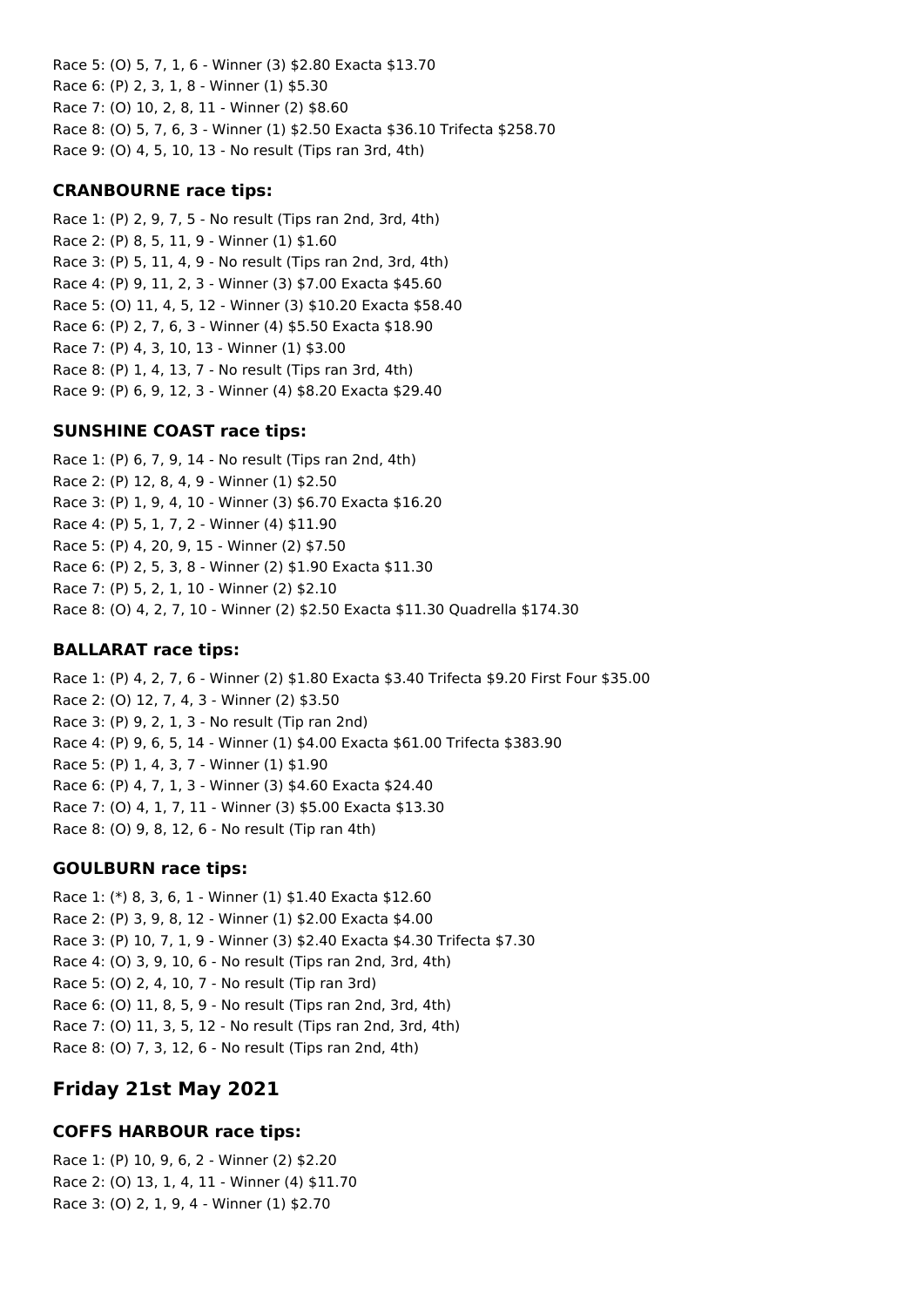Race 4: (P) 7, 5, 8, 6 - Winner (3) \$2.60 Exacta \$8.30 Race 5: (P) 7, 2, 10, 6 - Winner (4) \$4.40 Early Quadrella \$464.60 Race 6: (O) 8, 10, 11, 5 - Winner (2) \$3.70 Race 7: (O) 10, 9, 13, 6 - No result (Tips ran 2nd, 3rd) Race 8: (P) 3, 2, 11, 9 - Winner (1) \$2.60 Race 9: (O) 9, 8, 1, 4 - Winner (4) \$2.60 Exacta \$9.50 Trifecta \$63.20

#### **CRANBOURNE race tips:**

Race 1: (P) 3, 5, 6, 1 - Winner (3) \$4.30 Exacta \$9.10 Trifecta \$16.00 First Four \$19.40 Race 2: (P) 5, 9, 3, 1 - Winner (1) \$3.40 Exacta \$17.20 Trifecta \$76.10 Race 3: (P) 9, 10, 7, 11 - Winner (3) \$2.80 Exacta \$11.70 Trifecta \$104.50 Race 4: (P) 3, 1, 4, 8 - Winner (2) \$2.80 Exacta \$16.80 Trifecta \$66.40 Early Quadrella \$179.50 Race 5: (O) 2, 3, 6, 11 - No result (Tips ran 3rd, 4th) Race 6: (O) 9, 1, 5, 8 - No result (Tips ran 3rd, 4th) Race 7: (P) 2, 3, 4, 5 - Winner (2) \$4.90 Race 8: (O) 3, 1, 6, 2 - Winner (3) \$2.80 Exacta \$11.80

#### **MACKAY race tips:**

Race 1: (P) 3, 1, 4, 2 - Winner (2) \$2.10 Exacta \$2.70 Race 2: (P) 7, 5, 4, 1 - Winner (3) \$3.00 Exacta \$6.30 Trifecta \$6.70 Race 3: (P) 1, 3, 2, 8 - Winner (3) \$4.80 Exacta \$17.50 Trifecta \$25.80 Race 4: (P) 2, 1, 4, 8 - Winner (1) \$2.30 Early Quadrella \$82.80 Race 5: (P) 1, 4, 5, 6 - Winner (1) \$1.50 Race 6: (P) 8, 3, 6, 7 - Winner (2) \$2.30 Exacta \$11.20 Race 7: (P) 6, 1, 7, 5 - Winner (2) \$1.60 Race 8: (P) 3, 4, 7, 11 - Winner (2) \$2.40 Exacta \$23.80 Quadrella \$31.60

#### **GEELONG race tips:**

Race 1: (O) 4, 2, 7, 10 - Winner (2) \$8.30 Race 2: (P) 1, 7, 5, 10 - No result (Tips ran 2nd, 3rd, 4th) Race 3: (P) 3, 8, 6, 5 - Winner (3) \$6.40 Exacta \$13.80 Race 4: (P) 1, 7, 8, 2 - Winner (2) \$3.80 Exacta \$9.30 Trifecta \$36.80 Race 5: (O) 7, 12, 11, 8 - No result (Tips ran 3rd, 4th) Race 6: (P) 5, 11, 2, 4 - Winner (3) \$4.50 Exacta \$40.00 Trifecta \$126.30 First Four \$401.30 Race 7: (O) 5, 2, 7, 9 - Winner (4) \$14.40 Race 8: (\*) 8, 1, 11, 6 - Winner (2) \$13.70 Exacta \$61.50

#### **CANBERRA race tips:**

Race 1: (P) 2, 6, 5, 3 - Winner (1) \$1.60 Exacta \$5.00 Trifecta \$16.00 First Four \$30.60 Race 2: (P) 6, 8, 7, 4 - Winner (1) \$1.60 Race 3: (P) 7, 5, 2, 4 - Winner (3) \$7.50 Race 4: (P) 9, 8, 2, 10 - No result (Tip ran 3rd) Race 5: (O) 6, 1, 3, 2 - Winner (3) \$4.70 Exacta \$18.80 Trifecta \$86.60 Race 6: (P) 2, 8, 1, 9 - No result (Tip ran 2nd) Race 7: (O) 1, 5, 2, 11 - No result (Tips ran 2nd, 4th) Race 8: (P) 2, 5, 6, 1 - Winner (1) \$2.30

## **Friday 14th May 2021**

#### **SCONE race tips:**

Race 1: (P) 1, 2, 3, 7 - Winner (2) \$3.40 Exacta \$26.90 Race 2: (P) 2, 1, 4, 10 - Winner (1) \$3.20 Exacta \$12.20 Race 3: (O) 10, 7, 17, 8 - No result (Tips ran 2nd, 4th)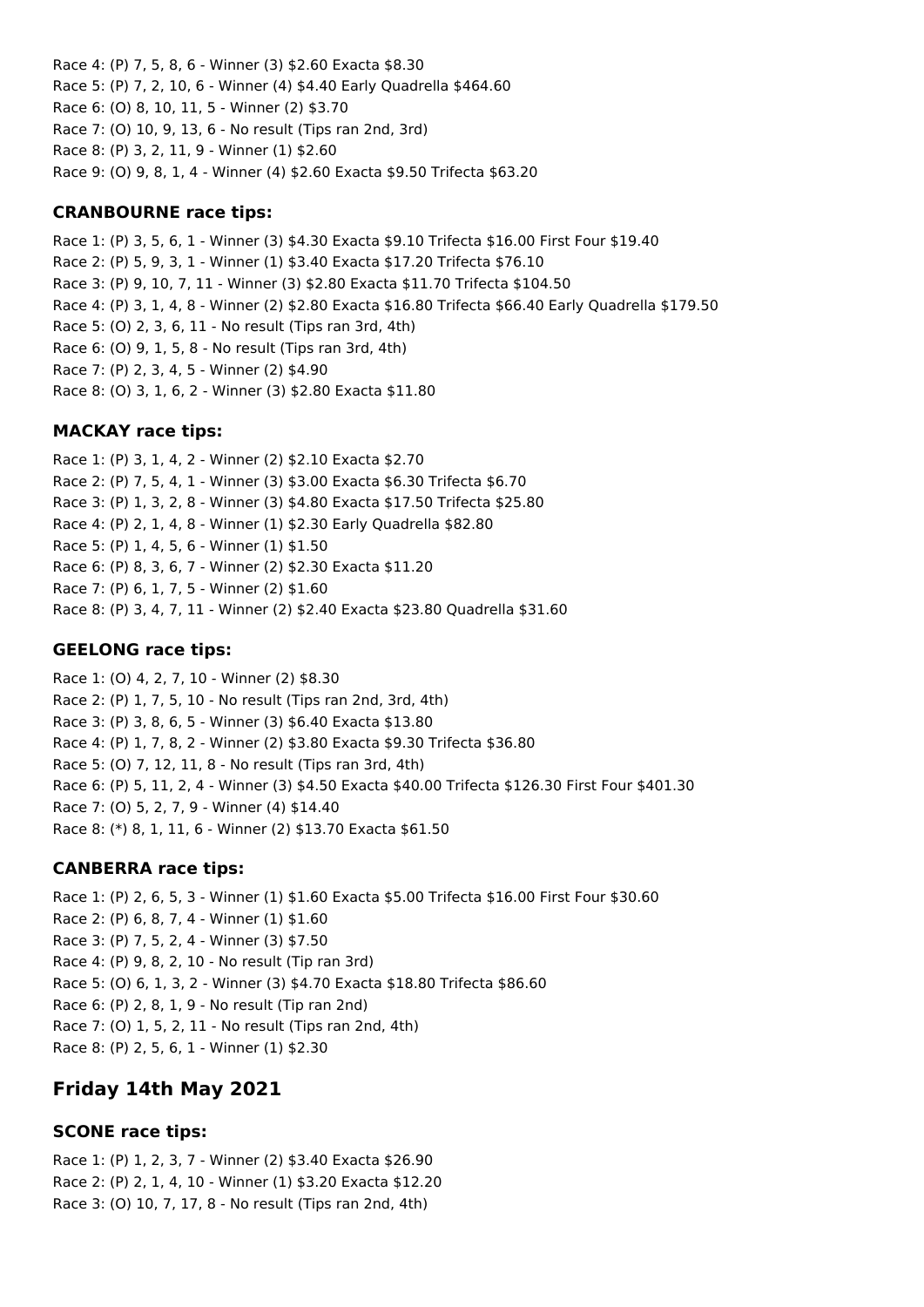Race 4: (O) 9, 7, 4, 14 - Winner (4) \$4.80 Race 5: (O) 2, 8, 12, 7 - No result (Tips ran 2nd, 4th) Race 6: (O) 12, 7, 1, 6 - No result (Tip ran 2nd) Race 7: (O) 9, 4, 10, 3 - Winner (1) \$6.60 Exacta \$129.50 Trifecta \$1,445.20 Race 8: (O) 3, 7, 16, 12 - Winner (2) \$2.80

#### **CRANBOURNE race tips:**

Race 1: (P) 7, 1, 6, 8 - Winner (1) \$1.80 Exacta \$7.30 Trifecta \$17.50 First Four \$31.70 Race 2: (P) 6, 2, 5, 7 - Winner (4) \$6.40 Exacta \$28.70 Trifecta \$90.70 Race 3: (P) 4, 2, 6, 10 - Winner (3) \$3.40 Exacta \$7.20 Trifecta \$33.20 Race 4: (P) 1, 3, 9, 5 - Winner (4) \$8.00 Exacta \$38.00 Early Quadrella \$401.30 Race 5: (O) 12, 4, 8, 2 - Winner (3) \$8.40 Race 6: (P) 4, 6, 1, 9 - Winner (1) \$5.90 Exacta \$45.70 Trifecta \$107.80 First Four \$263.50 Race 7: (O) 1, 12, 5, 8 - Winner (4) \$6.30 Race 8: (O) 3, 7, 4, 9 - Winner (3) \$4.90 Exacta \$12.50 Quadrella \$2,401.70

### **KILCOY race tips:**

Race 1: (P) 3, 4, 15, 2 - Winner (3) \$2.30 Exacta \$22.40 Race 2: (O) 2, 1, 12, 11 - Winner (3) \$17.90 Exacta \$89.20 Trifecta \$269.60 Race 3: (P) 2, 3, 4, 1 - Winner (3) \$3.10 Exacta \$7.50 Race 4: (P) 5, 7, 1, 4 - No result (Tip ran 4th) Race 5: (O) 10, 5, 11, 7 - Winner (2) \$7.20 Exacta \$28.90 Race 6: (P) 5, 1, 3, 4 - No result (Tip ran 2nd) Race 7: (P) 4, 5, 3, 7 - No result (Tips ran 3rd, 4th) Race 8: (O) 4, 1, 10, 12 - No result (Tips ran 2nd, 4th)

#### **GEELONG race tips:**

Race 1: (P) 5, 1, 7, 8 - Winner (2) \$2.10 Exacta \$3.90 Trifecta \$20.50 Race 2: (P) 8, 9, 7, 10 - Winner (3) \$7.90 Exacta \$26.50 Trifecta \$109.60 Race 3: (P) 6, 8, 12, 7 - Winner (1) \$2.10 Race 4: (P) 10, 5, 12, 9 - Winner (2) \$2.50 Exacta \$12.20 Trifecta \$72.80 Early Quadrella \$87.80 Race 5: (O) 3, 4, 8, 2 - Winner (1) \$4.10 Race 6: (O) 4, 9, 1, 6 - No result (Tips ran 2nd, 3rd, 4th) Race 7: (P) 5, 1, 11, 7 - Winner (1) \$2.30 Race 8: (O) 8, 13, 12, 9 - Winner (4) \$4.60 Exacta \$41.90 Trifecta \$303.50

### **ALBURY race tips:**

Race 1: (P) 8, 6, 5, 12 - No result (Tip ran 4th) Race 2: (O) 4, 7, 6, 2 - Winner (2) \$9.80 Race 3: (O) 7, 8, 2, 4 - Winner (1) \$10.50 Exacta \$45.40 Race 4: (P) 9, 4, 5, 11 - Winner (1) \$2.10 Race 5: (O) 2, 3, 14, 6 - No result (Tips ran 2nd, 3rd) Race 6: (O) 4, 1, 16, 9 - Winner (2) \$3.70 Race 7: (P) 10, 2, 5, 8 - Winner (1) \$4.90 Race 8: (O) 11, 1, 6, 13 - Winner (3) \$8.10 Exacta \$48.70

# **Friday 7th May 2021**

### **WAGGA race tips:**

Race 1: (P) 17, 15, 3, 14 - Winner (3) \$7.80 Race 2: (P) 7, 4, 1, 5 - Winner (2) \$3.60 Exacta \$11.70 Race 3: (P) 11, 15, 3, 12 - Winner (1) \$3.60 Exacta \$14.30 Race 4: (P) 5, 10, 4, 3 - Winner (1) \$1.60 Early Quadrella \$191.50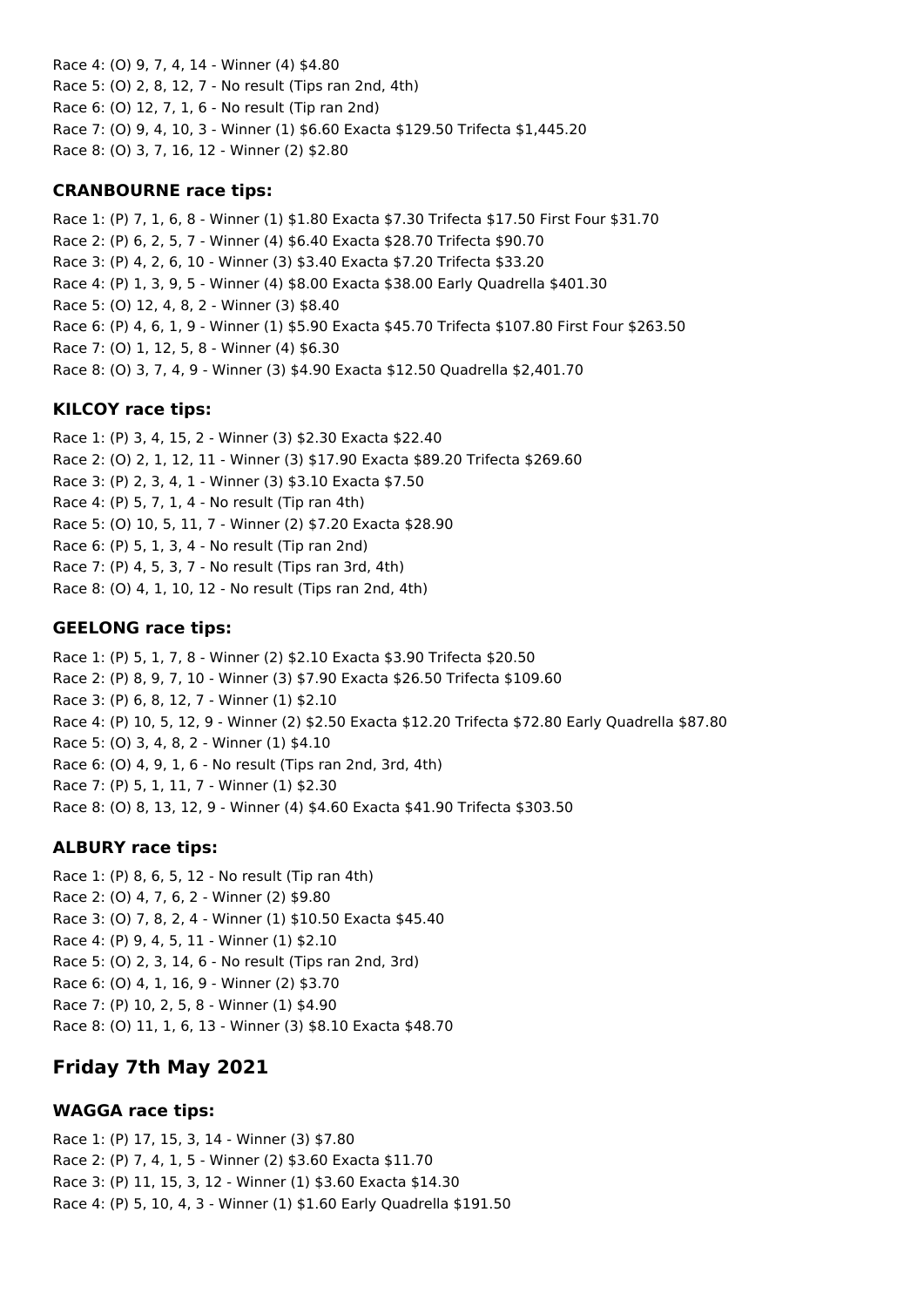Race 5: (O) 11, 3, 18, 6 - No result Race 6: (P) 10, 1, 2, 8 - Winner (1) \$2.20 Race 7: (P) 6, 2, 4, 5 - No result (Tips ran 2nd, 3rd, 4th) Race 8: (O) 8, 13, 2, 11 - Winner (1) \$2.50

### **CRANBOURNE race tips:**

Race 1: (P) 1, 6, 7, 3 - Winner (1) \$2.90 Exacta \$8.10 Race 2: (P) 7, 10, 11, 9 - Winner (1) \$1.40 Exacta \$7.70 Race 3: (P) 3, 2, 10, 9 - No result (Tips ran 2nd, 3rd, 4th) Race 4: (P) 5, 1, 3, 4 - Winner (1) \$2.40 Exacta \$9.30 Trifecta \$19.60 Race 5: (P) 7, 2, 8, 4 - Winner (2) \$3.70 Race 6: (P) 5, 2, 3, 4 - Winner (3) \$3.70 Race 7: (P) 12, 11, 4, 7 - Winner (4) \$8.70 Race 8: (O) 1, 6, 10, 14 - No result (Tips ran 2nd, 3rd, 4th)

## **PORT AUGUSTA race tips:**

Race 1: (P) 1, 4, 5, 3 - Winner (4) \$5.30 Exacta \$10.40 Race 2: (P) 4, 5, 8, 12 - Winner (4) \$4.30 Exacta \$52.00 Trifecta \$135.00 Race 3: (O) 1, 6, 10, 11 - Winner (1) \$3.00 Exacta \$13.40 Race 4: (P) 1, 4, 5, 3 - Winner (3) \$5.10 Exacta \$20.80 Early Quadrella \$250.30 Race 5: (P) 6, 5, 2, 3 - Winner (4) \$2.00 Exacta \$11.40 Trifecta \$47.20 First Four \$104.00 Race 6: (P) 1, 2, 8, 9 - No result (Tips ran 2nd, 3rd) Race 7: (O) 5, 2, 1, 3 - No result (Tips ran 2nd, 3rd) Race 8: (O) 5, 9, 6, 8 - No result (Tip ran 2nd)

### **GATTON race tips:**

Race 1: (P) 1, 3, 13, 7 - Winner (3) \$2.50 Exacta \$6.30 Trifecta \$31.80 Race 2: (P) 1, 8, 7, 3 - Winner (4) \$6.60 Exacta \$74.90 Trifecta \$123.00 First Four \$565.40 Race 3: (P) 2, 5, 1, 3 - Winner (3) \$8.10 Race 4: (P) 5, 1, 7, 8 - Winner (1) \$1.40 Race 5: (P) 9, 5, 1, 10 - Winner (1) \$4.50 Exacta \$15.10 Trifecta \$108.60 Race 6: (P) 4, 8, 9, 11 - Winner (3) \$9.20 Exacta \$105.60 Trifecta \$374.00 Early Quadrella \$639.00 Race 7: (P) 11, 8, 2, 4 - Winner (3) \$11.50 Exacta \$76.00 Trifecta \$241.70 Race 8: (P) 5, 11, 15, 16 - Winner (2) \$3.20 Race 9: (O) 12, 8, 13, 3 - Winner (2) \$5.40 Race 10: (P) 19, 15, 10, 11 - Winner (2) \$1.20 Exacta \$6.80 Quadrella \$884.00

### **ALBANY race tips:**

Race 1: (P) 2, 8, 4, 5 - Winner (4) \$2.90 Exacta \$9.80 Race 2: (P) 5, 6, 3, 7 - Winner (4) \$2.80 Exacta \$7.10 Race 3: (P) 7, 6, 2, 9 - No result (Tips ran 3rd, 4th) Race 4: (P) 4, 5, 7, 9 - No result (Tips ran 2nd, 3rd) Race 5: (O) 6, 1, 9, 4 - Winner (2) \$7.40 Race 6: (P) 3, 7, 1, 8 - Winner (1) \$2.30 Exacta \$5.00 Race 7: (P) 1, 8, 7, 4 - Winner (4) \$6.40 Exacta \$42.80 Race 8: (P) 4, 7, 10, 1 - Winner (1) \$1.60 Quadrella \$626.70

### **WODONGA race tips:**

Race 1: (P) 4, 8, 11, 2 - Winner (3) \$8.60 Exacta \$22.80 Trifecta \$99.30 First Four \$257.70 Race 2: (P) 9, 12, 4, 1 - No result (Tips ran 2nd, 3rd, 4th) Race 3: (P) 11, 6, 8, 1 - No result (Tips ran 2nd, 3rd) Race 4: (P) 5, 9, 3, 8 - Winner (3) \$3.60 Race 5: (O) 5, 4, 8, 2 - No result (Tips ran 2nd, 3rd, 4th)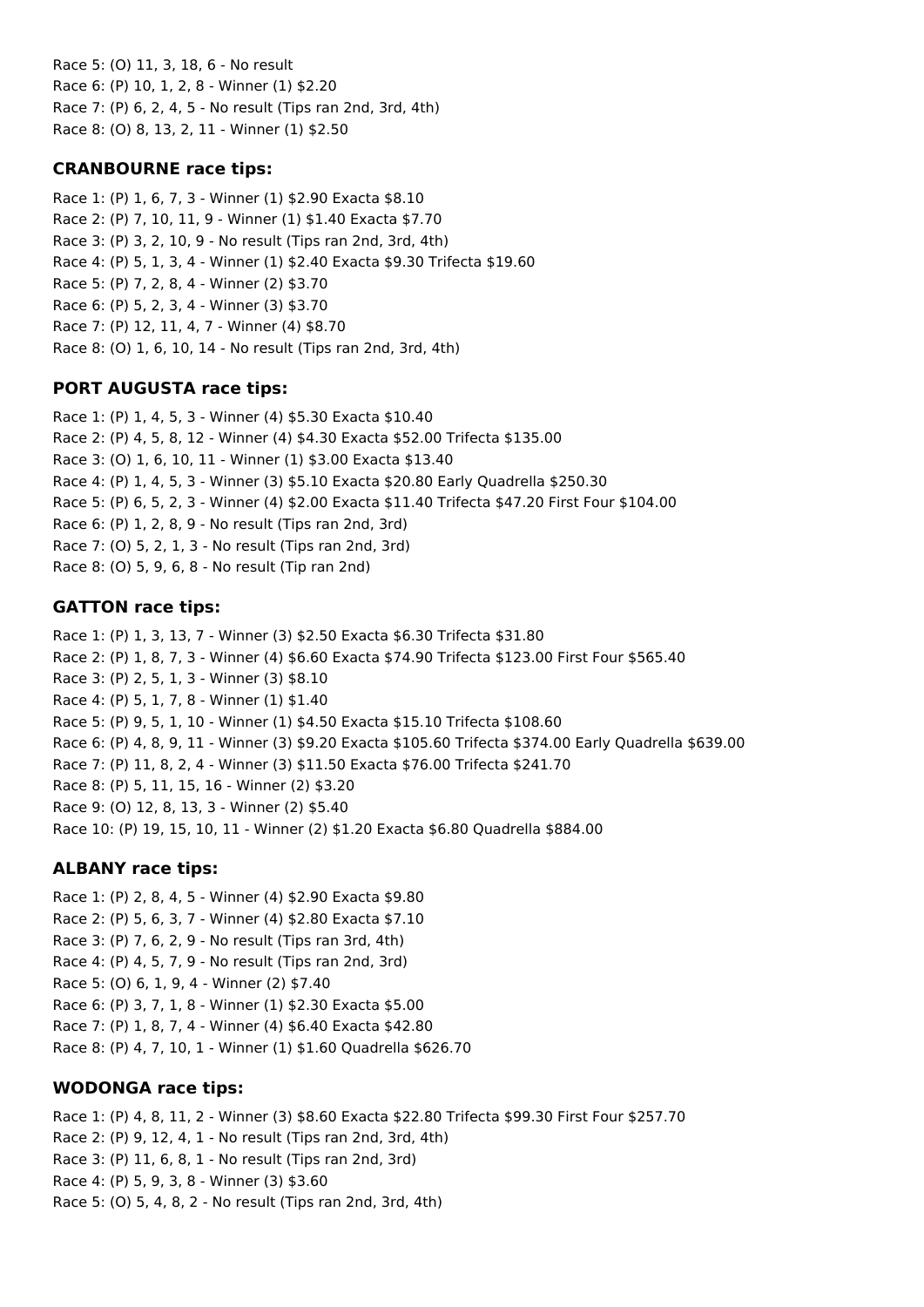Race 6: (P) 9, 4, 7, 6 - Winner (3) \$6.80 Race 7: (O) 2, 7, 15, 10 - Winner (4) \$8.80 Race 8: (P) 6, 8, 3, 13 - No result (Tip ran 4th)

### **GRAFTON race tips:**

Race 1: (P) 8, 6, 9, 2 - Winner (1) \$1.90 Exacta \$4.10 Race 2: (P) 11, 5, 13, 4 - Winner (3) \$9.40 Exacta \$28.00 Race 3: (P) 11, 5, 8, 7 - No result (Tips ran 2nd, 3rd, 4th) Race 4: (O) 2, 10, 4, 3 - No result (Tips ran 2nd, 3rd, 4th) Race 5: (O) 8, 13, 14, 3 - No result (Tips ran 3rd, 4th) Race 6: (O) 11, 10, 6, 7 - No result (Tips ran 2nd, 3rd, 4th) Race 7: (P) 3, 8, 9, 4 - Winner (1) \$1.70 Race 8: (O) 5, 4, 11, 13 - Winner (2) \$3.40

# **Friday 30th April 2021**

## **MUSWELLBROOK race tips:**

Race 1: (P) 6, 3, 2, 4 - Winner (4) \$8.60 Exacta \$27.40 Trifecta \$104.10 First Four \$442.00 Race 2: (P) 3, 2, 4, 5 - Winner (2) \$4.40 Race 3: (P) 5, 10, 3, 6 - No result (Tips ran 2nd, 4th) Race 4: (P) 12, 17, 1, 18 - Winner (1) \$2.10 Exacta \$5.60 Race 5: (P) 7, 5, 3, 9 - No result (Tip ran 3rd) Race 6: (O) 1, 7, 3, 4 - Winner (2) \$4.50 Race 7: (O) 1, 5, 3, 15 - No result (Tips ran 3rd, 4th) Race 8: (P) 14, 7, 1, 11 - No result (Tip ran 2nd)

## **CRANBOURNE race tips:**

Race 1: (P) 1, 7, 5, 3 - Winner (3) \$3.70 Exacta \$14.90 Trifecta \$37.10 First Four \$59.60 Race 2: (P) 6, 7, 2, 3 - Winner (2) \$5.10 Exacta \$21.00 Trifecta \$26.20 First Four \$54.90 Race 3: (O) 3, 10, 14, 11 - Winner (1) \$6.00 Race 4: (P) 8, 4, 3, 1 - Winner (1) \$1.40 Exacta \$2.90 Trifecta \$5.60 First Four \$11.50 Early Quadrella \$218.10 Race 5: (P) 2, 5, 6, 7 - Winner (1) \$3.60 Exacta \$9.30 Trifecta \$25.70 Race 6: (P) 8, 3, 6, 7 - No result (Tips ran 3rd, 4th) Race 7: (P) 2, 3, 9, 1 - Winner (1) \$3.60 Race 8: (P) 4, 3, 6, 8 - Winner (4) \$3.80 Exacta \$14.80 Trifecta \$41.20 First Four \$156.30

## **SUNSHINE COAST race tips:**

Race 1: (P) 8, 1, 5, 2 - No result (Tips ran 2nd, 3rd, 4th) Race 2: (P) 5, 4, 7, 1 - Winner (3) \$6.70 Race 3: (P) 2, 1, 3, 4 - Winner (1) \$2.30 Exacta \$5.00 Trifecta \$34.80 Race 4: (O) 1, 5, 4, 3 - No result (Tips ran 2nd, 3rd) Race 5: (P) 3, 7, 1, 8 - Winner (4) \$1.50 Exacta \$4.60 Race 6: (O) 8, 10, 4, 12 - Winner (1) \$2.20 Exacta \$9.50 Trifecta \$57.80 Race 7: (O) 6, 12, 17, 1 - Winner (1) \$2.80

## **GEELONG race tips:**

Race 1: (P) 10, 12, 4, 6 - Winner (1) \$2.40 Exacta \$18.40 Race 2: (P) 8, 6, 2, 3 - Winner (1) \$1.50 Exacta \$4.60 Trifecta \$8.90 Race 3: (P) 5, 4, 9, 3 - Winner (2) \$2.20 Exacta \$10.00 Trifecta \$20.00 First Four \$54.80 Race 4: (P) 8, 6, 11, 10 - Winner (1) \$5.30 Exacta \$33.20 Early Quadrella \$38.60 Race 5: (P) 5, 6, 7, 1 - Winner (2) \$12.70 Exacta \$47.70 Race 6: (O) 2, 10, 6, 8 - No result (Tip ran 4th) Race 7: (P) 6, 1, 3, 4 - Winner (2) \$2.90 Exacta \$5.30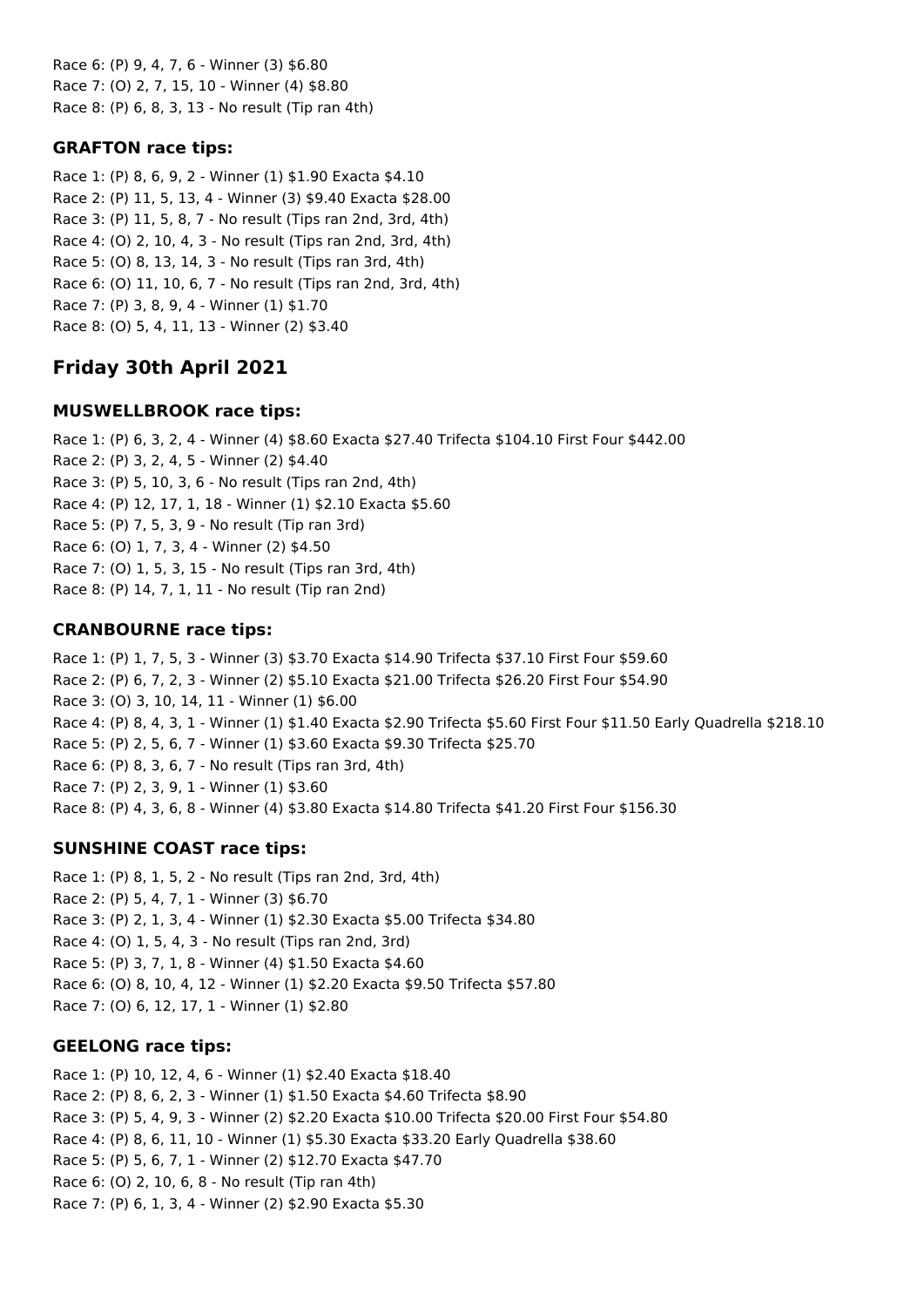Race 8: (O) 6, 13, 8, 12 - No result (Tips ran 2nd, 4th)

### **GRAFTON race tips:**

Race 1: (P) 1, 4, 7, 5 - Winner (2) \$2.40 Race 2: (O) 5, 9, 10, 2 - No result (Tips ran 2nd, 3rd, 4th) Race 3: (O) 2, 1, 7, 12 - Winner (1) \$1.50 Exacta \$13.90 Trifecta \$52.80 Race 4: (P) 3, 17, 11, 1 - Winner (1) \$3.00 Exacta \$15.50 Trifecta \$148.80 First Four \$306.80 Race 5: (P) 3, 5, 7, 8 - Winner (3) \$23.70 Exacta \$101.50 Trifecta \$177.30 Race 6: (P) 7, 3, 9, 12 - Winner (2) \$4.60 Race 7: (O) 2, 5, 10, 16 - No result (Tips ran 2nd, 3rd, 4th) Race 8: (P) 4, 8, 1, 12 - Winner (1) \$3.70 Race 9: (O) 1, 5, 10, 8 - Winner (3) \$7.90 Exacta \$34.70

## **MACKAY race tips:**

Race 1: (P) 6, 2, 9, 7 - No result (Tips ran 2nd, 3rd, 4th) Race 2: (P) 3, 2, 1, 6 - Winner (1) \$1.80 Exacta \$6.90 Trifecta \$8.40 First Four \$22.20 Race 3: (P) 1, 2, 9, 8 - Winner (1) \$1.90 Exacta \$19.00 Trifecta \$43.50 Race 4: (P) 5, 3, 6, 4 - No result (Tips ran 3rd, 4th) Race 5: (P) 8, 3, 2, 6 - Winner (3) \$2.90 Race 6: (O) 7, 5, 8, 10 - No result (Tip ran 3rd) Race 7: (P) 3, 6, 8, 10 - No result (Tips ran 2nd, 3rd) Race 8: (P) 2, 9, 4, 6 - Winner (1) \$6.80

### **ALICE SPRINGS race tips:**

Race 1: (P) 5, 2, 4, 1 - No result (Tips ran 3rd, 4th) Race 2: (P) 3, 6, 9, 2 - Winner (1) \$2.80 Exacta \$25.60 Race 3: (P) 9, 7, 2, 4 - No result (Tips ran 2nd, 4th) Race 4: (P) 1, 3, 2, 6 - Winner (1) \$1.04 Exacta \$3.70 Trifecta \$2.40 First Four \$3.50 Race 5: (P) 2, 3, 5, 6 - Winner (1) \$4.20 Exacta \$18.80 Trifecta \$67.20

# **Friday 23rd April 2021**

### **TAMWORTH race tips:**

Race 1: (P) 4, 6, 13, 8 - No result (Tips ran 3rd, 4th) Race 2: (P) 1, 9, 2, 4 - Winner (1) \$1.90 Exacta \$4.70 Trifecta \$27.90 First Four \$47.00 Race 3: (P) 12, 15, 5, 13 - Winner (4) \$6.70 Exacta \$20.80 Trifecta \$77.80 Race 4: (P) 1, 10, 9, 2 - Winner (4) \$2.60 Exacta \$21.20 Trifecta \$89.00 Race 5: (O) 10, 4, 15, 11 - No result (Tip ran 2nd) Race 6: (O) 6, 8, 5, 12 - No result (Tips ran 3rd, 4th) Race 7: (P) 8, 2, 1, 5 - No result (Tips ran 2nd, 3rd) Race 8: (O) 2, 15, 10, 4 - Winner (1) \$1.60 Exacta \$5.30 Trifecta \$19.10 First Four \$123.90

## **CRANBOURNE race tips:**

Race 1: (P) 6, 5, 7, 4 - No result (Tips ran 3rd, 4th) Race 2: (P) 4, 9, 5, 1 - Winner (1) \$2.50 Exacta \$20.30 Trifecta \$65.80 Race 3: (P) 10, 6, 8, 11 - Winner (1) \$2.70 Exacta \$11.60 Race 4: (P) 4, 9, 3, 8 - Winner (3) \$3.50 Race 5: (P) 2, 3, 1, 5 - Winner (4) \$3.30 Race 6: (P) 3, 2, 5, 1 - Winner (1) \$2.30 Race 7: (P) 3, 7, 9, 8 - Winner (3) \$6.20 Race 8: (P) 5, 3, 8, 2 - No result (Tip ran 2nd)

### **GATTON race tips:**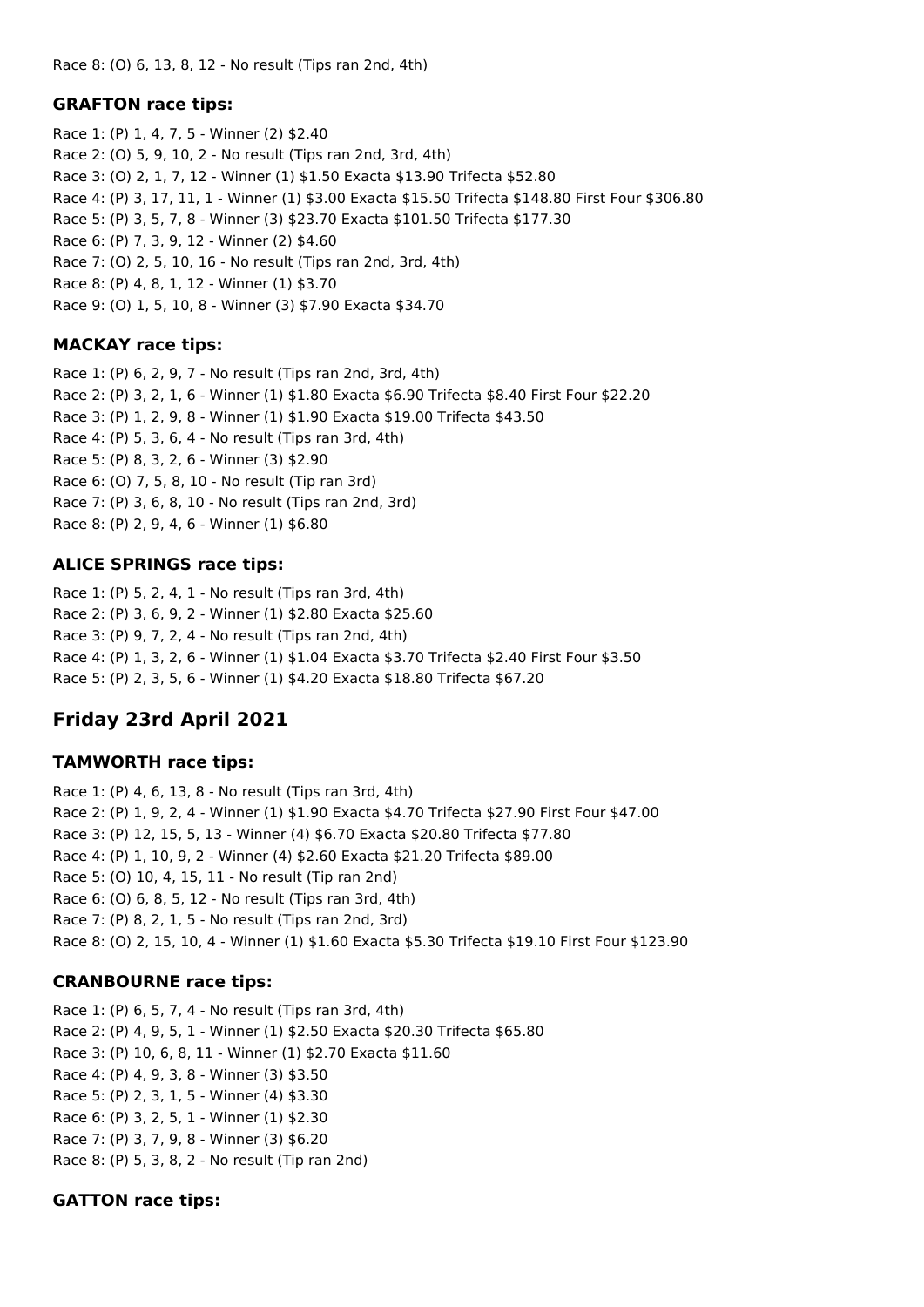Race 1: (P) 4, 7, 6, 5 - Winner (1) \$1.30 Exacta \$3.00 Race 2: (P) 3, 10, 5, 8 - Winner (2) \$7.00 Race 3: (P) 8, 11, 10, 2 - Winner (1) \$2.00 Exacta \$5.40 Race 4: (P) 3, 5, 9, 8 - No result (Tip ran 3rd) Race 5: (P) 5, 1, 2, 7 - Winner (1) \$3.20 Race 6: (P) 5, 14, 4, 11 - Winner (1) \$1.70 Exacta \$7.40 Race 7: (P) 7, 9, 1, 6 - Winner (2) \$1.80 Exacta \$8.10 Trifecta \$59.00 Race 8: (O) 5, 1, 9, 12 - Winner (1) \$4.50 Exacta \$23.80 Quadrella \$38.80

### **WERRIBEE race tips:**

Race 1: (P) 8, 9, 4, 7 - Winner (3) \$3.50 Race 2: (P) 6, 10, 4, 1 - Winner (2) \$4.30 Exacta \$9.10 Trifecta \$27.90 Race 3: (P) 10, 7, 9, 5 - Winner (2) \$3.50 Exacta \$25.70 Trifecta \$58.80 Race 4: (P) 3, 5, 4, 1 - Winner (1) \$2.40 Exacta \$8.10 Trifecta \$18.30 Early Quadrella \$196.10 Race 5: (O) 4, 6, 3, 9 - Winner (3) \$6.80 Exacta \$49.60 Race 6: (P) 9, 4, 3, 1 - No result (Tips ran 3rd, 4th) Race 7: (O) 8, 1, 9, 10 - Winner (3) \$6.20 Race 8: (O) 10, 3, 7, 16 - No result (Tips ran 2nd, 3rd, 4th)

### **CANBERRA race tips:**

Race 1: (P) 9, 6, 1, 7 - Winner (1) \$2.60 Race 2: (P) 10, 6, 5, 3 - Winner (1) \$1.50 Exacta \$2.20 Trifecta \$7.90 First Four \$13.40 Race 3: (O) 1, 3, 8, 10 - Winner (1) \$2.40 Exacta \$11.40 Trifecta \$73.70 First Four \$378.80 Race 4: (P) 9, 7, 2, 6 - Winner (1) \$3.30 Exacta \$16.20 Early Quadrella \$69.60 Race 5: (P) 5, 9, 7, 2 - Winner (1) \$1.60 Exacta \$4.60 Race 6: (P) 2, 3, 6, 8 - No result (Tips ran 2nd, 3rd, 4th) Race 7: (O) 5, 6, 7, 3 - Winner (4) \$4.30 Race 8: (O) 5, 2, 10, 11 - No result (Tips ran 2nd, 3rd)

# **Friday 16th April 2021**

### **ORANGE race tips:**

Race 1: (P) 6, 5, 1, 2 - Winner (3) \$3.60 Exacta \$16.10 Trifecta \$33.80 Race 2: (P) 2, 9, 8, 1 - No result (Tips ran 2nd, 3rd, 4th) Race 3: (O) 8, 3, 5, 10 - Winner (4) \$7.80 Race 4: (O) 6, 13, 9, 11 - Winner (1) \$1.60 Race 5: (O) 3, 7, 6, 9 - No result (Tips ran 2nd, 3rd) Race 6: (P) 4, 6, 5, 1 - No result (Tips ran 3rd, 4th) Race 7: (O) 4, 8, 7, 9 - Winner (1) \$3.90 Race 8: (P) 7, 8, 6, 5 - Winner (1) \$3.90

### **CRANBOURNE race tips:**

Race 1: (P) 2, 6, 4, 1 - Winner (3) \$4.10 Exacta \$33.00 Trifecta \$163.60 Race 2: (P) 5, 7, 9, 2 - No result (Tips ran 2nd, 4th) Race 3: (P) 3, 5, 1, 8 - Winner (1) \$1.50 Race 4: (O) 2, 8, 3, 1 - Winner (1) \$3.40 Exacta \$23.90 Race 5: (P) 7, 2, 10, 9 - No result (Tips ran 2nd, 3rd) Race 6: (P) 5, 3, 2, 4 - Winner (3) \$3.90 Exacta \$16.80 Race 7: (P) 13, 3, 9, 11 - Winner (2) \$6.50 Exacta \$54.20 Race 8: (P) 4, 1, 9, 7 - Winner (1) \$4.70 Exacta \$14.30 Race 9: (P) 5, 3, 8, 10 - Winner (2) \$3.60 Exacta \$13.30 Quadrella \$590.20

## **TOOWOOMBA race tips:**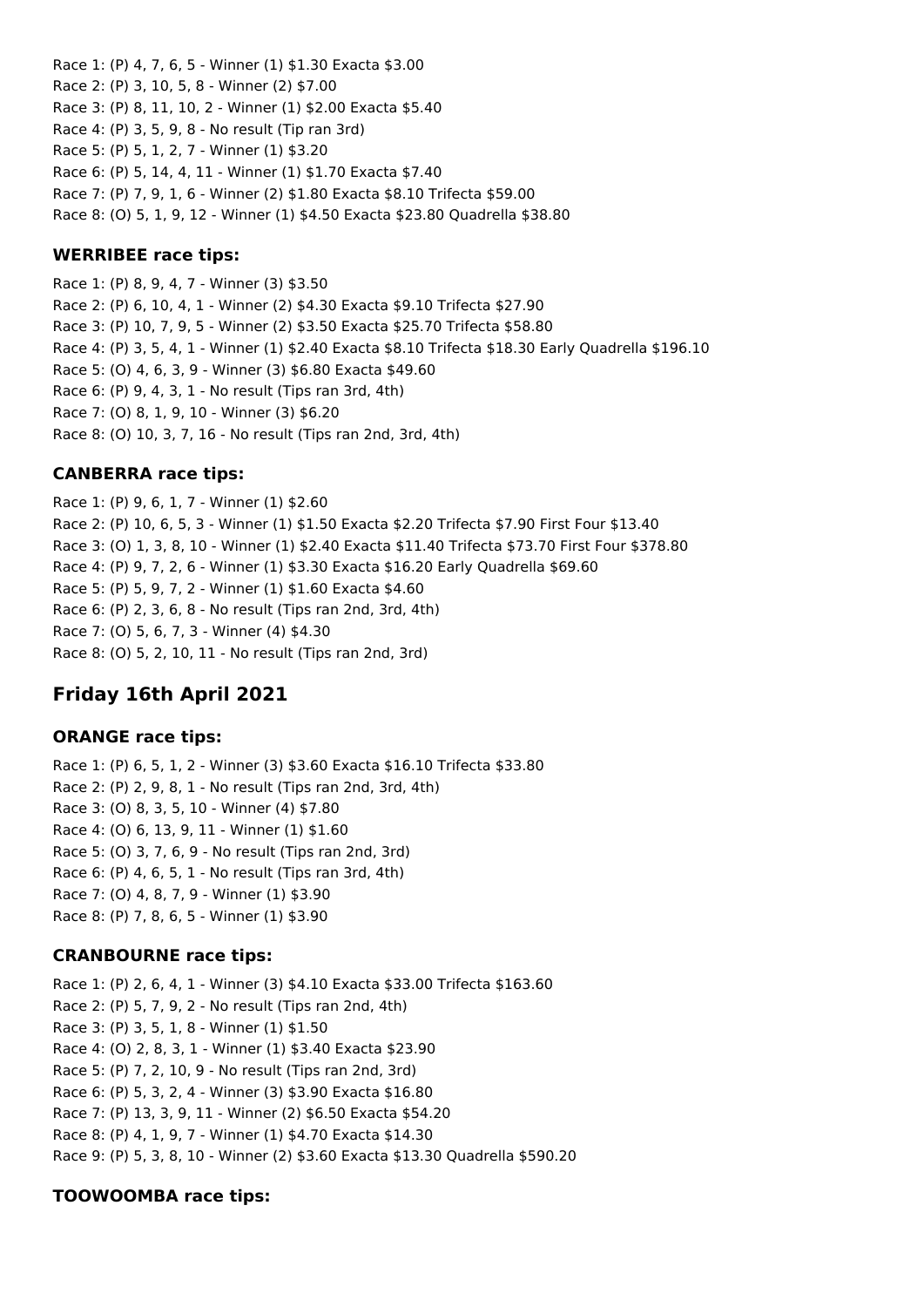Race 1: (P) 5, 2, 17, 1 - Winner (1) \$1.90 Race 2: (P) 8, 1, 11, 13 - Winner (1) \$2.40 Exacta \$7.60 Race 3: (P) 1, 2, 9, 5 - Winner (2) \$4.70 Exacta \$8.90 Trifecta \$45.40 Race 4: (P) 4, 2, 7, 6 - Winner (2) \$2.40 Exacta \$2.50 Trifecta \$15.70 First Four \$30.00 Early Quadrella \$50.10 Race 5: (P) 3, 1, 4, 2 - Winner (1) \$3.00 Exacta \$6.90 Trifecta \$14.10 First Four \$33.40 Race 6: (P) 7, 4, 5, 1 - Winner (4) \$4.10 Race 7: (P) 5, 4, 6, 8 - Winner (2) \$2.90 Exacta \$7.60 Quadrella \$103.90

#### **SWAN HILL race tips:**

Race 1: (P) 2, 3, 1, 5 - Winner (1) \$1.60 Exacta \$8.30 Trifecta \$9.00 First Four \$14.70 Race 2: (P) 2, 4, 6, 7 - Winner (1) \$1.50 Exacta \$8.80 Trifecta \$34.70 First Four \$104.10 Race 3: (P) 4, 7, 3, 5 - Winner (1) \$1.70 Exacta \$5.90 Race 4: (O) 4, 2, 3, 9 - Winner (1) \$2.60 Exacta \$10.30 Early Quadrella \$7.00 Race 5: (O) 8, 5, 3, 2 - Winner (3) \$3.80 Race 6: (P) 1, 6, 3, 5 - Winner (1) \$3.00 Exacta \$11.60 Trifecta \$38.60 Race 7: (P) 7, 1, 4, 5 - Winner (4) \$9.30 Exacta \$42.50 Trifecta \$152.30 Race 8: (P) 2, 7, 8, 3 - Winner (1) \$2.80 Exacta \$25.60 Trifecta \$65.80 First Four \$305.70 Quadrella \$327.80

### **PORT MACQUARIE race tips:**

Race 1: (P) 2, 4, 8, 1 - Winner (1) \$1.70 Exacta \$3.40 Trifecta \$15.40 First Four \$25.20 Race 2: (O) 1, 8, 3, 7 - Winner (1) \$5.30 Exacta \$45.40 Race 3: (P) 11, 3, 9, 4 - Winner (3) \$2.00 Race 4: (P) 11, 1, 14, 5 - No result (Tips ran 2nd, 3rd) Race 5: (P) 3, 6, 8, 1 - Winner (4) \$5.70 Exacta \$11.70 Race 6: (O) 9, 6, 8, 10 - No result (Tip ran 4th) Race 7: (O) 7, 1, 11, 2 - Winner (1) \$3.60 Race 8: (O) 12, 11, 13, 7 - Winner (4) \$3.70

### **IPSWICH race tips:**

Race 1: (O) 6, 4, 9, 5 - No result (Tips ran 2nd, 3rd) Race 2: (O) 2, 3, 13, 11 - No result (Tips ran 2nd, 4th) Race 3: (P) 1, 3, 4, 2 - Winner (1) \$2.20 Exacta \$11.60 Race 4: (O) 11, 10, 5, 4 - Winner (2) \$3.20 Exacta \$64.20 Race 5: (O) 8, 1, 6, 4 - No result (Tip ran 2nd) Race 6: (P) 1, 6, 5, 12 - Winner (1) \$1.60 Race 7: (O) 9, 14, 12, 7 - Winner (2) \$9.70 Exacta \$128.70

### **DARWIN race tips:**

Race 1: (P) 5, 4, 6, 3 - Winner (3) \$14.40 Race 2: (P) 3, 2, 5, 4 - No result (Tips ran 2nd, 3rd, 4th) Race 3: (P) 4, 1, 2, 3 - No result (Tips ran 2nd, 3rd, 4th) Race 4: (P) 5, 1, 3, 2 - No result (Tips ran 2nd, 3rd, 4th) Race 5: (P) 5, 2, 1, 4 - Winner (4) \$5.20 Exacta \$23.50 Trifecta \$81.50 First Four \$138.10

# **Friday 9th April 2021**

### **MUSWELLBROOK race tips:**

Race 1: (P) 2, 7, 8, 10 - Winner (2) \$2.10 Exacta \$5.10 Race 2: (O) 13, 10, 6, 17 - Winner (1) \$2.10 Exacta \$6.20 Race 3: (O) 3, 2, 7, 1 - No result (Tips ran 2nd, 3rd) Race 4: (\*) 2, 3, 13, 12 - No result (Tips ran 2nd, 3rd, 4th) Race 5: (O) 9, 8, 12, 3 - Winner (1) \$3.70 Race 6: (P) 1, 7, 3, 6 - No result (Tips ran 2nd, 3rd, 4th)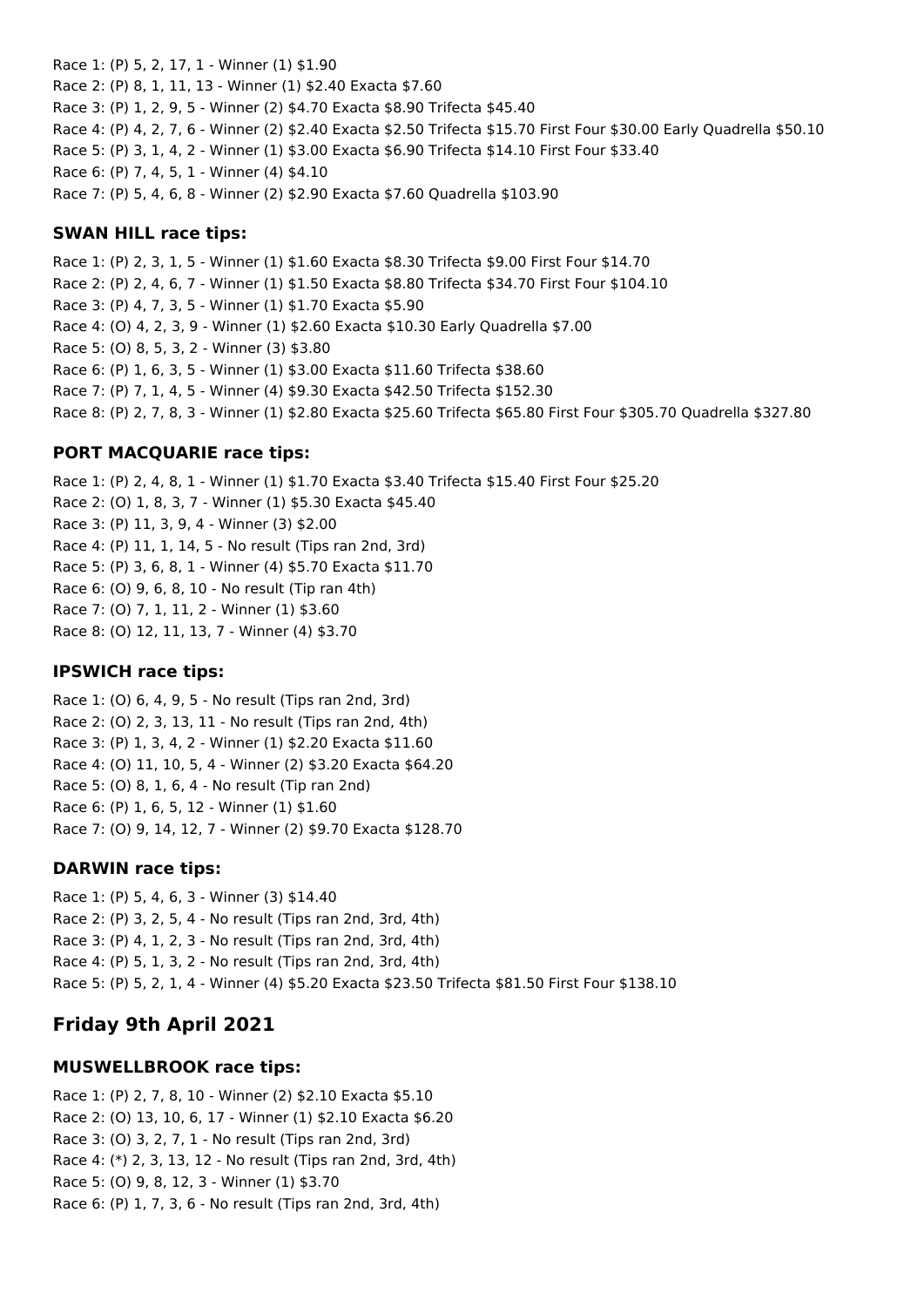Race 7: (\*) 5, 8, 13, 10 - Winner (1) \$1.90 Race 8: (\*) 9, 7, 5, 1 - Winner (1) \$1.80

#### **CRANBOURNE race tips:**

Race 1: (P) 4, 5, 2, 1 - Winner (3) \$3.40 Exacta \$8.20 Trifecta \$12.80 Race 2: (P) 2, 6, 3, 5 - Winner (3) \$4.10 Exacta \$25.70 Race 3: (P) 8, 9, 6, 11 - Winner (4) \$11.60 Exacta \$35.00 Race 4: (P) 11, 6, 8, 4 - Winner (1) \$5.60 Early Quadrella \$1,680.20 Race 5: (P) 4, 2, 7, 1 - Winner (1) \$5.20 Race 6: (P) 2, 4, 1, 5 - Winner (2) \$4.60 Race 7: (P) 7, 11, 2, 3 - Winner (3) \$5.60 Exacta \$26.30 Race 8: (P) 11, 1, 10, 4 - Winner (3) \$8.40 Quadrella \$1,947.30

### **ROCKHAMPTON race tips:**

Race 1: (O) 13, 1, 9, 6 - No result Race 2: (P) 1, 10, 2, 4 - No result (Tips ran 2nd, 3rd) Race 3: (P) 5, 2, 3, 6 - Winner (2) \$3.80 Exacta \$18.50 Trifecta \$57.40 Race 4: (P) 10, 4, 8, 5 - Winner (4) \$10.50 Exacta \$37.10 Race 5: (P) 1, 5, 11, 2 - Winner (1) \$8.70 Exacta \$41.30 Race 6: (O) 4, 3, 8, 1 - Winner (3) \$6.70 Exacta \$20.40 Trifecta \$103.10 Race 7: (O) 11, 6, 5, 2 - Winner (3) \$2.70 Race 8: (O) 8, 2, 9, 14 - Winner (3) \$1.70 Exacta \$7.20 Race 9: (O) 4, 3, 14, 15 - No result (Tip ran 4th)

#### **BENALLA race tips:**

Race 1: (P) 3, 4, 7, 12 - Winner (1) \$1.70 Race 2: (P) 7, 8, 5, 11 - Winner (3) \$4.30 Exacta \$15.80 Trifecta \$31.90 First Four \$121.00 Race 3: (P) 8, 6, 9, 7 - No result (Tips ran 2nd, 4th) Race 4: (P) 10, 6, 5, 11 - Winner (1) \$1.60 Exacta \$6.50 Race 5: (P) 5, 1, 3, 2 - Winner (1) \$2.80 Exacta \$11.50 Race 6: (P) 5, 4, 2, 8 - Winner (3) \$3.20 Race 7: (O) 6, 8, 2, 5 - No result (Tips ran 2nd, 4th) Race 8: (O) 7, 11, 5, 6 - No result (Tips ran 2nd, 4th)

### **CANBERRA race tips:**

Race 1: (P) 4, 6, 1, 2 - Winner (4) \$10.40 Exacta \$19.10 Trifecta \$41.10 Race 2: (P) 1, 4, 3, 6 - Winner (3) \$3.90 Exacta \$3.40 Trifecta \$19.70 First Four \$30.20 Race 3: (\*) 3, 6, 5, 4 - Winner (3) \$8.30 Exacta \$62.60 Race 4: (P) 2, 7, 5, 1 - Winner (2) \$3.80 Exacta \$17.50 Early Quadrella \$1,698.50 Race 5: (P) 1, 8, 5, 7 - Winner (1) \$2.10 Exacta \$18.50 Race 6: (P) 5, 4, 7, 2 - Winner (3) \$7.30 Exacta \$28.40 Race 7: (O) 5, 7, 9, 11 - Winner (1) \$4.60 Exacta \$17.90 Trifecta \$95.40 Race 8: (O) 12, 6, 7, 4 - Winner (2) \$2.70 Quadrella \$309.00

### **DARWIN race tips:**

Race 1: (P) 2, 1, 4, 5 - Winner (2) \$2.10 Exacta \$3.40 Race 2: (P) 1, 2, 3, 5 - Winner (2) \$2.00 Race 3: (P) 2, 5, 1, 3 - Winner (1) \$2.10 Exacta \$9.20 Trifecta \$25.80 Race 4: (P) 4, 2, 7, 1 - No result (Tips ran 2nd, 4th) Race 5: (P) 1, 6, 2, 4 - Winner (1) \$1.50 Exacta \$3.70 Trifecta \$9.60 First Four \$22.10

## **Friday 2nd April 2021**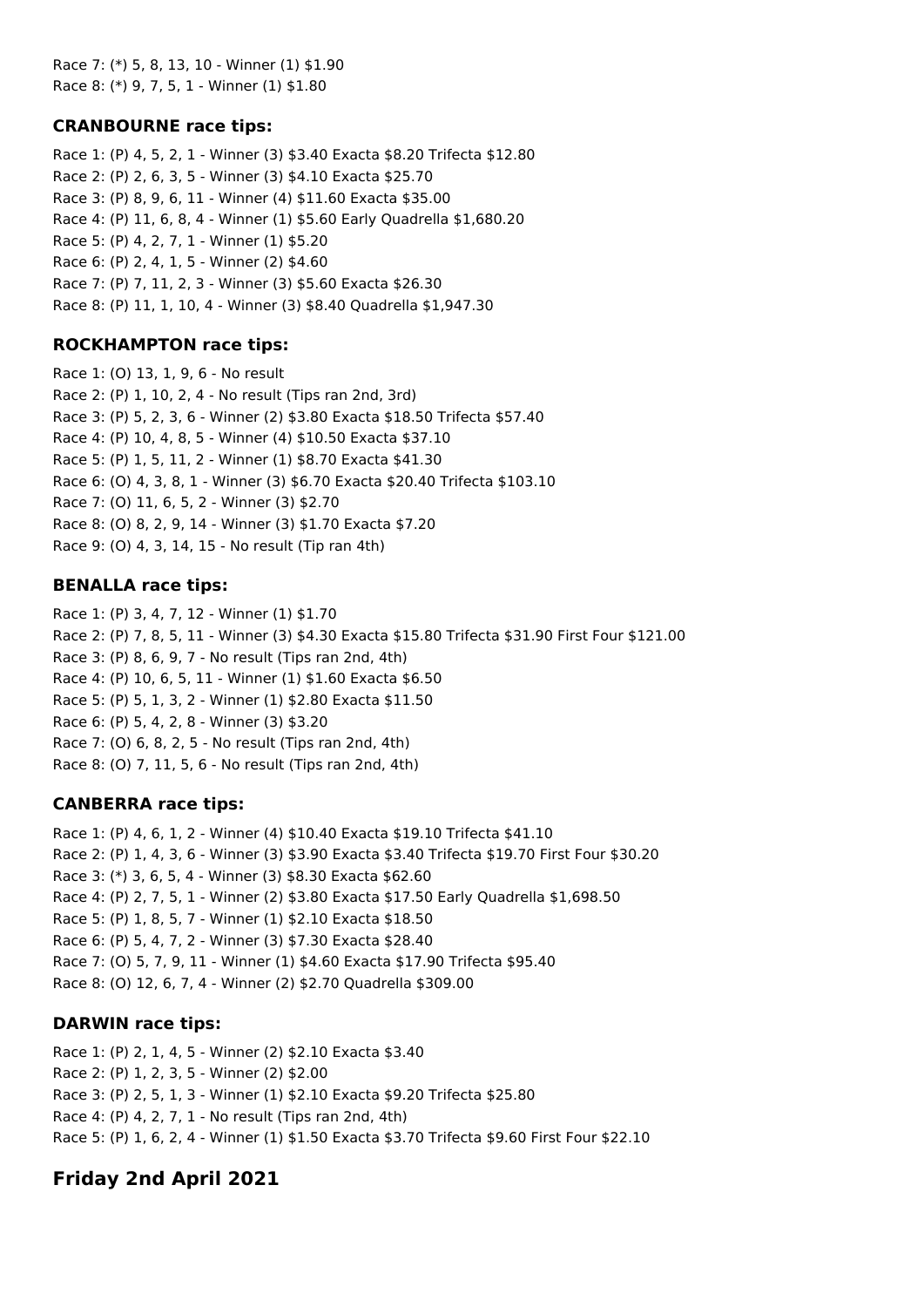### **ASCOT race tips:**

Race 1: (P) 1, 2, 6, 5 - Winner (1) \$1.20 Exacta \$3.10 Race 2: (P) 4, 3, 9, 7 - Winner (1) \$2.70 Race 3: (O) 12, 1, 6, 9 - Winner (3) \$9.80 Race 4: (P) 3, 7, 5, 6 - Winner (4) \$12.50 Exacta \$86.00 Trifecta \$199.60 Race 5: (O) 3, 1, 6, 9 - Winner (1) \$3.00 Early Quadrella \$1,439.30 Race 6: (O) 3, 2, 5, 1 - Winner (1) \$3.80 Race 7: (P) 4, 2, 16, 1 - Winner (1) \$4.60 Race 8: (P) 3, 2, 1, 4 - No result (Tips ran 2nd, 3rd, 4th) Race 9: (P) 1, 10, 5, 7 - No result (Tips ran 2nd, 3rd, 4th)

### **LAUNCESTON race tips:**

Race 1: (P) 10, 6, 9, 2 - Winner (1) \$1.70 Race 2: (P) 8, 9, 5, 3 - Winner (2) \$6.70 Race 3: (P) 6, 1, 7, 2 - Winner (3) \$4.60 Race 4: (P) 6, 4, 3, 2 - Winner (2) \$3.70 Exacta \$19.60 Race 5: (P) 2, 1, 6, 3 - Winner (3) \$6.10 Early Quadrella \$639.20 Race 6: (O) 8, 1, 7, 3 - No result (Tips ran 2nd, 4th) Race 7: (P) 5, 2, 1, 9 - Winner (1) \$4.10 Exacta \$11.00 Trifecta \$52.90 Race 8: (P) 2, 1, 4, 6 - Winner (1) \$2.70 Race 9: (P) 1, 4, 6, 3 - Winner (2) \$3.20 Exacta \$16.90

### **KALGOORLIE race tips:**

Race 1: (P) 5, 1, 6, 3 - Winner (4) \$4.50 Exacta \$32.00 Trifecta \$93.80 Race 2: (P) 1, 3, 5, 4 - No result (Tips ran 2nd, 3rd, 4th) Race 3: (P) 3, 4, 6, 5 - Winner (3) \$2.30 Race 4: (P) 2, 4, 3, 7 - Winner (4) \$9.80 Exacta \$24.30 Trifecta \$95.60 Race 5: (P) 3, 1, 9, 7 - No result (Tips ran 2nd, 3rd) Race 6: (P) 2, 6, 8, 3 - No result (Tips ran 2nd, 3rd, 4th) Race 7: (O) 6, 1, 9, 3 - No result (Tips ran 2nd, 4th)

# **Friday 26th March 2021**

### **MUSWELLBROOK race tips:**

Race 1: (O) 4, 1, 7, 6 - Winner (1) \$3.30 Race 2: (P) 7, 1, 6, 10 - Winner (1) \$5.70 Race 3: (O) 6, 9, 10, 2 - No result Race 4: (P) 5, 1, 7, 4 - No result (Tips ran 3rd, 4th) Race 5: (O) 9, 3, 4, 14 - No result (Tip ran 2nd) Race 6: (O) 8, 4, 13, 10 - No result (Tips ran 3rd, 4th) Race 7: (O) 15, 7, 10, 14 - Winner (2) \$6.80 Exacta \$27.90 Race 8: (O) 7, 6, 5, 2 - Winner (3) \$4.20 Exacta \$18.10 Race 9: (O) 9, 4, 7, 14 - Winner (1) \$2.10

## **CRANBOURNE race tips:**

Race 1: (\*) 11, 3, 7, 6 - Winner (1) \$2.10 Race 2: (P) 1, 4, 3, 9 - Winner (2) \$3.90 Exacta \$29.30 Trifecta \$65.30 Race 3: (P) 10, 9, 3, 4 - No result (Tips ran 2nd, 3rd, 4th) Race 4: (P) 3, 7, 11, 6 - Winner (1) \$2.20 Exacta \$3.70 Race 5: (P) 12, 7, 11, 8 - No result (Tips ran 2nd, 3rd) Race 6: (P) 6, 4, 10, 9 - Winner (2) \$4.20 Exacta \$13.70 Trifecta \$31.80 Race 7: (O) 4, 13, 1, 2 - Winner (3) \$4.80 Exacta \$35.90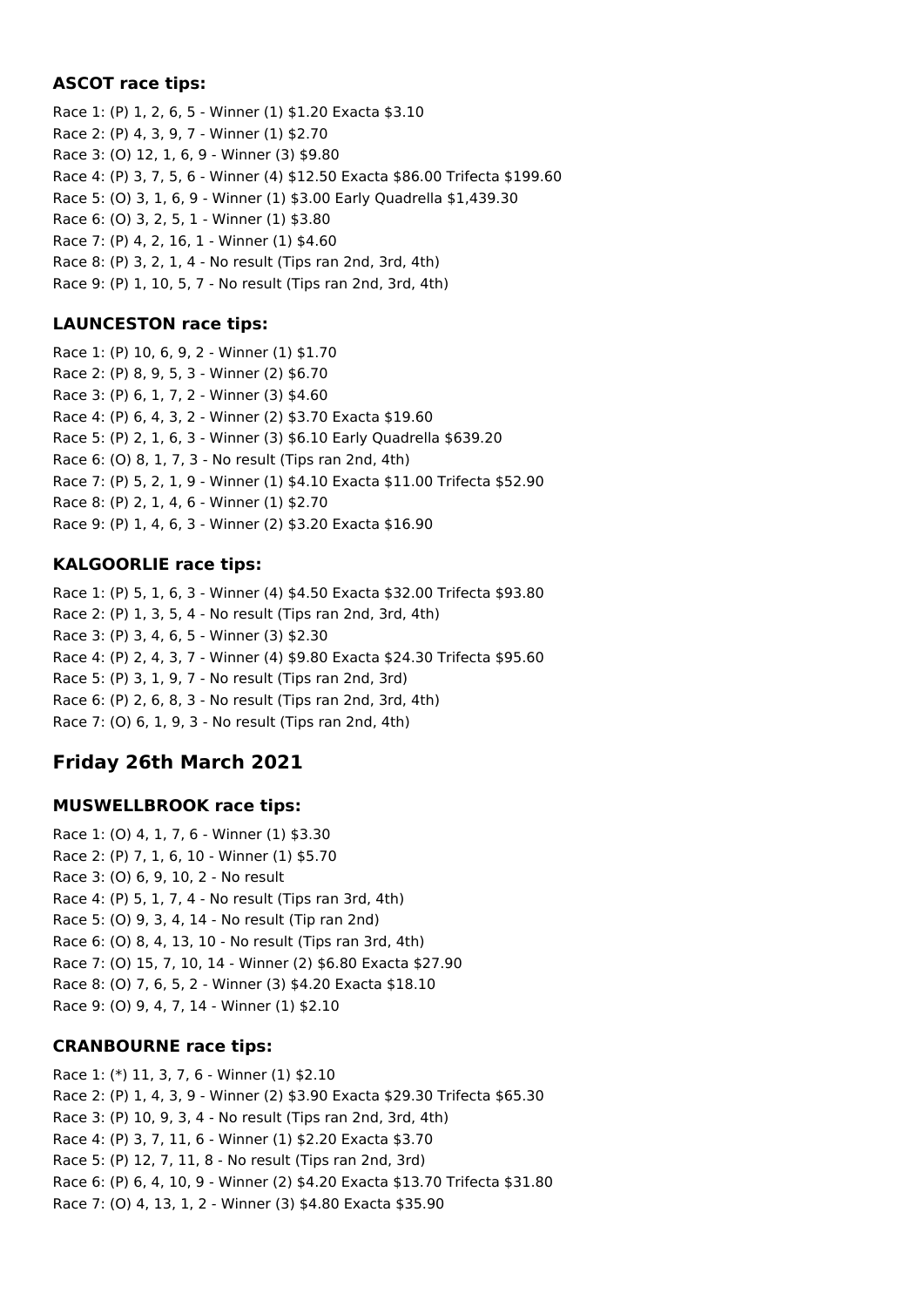#### **IPSWICH race tips:**

Race 1: (P) 1, 3, 2, 4 - Abandoned Race 2: (P) 3, 1, 2, 4 - Abandoned Race 3: (P) 4, 1, 2, 3 - Abandoned Race 4: (P) 1, 2, 3, 4 - Abandoned Race 5: (P) 1, 2, 3, 4 - Abandoned Race 6: (P) 6, 1, 2, 3 - Abandoned Race 7: (P) 1, 3, 6, 2 - Abandoned Race 8: (P) 2, 3, 1, 10 - Abandoned Race 9: (P) 1, 2, 3, 9 - Abandoned

#### **ALBANY race tips:**

Race 1: (P) 3, 2, 6, 1 - Winner (1) \$2.30 Exacta \$9.00 Trifecta \$28.50 Race 2: (O) 5, 8, 2, 4 - No result (Tip ran 3rd) Race 3: (P) 4, 7, 5, 2 - Winner (1) \$1.80 Race 4: (P) 3, 4, 6, 5 - No result (Tips ran 2nd, 3rd) Race 5: (O) 5, 3, 6, 4 - No result Race 6: (O) 1, 8, 11, 2 - Winner (4) \$4.10 Exacta \$35.60 Race 7: (O) 1, 4, 3, 2 - Winner (1) \$7.50 Exacta \$22.20 Trifecta \$66.20

#### **WARRNAMBOOL race tips:**

Race 1: (P) 8, 7, 1, 6 - Winner (1) \$1.90 Exacta \$8.50 Trifecta \$21.70 Race 2: (P) 2, 1, 6, 4 - Winner (3) \$2.50 Exacta \$9.30 Trifecta \$35.00 First Four \$54.40 Race 3: (P) 6, 4, 8, 7 - Winner (1) \$2.10 Exacta \$4.10 Trifecta \$13.00 First Four \$32.00 Race 4: (P) 2, 9, 6, 10 - Winner (2) \$2.70 Early Quadrella \$66.20 Race 5: (O) 3, 8, 6, 4 - Winner (1) \$2.80 Exacta \$14.10 Race 6: (P) 5, 6, 11, 9 - Winner (2) \$3.40 Exacta \$10.10 Trifecta \$33.70 First Four \$242.90 Race 7: (P) 8, 7, 1, 3 - Winner (4) \$4.80 Race 8: (P) 5, 1, 8, 6 - No result (Tips ran 2nd, 4th)

#### **SAPPHIRE COAST race tips:**

Race 1: (P) 2, 3, 6, 5 - Winner (1) \$1.90 Exacta \$4.70 Trifecta \$14.10 First Four \$41.50 Race 2: (P) 4, 7, 8, 2 - Winner (2) \$3.30 Exacta \$16.20 Race 3: (P) 4, 1, 7, 8 - Winner (1) \$1.70 Exacta \$3.20 Trifecta \$7.60 First Four \$15.20 Race 4: (P) 4, 5, 8, 9 - Winner (1) \$2.00 Early Quadrella \$54.20 Race 5: (P) 8, 5, 4, 10 - No result (Tips ran 2nd, 3rd, 4th) Race 6: (P) 3, 7, 4, 6 - Winner (4) \$4.60 Exacta \$19.00 Race 7: (O) 3, 4, 7, 8 - No result (Tips ran 3rd, 4th) Race 8: (P) 2, 5, 12, 7 - Winner (3) \$17.20

#### **DARWIN race tips:**

Race 1: (P) 3, 4, 1, 2 - Winner (4) \$3.30 Exacta \$15.90 Trifecta \$19.50 First Four \$10.10 Race 2: (P) 3, 2, 5, 1 - Winner (4) \$5.90 Exacta \$82.30 Race 3: (P) 2, 1, 5, 6 - Winner (2) \$2.00 Race 4: (P) 2, 1, 4, 3 - Winner (2) \$3.20 Race 5: (P) 2, 3, 4, 5 - Winner (2) \$4.40 Quadrella \$130.80

## **Friday 19th March 2021**

#### **ALBURY race tips:**

Race 1: (P) 4, 5, 10, 3 - Winner (1) \$1.60 Exacta \$4.10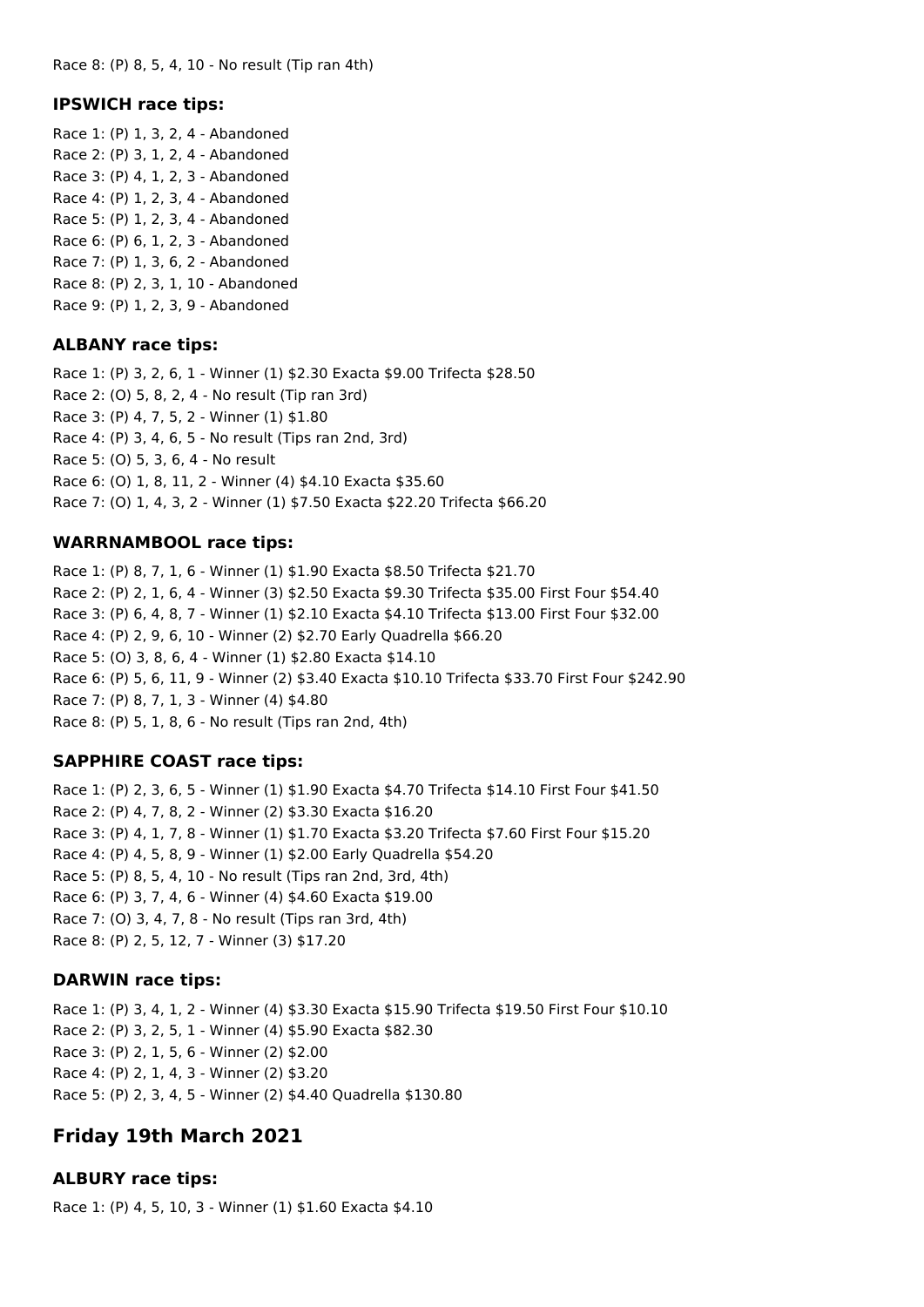Race 2: (P) 8, 1, 7, 5 - Winner (1) \$1.90 Exacta \$10.00 Trifecta \$32.80 Race 3: (O) 2, 3, 12, 6 - Winner (3) \$8.90 Exacta \$34.00 Race 4: (O) 15, 14, 9, 6 - Winner (2) \$6.80 Exacta \$67.50 Early Quadrella \$249.30 Race 5: (O) 7, 4, 2, 5 - No result (Tip ran 2nd) Race 6: (O) 5, 9, 14, 7 - No result (Tips ran 2nd, 3rd, 4th) Race 7: (O) 6, 8, 2, 3 - Winner (1) \$3.20 Exacta \$27.50 Race 8: (O) 6, 10, 5, 9 - No result (Tip ran 3rd)

### **MOONEE VALLEY race tips:**

Race 1: (P) 6, 3, 10, 1 - No result (Tips ran 2nd, 4th) Race 2: (P) 8, 4, 2, 10 - Winner (3) \$15.90 Exacta \$62.70 Trifecta \$137.80 Race 3: (P) 7, 5, 10, 2 - No result (Tips ran 2nd, 3rd) Race 4: (\*) 1, 7, 6, 4 - Winner (1) \$2.20 Exacta \$5.10 Race 5: (O) 9, 3, 5, 1 - Winner (2) \$4.60 Exacta \$24.80 Race 6: (P) 6, 7, 4, 2 - Winner (2) \$6.40 Race 7: (O) 8, 13, 1, 11 - No result (Tips ran 3rd, 4th) Race 8: (\*) 9, 11, 1, 3 - Winner (1) \$1.20 Exacta \$5.90 Trifecta \$15.70 First Four \$21.20

### **SUNSHINE COAST race tips:**

Race 1: (P) 8, 7, 3, 5 - Winner (2) \$1.80 Race 2: (P) 5, 12, 1, 2 - Winner (2) \$3.20 Exacta \$11.50 Trifecta \$36.00 First Four \$63.30 Race 3: (\*) 6, 2, 5, - Winner (1) \$1.80 Exacta \$4.10 Trifecta \$2.50 Race 4: (P) 6, 3, 5, 7 - Winner (2) \$4.50 Exacta \$8.00 Trifecta \$45.80 First Four \$66.60 Early Quadrella \$62.90 Race 5: (\*) 7, 2, 5, 6 - Winner (1) \$1.60 Race 6: (P) 10, 7, 13, 1 - No result (Tips ran 2nd, 3rd, 4th) Race 7: (P) 1, 6, 5, 2 - No result (Tips ran 3rd, 4th)

### **KYNETON race tips:**

Race 1: (P) 6, 7, 8, 11 - Winner (4) \$8.50 Exacta \$53.30 Race 2: (P) 2, 10, 6, 1 - Winner (4) \$4.80 Exacta \$23.80 Trifecta \$56.90 Race 3: (P) 7, 4, 5, 9 - Winner (1) \$2.00 Race 4: (P) 3, 7, 4, 8 - Winner (4) \$11.20 Exacta \$52.90 Early Quadrella \$2,012.30 Race 5: (O) 2, 5, 3, 6 - No result (Tips ran 2nd, 3rd, 4th) Race 6: (P) 6, 3, 2, 5 - Winner (4) \$6.90 Race 7: (O) 10, 1, 12, 6 - Winner (2) \$5.10 Race 8: (O) 7, 11, 1, 8 - Winner (2) \$5.90 Exacta \$44.00

## **PORT MACQUARIE race tips:**

Race 1: (P) 1, 2, 3, 4 - Abandoned Race 2: (P) 3, 1, 2, 4 - Abandoned Race 3: (P) 1, 2, 3, 4 - Abandoned Race 4: (P) 1, 2, 3, 4 - Abandoned Race 5: (P) 5, 1, 2, 3 - Abandoned Race 6: (P) 9, 1, 2, 3 - Abandoned Race 7: (P) 5, 1, 2, 3 - Abandoned Race 8: (P) 3, 1, 2, 4 - Abandoned

## **CAIRNS race tips:**

Race 1: (P) 1, 2, 4, 7 - Winner (1) \$1.40 Race 2: (P) 5, 1, 6, 9 - Winner (3) \$2.90 Exacta \$12.60 Trifecta \$74.80 First Four \$157.50 Race 3: (P) 1, 8, 5, 6 - Winner (1) \$1.90 Exacta \$16.80 Trifecta \$79.40 Race 4: (P) 1, 6, 11, 3 - Winner (1) \$3.40 Exacta \$13.00 Trifecta \$84.90 Early Quadrella \$21.30 Race 5: (P) 2, 6, 5, 4 - Winner (1) \$1.80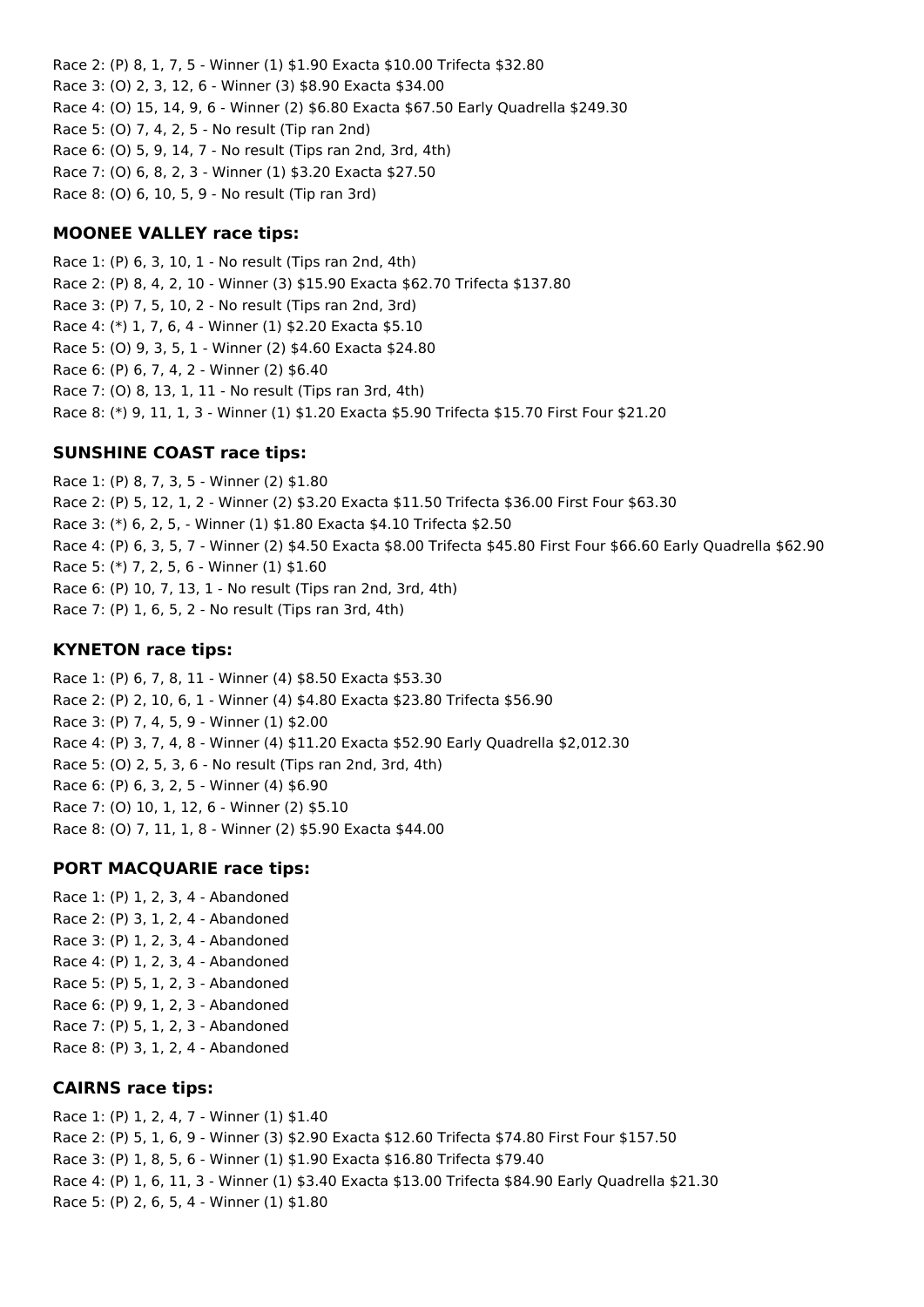Race 6: (P) 8, 4, 6, 2 - No result (Tips ran 2nd, 3rd, 4th) Race 7: (O) 1, 6, 7, 3 - Winner (3) \$12.60

# **Friday 12th March 2021**

### **KEMBLA GRANGE race tips:**

Race 1: (P) 3, 6, 1, 7 - Winner (2) \$1.60 Race 2: (P) 7, 5, 10, 3 - Winner (1) \$3.60 Exacta \$6.50 Race 3: (P) 4, 2, 6, 5 - Winner (4) \$5.70 Exacta \$30.50 Trifecta \$118.70 Race 4: (\*) 3, 4, 1, 5 - Winner (1) \$1.70 Exacta \$4.80 Early Quadrella \$116.60 Race 5: (O) 4, 3, 2, 5 - Winner (3) \$9.30 Race 6: (O) 3, 1, 7, 5 - No result (Tip ran 2nd) Race 7: (\*) 2, 4, 11, 7 - No result (Tips ran 2nd, 4th) Race 8: (O) 5, 6, 1, 13 - Winner (1) \$2.10 Exacta \$7.30

## **CRANBOURNE race tips:**

Race 1: (P) 2, 8, 3, 6 - Winner (1) \$1.60 Exacta \$8.80 Race 2: (P) 5, 1, 9, 2 - Winner (1) \$2.10 Exacta \$6.60 Trifecta \$36.50 First Four \$77.80 Race 3: (P) 9, 6, 5, 7 - Winner (2) \$3.90 Exacta \$13.90 Trifecta \$76.00 First Four \$80.10 Race 4: (P) 5, 7, 4, 10 - Winner (4) \$8.00 Exacta \$22.70 Trifecta \$53.40 Early Quadrella \$228.40 Race 5: (P) 2, 6, 3, 1 - Winner (1) \$2.80 Exacta \$11.20 Trifecta \$35.40 Race 6: (P) 3, 1, 4, 2 - Winner (2) \$4.60 Exacta \$18.30 Trifecta \$29.10 First Four \$37.60 Race 7: (P) 4, 3, 7, 9 - No result (Tips ran 2nd, 3rd, 4th) Race 8: (P) 5, 3, 9, 6 - No result (Tips ran 2nd, 3rd, 4th)

### **SUNSHINE COAST race tips:**

Race 1: (O) 1, 2, 9, 14 - No result (Tips ran 2nd, 4th) Race 2: (P) 3, 5, 6, 2 - Winner (1) \$2.00 Exacta \$5.10 Race 3: (O) 11, 3, 9, 6 - Winner (2) \$2.50 Race 4: (\*) 7, 10, 4, 8 - Winner (1) \$1.30 Race 5: (\*) 2, 8, 1, 6 - Winner (1) \$2.00 Exacta \$5.90 Race 6: (P) 1, 5, 4, 9 - No result (Tips ran 2nd, 3rd, 4th) Race 7: (P) 3, 4, 1, 7 - Winner (1) \$1.60

### **NARROGIN race tips:**

Race 1: (P) 2, 4, 1, 3 - No result (Tips ran 2nd, 4th) Race 2: (P) 2, 3, 5, 4 - Winner (3) \$7.80 Exacta \$27.10 Trifecta \$63.80 First Four \$107.10 Race 3: (P) 3, 5, 2, 4 - Winner (1) \$1.70 Exacta \$4.80 Race 4: (P) 2, 3, 7, 4 - Winner (1) \$3.40 Race 5: (P) 2, 5, 6, 4 - Winner (4) \$2.70 Exacta \$7.00 Race 6: (P) 4, 2, 3, 5 - Winner (3) \$3.10 Exacta \$38.30 Trifecta \$110.40 First Four \$289.50 Race 7: (O) 3, 2, 7, 8 - Winner (1) \$3.00 Exacta \$9.60 Quadrella \$246.40

### **HAMILTON race tips:**

Race 1: (P) 2, 4, 3, 6 - Winner (3) \$6.30 Exacta \$17.10 Trifecta \$30.30 Race 2: (P) 11, 9, 3, 8 - Winner (3) \$4.30 Race 3: (O) 2, 9, 14, 1 - Winner (4) \$4.70 Exacta \$17.60 Race 4: (O) 9, 12, 14, 7 - Winner (1) \$4.80 Early Quadrella \$1,199.00 Race 5: (P) 1, 4, 5, 6 - Winner (1) \$3.50 Exacta \$6.20 Trifecta \$5.80 First Four \$5.70 Race 6: (P) 2, 3, 1, 8 - Winner (3) \$3.80 Exacta \$10.70 Trifecta \$22.10 Race 7: (P) 3, 2, 1, 5 - No result (Tips ran 2nd, 3rd) Race 8: (P) 4, 2, 5, 6 - Winner (3) \$2.60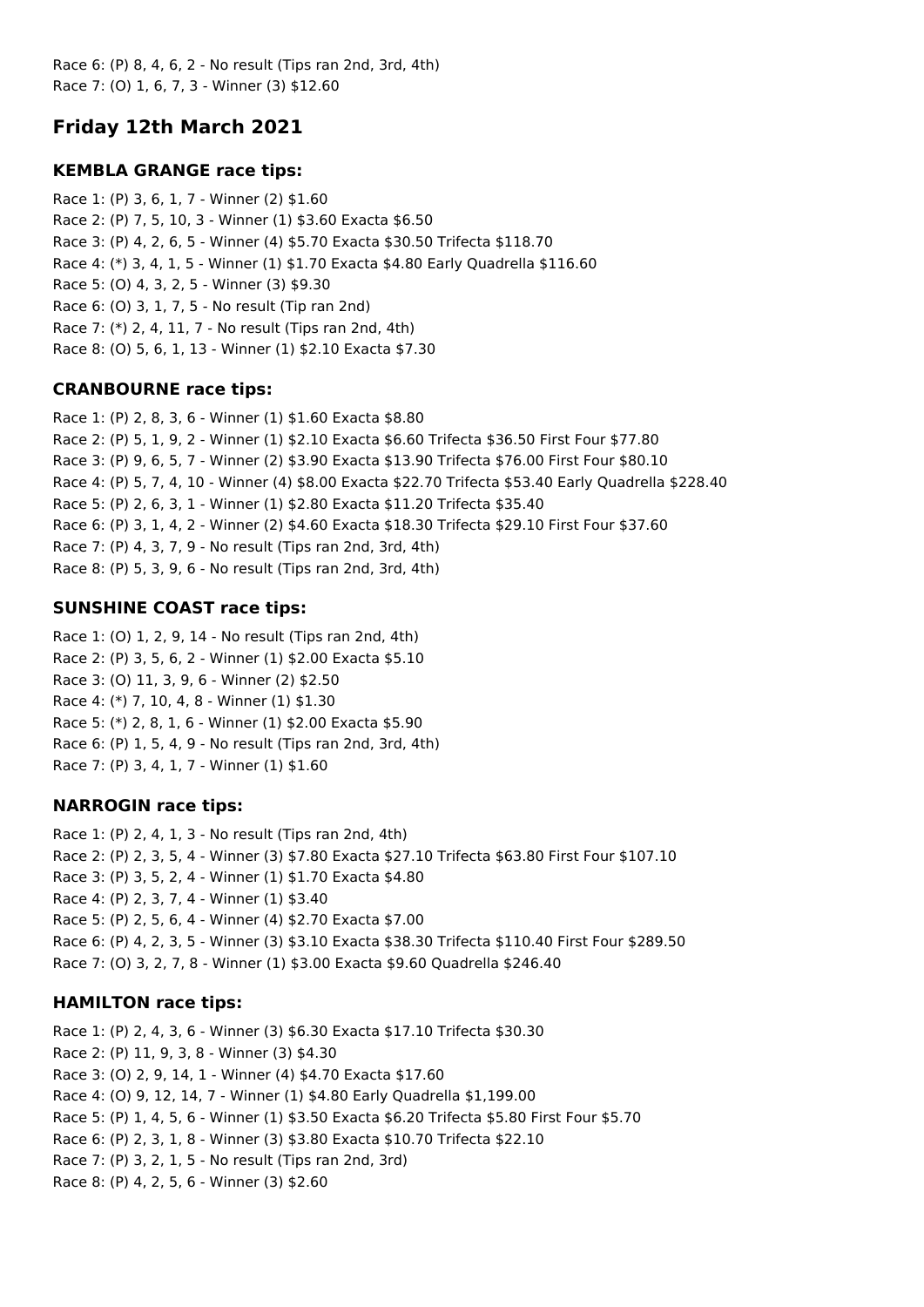#### **TAREE race tips:**

Race 1: (P) 9, 1, 7, 5 - Winner (3) \$5.30 Exacta \$68.60 Trifecta \$112.60 First Four \$115.90 Race 2: (P) 3, 4, 8, 6 - Winner (1) \$3.80 Exacta \$11.10 Trifecta \$24.60 First Four \$69.10 Race 3: (O) 3, 10, 8, 1 - Winner (4) \$3.00 Race 4: (P) 2, 8, 3, 7 - Abandoned Race 5: (O) 4, 5, 10, 9 - Abandoned Race 6: (P) 2, 5, 8, 4 - Abandoned Race 7: (O) 5, 1, 2, 9 - Abandoned

### **GATTON race tips:**

Race 1: (P) 6, 5, 1, 3 - Abandoned Race 2: (P) 2, 3, 8, 5 - Abandoned Race 3: (P) 1, 2, 11, 4 - Abandoned Race 4: (O) 2, 4, 12, 1 - Abandoned Race 5: (O) 2, 3, 8, 1 - Abandoned Race 6: (O) 1, 2, 3, 4 - Abandoned Race 7: (O) 1, 3, 11, 2 - Abandoned

## **Friday 5th March 2021**

#### **NEWCASTLE race tips:**

Race 1: (P) 8, 9, 3, 7 - Winner (2) \$4.60 Race 2: (P) 5, 6, 4, 7 - Winner (1) \$1.70 Exacta \$8.70 Trifecta \$21.80 Race 3: (P) 1, 5, 7, 8 - Winner (1) \$3.40 Race 4: (P) 4, 1, 8, 2 - Winner (2) \$2.20 Exacta \$26.50 Trifecta \$48.00 Early Quadrella \$88.00 Race 5: (P) 2, 5, 1, 3 - Winner (2) \$2.30 Exacta \$4.70 Trifecta \$13.60 First Four \$49.60 Race 6: (\*) 1, 7, 6, 10 - Winner (1) \$2.00 Race 7: (P) 1, 6, 2, 8 - Winner (3) \$4.20 Exacta \$18.40 Trifecta \$59.30 Race 8: (P) 7, 5, 3, 4 - No result (Tips ran 2nd, 3rd, 4th)

### **CRANBOURNE race tips:**

Race 1: (P) 3, 5, 4, 6 - Winner (2) \$2.90 Exacta \$7.50 Race 2: (O) 2, 9, 4, 6 - Winner (3) \$7.70 Exacta \$30.70 Race 3: (O) 8, 6, 2, 10 - Winner (3) \$4.00 Race 4: (P) 4, 10, 5, 3 - Winner (4) \$10.00 Exacta \$83.20 Trifecta \$379.30 Early Quadrella \$997.80 Race 5: (P) 5, 4, 7, 6 - Winner (1) \$1.40 Exacta \$5.00 Trifecta \$10.20 Race 6: (\*) 2, 4, 10, 5 - Winner (3) \$6.70 Exacta \$35.80 Trifecta \$92.40 Race 7: (P) 2, 7, 6, 8 - Winner (4) \$7.00 Race 8: (\*) 2, 8, 5, 1 - Winner (1) \$2.40 Exacta \$8.80 Trifecta \$71.20 Quadrella \$251.20

### **PORT LINCOLN race tips:**

Race 1: (P) 6, 8, 2, 7 - Winner (1) \$2.00 Exacta \$17.80 Trifecta \$106.60 First Four \$300.20 Race 2: (P) 3, 1, 2, 5 - Winner (1) \$3.30 Exacta \$10.10 Trifecta \$14.20 Race 3: (O) 7, 4, 5, 11 - Winner (1) \$4.70 Race 4: (P) 3, 2, 1, 6 - No result (Tips ran 2nd, 4th) Race 5: (P) 7, 4, 3, 1 - Winner (4) \$2.70 Race 6: (O) 2, 8, 6, 3 - Winner (4) \$3.20 Race 7: (P) 1, 4, 2, 3 - Winner (1) \$3.20 Race 8: (O) 5, 4, 9, 8 - Winner (1) \$2.70 Race 9: (O) 1, 3, 6, 7 - No result (Tips ran 2nd, 3rd, 4th)

#### **ROCKHAMPTON race tips:**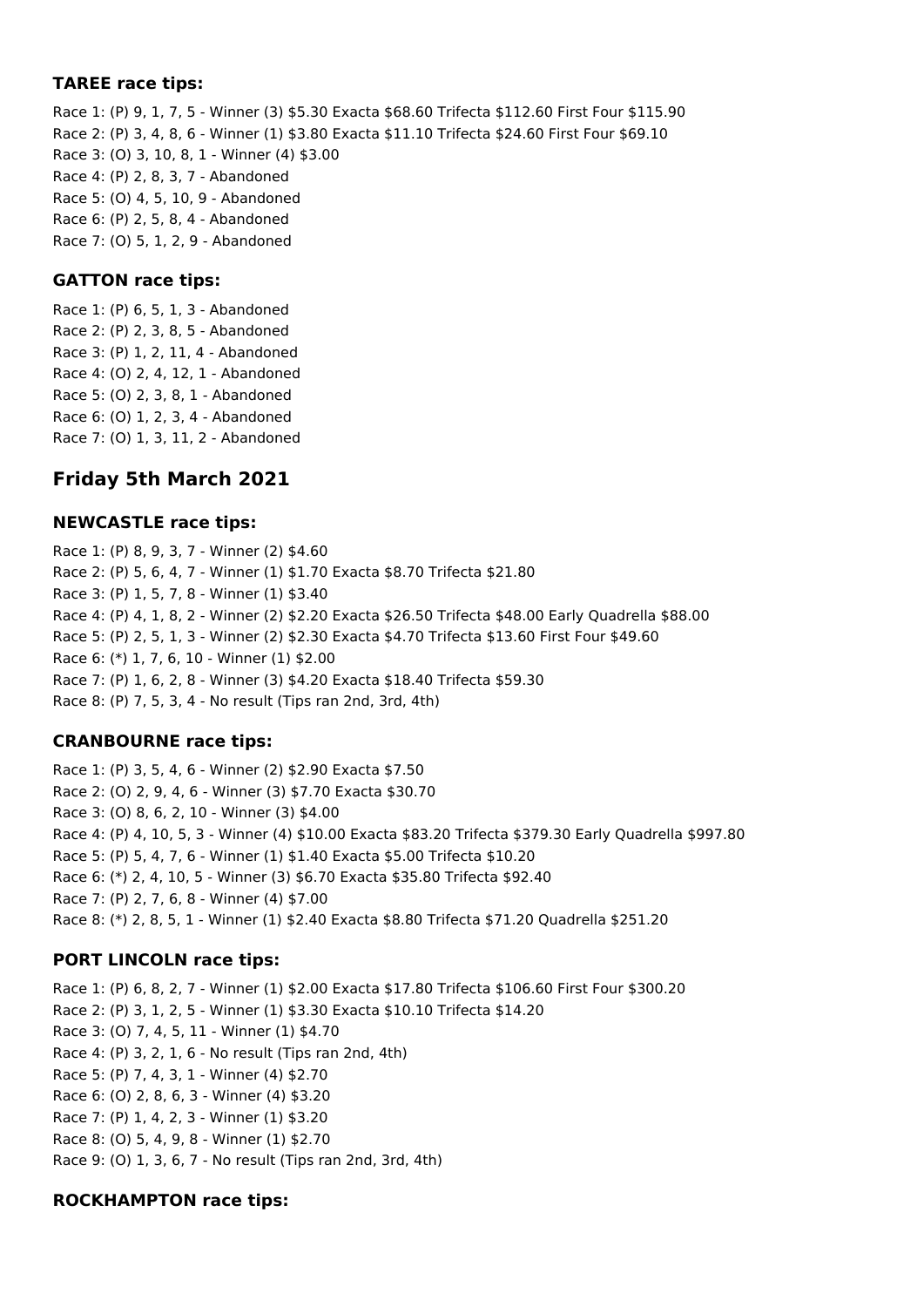Race 1: (P) 1, 4, 3, 2 - No result (Tips ran 2nd, 3rd, 4th) Race 2: (P) 2, 1, 8, 6 - Winner (1) \$1.90 Exacta \$4.60 Trifecta \$25.60 Race 3: (P) 1, 2, 6, 3 - Winner (3) \$7.70 Exacta \$31.60 Trifecta \$124.90 Race 4: (P) 5, 7, 3, 4 - Winner (1) \$2.60 Exacta \$10.10 Race 5: (O) 3, 6, 5, 4 - Winner (2) \$5.20 Race 6: (P) 2, 4, 5, 7 - Winner (4) \$3.40 Exacta \$7.20 Trifecta \$15.20 Race 7: (O) 7, 1, 9, 4 - Winner (1) \$3.20 Exacta \$10.10 Race 8: (P) 1, 9, 8, 10 - Winner (1) \$1.40 Quadrella \$135.30

### **GERALDTON race tips:**

Race 1: (P) 2, 1, 3, 4 - Winner (1) \$3.80 Exacta \$18.00 Trifecta \$104.40 First Four \$298.40 Race 2: (O) 4, 9, 7, 8 - No result (Tips ran 2nd, 4th) Race 3: (P) 1, 8, 5, 7 - Winner (3) \$3.90 Exacta \$23.00 Race 4: (P) 1, 9, 6, 3 - Winner (2) \$4.80 Race 5: (P) 5, 7, 1, 6 - Winner (2) \$13.30 Race 6: (O) 6, 7, 1, 8 - No result (Tips ran 2nd, 3rd) Race 7: (O) 1, 5, 9, 4 - No result (Tips ran 2nd, 3rd, 4th) Race 8: (O) 4, 6, 2, 9 - Winner (2) \$3.80 Exacta \$14.10 Race 9: (O) 6, 7, 10, 5 - Winner (1) \$3.20 Exacta \$30.90

### **STAWELL race tips:**

Race 1: (P) 8, 5, 11, 1 - Winner (2) \$4.80 Exacta \$16.90 Trifecta \$64.60 Race 2: (P) 10, 9, 13, 16 - Winner (1) \$3.70 Exacta \$27.40 Trifecta \$132.50 Race 3: (P) 12, 13, 3, 4 - Winner (1) \$2.70 Race 4: (\*) 6, 10, 1, 5 - Winner (1) \$1.30 Exacta \$3.20 Early Quadrella \$76.00 Race 5: (P) 9, 1, 6, 8 - No result (Tips ran 2nd, 3rd, 4th) Race 6: (P) 3, 5, 6, 7 - No result (Tips ran 2nd, 4th) Race 7: (P) 8, 6, 7, 1 - Winner (3) \$8.70 Race 8: (O) 3, 2, 4, 7 - Winner (2) \$3.20

### **DUBBO race tips:**

Race 1: (O) 5, 12, 4, 9 - Winner (4) \$3.80 Exacta \$45.30 Race 2: (P) 5, 11, 13, 4 - Winner (1) \$5.50 Race 3: (O) 4, 6, 5, 2 - Winner (1) \$5.00 Exacta \$37.00 Trifecta \$122.60 Race 4: (O) 5, 10, 14, 2 - Winner (3) \$4.70 Exacta \$12.10 Race 5: (P) 7, 2, 3, 4 - Winner (1) \$3.70 Exacta \$19.50 Trifecta \$123.60 Early Quadrella \$328.60 Race 6: (O) 5, 1, 10, 13 - No result (Tips ran 2nd, 3rd, 4th) Race 7: (O) 8, 2, 10, 5 - Winner (1) \$3.70 Exacta \$13.80 Race 8: (O) 6, 14, 1, 3 - No result (Tips ran 2nd, 4th) Race 9: (O) 11, 10, 3, 9 - Winner (1) \$6.30 Exacta \$45.80

### **DARWIN race tips:**

Race 1: (P) 2, 1, 3, 5 - Winner (1) \$1.60 Exacta \$1.70 Trifecta \$2.10 First Four \$1.70 Race 2: (P) 3, 4, 1, 2 - No result (Tips ran 2nd, 3rd, 4th) Race 3: (P) 5, 3, 4, 2 - Winner (4) \$2.20 Race 4: (P) 2, 1, 3, 6 - No result (Tips ran 2nd, 3rd, 4th)

# **Friday 26th February 2021**

# **CANTERBURY race tips:**

Race 1: (P) 1, 8, 13, 3 - Winner (4) \$9.10 Exacta \$52.50 Race 2: (P) 4, 2, 8, 5 - Winner (4) \$8.80 Exacta \$60.00 Race 3: (P) 1, 4, 6, 5 - No result (Tips ran 2nd, 4th)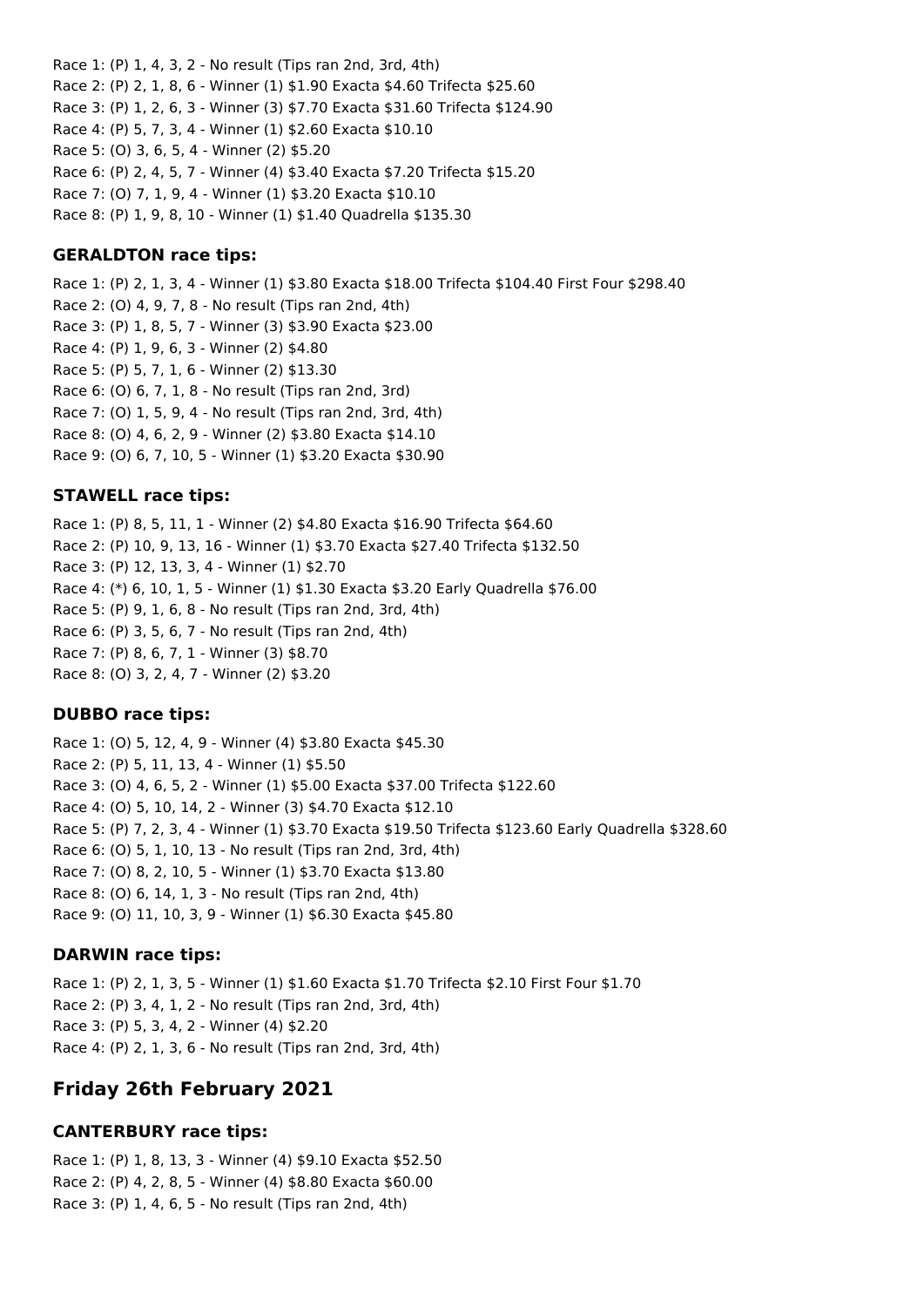Race 4: (P) 6, 5, 4, 10 - Winner (3) \$5.60 Exacta \$44.20 Race 5: (O) 2, 7, 3, 9 - Winner (2) \$5.10 Exacta \$82.40 Race 6: (\*) 11, 5, 8, 7 - No result (Tip ran 2nd) Race 7: (P) 6, 1, 11, 4 - Winner (1) \$4.70 Exacta \$17.80 Trifecta \$58.60 First Four \$188.20

### **MOONEE VALLEY race tips:**

Race 1: (P) 1, 4, 2, 3 - Winner (3) \$5.60 Exacta \$22.90 Trifecta \$25.10 Race 2: (\*) 7, 1, 6, 4 - Winner (1) \$1.20 Exacta \$4.30 Trifecta \$11.40 First Four \$26.60 Race 3: (\*) 1, 2, 3, 5 - Winner (1) \$6.00 Exacta \$10.90 Race 4: (\*) 1, 8, 2, 9 - Winner (2) \$5.90 Exacta \$13.40 Trifecta \$82.10 Early Quadrella \$587.30 Race 5: (P) 1, 2, 3, 10 - Winner (1) \$3.30 Exacta \$7.30 Race 6: (P) 10, 9, 7, 2 - No result (Tips ran 2nd, 4th) Race 7: (P) 4, 1, 7, 3 - Winner (2) \$4.10 Exacta \$27.60 Trifecta \$120.00 Race 8: (P) 6, 1, 8, 2 - Winner (2) \$4.40 Exacta \$36.70 Trifecta \$213.80 First Four \$669.00

## **TOWNSVILLE race tips:**

Race 1: (\*) 3, 2, 1, 4 - Winner (1) \$1.20 Exacta \$4.00 Trifecta \$20.70 First Four \$27.00 Race 2: (P) 4, 6, 2, 3 - Winner (2) \$3.10 Exacta \$16.70 Race 3: (P) 1, 3, 2, 6 - No result (Tips ran 2nd, 4th) Race 4: (P) 3, 2, 4, 6 - Winner (3) \$16.30 Race 5: (P) 1, 12, 5, 9 - Winner (4) \$9.10 Race 6: (P) 1, 2, 7, 8 - No result (Tips ran 2nd, 4th) Race 7: (P) 5, 11, 3, 2 - No result Race 8: (O) 1, 5, 11, 9 - Winner (2) \$5.30

## **MOUNT BARKER race tips:**

Race 1: (O) 11, 3, 1, 8 - Winner (1) \$5.70 Race 2: (P) 2, 5, 7, 1 - No result (Tips ran 3rd, 4th) Race 3: (P) 4, 1, 2, 5 - Winner (2) \$3.00 Race 4: (O) 1, 2, 7, 3 - No result (Tips ran 2nd, 4th) Race 5: (O) 7, 10, 6, 3 - Winner (4) \$20.20 Race 6: (O) 1, 3, 5, 9 - No result (Tips ran 3rd, 4th) Race 7: (O) 3, 8, 5, 6 - Winner (3) \$5.00 Exacta \$22.90

## **SALE race tips:**

Race 1: (P) 2, 4, 3, 1 - Winner (2) \$5.60 Exacta \$9.60 Trifecta \$22.60 First Four \$27.90 Race 2: (P) 3, 7, 1, 6 - Winner (2) \$3.00 Exacta \$3.40 Race 3: (P) 2, 6, 10, 4 - Winner (1) \$1.90 Exacta \$3.30 Trifecta \$13.80 Race 4: (P) 5, 8, 2, 3 - Winner (1) \$1.20 Exacta \$4.90 Early Quadrella \$51.20 Race 5: (P) 7, 3, 5, 6 - No result (Tips ran 2nd, 3rd) Race 6: (P) 1, 3, 5, 8 - Winner (3) \$4.80 Exacta \$13.30 Race 7: (O) 1, 9, 3, 6 - No result (Tips ran 2nd, 4th) Race 8: (O) 5, 1, 11, 8 - No result (Tips ran 2nd, 3rd)

## **BALLINA race tips:**

Race 1: (P) 8, 6, 4, 7 - Abandoned Race 2: (P) 5, 11, 1, 4 - Abandoned Race 3: (P) 3, 1, 8, 9 - Abandoned Race 4: (P) 4, 1, 7, 2 - Abandoned Race 5: (P) 6, 1, 3, 2 - Abandoned Race 6: (P) 6, 2, 3, 9 - Abandoned Race 7: (P) 10, 8, 2, 11 - Abandoned Race 8: (P) 9, 1, 3, 8 - Abandoned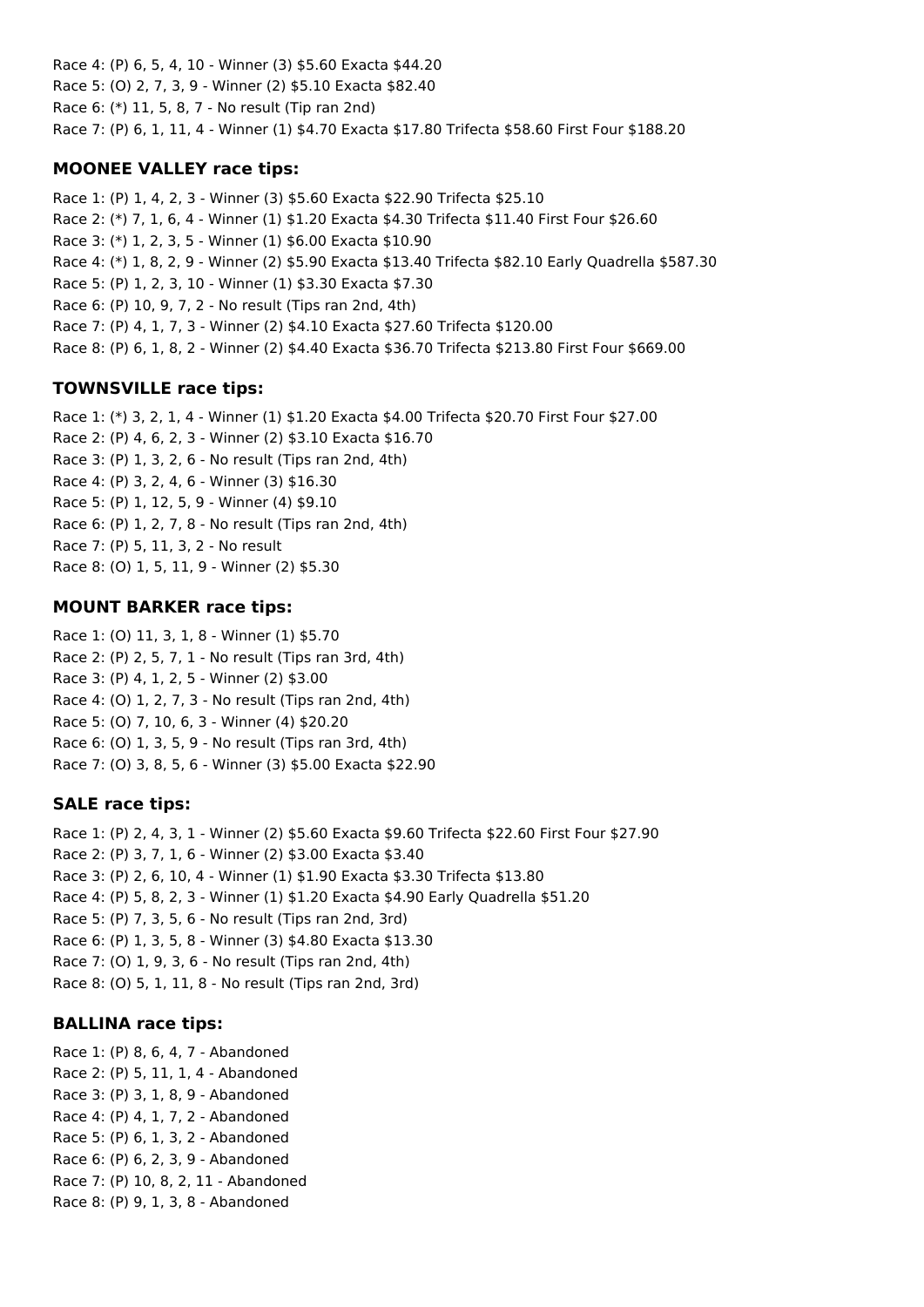### **ALBURY race tips:**

Race 1: (P) 2, 7, 4, 3 - Winner (3) \$9.50 Exacta \$82.90 Trifecta \$383.00 Race 2: (O) 3, 2, 5, 1 - Winner (2) \$5.90 Exacta \$65.80 Race 3: (P) 4, 1, 3, 9 - Winner (3) \$2.70 Race 4: (P) 2, 10, 1, 9 - Winner (3) \$4.80 Exacta \$23.30 Trifecta \$47.30 First Four \$296.60 Early Quadrella \$1,537.60 Race 5: (P) 11, 1, 4, 3 - Winner (1) \$3.10 Exacta \$5.70 Race 6: (O) 2, 1, 3, 8 - No result (Tips ran 2nd, 3rd) Race 7: (P) 3, 4, 6, 12 - Winner (3) \$4.60 Exacta \$11.00 Trifecta \$41.50 Race 8: (O) 5, 4, 13, 6 - Winner (1) \$2.50

# **Friday 19th February 2021**

### **CANTERBURY race tips:**

Race 1: (P) 5, 1, 12, 10 - Winner (2) \$4.10 Exacta \$10.50 Race 2: (\*) 2, 3, 5, 7 - Winner (1) \$1.30 Exacta \$9.70 Race 3: (P) 2, 3, 7, 4 - Winner (3) \$2.70 Race 4: (\*) 1, 4, 6, 5 - Winner (1) \$1.70 Exacta \$3.70 Early Quadrella \$35.60 Race 5: (P) 5, 3, 4, 2 - No result (Tips ran 2nd, 3rd, 4th) Race 6: (O) 7, 1, 11, 2 - Winner (1) \$4.40 Race 7: (O) 5, 10, 2, 7 - No result (Tips ran 2nd, 4th) Race 8: (\*) 3, 8, 14, 5 - Winner (1) \$2.00

## **MOONEE VALLEY race tips:**

Race 1: (P) 3, 6, 4, 9 - Winner (1) \$2.70 Exacta \$10.50 Trifecta \$21.50 Race 2: (P) 2, 4, 6, 5 - Winner (2) \$2.50 Race 3: (P) 2, 3, 4, 6 - Winner (1) \$3.50 Race 4: (\*) 1, 5, 8, 7 - Winner (1) \$2.90 Early Quadrella \$97.00 Race 5: (O) 8, 10, 1, 11 - Winner (1) \$2.80 Exacta \$20.70 Race 6: (O) 3, 1, 6, 4 - No result (Tip ran 2nd) Race 7: (P) 1, 11, 14, 4 - Winner (1) \$3.20 Exacta \$23.40 Race 8: (O) 9, 6, 13, 12 - No result (Tip ran 3rd)

## **MORPHETTVILLE race tips:**

Race 1: (P) 13, 6, 8, 3 - Winner (3) \$4.50 Race 2: (P) 3, 1, 5, 7 - Winner (4) \$6.60 Race 3: (P) 2, 1, 4, 3 - Winner (1) \$2.40 Race 4: (O) 1, 9, 12, 10 - Winner (4) \$135.90 Exacta \$741.60 Early Quadrella \$4,665.40 Race 5: (O) 7, 13, 10, 5 - No result (Tip ran 4th) Race 6: (P) 6, 5, 3, 7 - Winner (1) \$2.70 Race 7: (\*) 5, 2, 4, 10 - Winner (4) \$3.50 Exacta \$12.10

### **SUNSHINE COAST race tips:**

Race 1: (P) 5, 1, 4, 2 - Winner (2) \$4.20 Exacta \$14.30 Trifecta \$40.80 First Four \$47.50 Race 2: (P) 1, 6, 10, 9 - Winner (4) \$4.00 Exacta \$12.80 Race 3: (P) 1, 7, 2, 4 - Winner (2) \$3.40 Exacta \$5.50 Trifecta \$28.40 First Four \$43.20 Race 4: (O) 13, 9, 20, 11 - Winner (1) \$5.50 Early Quadrella \$592.30 Race 5: (P) 5, 3, 6, 4 - Winner (2) \$5.10 Race 6: (P) 6, 4, 3, 7 - Winner (4) \$5.20 Exacta \$7.90 Race 7: (P) 15, 13, 14, 11 - Winner (3) \$10.10 Exacta \$25.30 Trifecta \$213.60 Race 8: (P) 3, 4, 6, 10 - No result (Tips ran 2nd, 3rd, 4th)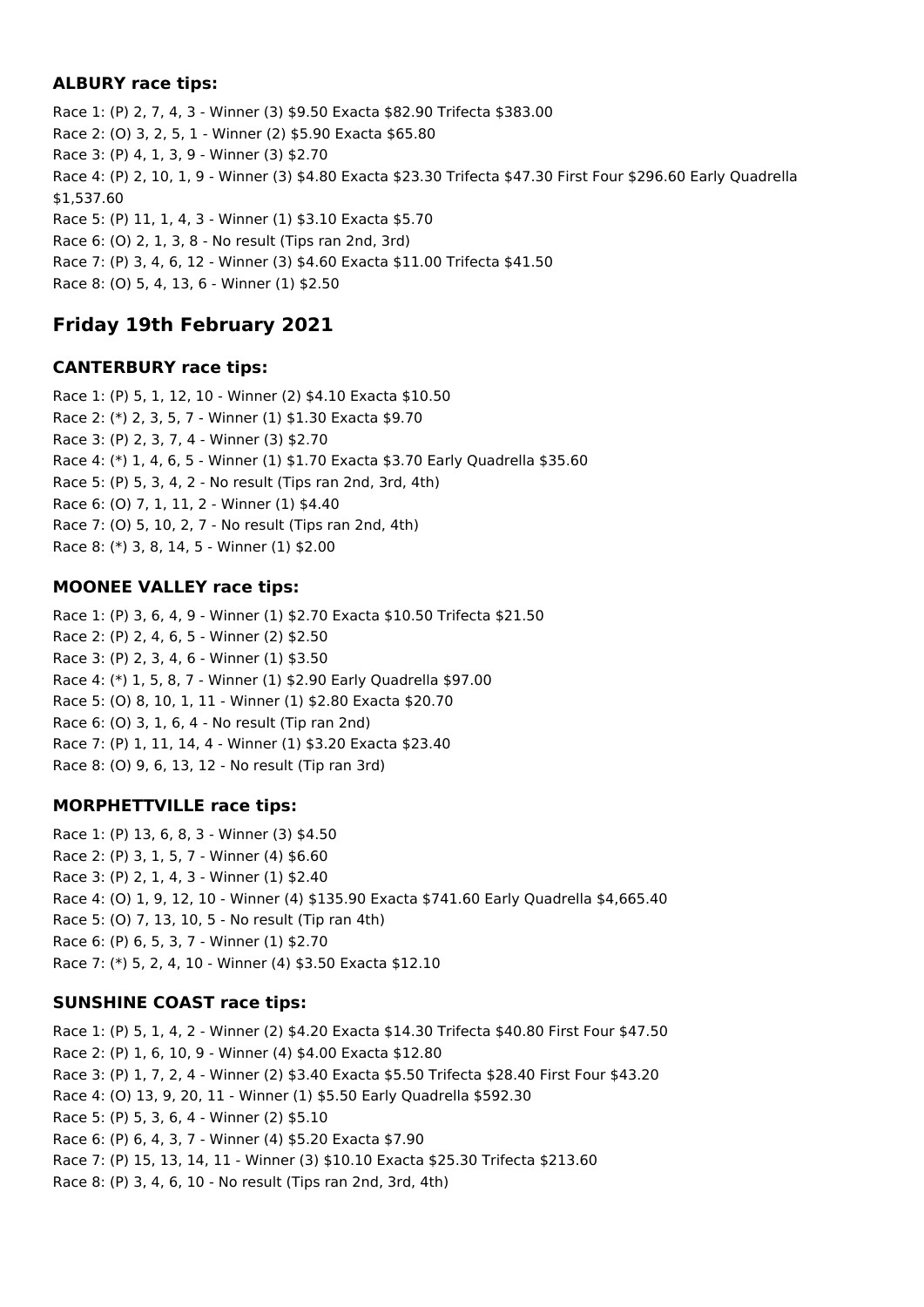#### **DARWIN race tips:**

Race 1: (P) 4, 2, 5, 1 - Winner (2) \$4.10 Exacta \$9.20 Race 2: (P) 8, 7, 3, 4 - Winner (4) \$2.80 Exacta \$15.40 Trifecta \$30.00 Race 3: (P) 3, 5, 2, 4 - No result (Tips ran 2nd, 3rd) Race 4: (P) 2, 3, 5, 1 - Winner (4) \$6.20 Exacta \$15.80 Race 5: (P) 5, 4, 1, 7 - No result (Tips ran 2nd, 3rd) Race 6: (P) 6, 2, 3, 5 - Winner (1) \$4.00

### **BENALLA race tips:**

Race 1: (O) 2, 11, 5, 4 - No result (Tips ran 2nd, 3rd) Race 2: (O) 1, 5, 13, 2 - Winner (1) \$4.40 Race 3: (P) 6, 3, 1, 2 - Winner (1) \$1.70 Exacta \$6.40 Race 4: (P) 8, 6, 1, 13 - Winner (2) \$2.00 Race 5: (O) 4, 1, 3, 8 - Winner (4) \$6.60 Race 6: (P) 3, 4, 5, 6 - Winner (1) \$2.90 Exacta \$21.30 Race 7: (O) 1, 2, 7, 13 - No result (Tips ran 2nd, 3rd) Race 8: (O) 8, 5, 7, 13 - Winner (2) \$5.50 Exacta \$24.20

### **QUIRINDI race tips:**

Race 1: (P) 1, 6, 7, 2 - Winner (2) \$3.30 Exacta \$7.30 Race 2: (P) 4, 1, 3, 11 - No result (Tips ran 2nd, 4th) Race 3: (O) 5, 1, 10, 8 - No result (Tips ran 2nd, 3rd) Race 4: (P) 1, 4, 7, 8 - Winner (1) \$2.00 Exacta \$9.90 Trifecta \$47.10 Race 5: (O) 4, 3, 6, 14 - No result (Tips ran 2nd, 3rd, 4th) Race 6: (P) 13, 12, 6, 4 - Winner (1) \$3.80 Race 7: (O) 4, 7, 11, 9 - No result (Tips ran 2nd, 3rd) Race 8: (O) 1, 13, 14, 12 - Winner (3) \$2.10

### **TOWNSVILLE race tips:**

Race 1: (\*) 5, 3, 4, 1 - Winner (2) \$2.00 Exacta \$2.10 Trifecta \$4.50 Race 2: (P) 1, 7, 6, 10 - Winner (4) \$2.50 Exacta \$23.80 Race 3: (\*) 2, 3, 4, 5 - Winner (1) \$1.80 Exacta \$3.30 Race 4: (P) 1, 3, 4, 7 - No result (Tips ran 2nd, 4th) Race 5: (O) 1, 6, 7, 14 - No result (Tips ran 2nd, 4th) Race 6: (O) 3, 7, 5, 10 - No result (Tips ran 2nd, 4th) Race 7: (P) 9, 3, 8, 7 - Winner (1) \$3.10 Race 8: (O) 6, 2, 12, 4 - No result (Tips ran 2nd, 4th) Race 9: (O) 3, 2, 1, 9 - Winner (3) \$2.30 Exacta \$8.30 Trifecta \$24.50 First Four \$177.40

### **CANBERRA race tips:**

Race 1: (P) 4, 6, 3, 11 - No result (Tips ran 2nd, 3rd) Race 2: (P) 7, 4, 12, 10 - Winner (2) \$4.60 Race 3: (O) 6, 1, 8, 7 - Winner (1) \$2.40 Exacta \$38.80 Race 4: (\*) 9, 3, 5, 7 - Winner (1) \$1.70 Exacta \$2.60 Race 5: (\*) 14, 12, 9, 2 - Winner (3) \$13.50 Early Quadrella \$561.30 Race 6: (O) 5, 3, 7, 6 - No result (Tip ran 2nd) Race 7: (P) 1, 12, 11, 8 - Winner (3) \$2.60 Race 8: (O) 7, 3, 5, 1 - Winner (3) \$4.40 Exacta \$41.80 Race 9: (O) 13, 6, 14, 12 - Winner (3) \$1.70

# **Friday 12th February 2021**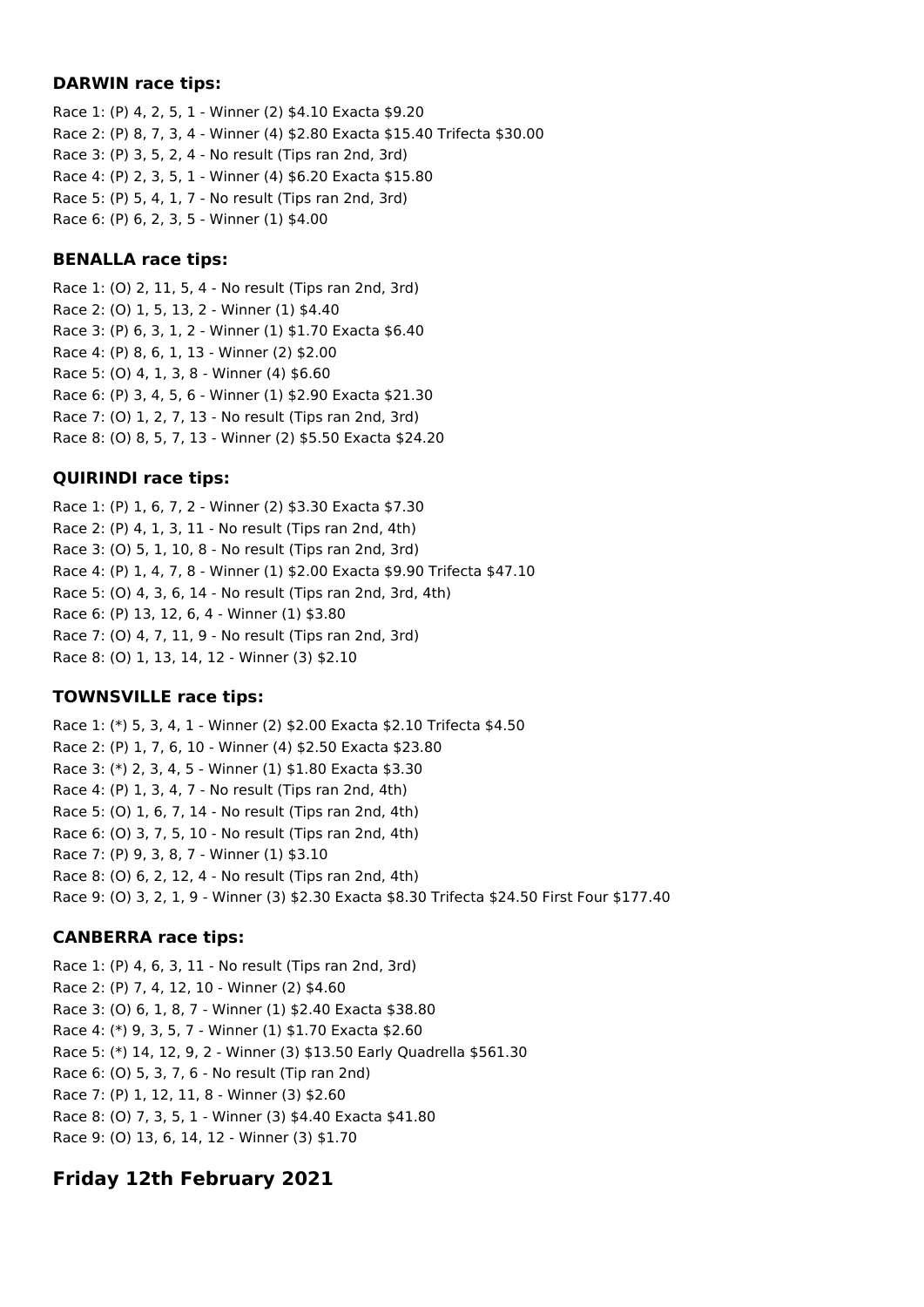#### **CANTERBURY race tips:**

Race 1: (P) 1, 3, 5, 11 - Winner (1) \$2.40 Exacta \$24.40 Race 2: (P) 4, 6, 1, 2 - Winner (1) \$2.60 Race 3: (P) 6, 4, 7, 3 - Winner (1) \$2.90 Race 4: (P) 7, 2, 1, 11 - No result (Tips ran 2nd, 3rd) Race 5: (O) 4, 16, 6, 8 - No result (Tip ran 2nd) Race 6: (P) 6, 7, 5, 10 - Winner (1) \$2.90 Race 7: (P) 5, 12, 3, 2 - Winner (3) \$2.20 Exacta \$6.30 Race 8: (O) 4, 12, 11, 1 - Winner (2) \$6.90

### **MOONEE VALLEY race tips:**

Race 1: (P) 8, 3, 6, 9 - Winner (1) \$2.00 Exacta \$9.60 Trifecta \$23.60 Race 2: (O) 1, 7, 13, 5 - Winner (3) \$2.70 Race 3: (O) 4, 2, 1, 8 - No result (Tip ran 4th) Race 4: (P) 2, 3, 7, 5 - Winner (3) \$6.70 Exacta \$32.00 Race 5: (P) 6, 4, 5, 2 - No result (Tips ran 2nd, 3rd, 4th) Race 6: (O) 8, 2, 6, 3 - Winner (2) \$11.10 Race 7: (P) 11, 5, 4, 2 - Winner (1) \$6.50 Exacta \$12.70 Race 8: (O) 7, 11, 6, 8 - Winner (1) \$3.50

### **TOWNSVILLE race tips:**

Race 1: (P) 7, 9, 6, 8 - Winner (2) \$3.70 Exacta \$14.60 Trifecta \$36.50 Race 2: (P) 1, 5, 4, 3 - Winner (1) \$1.50 Race 3: (P) 2, 3, 7, 4 - Winner (3) \$5.00 Race 4: (P) 1, 5, 4, 2 - Winner (1) \$2.00 Exacta \$23.00 Trifecta \$47.20 First Four \$111.70 Early Quadrella \$113.10 Race 5: (P) 6, 3, 7, 5 - No result (Tips ran 2nd, 3rd, 4th) Race 6: (O) 1, 10, 5, 3 - Winner (3) \$3.80 Exacta \$12.00 Race 7: (O) 2, 4, 9, 1 - Winner (1) \$3.60 Race 8: (P) 3, 10, 6, 5 - Winner (3) \$5.80 Exacta \$16.20

## **SALE race tips:**

Race 1: (P) 2, 1, 8, 3 - Winner (1) \$1.50 Exacta \$3.30 Trifecta \$14.60 Race 2: (P) 8, 2, 3, 9 - Winner (2) \$6.50 Exacta \$23.50 Trifecta \$61.10 Race 3: (P) 3, 4, 2, 7 - Winner (2) \$3.10 Exacta \$11.50 Race 4: (P) 12, 14, 11, 5 - Winner (1) \$1.50 Early Quadrella \$110.80 Race 5: (P) 7, 8, 5, 3 - Winner (1) \$3.30 Exacta \$13.90 Trifecta \$40.30 First Four \$141.80 Race 6: (P) 8, 11, 13, 3 - Winner (2) \$2.10 Exacta \$12.00 Trifecta \$37.80 Race 7: (O) 4, 6, 5, 7 - No result (Tips ran 2nd, 3rd, 4th) Race 8: (O) 10, 5, 2, 7 - Winner (1) \$2.40

### **TAREE race tips:**

Race 1: (P) 8, 4, 6, 2 - Winner (2) \$4.60 Exacta \$4.60 Race 2: (P) 4, 2, 6, 1 - Winner (3) \$7.10 Race 3: (P) 2, 1, 3, 4 - Winner (1) \$4.60 Race 4: (P) 3, 6, 5, 7 - Winner (3) \$7.90 Exacta \$35.70 Early Quadrella \$947.80 Race 5: (P) 5, 1, 9, 4 - Winner (3) \$2.70 Exacta \$5.70 Race 6: (O) 7, 9, 8, 5 - Winner (3) \$6.40 Exacta \$39.30 Trifecta \$80.40 Race 7: (P) 9, 3, 4, 8 - Winner (3) \$3.90 Race 8: (P) 10, 1, 2, 3 - Winner (4) \$6.20 Exacta \$38.00 Trifecta \$97.60 First Four \$266.90 Quadrella \$655.00

## **TAMWORTH race tips:**

Race 1: (P) 3, 7, 9, 2 - Winner (1) \$2.80 Exacta \$12.90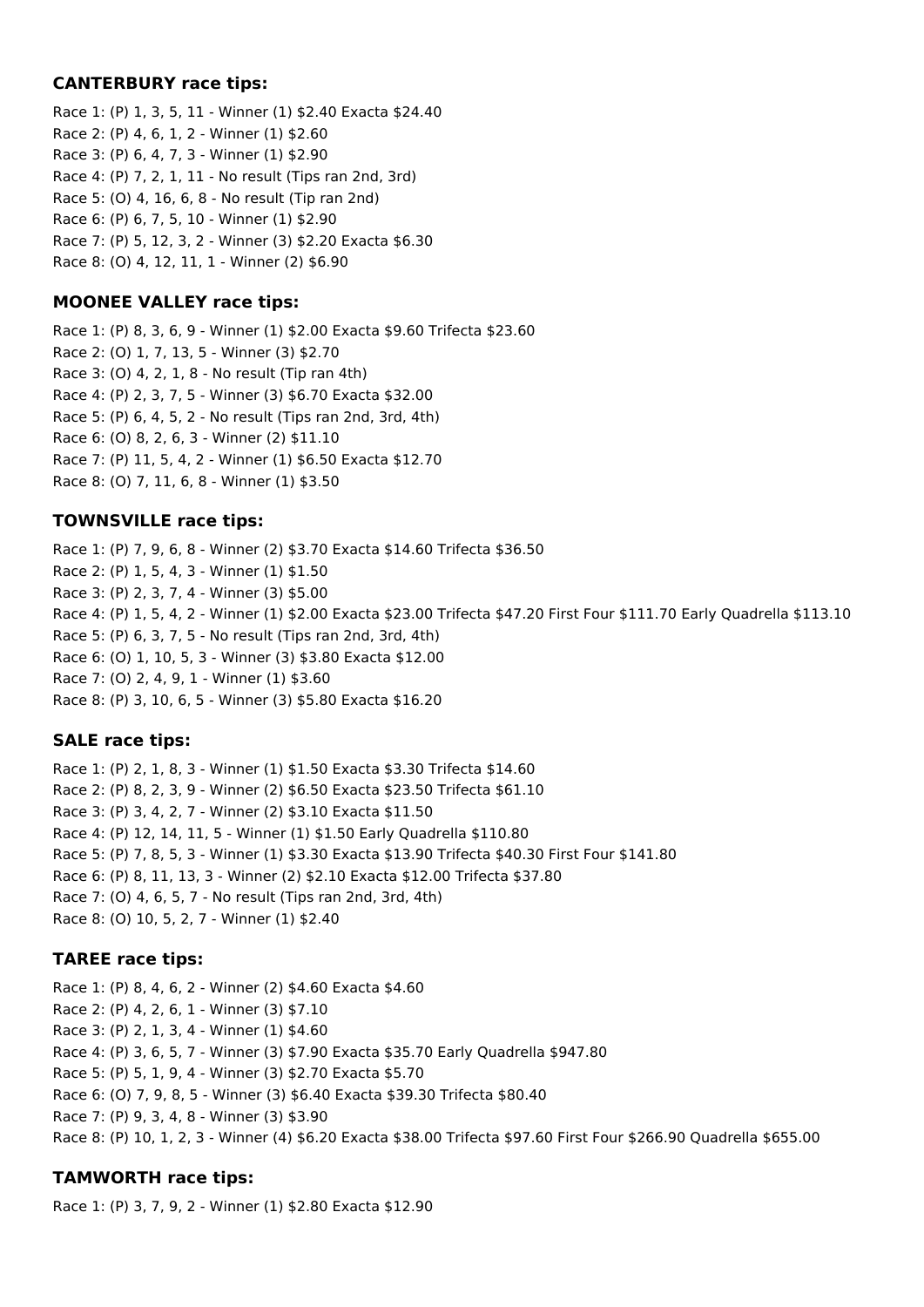Race 2: (P) 3, 7, 2, 1 - Winner (1) \$4.70 Race 3: (O) 7, 6, 11, 15 - Winner (1) \$2.20 Race 4: (O) 2, 5, 10, 8 - No result (Tip ran 2nd) Race 5: (P) 3, 1, 5, 4 - Winner (2) \$4.30 Exacta \$11.20 Trifecta \$30.00 Race 6: (P) 14, 7, 12, 2 - Winner (3) \$9.20 Exacta \$37.90 Trifecta \$151.60 Race 7: (O) 9, 5, 14, 6 - Winner (1) \$4.30 Exacta \$21.60 Race 8: (O) 3, 1, 7, 2 - Winner (4) \$19.10 Exacta \$99.10 Quadrella \$3,757.90

### **DARWIN race tips:**

Race 1: (P) 6, 5, 3, 2 - Winner (4) \$8.20 Exacta \$67.30 Trifecta \$174.40 Race 2: (P) 5, 2, 3, 1 - Winner (1) \$1.60 Exacta \$2.00 Trifecta \$5.20 First Four \$10.80 Race 3: (P) 3, 1, 2, 5 - Winner (2) \$2.80 Exacta \$8.20 Race 4: (P) 5, 1, 2, 4 - Winner (1) \$1.50 Race 5: (P) 2, 1, 4, 3 - Winner (2) \$1.20 Exacta \$3.70 Trifecta \$7.40 First Four \$12.90 Quadrella \$7.70

## **Friday 5th February 2021**

#### **WALCHA race tips:**

Race 1: (O) 7, 9, 3, 2 - Winner (3) \$5.00 Race 2: (O) 12, 1, 9, 2 - Winner (1) \$3.50 Exacta \$29.30 Race 3: (O) 5, 6, 3, 9 - Winner (2) \$7.40 Exacta \$17.00 Trifecta \$80.20 Race 4: (P) 4, 2, 7, 11 - No result (Tips ran 2nd, 4th) Race 5: (O) 4, 16, 17, 9 - Winner (1) \$2.50 Race 6: (P) 6, 3, 2, 7 - Winner (1) \$3.80 Race 7: (O) 12, 5, 10, 7 - Winner (2) \$3.10 Exacta \$59.00 Trifecta \$216.50 Race 8: (O) 13, 11, 9, 8 - No result (Tip ran 3rd)

#### **MOONEE VALLEY race tips:**

Race 1: (P) 4, 6, 5, 7 - No result (Tips ran 2nd, 3rd, 4th) Race 2: (P) 10, 4, 1, 2 - No result (Tips ran 2nd, 3rd, 4th) Race 3: (P) 2, 5, 11, 10 - Winner (2) \$3.90 Race 4: (P) 7, 6, 2, 10 - Winner (2) \$9.20 Exacta \$23.00 Trifecta \$133.20 First Four \$598.80 Race 5: (P) 7, 3, 11, 12 - Winner (3) \$5.10 Race 6: (P) 2, 3, 5, 1 - Winner (2) \$11.40 Exacta \$48.00 Race 7: (P) 5, 8, 4, 7 - Winner (2) \$4.50 Race 8: (O) 1, 8, 5, 11 - No result (Tips ran 2nd, 3rd)

### **PORT LINCOLN race tips:**

Race 1: (P) 4, 2, 1, 5 - Winner (2) \$1.30 Exacta \$4.00 Race 2: (O) 6, 9, 5, 1 - No result (Tips ran 3rd, 4th) Race 3: (P) 2, 4, 5, 7 - Winner (3) \$3.20 Race 4: (O) 5, 4, 2, 3 - Winner (1) \$2.70 Exacta \$12.00 Race 5: (P) 2, 7, 1, 6 - No result (Tips ran 2nd, 3rd) Race 6: (O) 1, 6, 7, 11 - Winner (3) \$5.10 Exacta \$29.90 Race 7: (O) 2, 8, 7, 10 - No result (Tip ran 4th) Race 8: (O) 6, 1, 8, 7 - Winner (1) \$3.80

### **SUNSHINE COAST race tips:**

Race 1: (P) 9, 11, 8, 10 - Winner (1) \$2.50 Exacta \$8.40 Race 2: (P) 3, 1, 2, 6 - No result (Tips ran 2nd, 4th) Race 3: (P) 9, 6, 8, 10 - Winner (2) \$5.70 Exacta \$11.60 Race 4: (O) 1, 2, 11, 5 - No result (Tips ran 2nd, 3rd, 4th) Race 5: (P) 1, 5, 4, 11 - Winner (1) \$1.40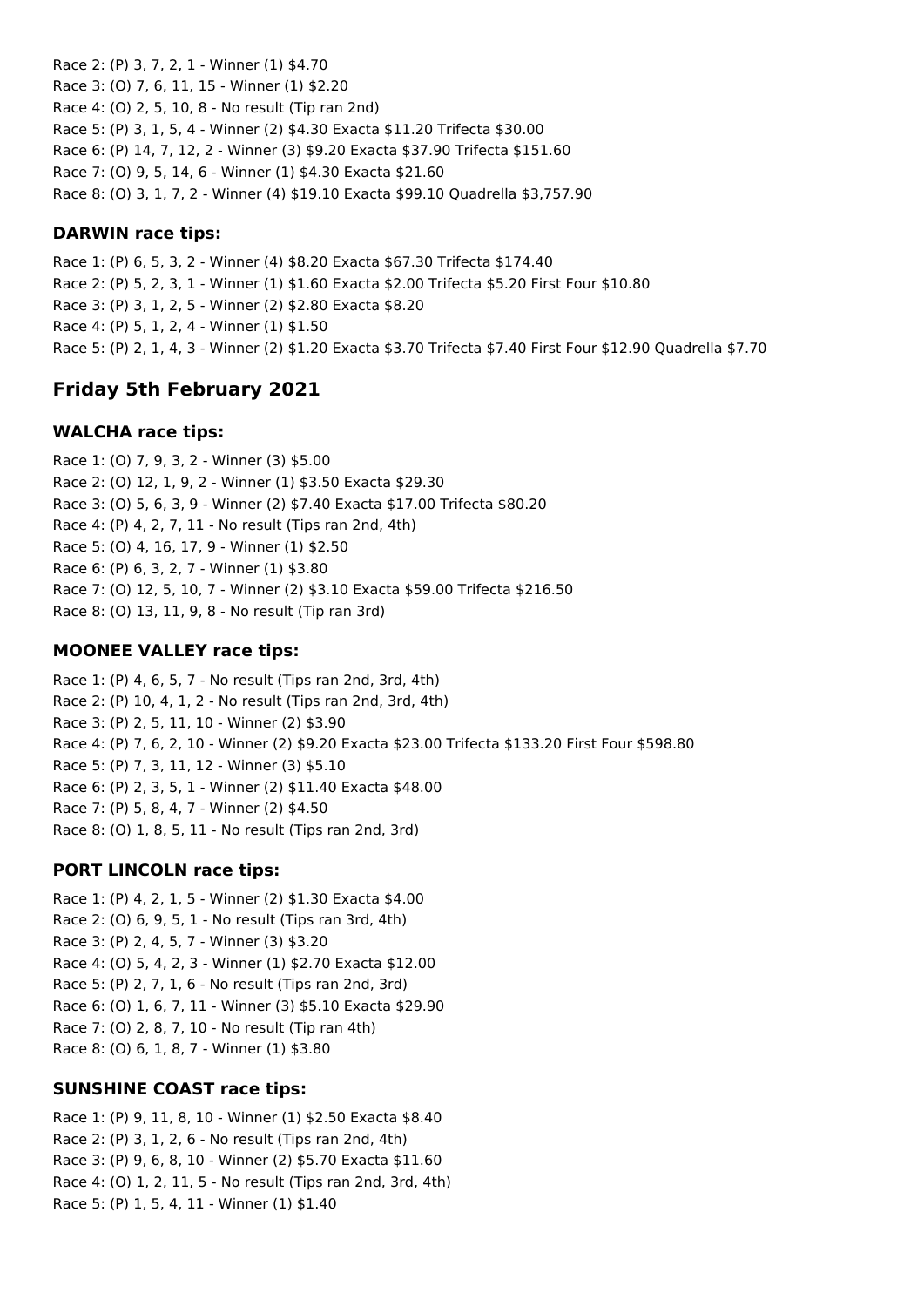Race 6: (P) 6, 5, 2, 3 - Winner (1) \$3.80 Exacta \$20.00 Race 7: (P) 6, 1, 2, 3 - Winner (3) \$2.70 Exacta \$9.50 Trifecta \$35.30

### **WARRNAMBOOL race tips:**

Race 1: (P) 4, 7, 6, 2 - Winner (3) \$6.20 Exacta \$22.60 Trifecta \$39.70 Race 2: (P) 10, 8, 1, 7 - Winner (1) \$3.50 Race 3: (P) 9, 5, 10, 3 - Winner (1) \$2.60 Exacta \$12.30 Race 4: (P) 1, 11, 9, 2 - Winner (2) \$3.40 Early Quadrella \$244.20 Race 5: (P) 3, 5, 4, 2 - Winner (2) \$3.70 Exacta \$11.70 Trifecta \$59.80 Race 6: (P) 5, 7, 2, 9 - Winner (2) \$3.30 Exacta \$22.30 Race 7: (O) 3, 7, 8, 4 - No result (Tips ran 2nd, 3rd, 4th) Race 8: (P) 2, 1, 8, 6 - Winner (4) \$5.20 Exacta \$42.20

#### **CANBERRA race tips:**

Race 1: (P) 6, 2, 8, 3 - Winner (3) \$8.00 Exacta \$43.50 Trifecta \$183.50 Race 2: (P) 8, 1, 6, 10 - Winner (2) \$1.50 Exacta \$7.00 Trifecta \$141.70 Race 3: (O) 11, 6, 4, 8 - No result Race 4: (O) 1, 3, 5, 9 - Winner (2) \$2.70 Race 5: (P) 2, 5, 1, 7 - Winner (3) \$4.70 Race 6: (O) 3, 2, 1, 9 - Winner (1) \$2.40 Race 7: (O) 3, 5, 6, 1 - Winner (1) \$4.30 Race 8: (O) 12, 4, 8, 7 - Winner (1) \$4.30 Exacta \$14.90 Quadrella \$660.70

#### **HOBART race tips:**

Race 1: (P) 12, 7, 3, 4 - No result (Tip ran 4th) Race 2: (P) 2, 5, 4, 1 - Winner (1) \$1.60 Exacta \$5.40 Trifecta \$17.90 First Four \$38.80 Race 3: (P) 1, 2, 4, 3 - Winner (1) \$2.80 Exacta \$32.50 Trifecta \$15.80 First Four \$20.00 Race 4: (P) 3, 2, 8, 4 - No result (Tips ran 2nd, 3rd) Race 5: (O) 1, 5, 3, 6 - No result (Tips ran 2nd, 4th) Race 6: (P) 5, 6, 3, 4 - Winner (1) \$2.00 Exacta \$11.50 Race 7: (\*) 1, 7, 4, 3 - Winner (3) \$4.00 Exacta \$17.60 Trifecta \$29.50 Race 8: (O) 4, 3, 7, 6 - Winner (1) \$5.00

#### **TOWNSVILLE race tips:**

Race 1: (\*) 1, 2, 4, 5 - Winner (4) \$9.00 Exacta \$34.70 Trifecta \$38.00 Race 2: (\*) 1, 2, 4, 5 - Winner (1) \$2.10 Exacta \$11.30 Trifecta \$22.90 First Four \$45.10 Race 3: (O) 2, 12, 7, 9 - No result (Tip ran 3rd) Race 4: (P) 5, 4, 7, 12 - Winner (1) \$4.00 Race 5: (O) 4, 2, 1, 7 - Winner (3) \$1.50 Race 6: (P) 6, 2, 3, 7 - Winner (1) \$3.60 Race 7: (O) 2, 8, 13, 7 - Winner (2) \$4.30 Exacta \$41.10 Trifecta \$106.80 First Four \$758.50 Race 8: (O) 1, 2, 12, 8 - No result (Tips ran 3rd, 4th)

#### **DARWIN race tips:**

Race 1: (P) 2, 4, 6, 3 - Winner (1) \$3.80 Race 2: (P) 2, 7, 6, 1 - Winner (4) \$1.70 Exacta \$3.80 Race 3: (P) 1, 4, 6, 2 - Winner (1) \$1.60 Exacta \$4.30 Trifecta \$5.10 Race 4: (P) 4, 3, 1, 5 - Winner (2) \$6.30 Exacta \$13.50 Race 5: (P) 2, 1, 6, 3 - Winner (1) \$1.60 Exacta \$10.70 Trifecta \$24.10 Quadrella \$36.90

## **Friday 29th January 2021**

**CANTERBURY race tips:**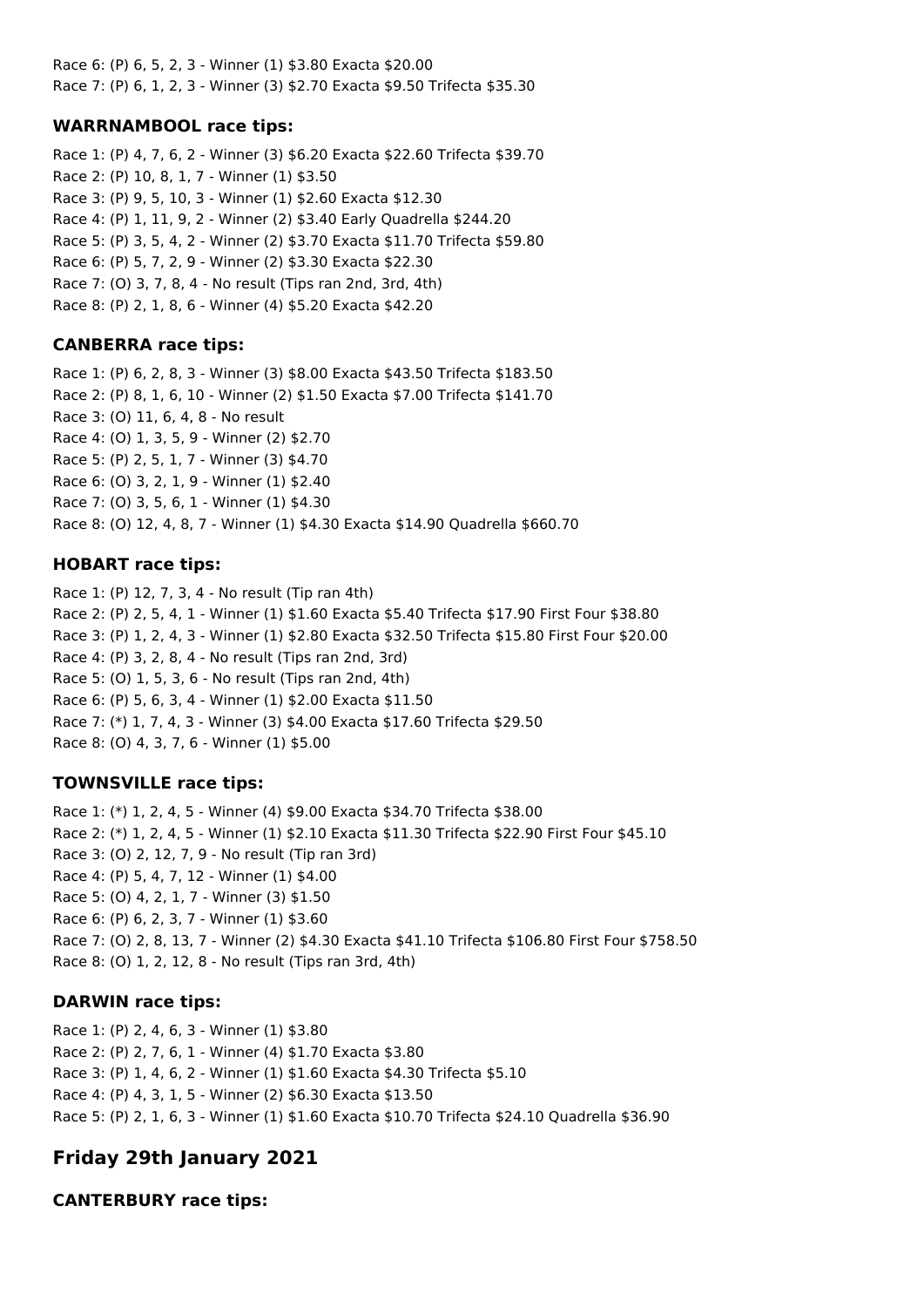Race 1: (P) 8, 2, 3, 4 - Winner (2) \$4.20 Exacta \$12.60 Trifecta \$54.00 Race 2: (P) 1, 2, 7, 4 - Winner (1) \$2.90 Exacta \$18.50 Trifecta \$58.60 First Four \$103.60 Race 3: (P) 6, 9, 2, 3 - Winner (1) \$3.20 Exacta \$14.40 Race 4: (P) 6, 7, 2, 5 - Winner (1) \$2.70 Exacta \$10.20 Trifecta \$20.20 Early Quadrella \$147.80 Race 5: (P) 2, 7, 1, 3 - Winner (1) \$2.90 Exacta \$9.70 Race 6: (P) 1, 10, 4, 3 - No result (Tips ran 2nd, 4th) Race 7: (P) 11, 6, 9, 2 - No result (Tips ran 2nd, 3rd, 4th) Race 8: (P) 5, 8, 6, 10 - No result (Tip ran 2nd)

#### **FLEMINGTON race tips:**

Race 1: (P) 6, 3, 10, 11 - Winner (1) \$2.40 Exacta \$21.10 Trifecta \$81.50 Race 2: (O) 1, 11, 5, 6 - Winner (4) \$6.00 Race 3: (P) 10, 6, 7, 3 - Winner (3) \$6.90 Exacta \$17.40 Trifecta \$106.00 Race 4: (\*) 5, 9, 3, 7 - Winner (1) \$1.70 Early Quadrella \$293.40 Race 5: (P) 7, 4, 3, 12 - Winner (3) \$3.50 Race 6: (P) 8, 12, 11, 2 - Winner (1) \$4.00 Exacta \$16.80 Trifecta \$45.80 Race 7: (O) 12, 11, 9, 6 - No result (Tip ran 4th)

#### **ROCKHAMPTON race tips:**

Race 1: (P) 1, 3, 2, 4 - Winner (2) \$2.10 Exacta \$3.80 Trifecta \$8.40 First Four \$5.60 Race 2: (O) 14, 13, 2, 6 - Winner (1) \$2.90 Exacta \$9.50 Race 3: (O) 5, 3, 8, 4 - Winner (1) \$2.10 Exacta \$13.20 Trifecta \$49.20 Race 4: (P) 1, 3, 6, 7 - No result (Tips ran 2nd, 3rd, 4th) Race 5: (P) 5, 7, 1, 3 - Winner (4) \$3.80 Race 6: (P) 9, 1, 5, 8 - Winner (3) \$4.00 Exacta \$19.60 Race 7: (O) 8, 5, 4, 11 - Winner (1) \$3.50 Exacta \$26.50 Race 8: (P) 4, 3, 5, 2 - Winner (3) \$10.50 Exacta \$32.60 Trifecta \$244.00 Quadrella \$1,220.10

#### **WERRIBEE race tips:**

Race 1: (P) 10, 8, 2, 7 - Winner (3) \$4.00 Race 2: (P) 5, 3, 6, 4 - Winner (4) \$15.40 Exacta \$47.00 Trifecta \$88.60 First Four \$150.50 Race 3: (O) 5, 3, 1, 9 - Winner (4) \$6.40 Exacta \$27.90 Trifecta \$119.70 Race 4: (P) 3, 7, 4, 8 - Winner (1) \$2.00 Exacta \$4.60 Trifecta \$12.00 First Four \$34.40 Early Quadrella \$3,806.80 Race 5: (P) 6, 3, 5, 9 - Winner (1) \$3.00 Exacta \$10.70 Trifecta \$27.10 Race 6: (P) 7, 6, 9, 1 - Winner (2) \$3.30 Exacta \$13.00 Trifecta \$34.70 First Four \$50.50 Race 7: (P) 3, 9, 10, 5 - No result (Tips ran 2nd, 3rd, 4th) Race 8: (P) 5, 4, 6, 9 - Winner (3) \$3.20 Exacta \$6.60

### **BATHURST race tips:**

Race 1: (P) 7, 8, 3, 10 - Winner (1) \$1.90 Exacta \$10.60 Race 2: (P) 5, 4, 3, 11 - Winner (1) \$1.20 Exacta \$5.10 Race 3: (O) 4, 13, 5, 9 - No result (Tips ran 2nd, 3rd) Race 4: (P) 2, 1, 7, 4 - Winner (2) \$2.80 Race 5: (P) 2, 7, 8, 3 - No result (Tips ran 2nd, 4th) Race 6: (P) 7, 1, 5, 8 - No result (Tips ran 2nd, 4th) Race 7: (P) 2, 3, 1, 7 - Winner (2) \$5.30 Exacta \$17.00 Trifecta \$31.10 Race 8: (O) 1, 4, 7, 5 - No result (Tips ran 3rd, 4th)

#### **TAREE race tips:**

Race 1: (P) 4, 1, 8, 6 - Winner (1) \$6.20 Exacta \$41.70 Trifecta \$94.80 First Four \$156.60 Race 2: (P) 6, 3, 2, 4 - No result (Tips ran 2nd, 4th) Race 3: (P) 7, 10, 9, 12 - Winner (4) \$15.70 Race 4: (O) 9, 10, 4, 8 - Winner (3) \$6.20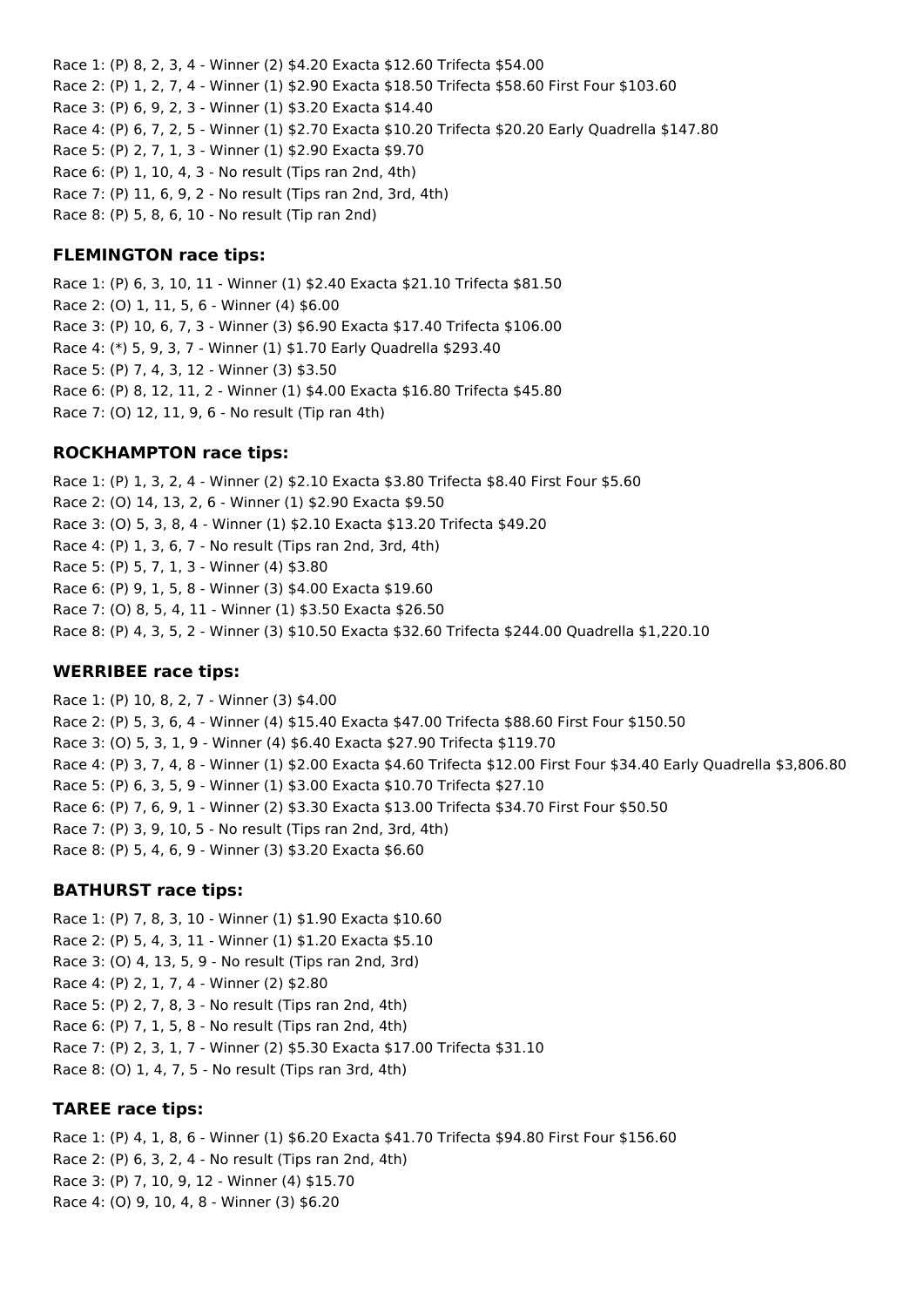Race 5: (P) 7, 5, 4, 3 - Winner (1) \$2.50 Exacta \$6.10 Trifecta \$36.20 Race 6: (P) 1, 6, 9, 8 - Winner (2) \$5.40 Race 7: (P) 6, 7, 3, 5 - Winner (3) \$7.70 Race 8: (O) 5, 11, 6, 9 - Winner (1) \$6.20 Quadrella \$1,007.90

# **Friday 22nd January 2021**

### **CANTERBURY race tips:**

Race 1: (P) 1, 8, 13, 4 - Winner (2) \$2.50 Exacta \$31.10 Race 2: (\*) 2, 1, 8, 5 - Winner (3) \$14.00 Race 3: (\*) 3, 5, 2, 4 - Winner (1) \$1.30 Exacta \$4.80 Trifecta \$8.20 First Four \$11.20 Race 4: (P) 8, 5, 2, 4 - Winner (4) \$6.60 Exacta \$19.60 Trifecta \$285.40 Early Quadrella \$289.40 Race 5: (P) 1, 5, 8, 4 - Winner (2) \$3.80 Exacta \$17.30 Race 6: (P) 6, 2, 7, 3 - No result (Tips ran 2nd, 3rd, 4th) Race 7: (P) 5, 1, 2, 9 - Winner (2) \$8.70

### **MOONEE VALLEY race tips:**

Race 1: (P) 1, 4, 2, 7 - Winner (3) \$3.70 Exacta \$15.10 Trifecta \$51.20 First Four \$159.50 Race 2: (O) 13, 2, 6, 15 - Winner (1) \$5.40 Exacta \$22.30 Trifecta \$122.70 Race 3: (\*) 1, 3, 2, 4 - Winner (1) \$1.60 Exacta \$3.20 Trifecta \$22.60 Race 4: (\*) 3, 5, 1, 2 - Winner (3) \$4.60 Exacta \$9.50 Trifecta \$19.90 Early Quadrella \$215.70 Race 5: (P) 11, 7, 2, 1 - No result (Tip ran 3rd) Race 6: (P) 3, 12, 9, 2 - No result (Tip ran 4th) Race 7: (P) 6, 5, 9, 4 - Winner (2) \$4.30 Race 8: (P) 10, 9, 11, 2 - No result (Tips ran 2nd, 3rd, 4th)

## **PORT LINCOLN race tips:**

Race 1: (P) 1, 2, 6, 4 - Winner (3) \$2.10 Exacta \$5.10 Trifecta \$23.70 Race 2: (P) 3, 2, 4, 5 - Winner (1) \$2.30 Race 3: (P) 2, 3, 4, 5 - Winner (2) \$3.10 Race 4: (P) 7, 1, 4, 10 - Winner (1) \$4.00 Early Quadrella \$29.10 Race 5: (P) 1, 8, 4, 5 - Winner (1) \$1.90 Exacta \$7.80 Trifecta \$30.30 First Four \$90.40 Race 6: (P) 1, 2, 4, 6 - Winner (1) \$2.50 Exacta \$13.00 Trifecta \$39.20 Race 7: (O) 6, 2, 9, 10 - Winner (2) \$6.60 Exacta \$20.90 Trifecta \$450.30 First Four \$2,495.50 Race 8: (P) 5, 9, 7, 8 - Winner (4) \$6.30 Quadrella \$99.30

## **SUNSHINE COAST race tips:**

Race 1: (P) 10, 8, 5, 7 - Winner (2) \$2.70 Exacta \$5.00 Trifecta \$17.70 Race 2: (\*) 6, 11, 7, 12 - Winner (1) \$1.30 Exacta \$2.70 Race 3: (P) 12, 9, 8, 11 - No result (Tips ran 2nd, 4th) Race 4: (\*) 5, 9, 3, 2 - Winner (1) \$1.80 Exacta \$4.40 Race 5: (O) 4, 5, 2, 8 - Winner (1) \$3.10 Race 6: (\*) 1, 2, 4, 8 - Winner (1) \$1.70 Exacta \$3.00 Trifecta \$4.30 First Four \$6.70 Race 7: (O) 7, 1, 11, 8 - Winner (1) \$2.00 Quadrella \$20.10

## **ESPERANCE race tips:**

Race 1: (P) 10, 1, 5, 8 - Winner (1) \$2.20 Race 2: (P) 3, 7, 9, 5 - No result (Tip ran 3rd) Race 3: (O) 1, 2, 8, 5 - Winner (2) \$5.90 Exacta \$16.90 Race 4: (P) 4, 5, 8, 9 - Winner (1) \$4.20 Exacta \$42.30 Trifecta \$285.30 Race 5: (O) 1, 6, 5, 3 - Winner (1) \$2.40 Race 6: (O) 4, 6, 1, 3 - No result (Tip ran 3rd) Race 7: (P) 2, 1, 6, 10 - Winner (1) \$2.80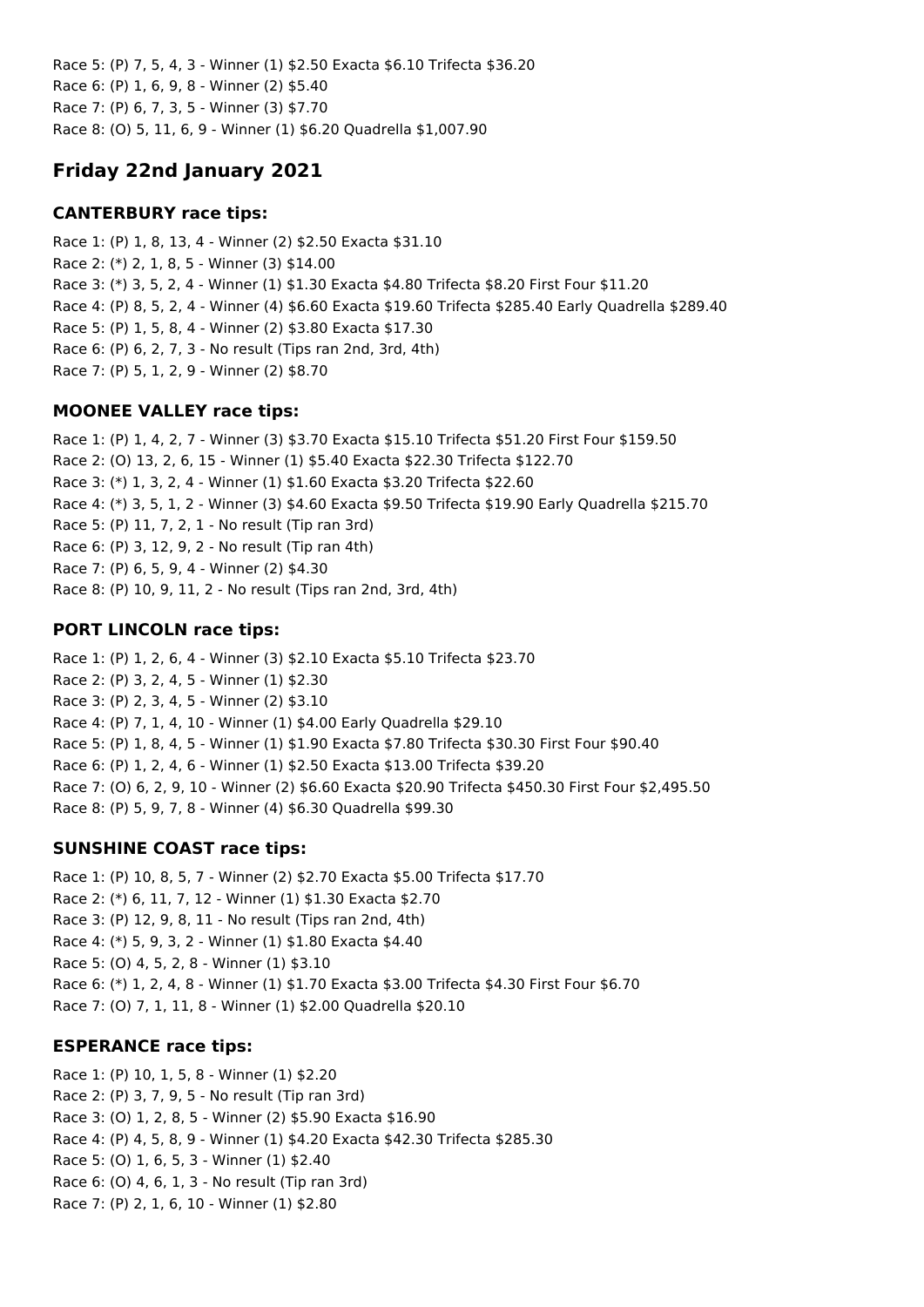#### **MORNINGTON race tips:**

Race 1: (P) 3, 1, 5, 4 - Winner (2) \$2.30 Race 2: (P) 7, 3, 2, 1 - Winner (1) \$2.60 Race 3: (P) 4, 7, 2, 6 - No result (Tips ran 2nd, 3rd) Race 4: (P) 6, 10, 4, 9 - Winner (2) \$4.30 Race 5: (P) 5, 7, 9, 1 - Winner (4) \$7.20 Race 6: (P) 5, 3, 6, 2 - Winner (1) \$2.30 Exacta \$12.20 Race 7: (O) 5, 2, 7, 6 - No result (Tips ran 2nd, 3rd, 4th) Race 8: (P) 6, 3, 11, 8 - Winner (3) \$5.80

### **PORT MACQUARIE race tips:**

Race 1: (P) 6, 2, 5, 4 - Winner (3) \$5.10 Exacta \$16.80 Trifecta \$38.30 First Four \$175.30 Race 2: (P) 1, 3, 4, 6 - Winner (3) \$4.70 Exacta \$13.30 Trifecta \$32.60 Race 3: (O) 10, 3, 9, 1 - No result (Tips ran 2nd, 4th) Race 4: (O) 3, 1, 2, 12 - Winner (2) \$4.90 Race 5: (O) 7, 6, 9, 3 - Winner (1) \$3.50 Race 6: (P) 2, 6, 10, 5 - No result (Tip ran 4th) Race 7: (O) 4, 8, 5, 7 - Winner (1) \$8.90 Race 8: (O) 1, 12, 8, 14 - Winner (1) \$4.60

### **DALBY race tips:**

Race 1: (P) 9, 10, 1, 11 - No result (Tips ran 2nd, 3rd) Race 2: (P) 7, 9, 6, 3 - Winner (2) \$4.60 Exacta \$121.60 Trifecta \$327.80 Race 3: (P) 3, 9, 6, 2 - Winner (2) \$2.10 Race 4: (O) 1, 7, 6, 4 - No result (Tips ran 2nd, 3rd, 4th) Race 5: (P) 7, 5, 2, 3 - Winner (1) \$2.60 Exacta \$11.10 Race 6: (O) 6, 1, 7, 11 - Winner (2) \$4.70 Race 7: (O) 6, 1, 3, 2 - No result (Tips ran 3rd, 4th) Race 8: (P) 6, 8, 10, 1 - Winner (3) \$5.20 Exacta \$27.20 Trifecta \$136.90 First Four \$333.00 Race 9: (P) 8, 11, 7, 1 - Winner (3) \$6.40

## **CANBERRA race tips:**

Race 1: (P) 2, 3, 5, 1 - Winner (1) \$1.80 Exacta \$5.90 Trifecta \$10.90 First Four \$10.50 Race 2: (P) 1, 3, 2, 4 - Winner (4) \$6.10 Exacta \$15.40 Trifecta \$39.30 Race 3: (P) 2, 6, 5, 3 - Winner (1) \$4.30 Exacta \$12.20 Trifecta \$55.40 First Four \$276.60 Race 4: (P) 3, 8, 5, 6 - No result (Tip ran 3rd) Race 5: (P) 2, 11, 1, 4 - Winner (1) \$6.70 Race 6: (P) 12, 4, 10, 5 - Winner (1) \$2.50 Race 7: (\*) 7, 9, 10, 3 - Winner (3) \$9.00 Exacta \$55.50 Race 8: (O) 6, 7, 1, 5 - Winner (1) \$2.00 Exacta \$8.50 Quadrella \$517.10

# **Friday 15th January 2021**

### **BALLINA race tips:**

Race 1: (P) 9, 4, 11, 1 - No result (Tips ran 2nd, 3rd) Race 2: (O) 11, 10, 4, 1 - Winner (1) \$2.00 Race 3: (P) 2, 7, 12, 13 - Winner (1) \$3.60 Exacta \$6.10 Race 4: (O) 3, 13, 6, 17 - Winner (1) \$1.70 Race 5: (O) 2, 9, 12, 11 - Winner (1) \$3.70 Race 6: (P) 2, 3, 5, 1 - Winner (1) \$2.40 Exacta \$12.00 Race 7: (O) 9, 10, 2, 4 - Winner (4) \$3.50 Race 8: (O) 3, 13, 8, 1 - No result (Tips ran 2nd, 3rd, 4th)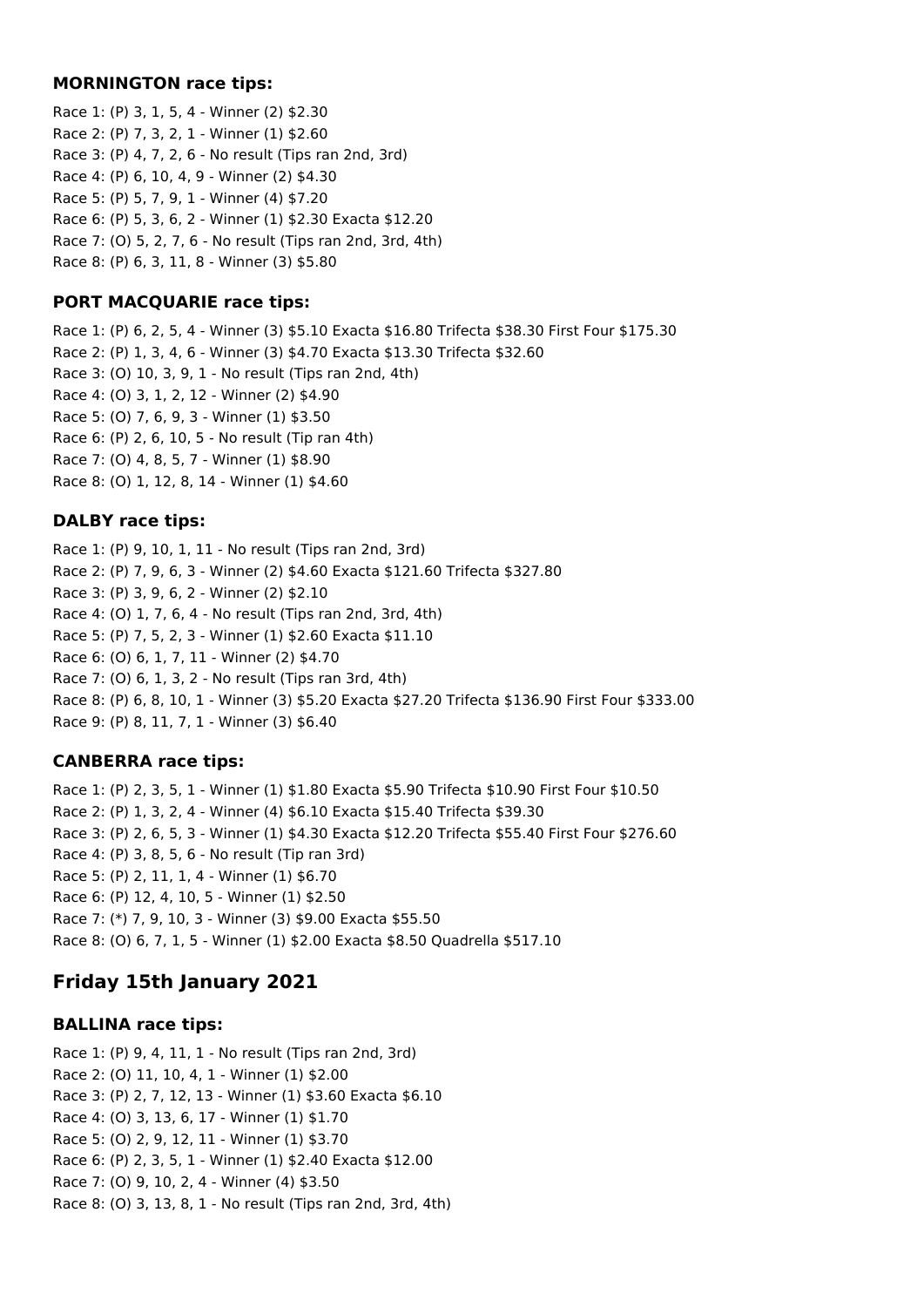#### **MOONEE VALLEY race tips:**

Race 1: (\*) 1, 7, 2, 5 - Winner (1) \$2.30 Exacta \$3.10 Race 2: (P) 1, 5, 7, 10 - No result (Tips ran 2nd, 3rd, 4th) Race 3: (\*) 1, 11, 10, 7 - Winner (1) \$2.00 Exacta \$7.40 Race 4: (O) 6, 5, 4, 2 - No result (Tips ran 3rd, 4th) Race 5: (O) 10, 4, 2, 3 - No result (Tips ran 3rd, 4th) Race 6: (P) 2, 6, 5, 4 - No result (Tip ran 4th) Race 7: (O) 2, 7, 5, 10 - Winner (2) \$5.00 Race 8: (P) 13, 6, 12, 5 - No result (Tip ran 2nd)

#### **TOWNSVILLE race tips:**

Race 1: (O) 6, 4, 5, 7 - Winner (3) \$7.30 Race 2: (\*) 1, 2, 3, 4 - Winner (1) \$1.30 Exacta \$2.70 Trifecta \$4.80 First Four \$10.90 Race 3: (P) 2, 1, 6, 4 - Winner (1) \$2.10 Exacta \$27.00 Race 4: (O) 6, 1, 8, 7 - Winner (1) \$3.20 Race 5: (\*) 2, 5, 1, 3 - Winner (2) \$15.80 Early Quadrella \$208.00 Race 6: (P) 6, 8, 1, 5 - Winner (2) \$2.70 Race 7: (O) 1, 7, 4, 8 - Winner (4) \$3.90 Race 8: (O) 12, 11, 6, 4 - Winner (2) \$2.00 Exacta \$4.70 Trifecta \$53.90 Race 9: (O) 1, 2, 9, 10 - No result (Tip ran 3rd)

#### **ESPERANCE race tips:**

Race 1: (P) 4, 1, 6, 7 - Winner (1) \$2.90 Exacta \$13.60 Trifecta \$36.90 First Four \$54.00 Race 2: (P) 5, 2, 1, 3 - Winner (2) \$3.80 Exacta \$6.20 Race 3: (P) 2, 1, 5, 3 - Winner (1) \$6.10 Exacta \$50.00 Race 4: (P) 4, 5, 9, 2 - Winner (1) \$3.40 Exacta \$14.50 Early Quadrella \$699.90 Race 5: (O) 4, 7, 6, 9 - Winner (1) \$2.50 Exacta \$24.40 Race 6: (O) 2, 3, 7, 13 - Winner (3) \$7.20 Race 7: (O) 10, 5, 8, 13 - No result (Tips ran 2nd, 4th)

### **GEELONG race tips:**

Race 1: (P) 1, 10, 4, 6 - Winner (4) \$10.80 Race 2: (P) 1, 7, 5, 6 - No result (Tips ran 2nd, 3rd, 4th) Race 3: (P) 5, 1, 3, 4 - No result Race 4: (P) 2, 12, 11, 5 - Winner (2) \$2.70 Race 5: (P) 8, 5, 6, 2 - Winner (1) \$4.50 Exacta \$26.60 Race 6: (P) 6, 1, 9, 10 - Winner (3) \$6.00 Race 7: (P) 1, 8, 7, 9 - No result (Tips ran 2nd, 3rd) Race 8: (P) 4, 1, 9, 5 - Winner (2) \$1.80

### **GOSFORD race tips:**

Race 1: (P) 3, 7, 9, 4 - Winner (4) \$7.50 Race 2: (\*) 3, 2, 4, 1 - Winner (1) \$2.00 Race 3: (P) 14, 2, 1, 7 - No result (Tips ran 2nd, 3rd) Race 4: (P) 11, 10, 9, 3 - Winner (3) \$6.60 Exacta \$29.70 Trifecta \$46.50 Race 5: (O) 10, 9, 12, 4 - Winner (1) \$4.30 Race 6: (O) 8, 2, 11, 5 - Winner (3) \$4.00 Exacta \$22.70 Trifecta \$79.50 Race 7: (O) 5, 10, 9, 16 - Winner (1) \$3.10 Quadrella \$1,005.80

# **Friday 8th January 2021**

### **CANTERBURY race tips:**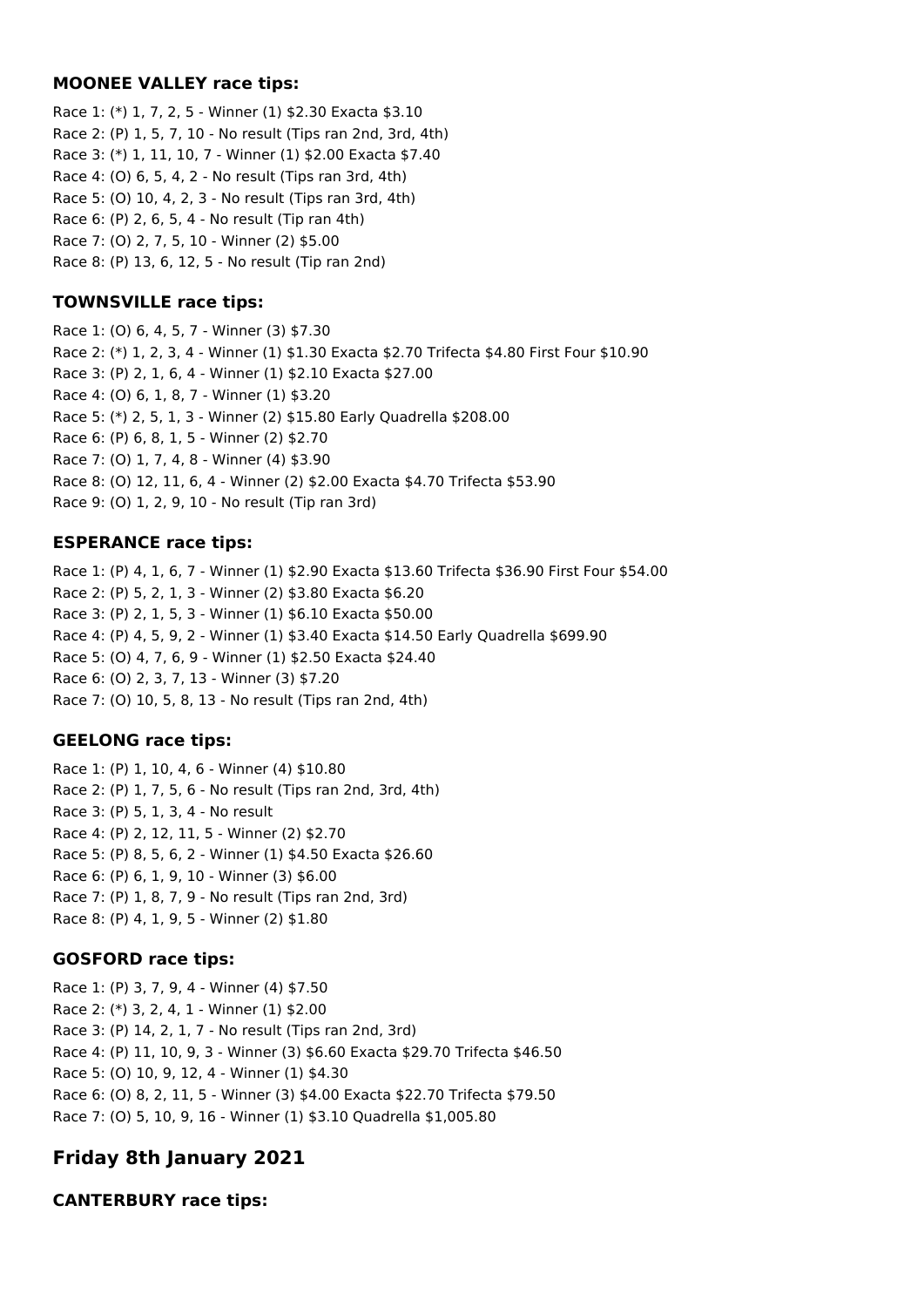Race 1: (P) 10, 8, 9, 4 - No result (Tip ran 2nd) Race 2: (P) 6, 2, 3, 4 - Winner (1) \$2.50 Exacta \$24.30 Race 3: (P) 2, 5, 8, 4 - Winner (1) \$1.70 Race 4: (P) 4, 6, 7, 5 - Winner (1) \$4.30 Race 5: (P) 1, 3, 6, 8 - Winner (4) \$5.30 Race 6: (O) 3, 2, 8, 1 - No result (Tips ran 2nd, 3rd) Race 7: (O) 8, 4, 12, 1 - Winner (4) \$7.30 Exacta \$18.80 Race 8: (O) 12, 1, 7, 3 - No result (Tips ran 2nd, 4th)

#### **CRANBOURNE race tips:**

Race 1: (P) 4, 5, 1, 3 - Winner (1) \$3.90 Race 2: (O) 8, 10, 9, 7 - No result (Tip ran 2nd) Race 3: (P) 2, 11, 9, 7 - No result (Tips ran 2nd, 3rd, 4th) Race 4: (P) 4, 10, 12, 13 - Winner (1) \$1.90 Exacta \$6.90 Race 5: (P) 8, 1, 7, 5 - Winner (2) \$4.50 Race 6: (P) 4, 9, 8, 3 - Winner (1) \$2.60 Exacta \$7.90 Trifecta \$37.20 Race 7: (P) 5, 7, 4, 8 - Winner (2) \$2.50 Exacta \$10.40 Trifecta \$26.20 Race 8: (P) 9, 1, 4, 3 - Winner (4) \$4.60 Quadrella \$317.80

### **SUNSHINE COAST race tips:**

Race 1: (P) 4, 3, 6, 8 - Winner (1) \$2.90 Exacta \$17.60 Trifecta \$79.10 Race 2: (P) 3, 2, 12, 5 - No result (Tips ran 3rd, 4th) Race 3: (O) 9, 2, 4, 1 - Winner (4) \$3.10 Race 4: (P) 3, 16, 8, 6 - Winner (3) \$6.30 Exacta \$24.80 Trifecta \$59.10 Race 5: (O) 12, 1, 11, 14 - Winner (2) \$2.80 Exacta \$11.30 Race 6: (P) 5, 9, 1, 10 - No result (Tip ran 2nd) Race 7: (O) 13, 2, 4, 8 - Winner (4) \$10.60 Race 8: (P) 3, 2, 4, 9 - Winner (1) \$2.10 Exacta \$7.70 Trifecta \$16.40

#### **NARROGIN race tips:**

Race 1: (P) 2, 4, 1, 3 - Abandoned Race 2: (P) 1, 2, 7, 8 - Abandoned Race 3: (P) 5, 1, 2, 3 - Abandoned Race 4: (P) 1, 2, 5, 7 - Abandoned Race 5: (P) 1, 2, 4, 6 - Abandoned Race 6: (P) 1, 2, 9, 6 - Abandoned Race 7: (P) 2, 3, 1, 9 - Abandoned

#### **STAWELL race tips:**

Race 1: (O) 7, 9, 2, 11 - No result (Tips ran 3rd, 4th) Race 2: (P) 11, 14, 13, 6 - Winner (4) \$4.30 Exacta \$12.80 Race 3: (P) 7, 3, 8, 5 - Winner (2) \$8.80 Exacta \$31.40 Race 4: (O) 4, 5, 3, 7 - No result (Tip ran 3rd) Race 5: (P) 12, 1, 8, 4 - Winner (1) \$3.50 Race 6: (O) 4, 3, 7, 1 - Winner (3) \$7.20 Race 7: (O) 6, 12, 7, 3 - No result (Tip ran 3rd) Race 8: (P) 8, 2, 4, 1 - Winner (1) \$5.40 Exacta \$37.70 Trifecta \$87.80

### **PORT MACQUARIE race tips:**

Race 1: (P) 4, 7, 5, 6 - Winner (1) \$1.80 Exacta \$10.50 Trifecta \$20.30 First Four \$111.00 Race 2: (O) 3, 10, 11, 5 - Winner (4) \$2.90 Exacta \$7.60 Trifecta \$27.40 First Four \$63.90 Race 3: (P) 2, 7, 9, 10 - Winner (1) \$3.10 Race 4: (O) 3, 11, 12, 13 - Winner (1) \$3.60 Exacta \$32.20 Early Quadrella \$154.30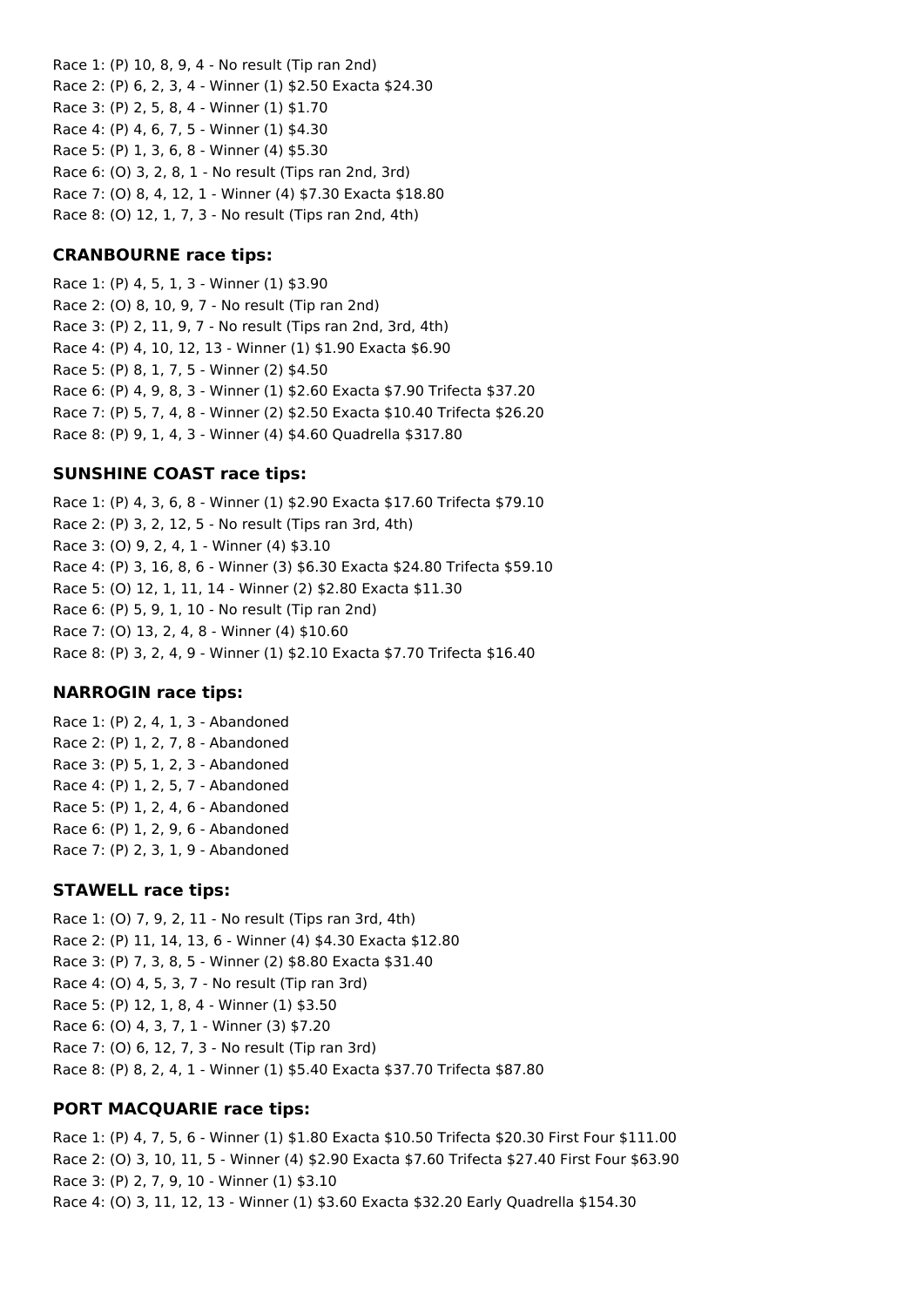Race 5: (P) 7, 10, 3, 2 - Winner (1) \$3.90 Race 6: (O) 2, 4, 1, 6 - Winner (4) \$2.70 Exacta \$6.40 Race 7: (O) 2, 1, 5, 7 - Winner (2) \$5.50 Exacta \$64.60 Race 8: (O) 2, 10, 6, 13 - Winner (1) \$5.30 Exacta \$22.90 Quadrella \$308.70

### **LAUNCESTON race tips:**

Race 1: (P) 5, 4, 2, 1 - Winner (2) \$2.40 Exacta \$4.90 Trifecta \$34.80 Race 2: (P) 9, 10, 6, 1 - No result (Tip ran 2nd) Race 3: (P) 10, 3, 4, 12 - Winner (2) \$3.50 Race 4: (O) 7, 11, 8, 1 - Winner (4) \$3.60 Race 5: (\*) 2, 7, 11, 6 - Winner (1) \$1.70 Exacta \$3.50 Race 6: (P) 3, 5, 4, 2 - Winner (1) \$4.90 Early Quadrella \$203.90 Race 7: (P) 3, 9, 6, 8 - Winner (2) \$9.30 Race 8: (O) 2, 1, 3, 8 - Winner (4) \$7.50 Exacta \$35.60 Race 9: (P) 2, 7, 8, 9 - Winner (2) \$3.80 Exacta \$11.40 Trifecta \$58.70 Race 10: (P) 2, 6, 4, 9 - Winner (4) \$4.40 Exacta \$34.60 Trifecta \$104.80 First Four \$368.20 Quadrella \$2,038.50

### **ORANGE race tips:**

Race 1: (O) 7, 14, 6, 8 - Winner (1) \$5.80 Exacta \$23.20 Trifecta \$100.80 First Four \$240.60 Race 2: (P) 11, 14, 7, 8 - Winner (1) \$2.60 Exacta \$7.80 Race 3: (O) 7, 8, 4, 6 - Winner (2) \$5.30 Race 4: (O) 15, 3, 10, 9 - Winner (1) \$3.70 Exacta \$58.30 Trifecta \$165.70 Early Quadrella \$263.20 Race 5: (P) 4, 6, 2, 11 - Winner (1) \$2.00 Exacta \$8.30 Trifecta \$34.70 Race 6: (O) 3, 9, 13, 1 - No result (Tips ran 2nd, 4th) Race 7: (P) 9, 6, 5, 2 - Winner (1) \$1.80 Exacta \$6.30 Race 8: (P) 6, 3, 7, 2 - Winner (2) \$6.90 Exacta \$52.00 Trifecta \$127.00

# **Friday 1st January 2021**

## **CANTERBURY race tips:**

Race 1: (P) 8, 3, 6, 7 - Winner (1) \$2.30 Exacta \$8.90 Trifecta \$30.10 Race 2: (P) 3, 1, 2, 8 - Winner (1) \$1.60 Exacta \$6.80 Race 3: (O) 7, 2, 1, 4 - Winner (4) \$14.60 Exacta \$91.70 Trifecta \$234.40 Race 4: (P) 2, 3, 8, 6 - No result (Tip ran 4th) Race 5: (P) 6, 3, 12, 9 - Winner (2) \$4.30 Race 6: (O) 7, 5, 11, 1 - Winner (1) \$4.80 Exacta \$14.00 Race 7: (O) 4, 5, 9, 3 - No result (Tips ran 3rd, 4th) Race 8: (O) 10, 6, 15, 9 - No result (Tips ran 3rd, 4th)

## **FLEMINGTON race tips:**

Race 1: (P) 5, 3, 9, 2 - Winner (2) \$5.70 Race 2: (O) 12, 17, 7, 11 - No result Race 3: (\*) 5, 6, 4, 2 - Winner (1) \$2.90 Race 4: (P) 4, 8, 1, 5 - Winner (1) \$2.60 Race 5: (P) 1, 7, 6, 3 - Winner (1) \$3.70 Exacta \$18.50 Trifecta \$78.70 First Four \$363.10 Race 6: (O) 10, 2, 6, 4 - No result (Tip ran 4th) Race 7: (O) 5, 7, 3, 6 - Winner (1) \$3.70 Race 8: (P) 3, 14, 9, 4 - Winner (1) \$2.90 Exacta \$12.60 Trifecta \$59.30

## **MURRAY BRIDGE race tips:**

Race 1: (P) 6, 9, 5, 7 - Winner (2) \$5.50 Race 2: (O) 2, 9, 6, 13 - Winner (4) \$5.40 Exacta \$34.10 Race 3: (O) 5, 4, 3, 10 - Winner (4) \$11.50 Exacta \$31.10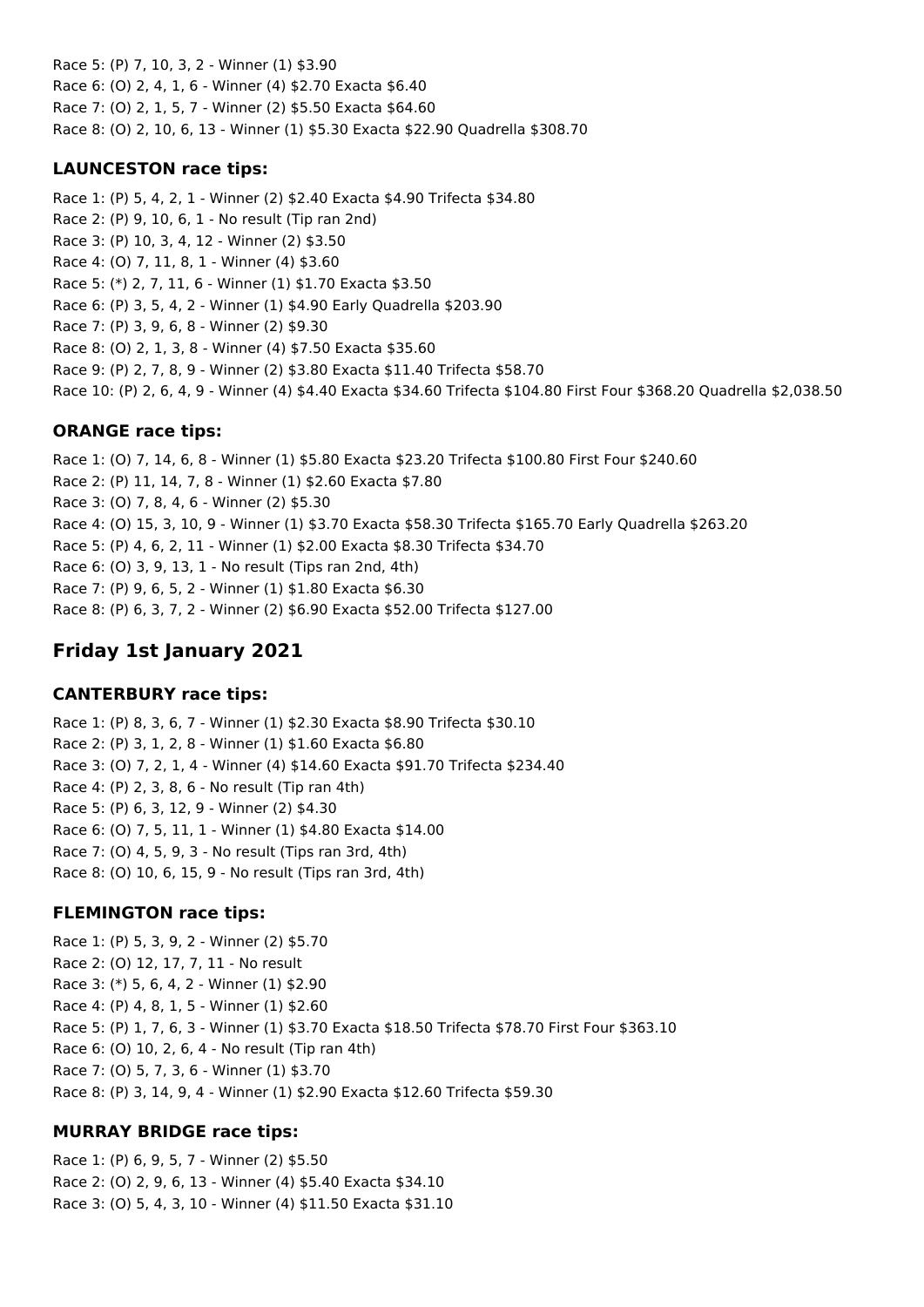Race 4: (P) 4, 7, 5, 3 - No result (Tips ran 2nd, 3rd) Race 5: (O) 2, 8, 7, 4 - Winner (4) \$6.30 Exacta \$28.60 Trifecta \$83.40 Race 6: (O) 6, 3, 12, 1 - Winner (1) \$5.30 Exacta \$39.10 Race 7: (O) 16, 12, 3, 6 - Winner (4) \$9.40 Race 8: (P) 11, 8, 13, 6 - No result (Tip ran 2nd)

#### **IPSWICH race tips:**

Race 1: (O) 6, 7, 4, 2 - Winner (1) \$4.80 Race 2: (P) 7, 8, 1, 4 - No result (Tips ran 2nd, 4th) Race 3: (P) 3, 9, 2, 11 - Winner (1) \$2.10 Exacta \$21.40 Race 4: (P) 2, 3, 6, 1 - Winner (4) \$3.60 Exacta \$15.90 Trifecta \$52.30 First Four \$102.60 Race 5: (P) 4, 7, 3, 9 - Winner (2) \$3.30 Exacta \$9.40 Race 6: (P) 4, 3, 6, 2 - No result (Tips ran 2nd, 3rd, 4th) Race 7: (P) 1, 4, 5, 3 - Winner (1) \$2.60 Race 8: (P) 5, 7, 11, 1 - Winner (1) \$1.90 Exacta \$17.50 Trifecta \$74.10 Race 9: (P) 8, 9, 10, 5 - Winner (4) \$11.30 Exacta \$49.40 Trifecta \$132.70

#### **PINJARRA race tips:**

Race 1: (P) 8, 4, 2, 1 - No result (Tip ran 3rd) Race 2: (P) 5, 3, 4, 2 - Winner (3) \$3.20 Race 3: (P) 7, 5, 9, 3 - Winner (1) \$3.40 Exacta \$13.50 Race 4: (P) 9, 1, 3, 6 - Winner (1) \$5.10 Exacta \$42.10 Trifecta \$102.40 First Four \$272.00 Race 5: (P) 7, 5, 2, 4 - Winner (1) \$2.60 Exacta \$9.10 Early Quadrella \$134.20 Race 6: (O) 2, 1, 5, 4 - Winner (1) \$2.40 Race 7: (O) 5, 10, 1, 14 - Winner (4) \$6.20 Exacta \$29.30 Race 8: (O) 7, 3, 10, 8 - Winner (1) \$9.00 Exacta \$71.10 Race 9: (O) 2, 10, 9, 12 - No result (Tips ran 2nd, 4th)

#### **MORNINGTON race tips:**

Race 1: (P) 11, 3, 4, 5 - Winner (2) \$8.90 Race 2: (P) 10, 3, 5, 8 - No result (Tip ran 2nd) Race 3: (O) 13, 1, 9, 7 - Winner (3) \$10.40 Exacta \$28.10 Race 4: (P) 3, 5, 6, 1 - No result (Tips ran 3rd, 4th) Race 5: (O) 1, 3, 8, 2 - No result (Tips ran 2nd, 4th) Race 6: (P) 5, 9, 11, 4 - Winner (1) \$4.00 Exacta \$18.00 Trifecta \$52.50 Race 7: (P) 6, 4, 10, 7 - Winner (1) \$3.40 Exacta \$15.50 Trifecta \$109.40 First Four \$411.30

#### **INVERELL race tips:**

Race 1: (O) 13, 10, 9, 11 - Winner (1) \$3.20 Race 2: (O) 13, 3, 10, 8 - Winner (4) \$7.90 Race 3: (P) 11, 9, 8, 7 - Winner (4) \$6.50 Race 4: (O) 1, 12, 13, 9 - No result (Tip ran 3rd) Race 5: (O) 2, 3, 6, 10 - No result (Tips ran 2nd, 3rd) Race 6: (O) 5, 11, 6, 3 - No result (Tip ran 4th) Race 7: (O) 1, 2, 11, 6 - No result (Tip ran 3rd) Race 8: (O) 10, 4, 5, 2 - No result (Tips ran 3rd, 4th) Race 9: (O) 3, 4, 8, 7 - No result (Tips ran 3rd, 4th)

#### **LONGFORD race tips:**

Race 1: (P) 1, 5, 2, 8 - Winner (4) \$2.90 Exacta \$7.40 Trifecta \$16.80 First Four \$98.20 Race 2: (P) 2, 4, 1, 6 - Winner (2) \$3.20 Exacta \$8.80 Race 3: (P) 2, 8, 5, 4 - Winner (1) \$2.10 Race 4: (P) 4, 5, 1, 3 - Winner (1) \$2.10 Early Quadrella \$81.90